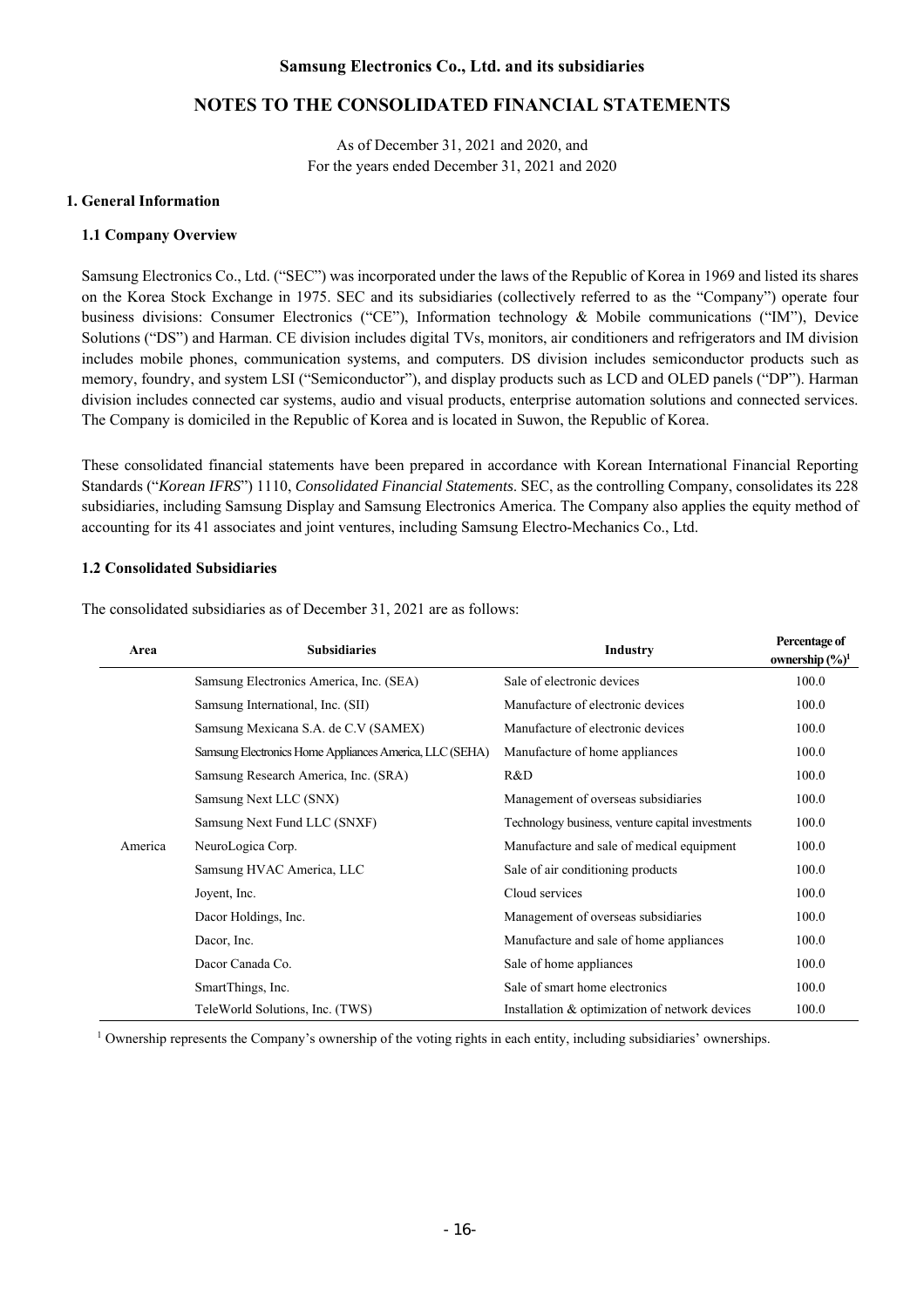# **NOTES TO THE CONSOLIDATED FINANCIAL STATEMENTS**

| Area    | <b>Subsidiaries</b>                                                | <b>Industry</b>                             | Percentage of<br>ownership $(\frac{6}{9})^1$ |
|---------|--------------------------------------------------------------------|---------------------------------------------|----------------------------------------------|
|         | Samsung Semiconductor, Inc. (SSI)                                  | Sale of semiconductor and display panels    | 100.0                                        |
|         | Samsung Austin Semiconductor LLC (SAS)                             | Manufacture of semiconductors               | 100.0                                        |
|         | Samsung Oak Holdings, Inc. (SHI)                                   | Management of overseas subsidiaries         | 100.0                                        |
|         | SEMES America, Inc.                                                | Semiconductor equipment services            | 100.0                                        |
|         | Samsung Electronics Canada, Inc. (SECA)                            | Sale of electronic devices                  | 100.0                                        |
|         | AdGear Technologies Inc.                                           | Digital advertising platforms               | 100.0                                        |
|         | Samsung Eletronica da Amazonia Ltda. (SEDA)                        | Manufacture and sale of electronic devices  | 100.0                                        |
|         | Samsung Electronics Mexico S.A. de C.V. (SEM)                      | Sale of electronic devices                  | 100.0                                        |
|         | Samsung Electronics Digital Appliance Mexico, S.A. de C.V. (SEDAM) | Manufacture of home appliances              | 100.0                                        |
|         | Samsung Electronics Latinoamerica(Zona Libre), S. A. (SELA)        | Sale of electronic devices                  | 100.0                                        |
|         | Samsung Electronics Latinoamerica Miami, Inc. (SEMI)               | Sale of electronic devices                  | 100.0                                        |
|         | Samsung Electronica Colombia S.A. (SAMCOL)                         | Sale of electronic devices                  | 100.0                                        |
|         | Samsung Electronics Argentina S.A. (SEASA)                         | Marketing and services                      | 100.0                                        |
|         | Samsung Electronics Chile Limitada (SECH)                          | Sale of electronic devices                  | 100.0                                        |
|         | Samsung Electronics Peru S.A.C. (SEPR)                             | Sale of electronic devices                  | 100.0                                        |
| America | Samsung Electronics Venezuela, C.A. (SEVEN)                        | Marketing and services                      | 100.0                                        |
|         | Samsung Electronics Panama. S.A. (SEPA)                            | Consulting                                  | 100.0                                        |
|         | Harman International Industries, Inc.                              | Holding company                             | 100.0                                        |
|         | Harman Becker Automotive Systems, Inc.                             | Manufacture and sale of audio products, R&D | 100.0                                        |
|         | Harman Connected Services, Inc.                                    | Connected service provider                  | 100.0                                        |
|         | Harman Connected Services Engineering Corp.                        | Connected service provider                  | 100.0                                        |
|         | Harman da Amazonia Industria Eletronica e Participacoes Ltda.      | Manufacture and sale of audio products      | 100.0                                        |
|         | Harman de Mexico, S. de R.L. de C.V.                               | Manufacture of audio products               | 100.0                                        |
|         | Harman do Brasil Industria Eletronica e Participacoes Ltda.        | Sale of audio products, R&D                 | 100.0                                        |
|         | Harman Financial Group LLC                                         | Management company                          | 100.0                                        |
|         | Harman International Industries Canada Ltd.                        | Sale of audio products                      | 100.0                                        |
|         | Harman International Mexico, S. de R.L. de C.V.                    | Sale of audio products                      | 100.0                                        |
|         | Harman KG Holding, LLC                                             | Management of overseas subsidiaries         | 100.0                                        |
|         | Harman Professional, Inc.                                          | Sale of audio products, R&D                 | 100.0                                        |
|         | Beijing Integrated Circuit Industry International Fund, L.P        | Venture capital investments                 | 61.4                                         |
|         | China Materialia New Materials 2016 Limited Partnership            | Venture capital investments                 | 99.0                                         |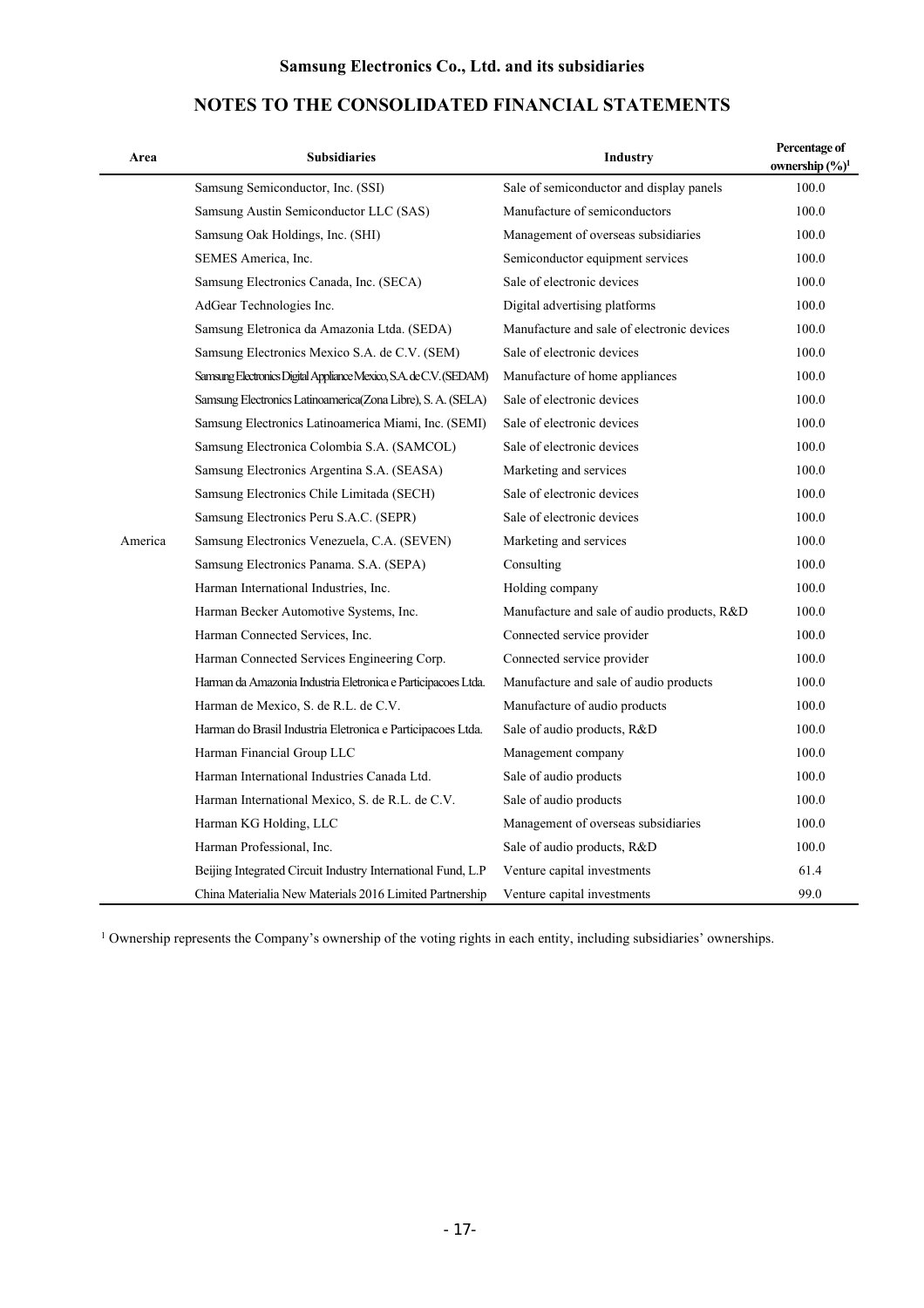# Area **Percentage of Subsidiaries Area** Industry **Percentage of Percentage of**  $\mathbf{C}(\mathbf{X})$ **ownership (%)1** Europe/CIS Samsung Electronics (UK) Ltd. (SEUK) Sale of electronic devices 100.0 Samsung Electronics Ltd. (SEL) Management of overseas subsidiaries 100.0 Samsung Semiconductor Europe Limited (SSEL) Sale of semiconductor and display panels 100.0 Samsung Electronics GmbH (SEG) Sale of electronic devices 100.0 Samsung Electronics Holding GmbH (SEHG) Management of overseas subsidiaries 100.0 Samsung Semiconductor Europe GmbH (SSEG) Sale of semiconductor and display panels 100.0 Samsung Electronics France S.A.S (SEF) Sale of electronic devices 100.0 Samsung Electronics Italia S.P.A. (SEI) Sale of electronic devices 100.0 Samsung Electronics Iberia, S.A. (SESA) Sale of electronic devices 100.0 Samsung Electronics Portuguesa, Unipessoal, Lda. (SEP) Sale of electronic devices 100.0 Samsung Electronics Hungarian Private Co., Ltd. (SEH) Manufacture and sale of electronic devices 100.0 Samsung Electronics Europe Logistics B.V. (SELS) Logistics 100.0 Samsung Electronics Benelux B.V. (SEBN) Sale of electronic devices 100.0 Samsung Electronics Europe Holding Cooperatief U.A. (SEEH) Management of overseas subsidiaries 100.0 Samsung Electronics Nordic Aktiebolag (SENA) Sale of electronic devices 100.0 Samsung Electronics Slovakia s.r.o. (SESK) Manufacture of TV and monitors 100.0 Samsung Display Slovakia s.r.o. (SDSK) Toll processing of display panels 100.0 Samsung Electronics Polska, SP.Zo.o (SEPOL) Sale of electronic devices 100.0 Samsung Electronics Poland Manufacturing SP.Zo.o (SEPM) Manufacture of home appliances 100.0 Samsung Electronics Romania LLC (SEROM) Sale of electronic devices 100.0 Samsung Electronics Austria GmbH (SEAG) Sale of electronic devices 100.0 Samsung Electronics Switzerland GmbH (SESG) Sale of electronic devices 100.0 Samsung Electronics Czech and Slovak s.r.o. (SECZ) Sale of electronic devices 100.0 Samsung Electronics Baltics SIA (SEB) Sale of electronic devices 100.0 Samsung Electronics Greece S.M.S.A (SEGR) Sale of electronic devices 100.0 Samsung Electronics Air Conditioner Europe B.V. (SEACE) Sale of air conditioning products 100.0 Samsung Nanoradio Design Center (SNDC) R&D 100.0 Samsung Denmark Research Center ApS (SDRC) R&D 100.0 Samsung Cambridge Solution Centre Limited (SCSC) R&D 100.0 Zhilabs, S.L. Development and sale of network solutions 100.0 Foodient Ltd. 100.0 Samsung Electronics Rus Company LLC (SERC) Sale of electronic devices 100.0 Samsung Electronics Rus Kaluga LLC (SERK) Manufacture of TV 100.0 Samsung Electronics Ukraine Company LLC (SEUC) Sale of electronic devices 100.0 Samsung Electronics Central Eurasia LLP (SECE) Sale of electronic devices 100.0 Samsung Electronics Overseas B.V. (SEO) Sale of electronic devices 100.0 Samsung R&D Institute Rus LLC (SRR) R&D 100.0 Samsung Electronics Caucasus Co., Ltd. (SECC) Marketing 100.0

# **NOTES TO THE CONSOLIDATED FINANCIAL STATEMENTS**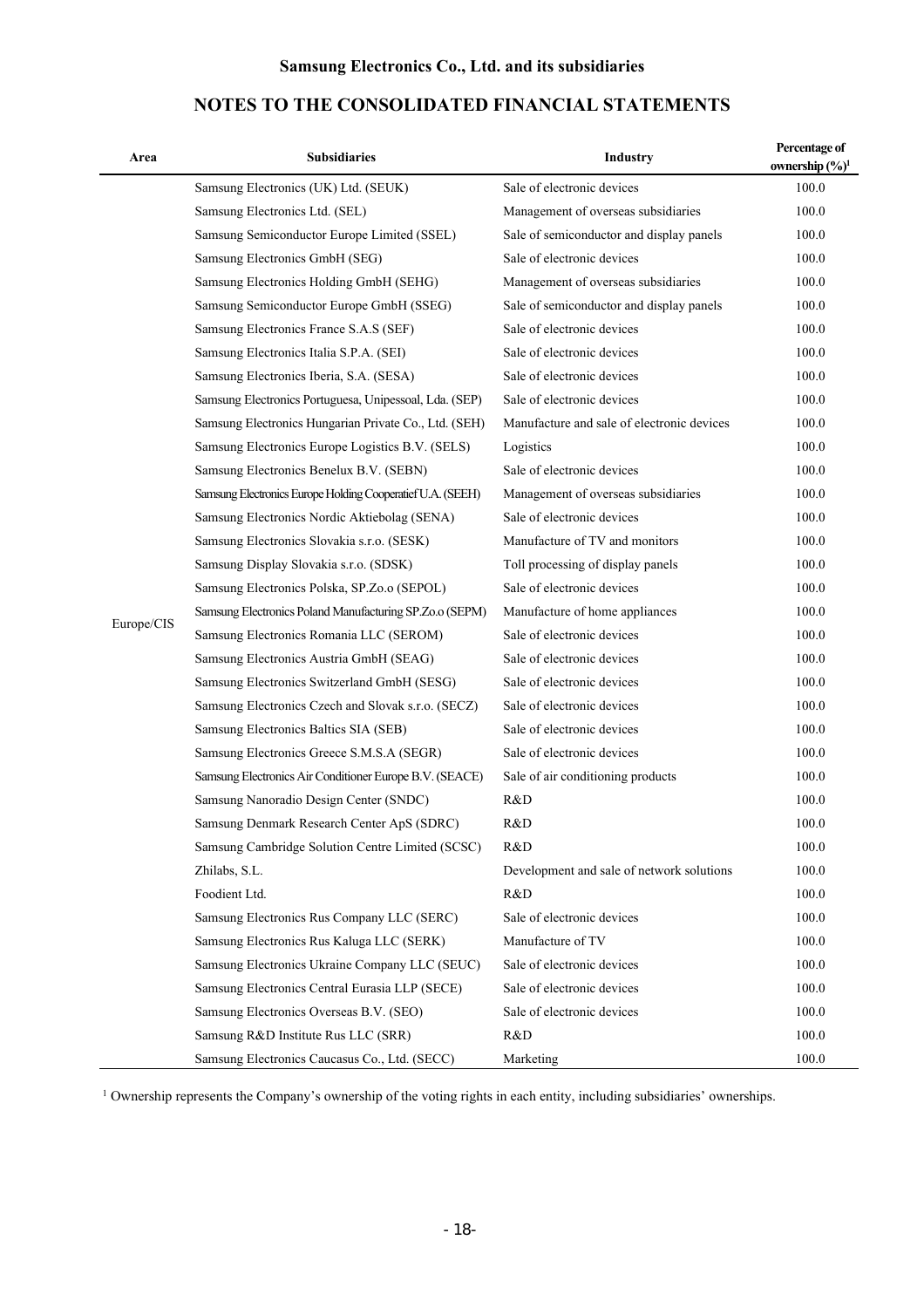| Area       | <b>Subsidiaries</b>                                | <b>Industry</b>                             | Percentage of<br>ownership $(\frac{6}{1})^1$ |
|------------|----------------------------------------------------|---------------------------------------------|----------------------------------------------|
|            | <b>AKG Acoustics GmbH</b>                          | Manufacture and sale of audio products      | 100.0                                        |
|            | <b>AMX UK Limited</b>                              | Sale of audio products                      | 100.0                                        |
|            | Harman Audio Iberia Espana Sociedad Limitada       | Sale of audio products                      | 100.0                                        |
|            | Harman Automotive UK Limited                       | Manufacture of audio products               | 100.0                                        |
|            | Harman Becker Automotive Systems GmbH              | Manufacture and sale of audio products, R&D | 100.0                                        |
|            | Harman Becker Automotive Systems Italy S.R.L.      | Sale of audio products                      | 100.0                                        |
|            | Harman Becker Automotive Systems Manufacturing Kft | Manufacture of audio products, R&D          | 100.0                                        |
|            | Harman Belgium SA                                  | Sale of audio products                      | 100.0                                        |
|            | Harman Connected Services AB.                      | Connected service provider                  | 100.0                                        |
|            | Harman Finland Oy                                  | Connected service provider                  | 100.0                                        |
|            | Harman Connected Services GmbH                     | Connected service provider                  | 100.0                                        |
|            | Harman Connected Services Poland Sp.Zo.o           | Connected service provider                  | 100.0                                        |
|            | Harman Connected Services UK Ltd.                  | Connected service provider                  | 100.0                                        |
|            | Harman Consumer Nederland B.V.                     | Sale of audio products                      | 100.0                                        |
|            | Harman Deutschland GmbH                            | Sale of audio products                      | 100.0                                        |
|            | Harman Finance International GP S.a.r.1            | Management of overseas subsidiaries         | 100.0                                        |
| Europe/CIS | Harman France SNC                                  | Sale of audio products                      | 100.0                                        |
|            | Harman Holding GmbH & Co. KG                       | Management company                          | 100.0                                        |
|            | Harman Hungary Financing Ltd.                      | Financing company                           | 100.0                                        |
|            | Harman Inc. & Co. KG                               | Management of overseas subsidiaries         | 100.0                                        |
|            | Harman International Estonia OU                    | R&D                                         | 100.0                                        |
|            | Harman International Industries Limited            | Sale of audio products, R&D                 | 100.0                                        |
|            | Harman International Romania SRL                   | R&D                                         | 100.0                                        |
|            | Harman Finance International, SCA                  | Financing company                           | 100.0                                        |
|            | Harman International s.r.o.                        | Manufacture of audio products               | 100.0                                        |
|            | Harman Management GmbH                             | Management of overseas subsidiaries         | 100.0                                        |
|            | Harman Professional Kft                            | Manufacture of audio products, R&D          | 100.0                                        |
|            | Harman Professional Denmark ApS                    | Sale of audio products, R&D                 | 100.0                                        |
|            | Red Bend Software Ltd.                             | Software design                             | 100.0                                        |
|            | Red Bend Software S.A.S                            | Software design                             | 100.0                                        |
|            | Studer Professional Audio GmbH                     | Sale of audio products, R&D                 | 100.0                                        |
|            | Harman Connected Services OOO                      | Connected service provider                  | 100.0                                        |
|            | Harman RUS CIS LLC                                 | Sale of audio products                      | 100.0                                        |

# **NOTES TO THE CONSOLIDATED FINANCIAL STATEMENTS**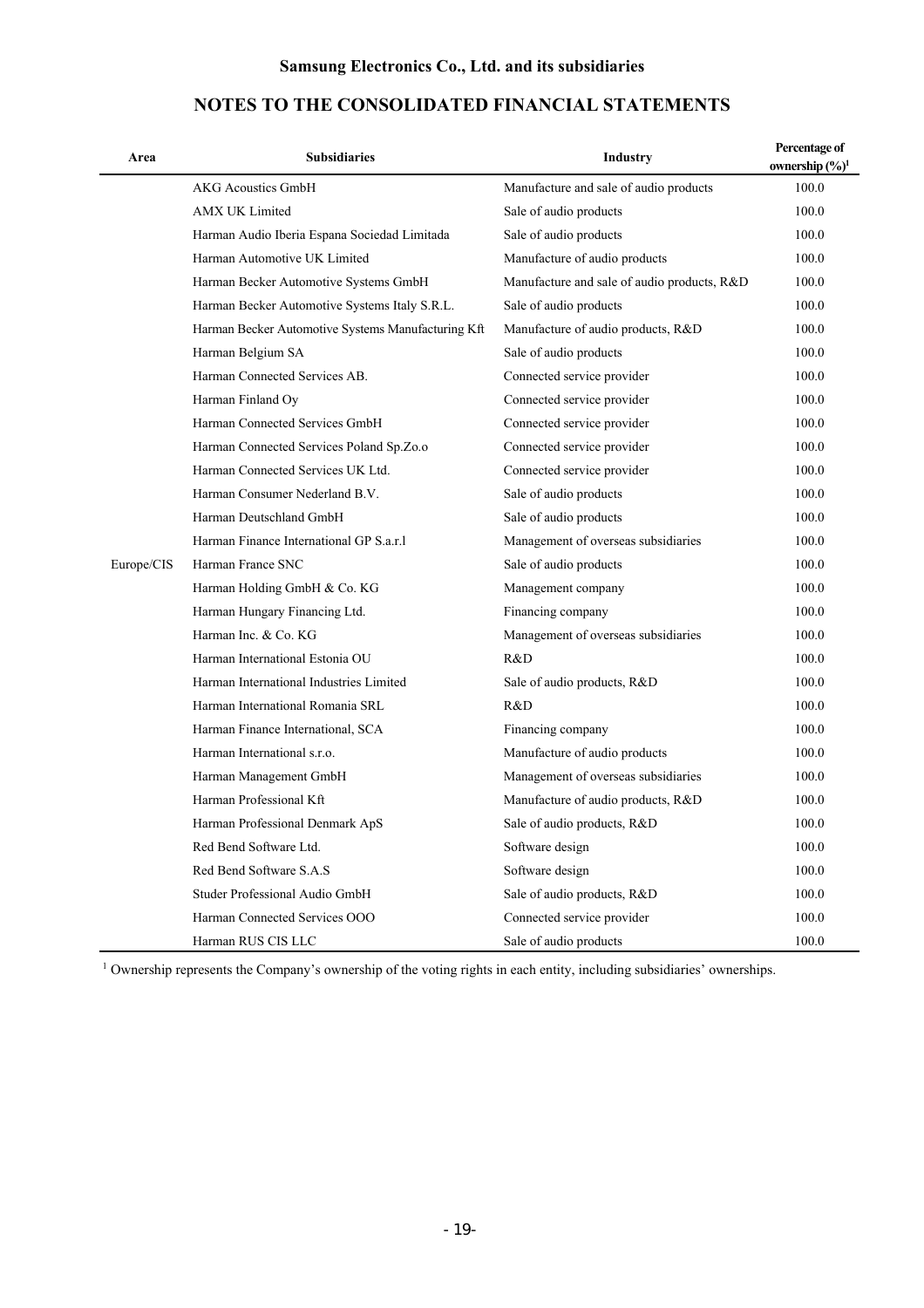### Area **Percentage of Subsidiaries Area** Industry **Percentage of**  $\mathbf{S}$ **ownership (%)1** Middle East & Africa Samsung Gulf Electronics Co., Ltd. (SGE) Sale of electronic devices 100.0 Samsung Electronics Turkey (SETK) Sale of electronic devices 100.0 Samsung Electronics Industry and Commerce Ltd. (SETK-P) Manufacture of electronic devices 100.0 Samsung Electronics Levant Co.,Ltd. (SELV) Sale of electronic devices 100.0 Samsung Electronics Maghreb Arab (SEMAG) Sale of electronic devices 100.0 Samsung Electronics Egypt S.A.E (SEEG) Manufacture and sale of electronic devices 100.0 Samsung Electronics Israel Ltd. (SEIL) Marketing 100.0 Samsung Electronics Tunisia S.A.R.L (SETN) Marketing 100.0 Samsung Electronics Pakistan (Private) Ltd. (SEPAK) Marketing 100.0 Samsung Electronics Saudi Arabia Ltd. (SESAR) Sale of electronic devices 100.0 Samsung Semiconductor Israel R&D Center, Ltd. (SIRC) R&D 100.0 Corephotonics Ltd. R&D 100.0 Samsung Electronics South Africa (Pty) Ltd. (SSA) Sale of electronic devices 100.0 Samsung Electronics South Africa Production (Pty) Ltd. (SSAP) Manufacture of TV and monitors 100.0 Samsung Electronics West Africa Ltd. (SEWA) Marketing 100.0 Samsung Electronics East Africa Ltd. (SEEA) Marketing 100.0 Global Symphony Technology Group Private Ltd. Management of overseas subsidiaries 100.0 Harman Connected Services Morocco Connected service provider 100.0 Harman Industries Holdings Mauritius Ltd. Management of overseas subsidiaries 100.0 Red Bend Ltd. 100.0 Asia (Excluding China) Samsung Asia Pte. Ltd. (SAPL) Management of overseas subsidiaries 100.0 Samsung Electronics Singapore Pte. Ltd. (SESP) Sale of electronic devices 100.0 Samsung Malaysia Electronics (SME) Sdn. Bhd. (SME) Sale of electronic devices 100.0 Samsung Electronics Display (M) Sdn. Bhd. (SDMA) Manufacture of electronic devices 100.0 Samsung Electronics (M) Sdn. Bhd. (SEMA) Manufacture of home appliances 100.0 Samsung Vina Electronics Co., Ltd. (SAVINA) Sale of electronic devices 100.0 Samsung Electronics Vietnam Co., Ltd. (SEV) Manufacture of electronic devices 100.0 Samsung Electronics Vietnam THAINGUYEN Co., Ltd. (SEVT) Manufacture of communication equipment 100.0 Samsung Electronics HCMC CE Complex Co., Ltd. (SEHC) Manufacture and sale of electronic devices 100.0 Samsung Display Vietnam Co., Ltd. (SDV) Manufacture of display panels 100.0 PT Samsung Electronics Indonesia (SEIN) Manufacture and sale of electronic devices 100.0 PT Samsung Telecommunications Indonesia (STIN) Sale of electronic devices and services 100.0 Thai Samsung Electronics Co., Ltd. (TSE) Manufacture and sale of electronic devices 91.8 Laos Samsung Electronics Sole Co., Ltd. (LSE) Marketing 100.0 Samsung Electronics Philippines Corporation (SEPCO) Sale of electronic devices 100.0 Samsung Electronics Australia Pty. Ltd. (SEAU) Sale of electronic devices 100.0 Samsung Electronics New Zealand Limited (SENZ) Sale of electronic devices 100.0 Samsung India Electronics Private Ltd. (SIEL) Manufacture and sale of electronic devices 100.0 Samsung Display Noida Private Limited (SDN) Manufacture of display panels 100.0 Samsung R&D Institute India-Bangalore Private Limited (SRI-B) R&D 100.0 Samsung R&D Institute BanglaDesh Limited (SRBD) R&D 100.0 Samsung Nepal Services Pvt, Ltd. (SNSL) Service 100.0 Samsung Japan Corporation (SJC) Sale of semiconductor and display panels 100.0 Samsung R&D Institute Japan Co., Ltd. (SRJ) R&D 100.0 Samsung Electronics Japan Co., Ltd. (SEJ) Sale of electronic devices 100.0

# **NOTES TO THE CONSOLIDATED FINANCIAL STATEMENTS**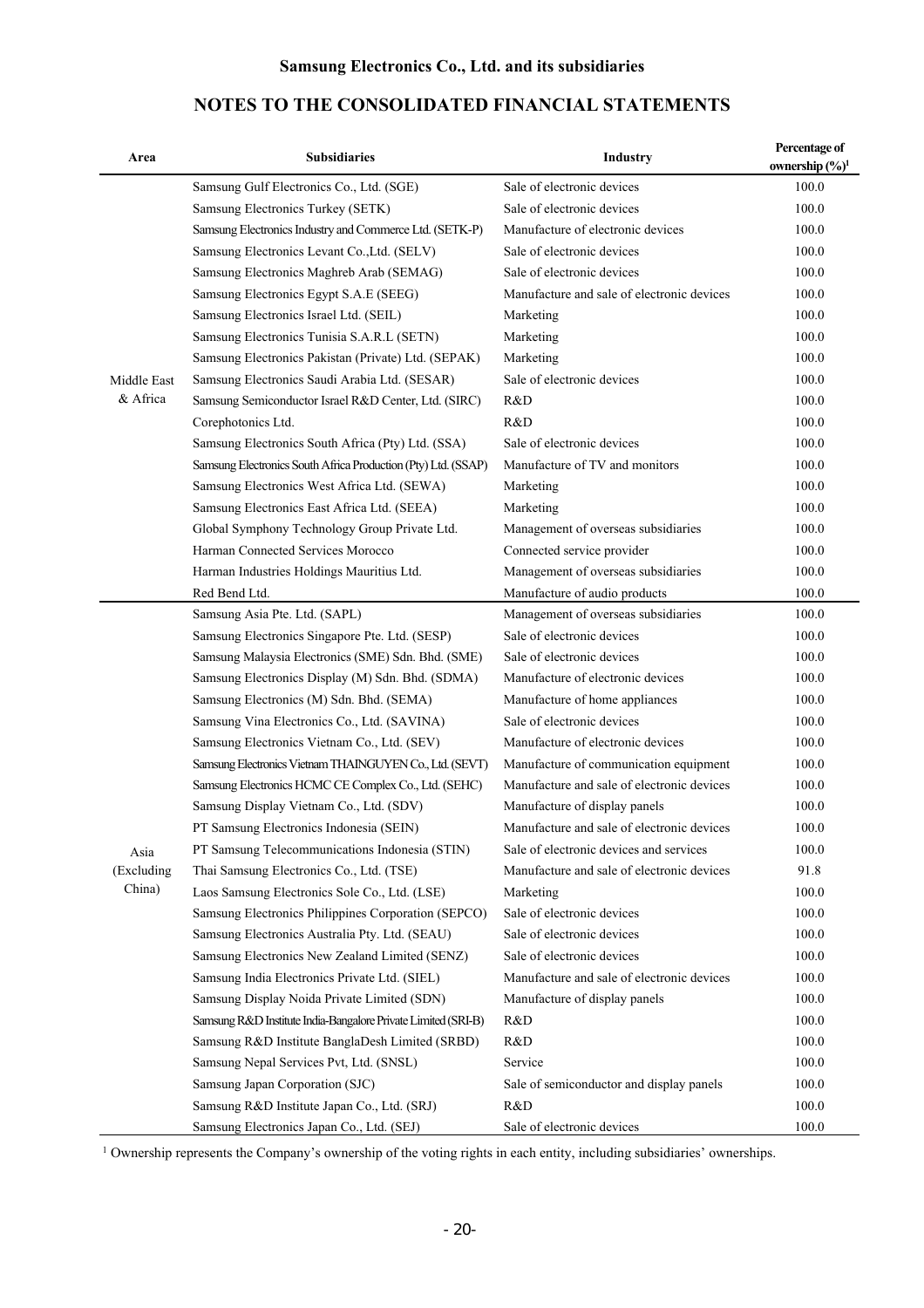# Area **Percentage of Subsidiaries Area Area** Industry **Percentage of**  $\mathbf{S}$ **ownership (%)1** Asia (Excluding China) Harman Connected Services Corp. India Pvt. Ltd. Connected service provider 100.0 Harman International (India) Private Limited Sale of audio products, R&D 100.0 Harman International Industries Pty Ltd. Management of overseas subsidiaries 100.0 Harman International Japan Co., Ltd. Sale of audio products, R&D 100.0 Harman Singapore Pte. Ltd. Sale of audio products 100.0 China Samsung (CHINA) Investment Co., Ltd. (SCIC) Sale of electronic devices 100.0 Samsung Electronics Hong Kong Co., Ltd. (SEHK) Sale of electronic devices 100.0 Samsung Electronics Taiwan Co., Ltd. (SET) Sale of electronic devices 100.0 Tianjin Samsung Electronics Co., Ltd. (TSEC) Manufacture of TV and monitors 91.2 Suzhou Samsung Electronics Co., Ltd. (SSEC) Manufacture of home appliances 88.3 Samsung Suzhou Electronics Export Co., Ltd. (SSEC-E) Manufacture of home appliances 100.0 Samsung Electronics Suzhou Computer Co., Ltd. (SESC) Manufacture of electronic devices, R&D 100.0 Tianjin Samsung Telecom Technology Co., Ltd. (TSTC) Manufacture of communication equipment 90.0 Beijing Samsung Telecom R&D Center (SRC-Beijing) R&D 100.0 Samsung Electronics China R&D Center (SRC-Nanjing) R&D 100.0 Samsung Mobile R&D Center China-Guangzhou (SRC-Guangzhou) R&D 100.0 Samsung R&D Institute China-Shenzhen (SRC-Shenzhen) R&D 100.0 Shanghai Samsung Semiconductor Co., Ltd. (SSS) Sale of semiconductor and display panels 100.0 Samsung (China) Semiconductor Co., Ltd. (SCS) Manufacture of semiconductors 100.0 Samsung SemiConductor Xian Co., Ltd. (SSCX) Sale of semiconductor and display panels 100.0 Samsung Electronics Suzhou Semiconductor Co., Ltd. (SESS) Toll processing of semiconductors 100.0 Tianjin Samsung LED Co., Ltd. (TSLED) Manufacture of LED 100.0 Samsung Semiconductor (China) R&D Co., Ltd. (SSCR) R&D 100.0 Samsung Display Dongguan Co., Ltd. (SDD) Manufacture of display panels 100.0 Samsung Display Tianjin Co., Ltd. (SDT) Manufacture of display panels 95.0 SEMES (XIAN) Co., Ltd. Semiconductor equipment services 100.0 Samsung Semiconductor Investment L.P. І Technology business, Venture capital investments 99.0 Harman (China) Technologies Co., Ltd. Manufacture of audio products 100.0 Harman (Suzhou) Audio and Infotainment Systems Co., Ltd. Sale of audio products 100.0 Harman Automotive Electronic Systems (Suzhou) Co., Ltd. Manufacture of audio products, R&D 100.0 Harman Commercial (Shanghai) Co., Ltd. Sale of audio products 100.0 Harman Connected Services Solutions (Chengdu) Co., Ltd. Connected service provider 100.0 Harman Holding Limited Sale of audio products 100.0 Harman International (China) Holdings Co., Ltd. Sale of audio products, R&D 100.0 Harman Technology (Shenzhen) Co., Ltd. Sale of audio products, R&D 100.0

# **NOTES TO THE CONSOLIDATED FINANCIAL STATEMENTS**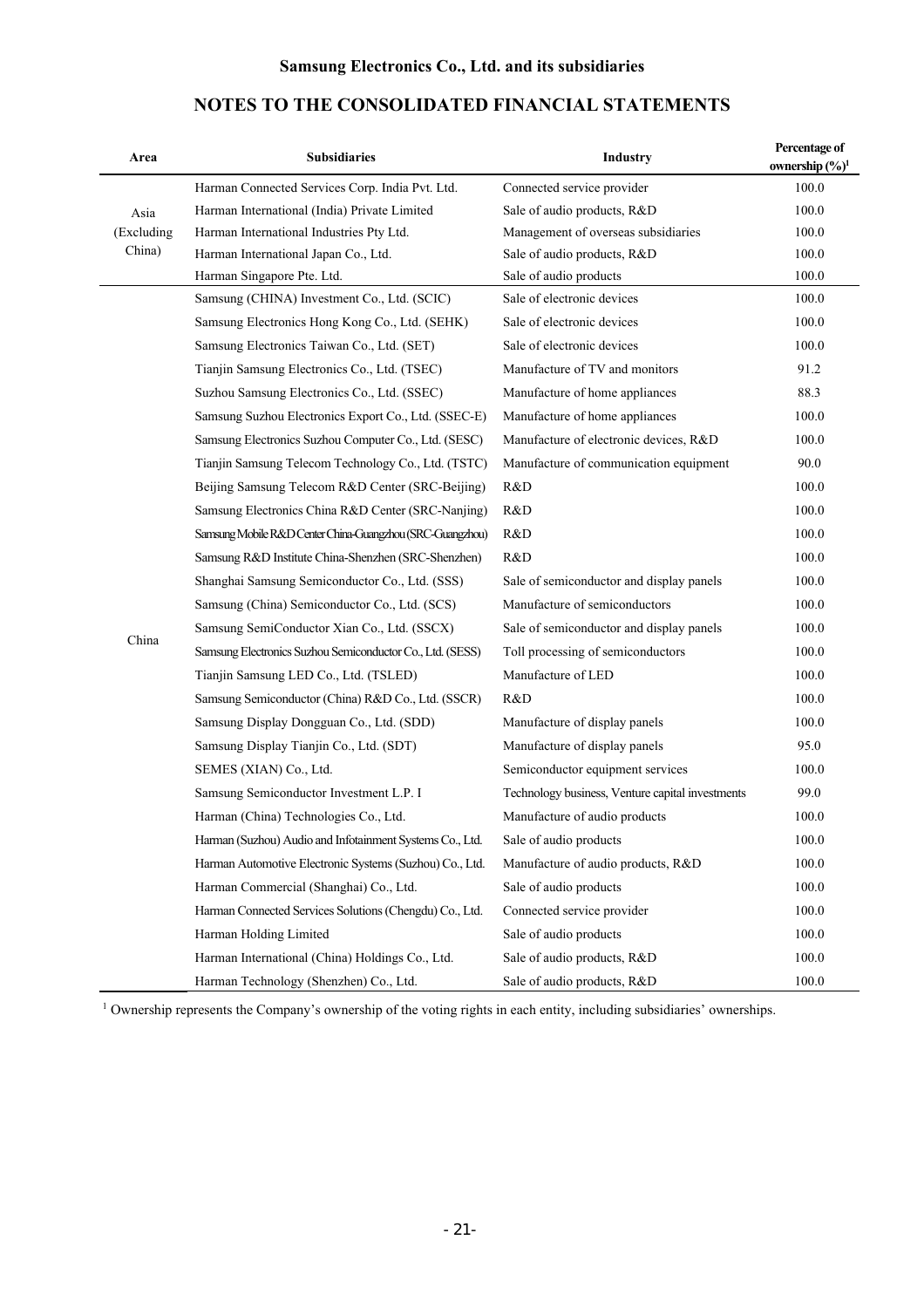| Area     | <b>Subsidiaries</b>                                            | Industry                                                                               | Percentage of<br>ownership $(\frac{6}{6})^1$ |
|----------|----------------------------------------------------------------|----------------------------------------------------------------------------------------|----------------------------------------------|
|          | Samsung Display Co., Ltd.                                      | Manufacture and sale of display panels                                                 | 84.8                                         |
|          | <b>SU</b> Materials                                            | Manufacture of display components                                                      | 50.0                                         |
|          | STECO Co., Ltd.                                                | Manufacture of semiconductor components                                                | 70.0                                         |
|          | SEMES Co., Ltd.                                                | Manufacture and sale of semiconductor/FPD                                              | 91.5                                         |
|          | Samsung Electronics Service Co., Ltd.                          | Repair services for electronic devices                                                 | 99.3                                         |
|          | Samsung Electronics Service Customer Satisfaction Co., Ltd.    | Call center for repair services for electronic devices                                 | 100.0                                        |
|          | Samsung Electronics Sales Co., Ltd.                            | Sale of electronic devices                                                             | 100.0                                        |
|          | Samsung Electronics Logitech Co., Ltd.                         | General logistics agency                                                               | 100.0                                        |
|          | Samsung Medison Co., Ltd.                                      | Manufacture and sale of medical equipment                                              | 68.5                                         |
|          | Mirero System Co., Ltd.                                        | Development and supply of semiconductor<br>process defect and quality control software | 99.9                                         |
|          | Dowooinssys Co., Ltd.                                          | Manufacture of display components                                                      | 69.0                                         |
|          | Gf-System Co., Ltd.                                            | Manufacture of display components                                                      | 100.0                                        |
|          | Harman International Korea                                     | Software development and supply, etc.                                                  | 100.0                                        |
|          | Samsung Venture Capital Union #21                              | Technology business, Venture capital investments                                       | 99.0                                         |
|          | Samsung Venture Capital Union #22                              | Technology business, Venture capital investments                                       | 99.0                                         |
| Domestic | Samsung Venture Capital Union #26                              | Technology business, Venture capital investments                                       | 99.0                                         |
|          | Samsung Venture Capital Union #28                              | Technology business, Venture capital investments                                       | 99.0                                         |
|          | Samsung Venture Capital Union #29                              | Technology business, Venture capital investments                                       | 99.0                                         |
|          | Samsung Venture Capital Union #32                              | Technology business, Venture capital investments                                       | 99.0                                         |
|          | Samsung Venture Capital Union #33                              | Technology business, Venture capital investments                                       | 99.0                                         |
|          | Samsung Venture Capital Union #37                              | Technology business, Venture capital investments                                       | 99.0                                         |
|          | Samsung Venture Capital Union #40                              | Technology business, Venture capital investments                                       | 99.0                                         |
|          | Samsung Venture Capital Union #42                              | Technology business, Venture capital investments                                       | 99.0                                         |
|          | Samsung Venture Capital Union #43                              | Technology business, Venture capital investments                                       | 99.0                                         |
|          | Samsung Venture Capital Union #45                              | Technology business, Venture capital investments                                       | 99.0                                         |
|          | Samsung Venture Capital Union #48                              | Technology business, Venture capital investments                                       | 99.0                                         |
|          | Samsung Venture Capital Union #52                              | Technology business, Venture capital investments                                       | 99.0                                         |
|          | Samsung Venture Capital Union #55                              | Technology business, Venture capital investments                                       | 99.0                                         |
|          | Samsung Venture Capital Union #56                              | Technology business, Venture capital investments                                       | 99.0                                         |
|          | Growth type private equity trust specialized in semiconductors | Investment on semiconductor industry                                                   | 66.7                                         |
|          | System LSI Mutual benefit private equity trust                 | Investment on semiconductor industry                                                   | 62.5                                         |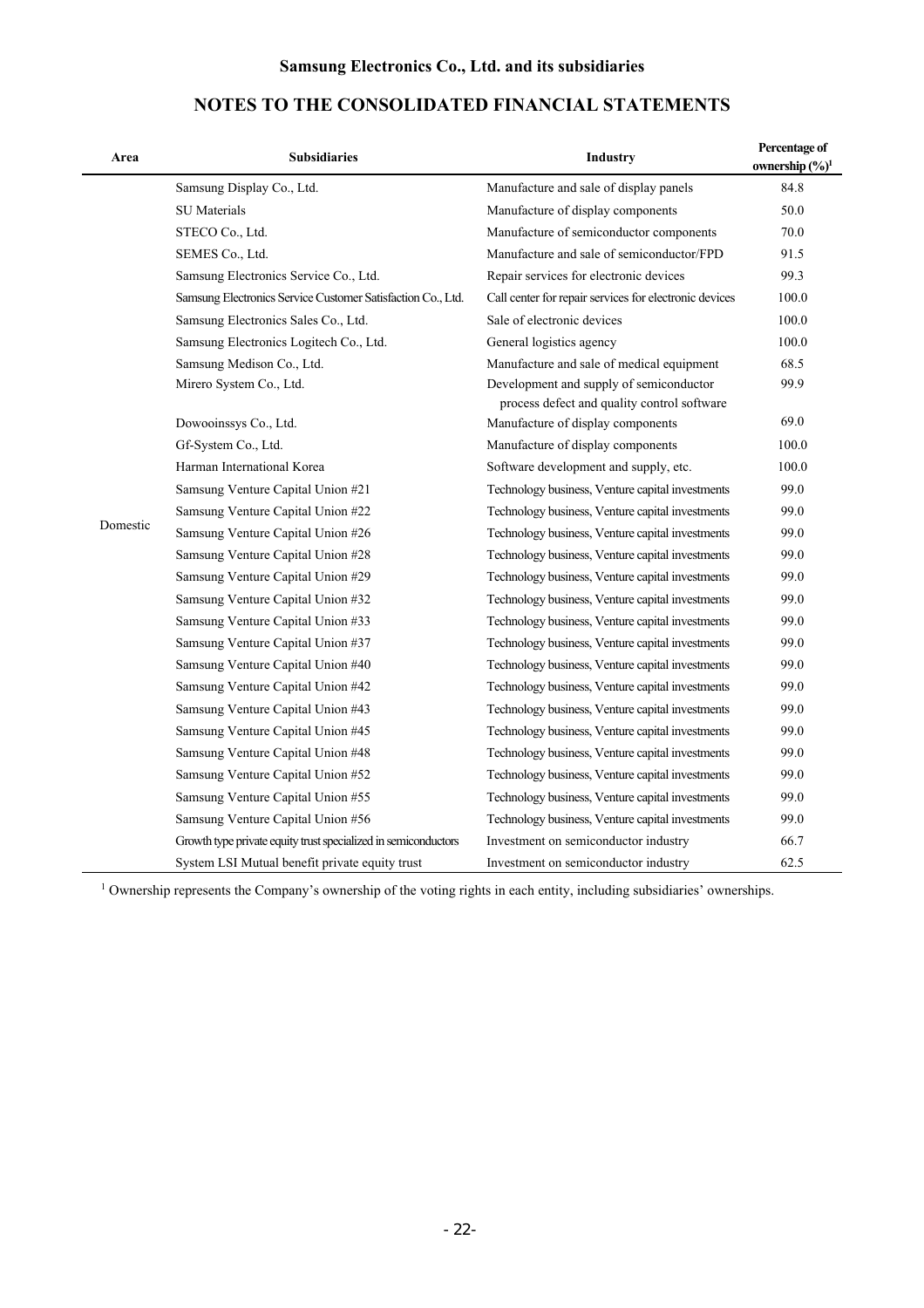# **NOTES TO THE CONSOLIDATED FINANCIAL STATEMENTS**

# **1.3 Summary of Financial Data of Major Consolidated Subsidiaries**

Summary of financial data of major consolidated subsidiaries is as follows:

### (1) 2021

| (In millions of Korean won)                                | As of December 31, 2021 |                    | For the year ended December 31, 2021 |                               |
|------------------------------------------------------------|-------------------------|--------------------|--------------------------------------|-------------------------------|
| Major subsidiaries <sup>1</sup>                            | <b>Assets</b>           | <b>Liabilities</b> | <b>Sales</b>                         | Profit (loss)<br>for the year |
| <b>Samsung Display</b>                                     | 54,967,156              | 9,081,737          | 28,755,975                           | 2,770,060                     |
| Samsung Electronics America, Inc. (SEA)                    | 42,982,054              | 19,246,751         | 42,325,524                           | 823,914                       |
| Samsung (China) Semiconductor Co., Ltd. (SCS)              | 19,049,536              | 5,168,738          | 7,341,018                            | 1,708,832                     |
| Samsung Electronics Vietnam THAINGUYEN Co., Ltd. (SEVT)    | 17,521,446              | 3,425,127          | 32,184,024                           | 2,298,273                     |
| Harman and its subsidiaries <sup>2</sup>                   | 15,887,380              | 6,104,012          | 10,015,092                           | 357,612                       |
| Samsung Asia Pte. Ltd. (SAPL)                              | 14,683,789              | 58,381             |                                      | 4,668,478                     |
| Samsung Electronics Europe Holding Cooperatief U.A. (SEEH) | 14,651,496              | 8,998,502          |                                      | 24,527                        |
| Samsung Semiconductor, Inc. (SSI)                          | 13,744,799              | 7,955,060          | 33,895,805                           | 74,531                        |
| Samsung (CHINA) Investment Co., Ltd. (SCIC)                | 13,599,093              | 9,685,278          | 2,615,685                            | 451,062                       |
| Samsung Electronics Vietnam Co., Ltd. (SEV)                | 13,023,272              | 2,085,411          | 21,583,038                           | 1,455,704                     |
| Samsung Austin Semiconductor LLC (SAS)                     | 8,705,085               | 958,537            | 3,703,472                            | 759,206                       |
| Shanghai Samsung Semiconductor Co., Ltd. (SSS)             | 7,765,126               | 5,799,690          | 31,326,186                           | 325,397                       |
| Samsung India Electronics Private Ltd. (SIEL)              | 7,765,019               | 3,236,745          | 12,222,643                           | 522,672                       |
| Samsung Display Vietnam Co., Ltd. (SDV)                    | 6,821,066               | 2,486,703          | 21,722,446                           | 981,311                       |
| Samsung Eletronica da Amazonia Ltda. (SEDA)                | 4,589,505               | 1,671,097          | 6,020,523                            | 490,202                       |
| Samsung Electronics HCMC CE Complex Co., Ltd. (SEHC)       | 3,129,104               | 919,721            | 6,551,242                            | 472,666                       |
| Thai Samsung Electronics Co., Ltd. (TSE)                   | 3,018,358               | 474,223            | 4,443,031                            | 142,191                       |
| Samsung Electronics (UK) Ltd. (SEUK)                       | 2,925,062               | 1,992,367          | 5,621,922                            | 241,403                       |
| Samsung Electronics Benelux B.V. (SEBN)                    | 2,612,357               | 766,034            | 2,569,603                            | 284,816                       |
| Samsung Electronics Hungarian Private Co., Ltd. (SEH)      | 2,504,075               | 641,004            | 4,357,137                            | 157,616                       |
| Samsung Electronics Europe Logistics B.V. (SELS)           | 2,305,275               | 2,144,805          | 14,700,517                           | 13,943                        |
| Samsung Electronics GmbH (SEG)                             | 2,289,391               | 2,228,650          | 6,385,080                            | 2,158                         |
| Samsung Display Dongguan Co., Ltd. (SDD)                   | 2,149,277               | 339,425            | 3,987,674                            | 163,637                       |
| Samsung International, Inc. (SII)                          | 2,125,719               | 1,041,168          | 7,948,982                            | 105,444                       |
| Samsung Electronics Taiwan Co., Ltd. (SET)                 | 2,033,992               | 1,459,353          | 5,638,204                            | 50,966                        |

<sup>1</sup> Summary of condensed financial information is based on separate financial statements of each subsidiary.<br><sup>2</sup> Consolidated financial data of an intermediate company that includes Harman International Industries, Inc. a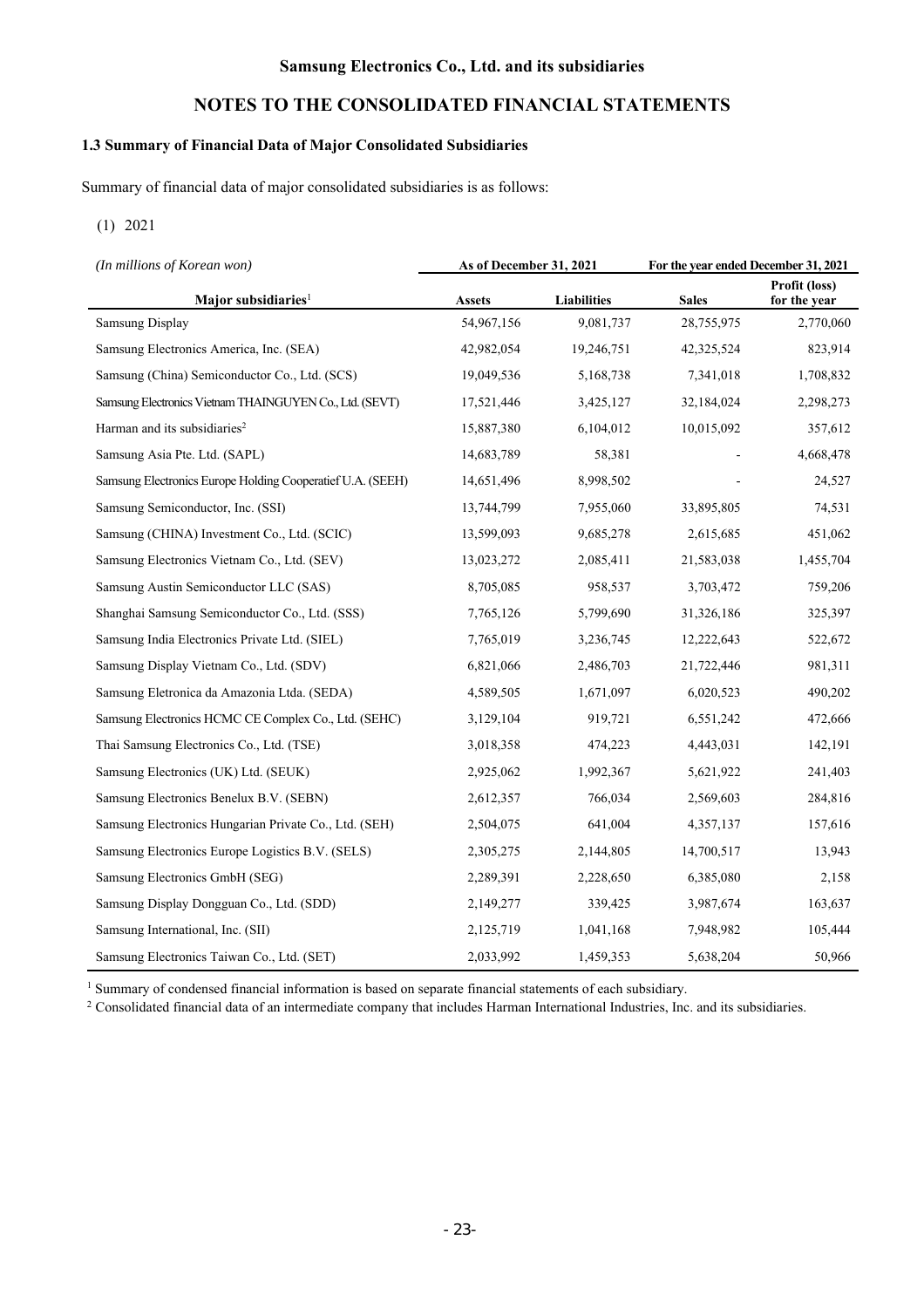# **NOTES TO THE CONSOLIDATED FINANCIAL STATEMENTS**

# (2) 2020

| (In millions of Korean won)                                | As of December 31, 2020 |                    | For the year ended December 31, 2020 |                               |
|------------------------------------------------------------|-------------------------|--------------------|--------------------------------------|-------------------------------|
| Major subsidiaries <sup>1</sup>                            | <b>Assets</b>           | <b>Liabilities</b> | <b>Sales</b>                         | Profit (loss)<br>for the year |
| <b>Samsung Display</b>                                     | 50,039,755              | 7,612,332          | 27,149,102                           | 1,798,100                     |
| Samsung Electronics America, Inc. (SEA)                    | 36,765,070              | 15,828,083         | 35,237,365                           | 1,623,555                     |
| Samsung Electronics Vietnam THAINGUYEN Co., Ltd. (SEVT)    | 15,500,024              | 2,574,442          | 28,284,397                           | 2,066,842                     |
| Samsung (CHINA) Investment Co., Ltd. (SCIC)                | 15,438,819              | 12,358,881         | 2,475,454                            | 127,051                       |
| Harman and its subsidiaries <sup>2</sup>                   | 14,702,005              | 5,776,884          | 9,161,142                            | (735, 426)                    |
| Samsung (China) Semiconductor Co., Ltd. (SCS)              | 14,348,735              | 3,511,003          | 5,321,312                            | 1,100,619                     |
| Samsung Electronics Vietnam Co., Ltd. (SEV)                | 12,623,956              | 1,805,326          | 19,952,957                           | 1,408,088                     |
| Samsung Electronics Europe Holding Cooperatief U.A. (SEEH) | 11,495,430              | 7,641,709          |                                      | 16,150                        |
| Samsung Semiconductor, Inc. (SSI)                          | 9,669,349               | 4,427,701          | 23,562,962                           | 182,290                       |
| Samsung Asia Pte. Ltd. (SAPL)                              | 9,552,755               | 523,402            | 1,634,692                            | 968,504                       |
| Shanghai Samsung Semiconductor Co., Ltd. (SSS)             | 7,678,989               | 5,010,041          | 25,829,119                           | 271,691                       |
| Samsung Display Vietnam Co., Ltd. (SDV)                    | 7,400,563               | 4,354,887          | 19,209,100                           | 559,006                       |
| Samsung Austin Semiconductor LLC. (SAS)                    | 6,912,610               | 538,288            | 3,913,100                            | 922,007                       |
| Samsung Eletronica da Amazonia Ltda. (SEDA)                | 6,280,131               | 1,556,057          | 6,390,696                            | 819,561                       |
| Samsung India Electronics Private Ltd. (SIEL)              | 6,250,492               | 2,523,027          | 10,943,343                           | 611,571                       |
| Thai Samsung Electronics Co., Ltd. (TSE)                   | 2,920,299               | 451,055            | 3,744,080                            | 160,264                       |
| Samsung Electronics (UK) Ltd. (SEUK)                       | 2,767,563               | 1,886,447          | 4,987,522                            | 133,016                       |
| Samsung Electronics GmbH (SEG)                             | 2,687,535               | 2,626,979          | 6,306,675                            | 605                           |
| Samsung Electronics HCMC CE Complex Co., Ltd. (SEHC)       | 2,609,150               | 1,026,901          | 6,273,162                            | 419,313                       |
| Samsung Electronics Hungarian Private Co., Ltd. (SEH)      | 2,230,457               | 504,952            | 3,665,360                            | 148,056                       |
| Samsung Electronics Benelux B.V. (SEBN)                    | 2,145,488               | 736,480            | 2,324,308                            | 58,579                        |
| Samsung Display Dongguan Co., Ltd. (SDD)                   | 1,767,663               | 300,080            | 2,947,506                            | 110,194                       |
| Samsung Electronics Europe Logistics B.V. (SELS)           | 1,700,033               | 1,550,350          | 13,444,960                           | 20,623                        |
| Samsung Electronics France S.A.S (SEF)                     | 1,688,580               | 1,207,359          | 3,464,937                            | 61,596                        |
| Samsung Japan Corporation (SJC)                            | 1,668,902               | 1,381,443          | 3,317,644                            | 7,684                         |

<sup>1</sup> Summary of condensed financial information is based on separate financial statements of each subsidiary.

<sup>2</sup> Consolidated financial data of an intermediate company that includes Harman International Industries, Inc. and its subsidiaries.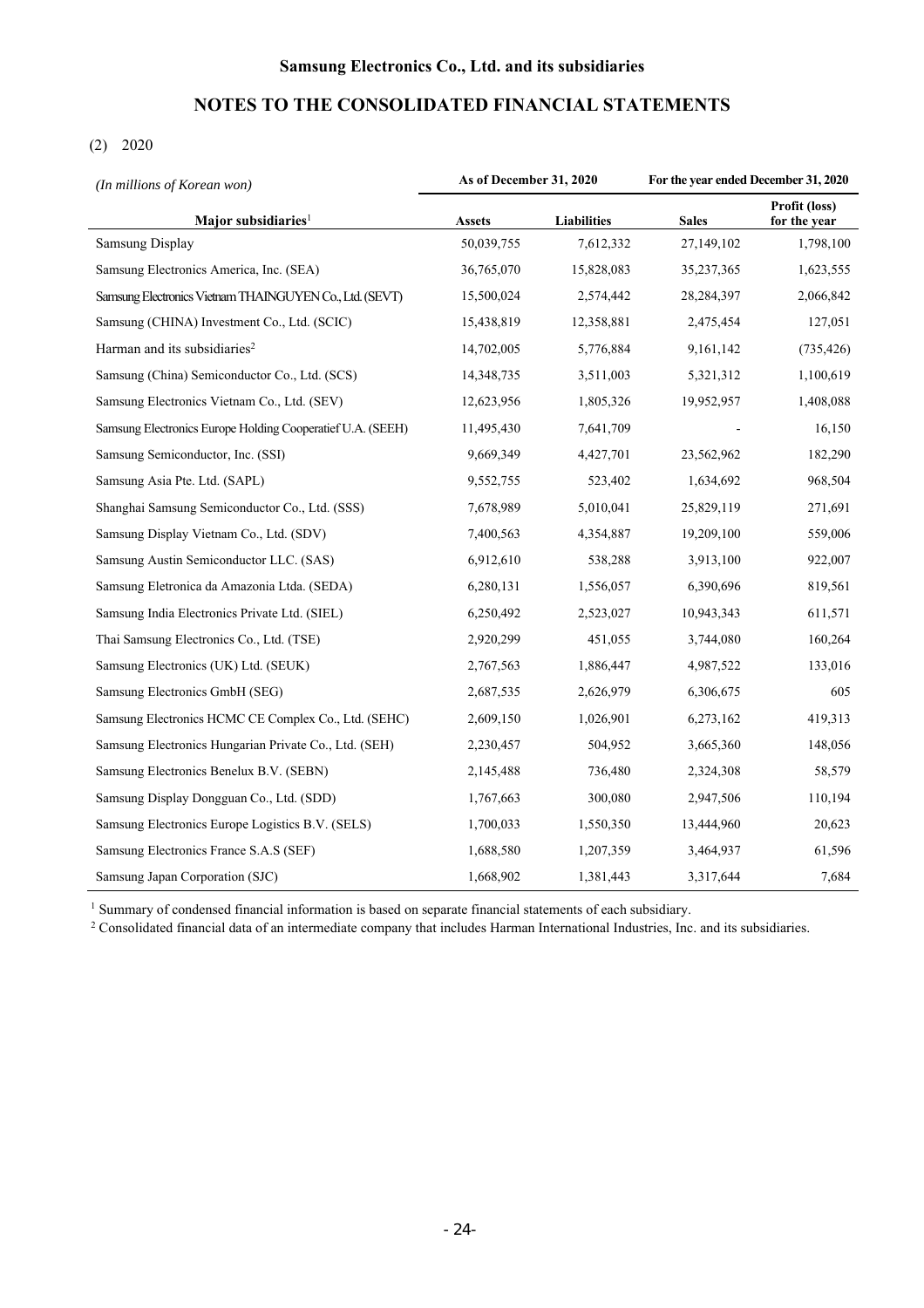# **NOTES TO THE CONSOLIDATED FINANCIAL STATEMENTS**

# **1.4 Changes in Consolidation Scope**

Changes in consolidation scope during the year ended December 31, 2021 are as follows:

| Change   | Subsidiary<br>Area      |                                                                |                  |
|----------|-------------------------|----------------------------------------------------------------|------------------|
|          | Middle East<br>& Africa | Samsung Electronics Industry and Commerce Ltd. (SETK-P)        | Establishment    |
| Included | China                   | Samsung Semiconductor Investment L.P. I                        | Establishment    |
|          |                         | Samsung Venture Capital Union #52                              | Establishment    |
|          | Domestic                | Samsung Venture Capital Union #55                              | Establishment    |
|          |                         | Samsung Venture Capital Union #56                              | Establishment    |
|          |                         | Viv Labs, Inc.                                                 | Merger           |
|          |                         | Prismview, LLC                                                 | Merger           |
|          |                         | Stellus Technologies, Inc.                                     | Liquidation      |
|          |                         | SigMast Communications Inc.                                    | Liquidation      |
|          | America                 | Zhilabs Inc.                                                   | Liquidation      |
|          |                         | TWS LATAM B, LLC                                               | Liquidation      |
|          |                         | TWS LATAM S, LLC                                               | Liquidation      |
|          |                         | SNB Technologies, Inc. Mexico, S.A. de C.V                     | Liquidation      |
|          |                         | RT SV CO-INVEST, LP                                            | Liquidation      |
| Excluded |                         | Arcam Limited                                                  | Liquidation      |
|          | Europe / CIS            | A&R Cambridge Limited                                          | Liquidation      |
|          |                         | Harman Connected Services Limited                              | Liquidation      |
|          |                         | Martin Manufacturing (UK) Ltd                                  | Liquidation      |
|          |                         | Samsung Suzhou Module Co., Ltd. (SSM)                          | Sale of business |
|          |                         | Samsung Suzhou LCD Co., Ltd. (SSL)                             | Sale of business |
|          | China                   | Samsung Electronics Huizhou Co., Ltd.(SEHZ)                    | Liquidation      |
|          |                         | Shenzhen Samsung Electronics Telecommunication Co., Ltd.(SSET) | Liquidation      |
|          | Domestic                | Samsung Venture Capital Union #27                              | Liquidation      |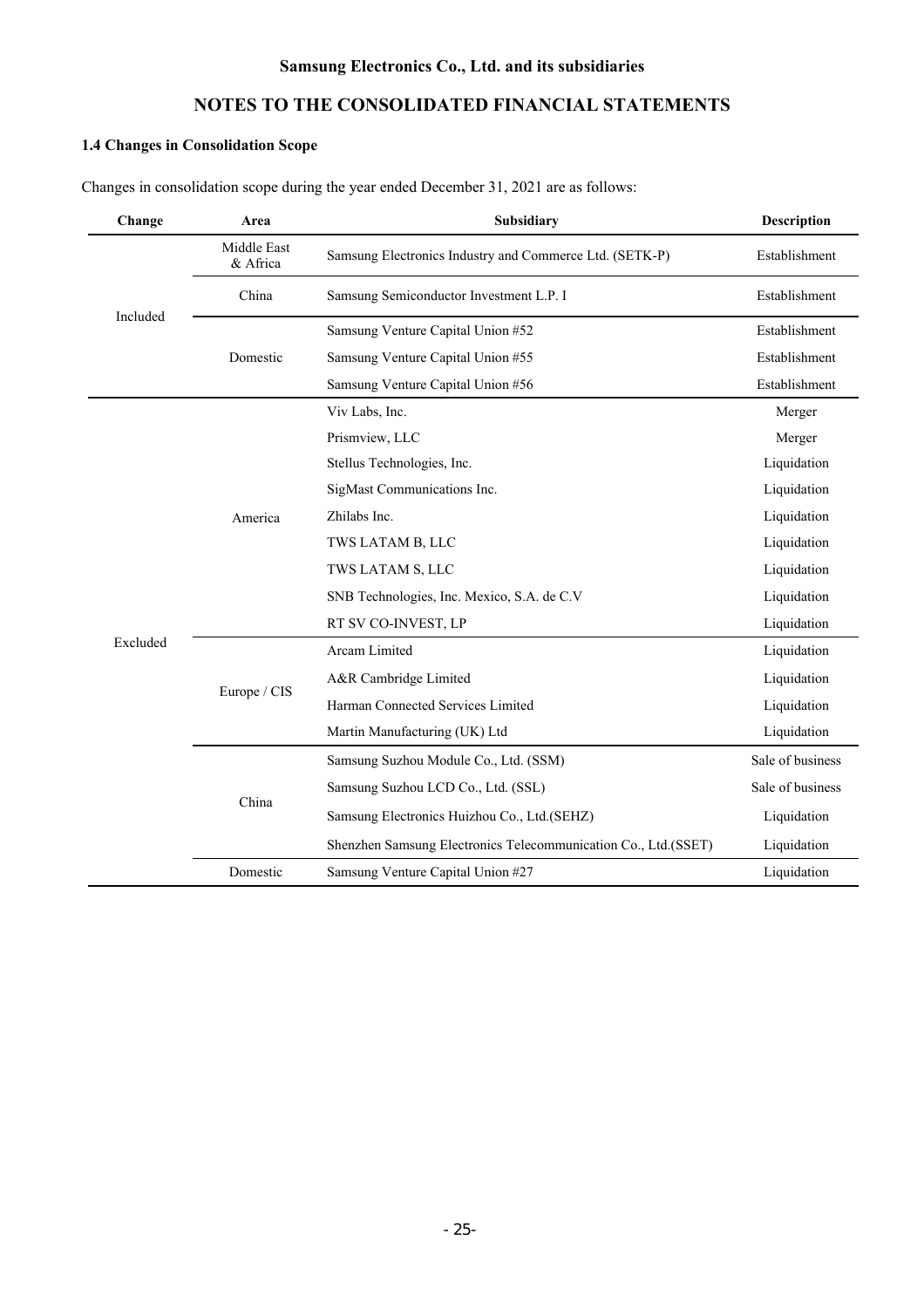# **NOTES TO THE CONSOLIDATED FINANCIAL STATEMENTS**

### **2. Significant Accounting Policies**

### **2.1 Basis of Presentation**

The principal accounting policies used to prepare the consolidated financial statements are set out below. Except for the effect of the amendments to the Korean IFRS and new interpretations set out below, the principal accounting policies used to prepare the consolidated financial statements as of and for the year ended December 31, 2021 are consistent with those used to prepare the consolidated financial statements as of and for the year ended December 31, 2020.

The Company maintains its accounting records in Korean won and prepares the statutory financial statements in Korean language (Hangul) in accordance with International Financial Reporting Standards as adopted by the Republic of Korea ("Korean IFRS"). The accompanying consolidated financial statements have been condensed, restructured, and translated into English from the Korean language financial statements.

Certain information attached to the Korean language financial statements that are not required for a fair presentation of the Company's financial position, financial performance or cash flows, are not presented in the accompanying consolidated financial statements.

The consolidated financial statements of the Company have been prepared in accordance with Korean IFRS. These are the standards, subsequent amendments and related interpretations issued by the International Accounting Standards Board (IASB) that have been adopted by the Republic of Korea.

Korean IFRS permits the use of critical accounting estimates in the preparation of the consolidated financial statements and requires management judgments in applying the accounting policies. The areas involving a higher degree of judgment or complexity, or areas where assumptions and estimates are significant to the consolidated financial statements, are disclosed in Note 3.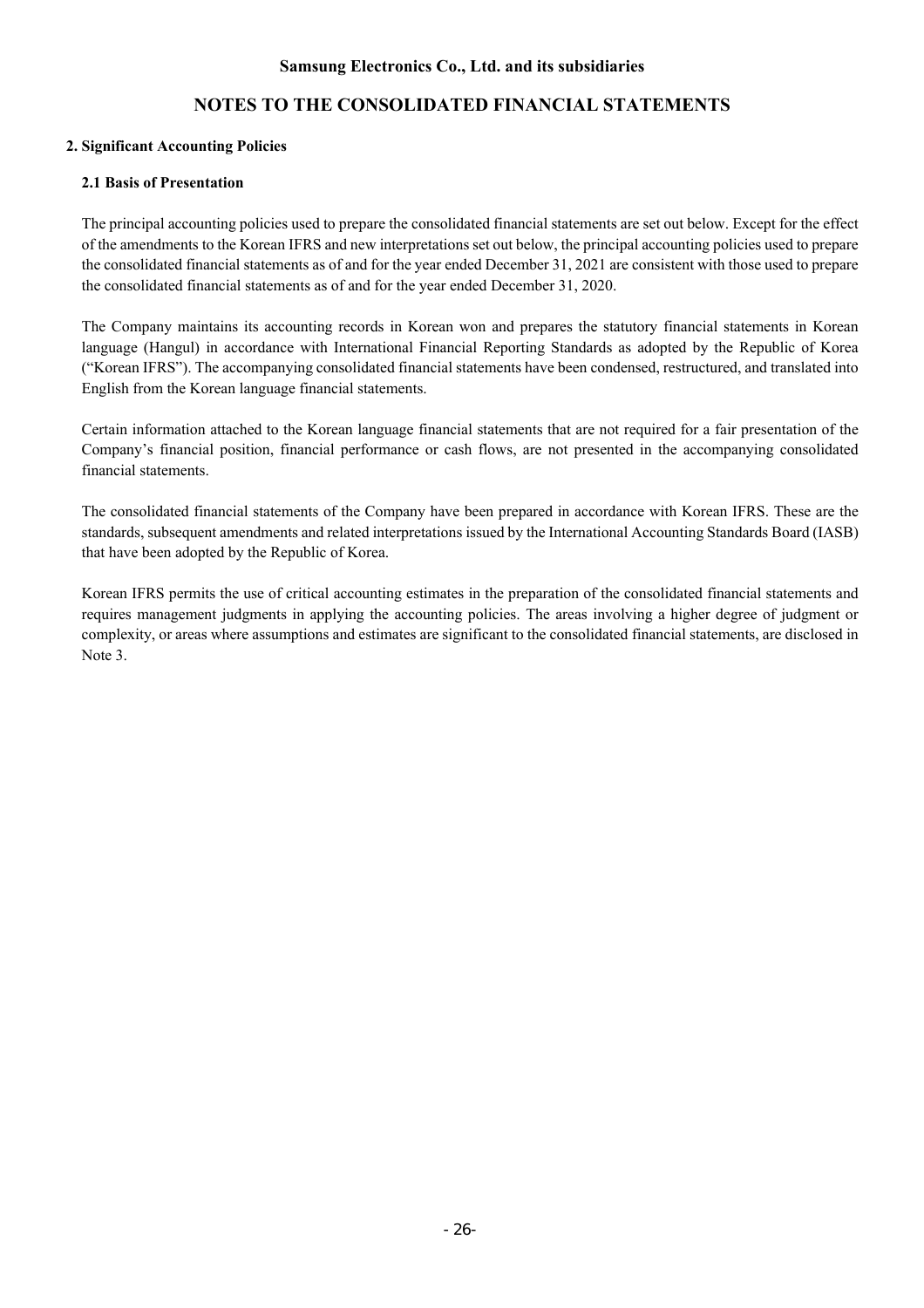### **2.2 Changes in Accounting Policies and Disclosures**

(A) New and amended standards adopted by the Company

The Company applied the following amended and/or enacted standards for the first time for their annual reporting period commencing on January 1, 2021:

### *Amendments to Korean IFRS 1116, Lease*

The amendments introduced a practical expedient that simplifies the lessee's accounting treatments for COVID-19 related rent concessions, and through such expedient a lessee may elect not to assess whether the rent concessions granted as a direct consequence of the COVID-19 pandemic are lease modifications. A lessee that makes this election shall account for any changes in lease payments resulting from the rent concessions the same way as prescribed by this standard if the changes were not considered as lease modifications. The application of amendments does not have a significant impact on the year-end consolidated financial statements.

(B) New and amended standards not yet adopted by the Company

The amended accounting standard issued that is not mandatory for the annual reporting period commencing on January 1, 2021 and has not been early adopted by the Company is as follows:

### *Amendments to Korean IFRS 1116, Lease*

.

During the year ended December 31, 2020, the amendments to Korean IFRS 1116 introduced a practical expedient that provided practical relief to lessees in accounting for rent concessions occurring as a direct consequence of COVID-19. The amendments extend the practical expedient to apply to reduction in lease payments originally due on or before 30 June 2022. The amendments are effective for annual reporting periods beginning on or after April 1, 2021, with early application permitted.

#### *Amendments to Korean IFRS 1103, Business Combinations*

The amendments add to Korean IFRS 1103 a requirement that, for obligations within the scope of IAS 37, an acquirer applies Korean IFRS 1037 or Korean IFRS 2121 Levies to determine whether at the acquisition date a present obligation exists as a result of the past events. The amendments also add an explicit statement that an acquirer does not recognize contingent assets acquired in a business combination. The amendments are effective for business combinations for which the date of acquisition is on or after the beginning of the first annual period beginning on or after January 1, 2022, with early application permitted

#### *Amendments to Korean IFRS 1016 Property, Plant and Equipment*

The amendments prohibit deducting from the cost of an item of property, plant and equipment any proceeds from selling items produced while bringing that asset to the location and condition necessary for it to be capable of operating in the manner intended by management. Instead, an entity recognizes the proceeds from selling such items, and the cost of producing those items, in profit or loss. The amendments are effective for annual reporting periods beginning on or after January 1, 2022, with early application permitted.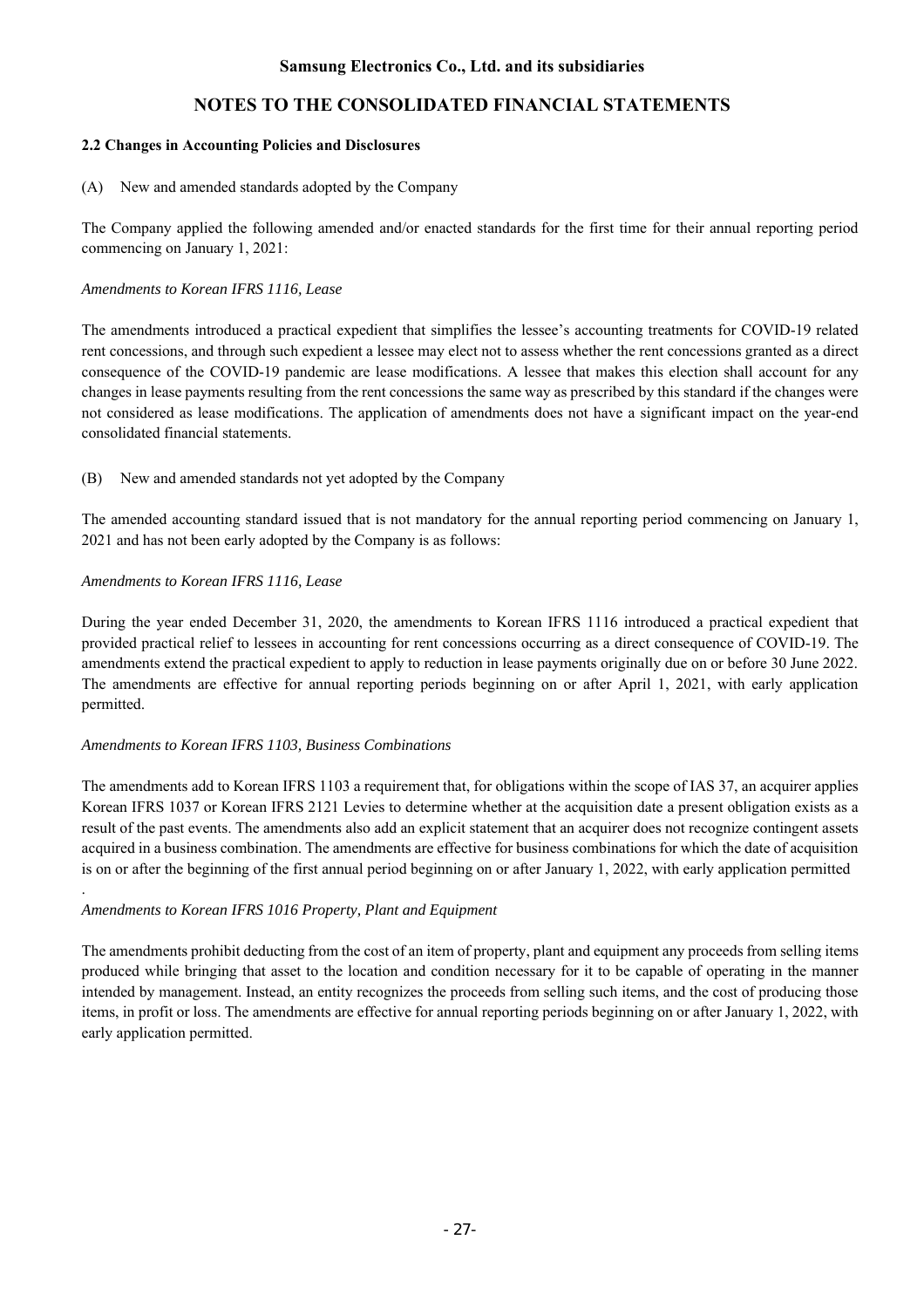# **NOTES TO THE CONSOLIDATED FINANCIAL STATEMENTS**

### *Amendments to Korean IFRS 1037 Provisions, Contingent Liabilities and Contingent Assets*

The amendments specify that the 'cost of fulfilling' a contract comprises the 'costs that relate directly to the contract'. Costs that relate directly to a contract consist of both the incremental costs of fulfilling that contract and an allocation of other costs that relate directly to fulfilling the contract. The amendments are effective for annual periods beginning on or after January 1, 2022, with early application permitted.

### *Amendments to Korean IFRS 1001 Presentation of Financial Statements*

The amendments clarify that the classification of liabilities as current or non-current is based on rights that are in existence at the end of the reporting period, specify that classification is unaffected by expectations about whether an entity will exercise its right to defer settlement of a liability, and elucidate that settlement refers to the transfer to the counterparty of cash, equity instruments, other assets or services. The amendments are applied retrospectively for annual periods beginning on or after January 1, 2023, with early application permitted.

### *Amendments to Korean IFRS 1001 Presentation of Financial Statements*

The amendments define the term 'material accounting policy information', and develop guidance and examples in IFRS Practice Statement 2 to explain and demonstrate the application of 'materiality'. The amendments are effective for annual periods beginning on or after January 1, 2023, with earlier application permitted and are applied prospectively.

### *Amendments to Korean IFRS 1008 Accounting Policies, Changes in Accounting Estimates and Errors*

The amendments define accounting estimates, and clarify that it is different from changes in accounting policies. The amendments are effective for annual periods beginning on or after January 1, 2023, to changes in accounting policies and changes in accounting estimates that occur on or after the beginning of the same period, with earlier application permitted.

### *Amendments to Korean IFRS 1012, Income Taxes*

The amendments introduce a further exception to the initial recognition exemption. Under the amendments, an entity does not apply the initial recognition exemption for transactions that give rise to equal taxable and deductible temporary differences. The amendments are effective for annual reporting periods beginning on or after January 1, 2023, with earlier application permitted.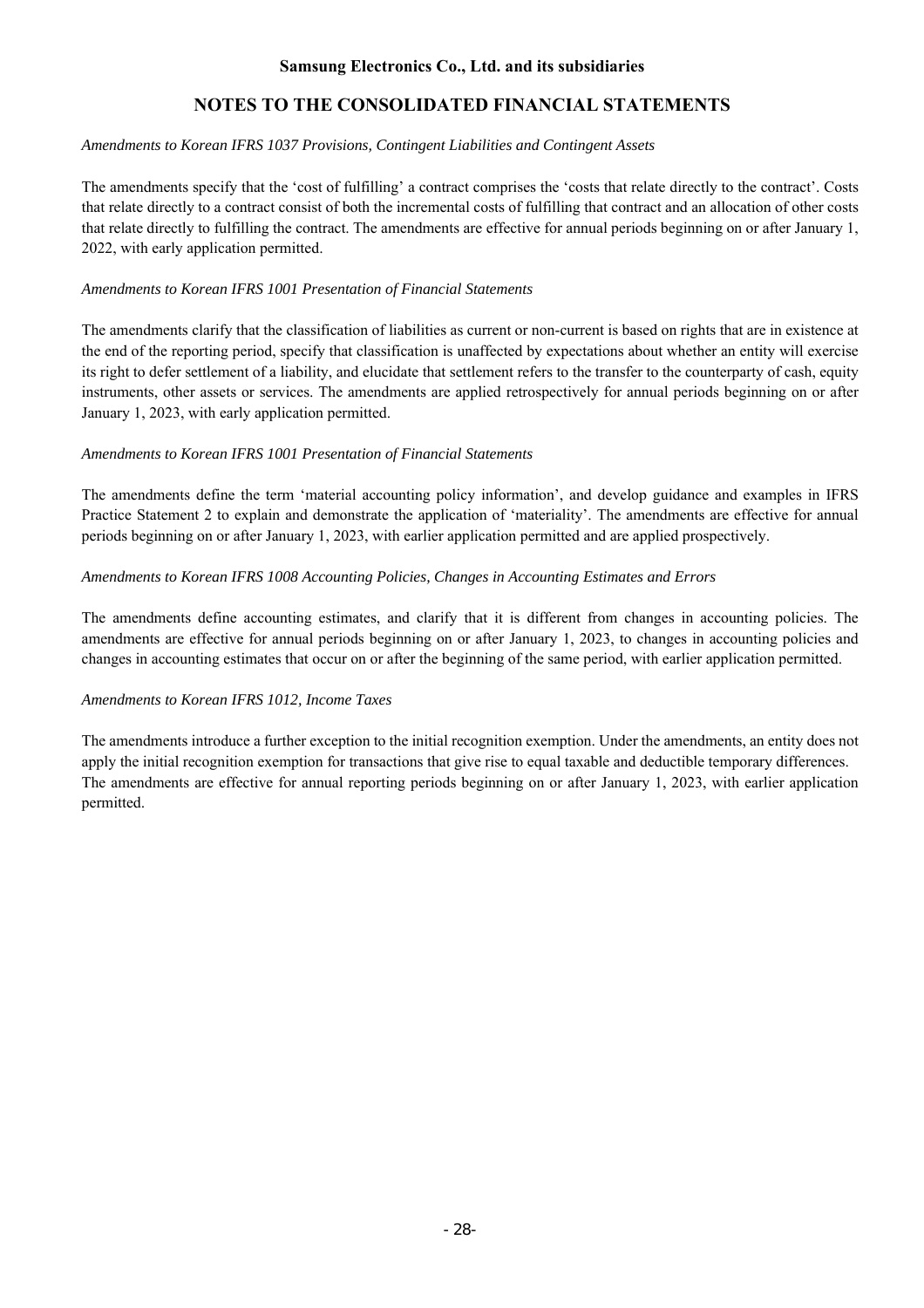# **NOTES TO THE CONSOLIDATED FINANCIAL STATEMENTS**

### **2.3 Consolidation**

The Company prepares the consolidated financial statements in accordance with Korean IFRS 1110 *Consolidated Financial Statements.* 

### (A) Subsidiaries

Subsidiaries are all entities (including the special purpose entities) over which the Company has control. The Company controls the corresponding investee when it is exposed, or has rights, to variable returns from its involvement with the investee and has the ability to affect those returns through its power over the investee. Consolidation of a subsidiary begins from the date the Company obtains control of a subsidiary and ceases when the Company loses control of the subsidiary.

The Company applies the acquisition method to account for business combinations. The consideration transferred is measured at the fair values of the assets transferred, and identifiable assets acquired and liabilities and contingent liabilities assumed in a business combination are initially measured at their fair values at the acquisition date. The Company recognizes any noncontrolling interest in the acquiree on an acquisition-by-acquisition basis in the event of liquidation at the non-controlling interest's proportionate share of the recognized amounts of acquiree's identifiable net assets. Acquisition-related costs are expensed as incurred.

The excess of consideration transferred, of any non-controlling interest in the acquired entity, and acquisition-date fair value of any previous equity interest in the acquired entity over the fair value of the net identifiable assets acquired is recorded as goodwill. If those amounts are less than the fair value of the net identifiable assets of the business acquired, the difference is recognized directly in the profit or loss as a bargain purchase.

Balances of receivables and payables, income and expenses and unrealized gains or losses on transactions between the entities within the Company are eliminated. Accounting policies of subsidiaries are changed where necessary to ensure consistency with the policies adopted by the Company.

(B) Changes in ownership interests in subsidiaries without change of control

Transactions with non-controlling interests that do not result in loss of control are accounted for as equity transactions – that is, as transactions with the owners in their capacity as owners. The difference between the fair value of any consideration paid and the relevant share acquired of the carrying value of net assets of the subsidiary is recorded in equity. Gains or losses on disposals of non-controlling interests are also recorded in equity.

### (C) Disposal of subsidiaries

If the Company loses control of a subsidiary, any investment continuously retained in the subsidiary is re-measured at its fair value at the date when control is lost and any resulting differences are recognized in profit or loss. Such fair value becomes the initial carrying amount for the subsequent measurement of the retained interest accounted for as an associate, joint venture, or financial asset. In addition, any amounts previously recognized in other comprehensive income in respect of such entity are accounted as if the Company had directly disposed of the related assets or liabilities. As a result, the previously recognized other comprehensive income are reclassified into profit or loss or equity.

#### (D) Non-controlling interests

Each component of profit or loss and other comprehensive income is attributed to owners of the parent and to non-controlling interests. Total comprehensive income is attributed to owners of the parent and to non-controlling interests even if this results in a negative balance of non-controlling interests.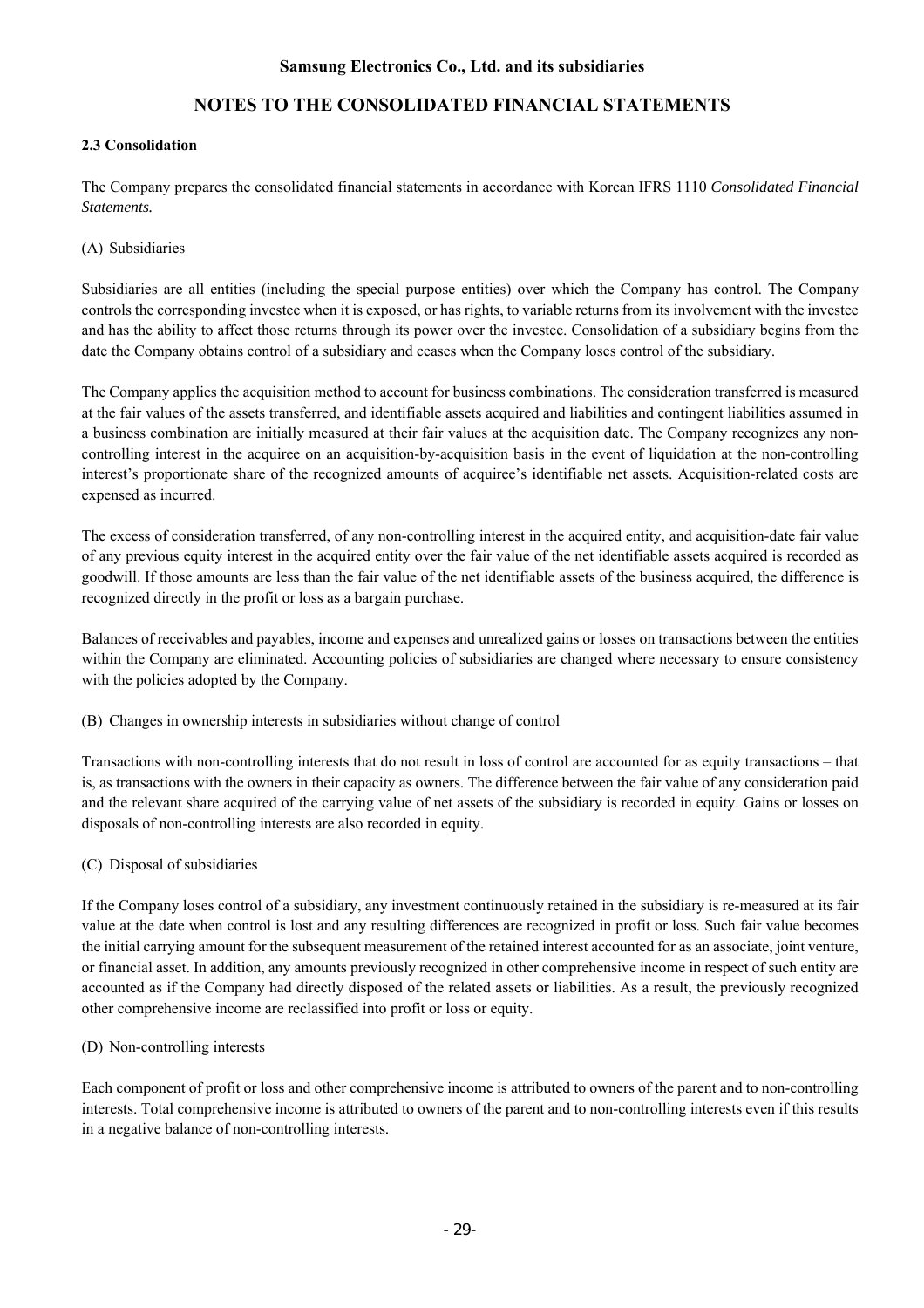# **NOTES TO THE CONSOLIDATED FINANCIAL STATEMENTS**

#### (E) Associates

Associates are all entities over which the Company has significant influence but does not have control, generally investees of which from 20% to 50% voting shares are owned by the Company. Investments in associates are accounted for using the equity method of accounting, after initially being recognized at cost. Unrealized gains on transactions between the Company and its associates are eliminated to the extent of the Company's interest in the associates. If the Company's share of losses of an associate equals or exceeds its interest in the associate (including long-term interests that, in substance, form part of the Company's net investment in the associate), the Company discontinues recognizing its share of further losses. After the Company's interest is reduced to zero, additional losses are provided for, and a liability is recognized, only to the extent that the Company has incurred legal or constructive obligations or made payments on behalf of the associate. If there is objective evidence of impairment for the investment in the associate, the Company recognizes the difference between the recoverable amount of the associate and its carrying amount as an impairment loss. If an associate uses accounting policies other than those of the Company for like transactions and events in similar circumstances, adjustments shall be made, if necessary, to make the associate's accounting policies conform to those of the Company when the associate's financial statements are used by the entity in applying the equity method.

#### (F) Joint arrangements

A joint arrangement of which two or more parties have joint control is classified as either a joint operation or a joint venture. A joint operator has rights to the assets, and obligations for the liabilities, relating to the joint operation and recognizes the assets, liabilities, revenues and expenses relating to its interest in a joint operation. A joint venturer has rights to the net assets relating to the joint venture and accounts for that investment using the equity method.

#### **2.4 Foreign Currency Translation**

(A) Functional and presentation currency

Items included in the consolidated financial statements of each of the Company's entities are measured using the currency of the primary economic environment in which each entity operates (the "functional currency"). The consolidated financial statements are presented in Korean won, which is the parent company's functional and presentation currency.

#### (B) Transactions and balances

Foreign currency transactions are translated into the functional currency using the exchange rates prevailing at the dates of the transactions or valuation where items are re-measured. Foreign exchange gains and losses resulting from the settlement of such transactions and from the translation at year-end exchange rates of monetary assets and liabilities denominated in foreign currencies are recognized in profit or loss. Exchange differences arising on non-monetary financial assets and liabilities such as equity instruments at fair value through profit or loss and equity instruments at fair value through other comprehensive income are recognized in profit or loss and other comprehensive income, respectively, as part of the fair value gain or loss.

#### (C) Translation into the presentation currency

The results and financial position of all the foreign entities that have a functional currency different from the presentation currency of the Company are translated into the presentation currency as follows:

- Assets and liabilities for each consolidated statement of financial position presented are translated at the closing rate at the end of the reporting date.
- Income and expenses for each consolidated statement of profit or loss are translated at average exchange rates, unless this average is not a reasonable approximation of the cumulative effect of the rates prevailing on the transaction dates, in which case income and expenses are translated at the as-of rate on the dates of the transactions.
- All resulting exchange differences are recognized in other comprehensive income.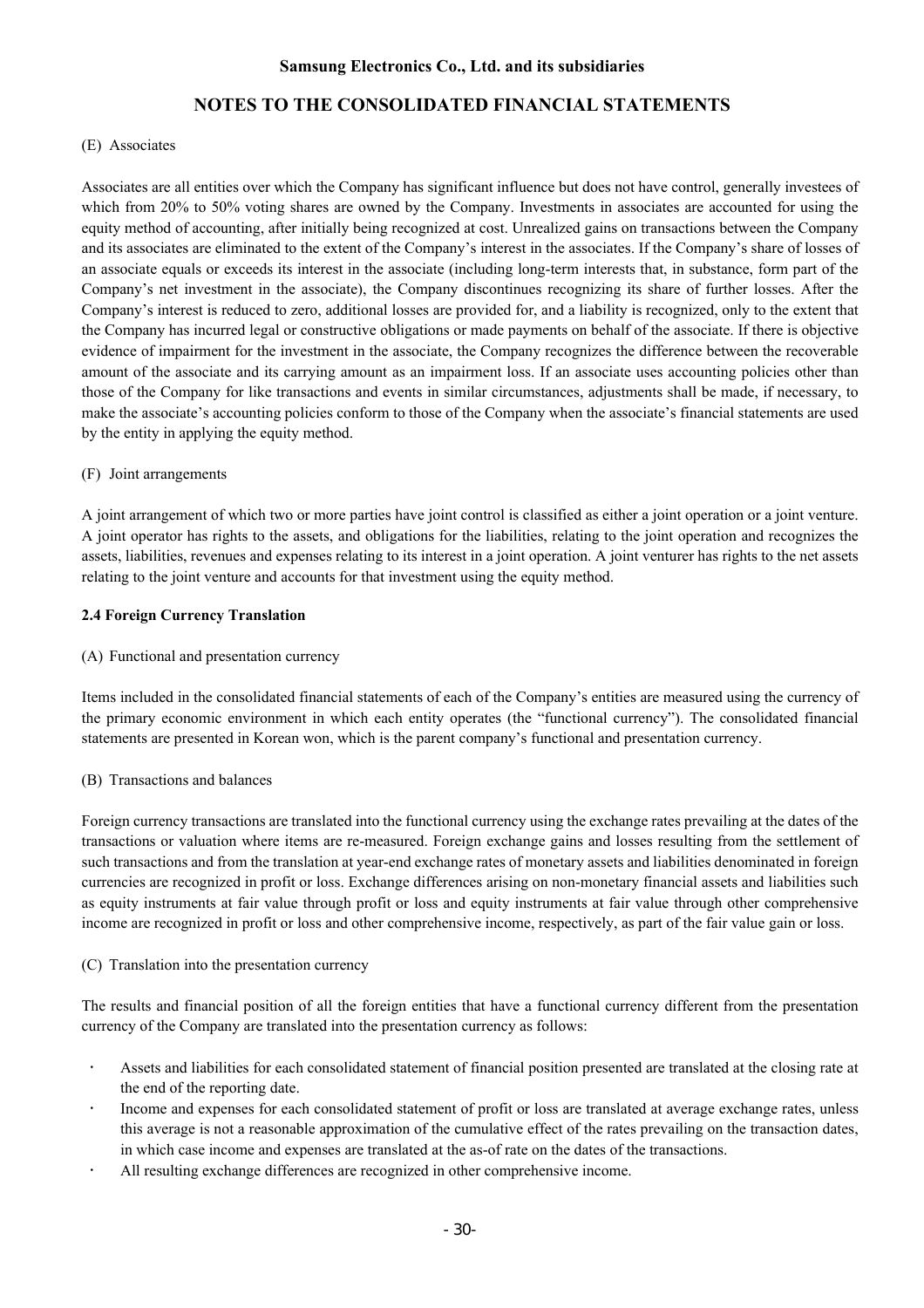# **NOTES TO THE CONSOLIDATED FINANCIAL STATEMENTS**

### **2.5 Cash and Cash Equivalents**

Cash and cash equivalents include cash on hand, deposits held at call with banks, and other short-term investment assets with high liquidity that are readily convertible to a known amount of cash and are subject to an insignificant risk of change in value.

### **2.6 Financial Assets**

(A) Classification

From January 1, 2018, the initial application date for Korean IFRS 1109 *Financial Instruments,* the Company classifies its financial assets in the following measurement categories:

- Financial assets measured at fair value (changes in fair value recognized in either other comprehensive income, or profit or loss)
- Financial assets measured at amortized cost.

The classification depends on the Company's business model for managing the financial assets and the contractual terms of the cash flows.

For financial assets measured at fair value, gains and losses will either be recorded in profit or loss or other comprehensive income. For investments in debt instruments, this will depend on the business model in which the investment is held. The Company reclassifies debt investments only when its business model for managing those assets changes.

For investments in equity instruments that are not held for trading, classification will depend on whether the Company has made an irrevocable election at the time of initial recognition to account for the equity investment at fair value through other comprehensive income. Changes in fair value of the investments in equity instruments that are not elected to be accounted for as other comprehensive income are recognized in profit or loss.

#### (B) Measurement

At initial recognition, the Company measures a financial asset at its fair value. In the case of financial asset not measured at fair value through profit or loss, transaction costs that are directly attributable to the acquisition of the financial asset or the issuance of the financial liabilities are added to its fair value. Transaction costs of financial assets carried at fair value through profit or loss are expensed in profit or loss.

Hybrid (combined) contracts with embedded derivatives are considered in their entirety when determining whether their cash flows solely consist of the payments of principal and interest.

a) Debt instruments

Subsequent measurement of debt instruments depends on the Company's business model for managing the asset and the cash flow characteristics of the asset. The Company classifies its debt instruments into one of the following three measurement categories:

① Financial assets measured at amortized cost

Assets that are held for collection of contractual cash flows where those cash flows represent solely the payments of principal and interest are measured at amortized cost. A gain or loss on a debt investment that is subsequently measured at amortized cost and is not part of a hedging relationship is recognized in profit or loss when the asset is derecognized or impaired. Interest income from these financial assets is included in 'financial income' using the effective interest rate method.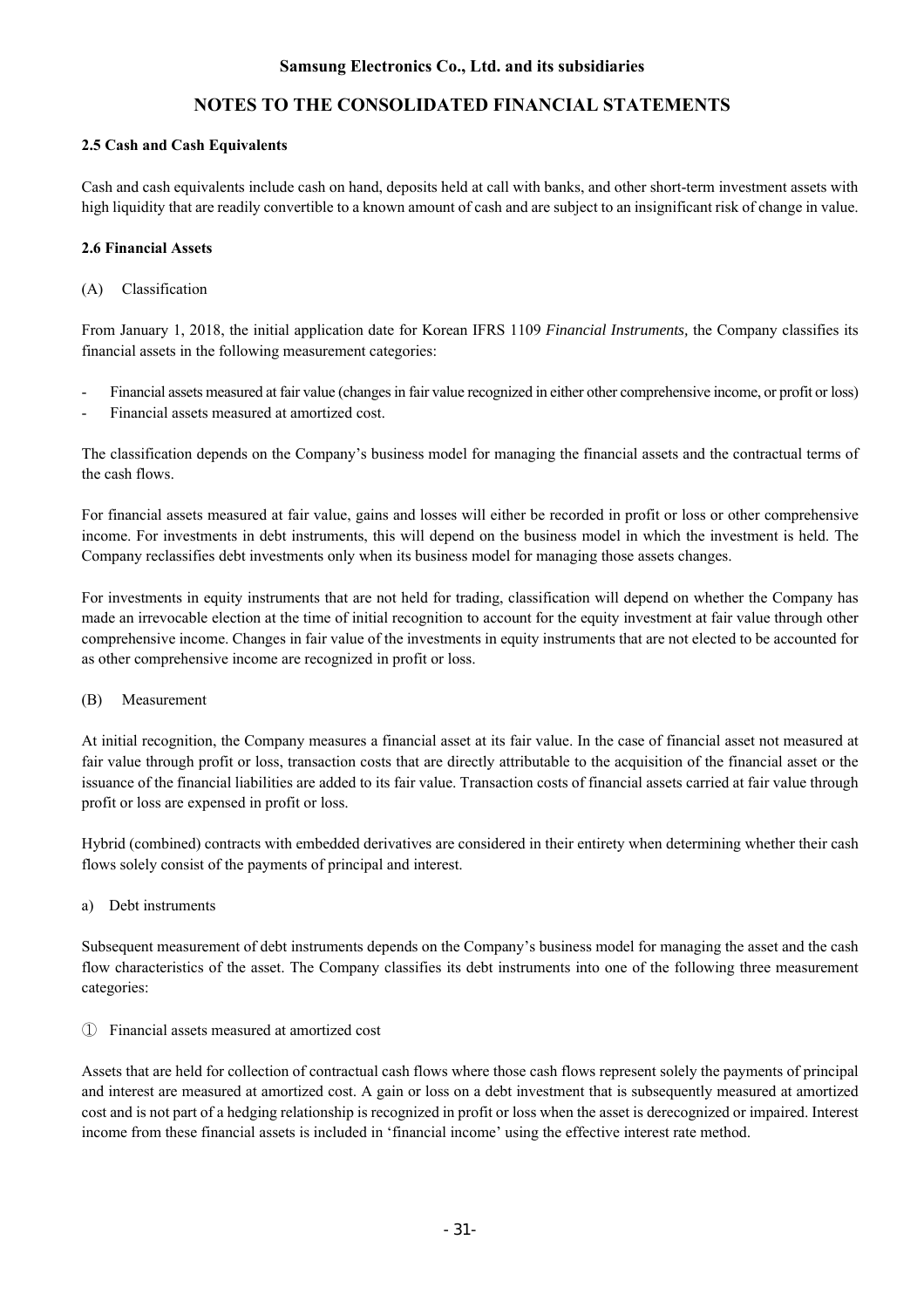### ② Financial assets measured at fair value through other comprehensive income

Assets that are held for collection of contractual cash flows and for selling the financial assets, where the assets' cash flows represent solely the payments of principal and interest, are measured at fair value through other comprehensive income. Movements in the carrying amount are taken through other comprehensive income, except for the recognition of impairment loss (reversal of impairment loss), interest income and foreign exchange gains and losses which are recognized in profit or loss. When the financial assets are derecognized, the cumulative gain or loss previously recognized in other comprehensive income is reclassified from equity to profit or loss. Interest income from these financial assets is included in 'financial income' using the effective interest rate method. Foreign exchange gains and losses are presented in 'financial income' or 'financial expenses' and impairment losses are presented in 'other non-operating expenses'.

#### ③ Financial assets measured at fair value through profit or loss

Assets that do not meet the criteria for amortized cost or fair value through other comprehensive income are measured at fair value through profit or loss. A gain or loss on a debt investment that is subsequently measured at fair value through profit or loss and is not part of a hedging relationship is recognized in profit or loss and presented in the consolidated statement of profit or loss within 'other non-operating income' or 'other non-operating expenses' in the year in which it arises.

### b) Equity instruments

The Company subsequently measures all equity investments at fair value. Where the Company's management has elected to present fair value gains and losses on equity investments in other comprehensive income, there is no subsequent reclassification of fair value gains and losses to profit or loss following the derecognition of the investment. When the financial asset is derecognized, the cumulative gain or loss on valuation of financial assets at fair value through other comprehensive income recognized in equity is reclassified to retained earnings. Dividend income from such investments continue to be recognized in profit or loss as 'other non-operating income' when the right to receive the payments is established.

Changes in the fair value of financial assets at fair value through profit or loss are recognized in 'other non-operating income' or 'other non-operating expenses' in the consolidated statements of profit or loss as applicable.

### (C) Impairment

The Company assesses on a forward-looking basis the expected credit losses associated with its debt instruments carried at amortized cost and fair value through other comprehensive income. The impairment methodology applied depends on whether there has been a significant increase in credit risk. For trade receivables, the Company applies the simplified approach, which requires expected lifetime losses to be recognized from initial recognition of the receivables.

#### (D) Recognition and derecognition

Regular way purchases and sales of financial assets are recognized or derecognized on a trade date basis. Financial assets are derecognized when the rights to receive cash flows from the financial assets have expired or have been transferred and the Company has transferred substantially all the risks and rewards of ownership. If a transfer does not result in derecognition because the Company has retained substantially all the risks and rewards of ownership of the transferred asset, the Company continues to recognize the transferred asset in its entirety and recognizes a financial liability for the consideration received. The Company classifies the financial liability as 'borrowings' in the consolidated statement of financial position.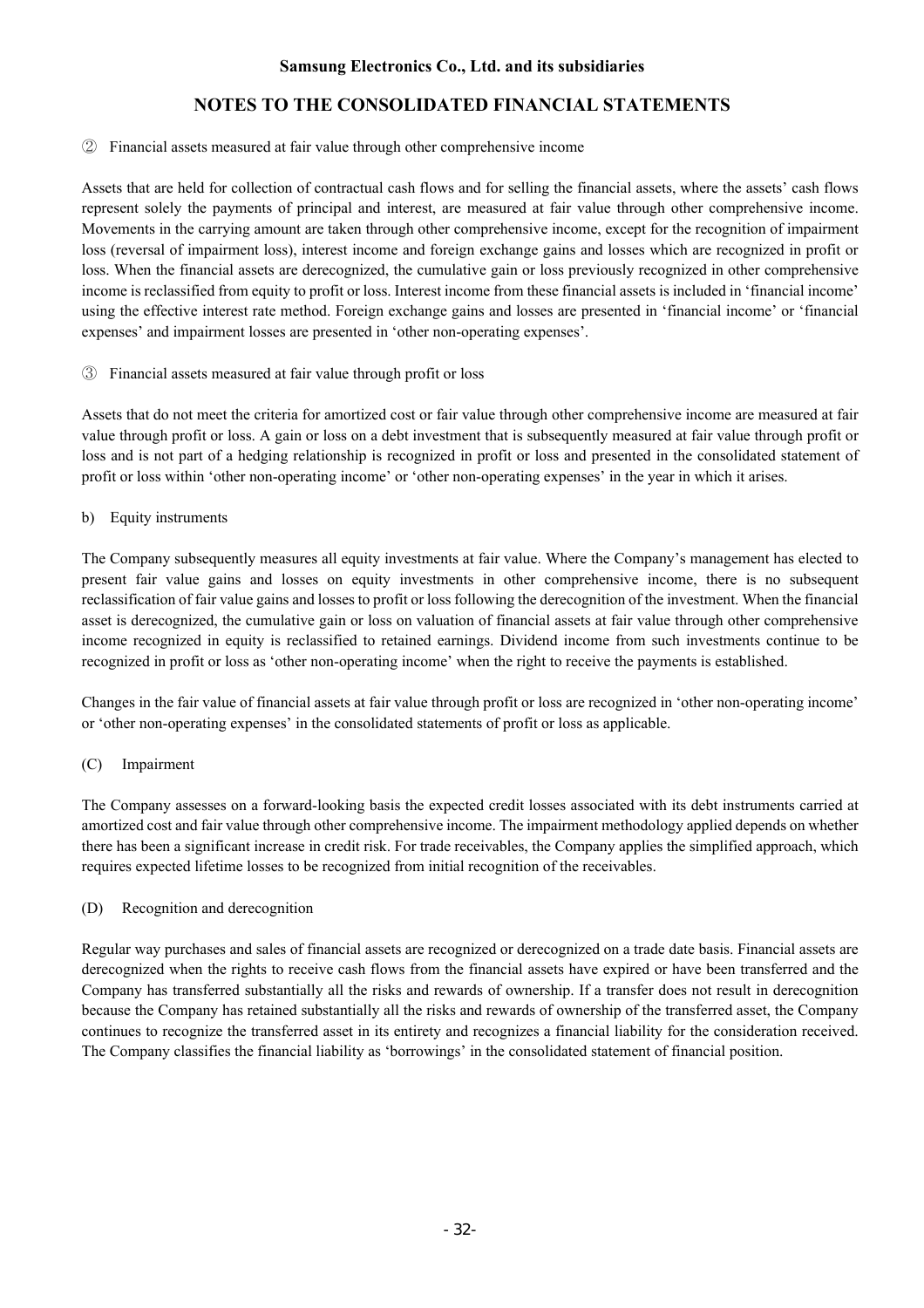#### (E) Offsetting of financial instruments

Financial assets and liabilities are offset and the net amount is reported in the statements of financial position when there is a legally enforceable right to offset the recognized amounts and there is an intention to settle on a net basis or realize the assets and settle the liability simultaneously. The legally enforceable right must not be contingent on future events and must be enforceable in the normal course of business, even in the event of default, insolvency or bankruptcy of the Company or the counterparty.

#### **2.7 Trade Receivables**

Trade receivables are amounts due from customers for inventories sold or services performed in the ordinary course of business. If collection is expected within one year or less, they are classified as current assets. If collection is expected beyond one year, they are presented as non-current assets. Trade receivables are recognized initially at transaction price and subsequently measured at amortized cost using the effective interest method, less loss allowance, unless the trade receivables bear significant financial component.

### **2.8 Inventories**

Inventories are stated at the lower of cost and net realizable value. Cost is determined using the average cost method, except for materials in transit. The cost of finished goods and work in progress comprises raw materials, direct labor, other direct costs and related production overheads (based on normal operating capacity). It excludes costs of idle plant and abnormal waste. Net realizable value is the estimated selling price in the ordinary course of business, less applicable variable selling expenses.

The Company regularly estimates the changes in future customer demand in the products that may cause a significant change in the valuation allowance and recognizes the valuation allowance if there is any case such as excess, obsolescence and decline in market value. Loss on valuation of inventories is recorded as cost of sales.

#### **2.9 Property, Plant and Equipment**

Property, plant and equipment are stated at cost less accumulated depreciation and accumulated impairment losses. Historical cost includes expenditures that are directly attributable to the acquisition. Subsequent costs are included in the asset's carrying amount or recognized as a separate asset, as appropriate, only when it is probable that future economic benefits associated with the cost will flow to the Company and the cost can be measured reliably. The carrying amount of the replaced parts are derecognized and the repairs and maintenance expenses are recognized in profit or loss in the period they are incurred.

Depreciation on tangible assets is calculated using the straight-line method to allocate the difference between their cost and their residual values over their estimated useful lives. Land is not depreciated. Costs that are directly attributable to the acquisition, construction or production of a qualifying asset, including capitalized interest costs, form part of the cost of that asset and are amortized over the estimated useful lives.

The Company's policy is that property, plant and equipment should be depreciated over the following estimated useful lives:

|                          | <b>Estimated useful lives</b> |
|--------------------------|-------------------------------|
| Buildings and structures | 15, $30$ years                |
| Machinery and equipment  | 5 years                       |
| Other                    | 5 years                       |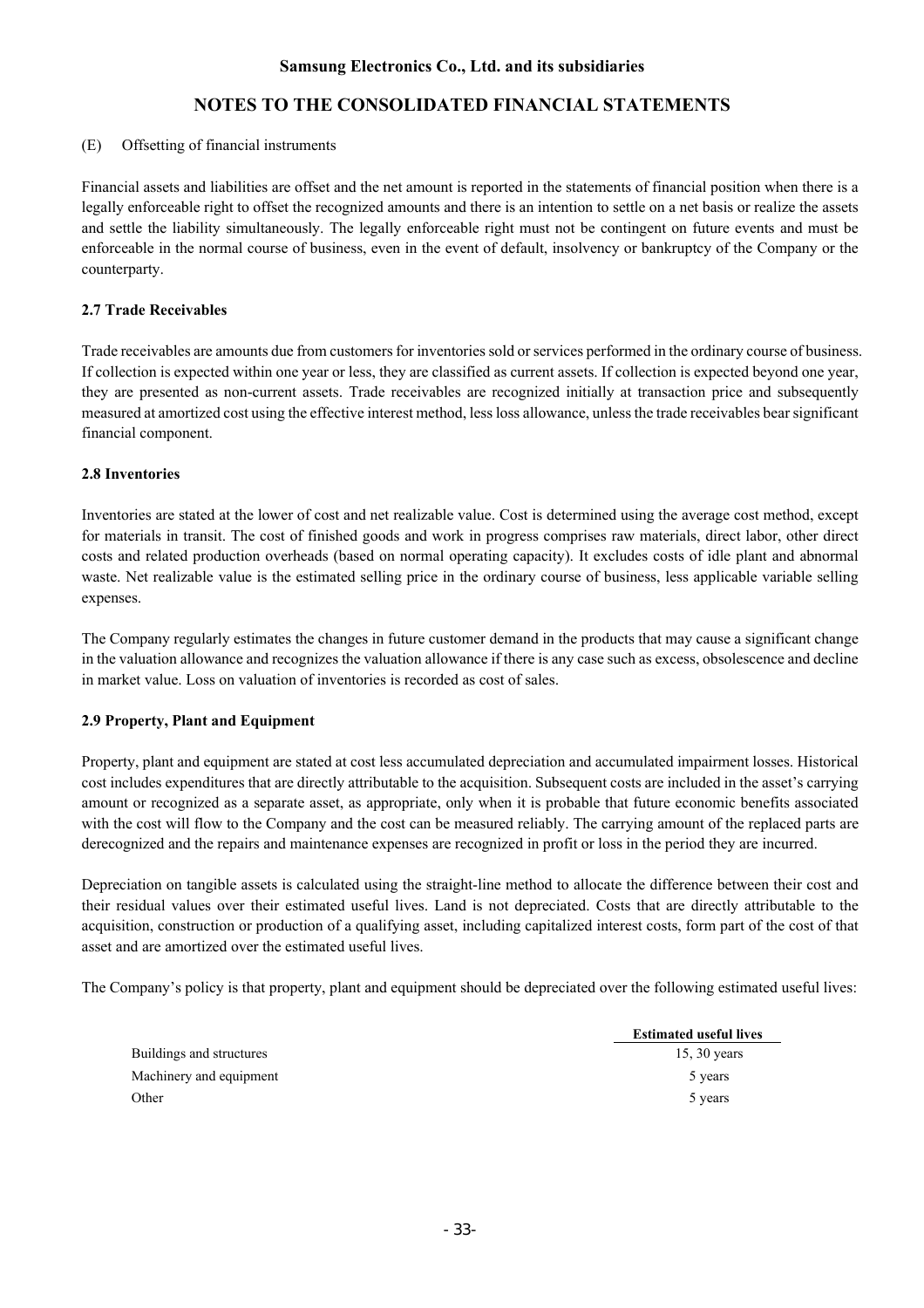# **NOTES TO THE CONSOLIDATED FINANCIAL STATEMENTS**

The depreciation method, residual values and useful lives of property, plant and equipment are reviewed, and adjusted if appropriate, at the end of each reporting period. An asset's carrying amount is written down immediately to its recoverable amount if the asset's carrying amount is greater than its estimated recoverable amount. Gains and losses on disposals are determined by comparing the proceeds with the carrying amount and are recognized within the consolidated statement of profit or loss as 'other non-operating income' or 'other non-operating expenses'.

### **2.10 Borrowing Costs**

General and specific borrowing costs that are directly attributable to the acquisition, construction or production of a qualifying asset are capitalized during the period of time that is required to complete and prepare the asset for its intended use. Investment income earned on the temporary investment of specific borrowings pending their expenditure on qualifying assets is deducted from the borrowing costs eligible for capitalization. Other borrowing costs are expensed in the period in which they are incurred.

#### **2.11 Intangible Assets**

Goodwill represents the excess of the cost of acquisition over the fair value of the Company's share of the net identifiable assets of the acquired subsidiaries, associates, joint ventures and businesses at the date of acquisition. Goodwill on an acquisition of subsidiaries' businesses is included in intangible assets and goodwill on an acquisition of associates and joint ventures' shares is included in the investments in associates and joint ventures.

Intangible assets, except for goodwill, are initially recognized at their historical cost and carried at cost less accumulated amortization and accumulated impairment losses.

Internally generated development costs are the aggregate costs recognized after meeting the asset recognition criteria, including technical feasibility, and determined to have future economic benefits. Membership rights and certain trademarks are regarded as intangible assets with an indefinite useful life and not amortized because there is no foreseeable limit to the period over which the assets are expected to be utilized. However, the Company records impairment based on its reasonable estimation of the benefits associated with the membership rights and assessment of impairment indicators, such as a decline in the market value. Intangible assets with definite useful lives such as trademarks, licenses, and other intangible assets, are amortized using the straight-line method over their estimated useful lives.

The Company's policy is that intangible assets should be amortized over the following estimated useful lives:

|                                                  | <b>Estimated useful lives</b> |
|--------------------------------------------------|-------------------------------|
| Development costs                                | 2 years                       |
| Trademarks, licenses and other intangible assets | $3 - 25$ years                |

#### **2.12 Impairment of Non-Financial Assets**

Goodwill or intangible assets with indefinite useful lives are not subject to amortization and are tested annually for impairment. Assets that are subject to amortization are reviewed for impairment whenever events or changes in circumstances indicate that the carrying amount may not be recoverable. An impairment loss is recognized for the amount by which the asset's carrying amount exceeds its recoverable amount. The recoverable amount is the higher of an asset's fair value less costs to sell and value in use. For the purposes of assessing impairment, assets are grouped at the lowest level for which there are separately identifiable cash flows (cash-generating units). Non-financial assets other than goodwill that suffered an impairment are reviewed for possible reversal of the impairment at the end of each reporting period.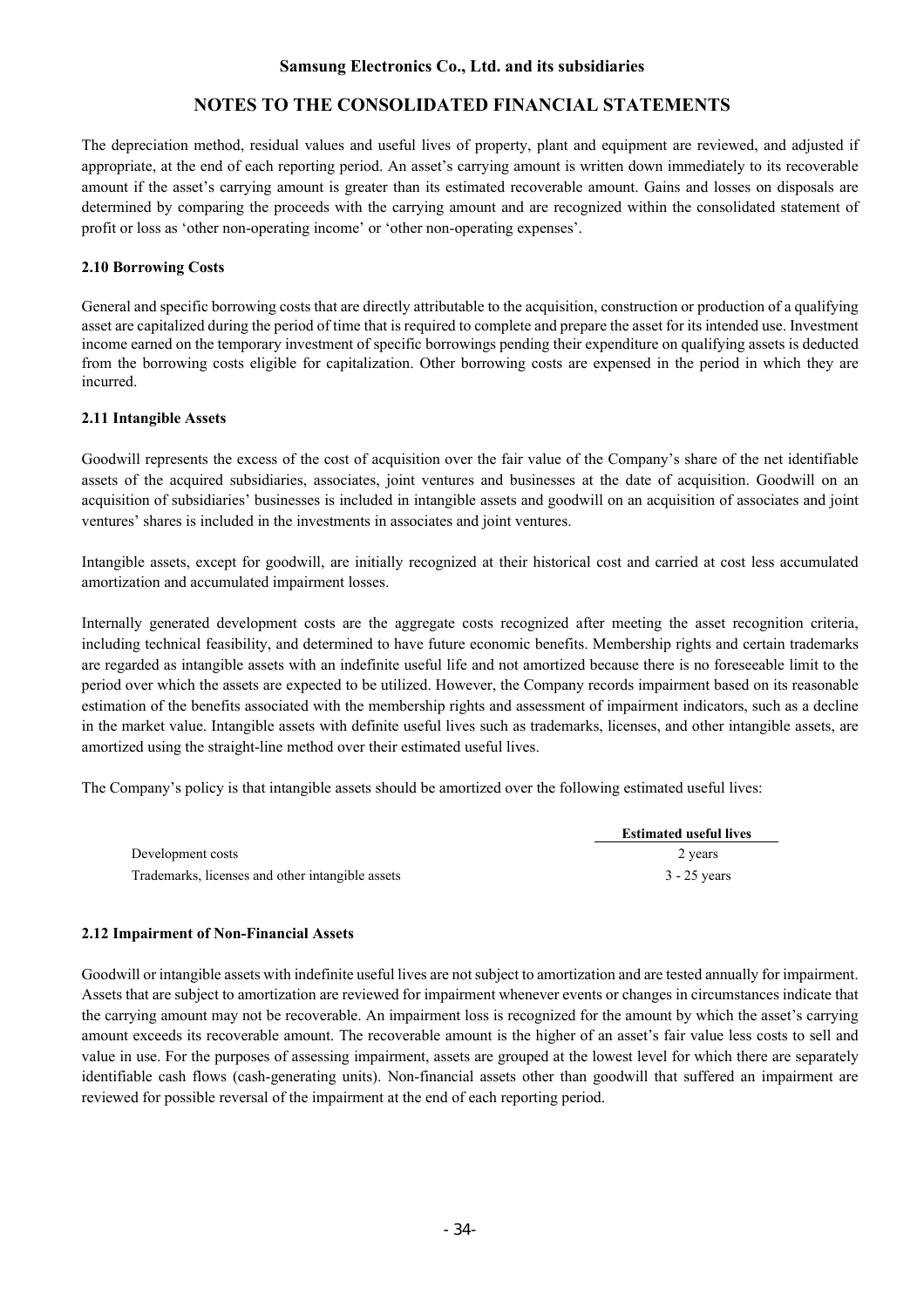# **NOTES TO THE CONSOLIDATED FINANCIAL STATEMENTS**

### **2.13 Assets Held-for-Sale (Disposal Group)**

Non-current assets (or disposal groups) are classified as assets held-for-sale when their carrying amount is to be recovered principally through a sale transaction and the sale is considered highly probable. The assets are measured at the lower of their carrying amount and the fair value less costs to sell. Gain or loss on disposal is determined by comparing the proceeds with the carrying amount of relevant assets, and is recognized in the statements of profit or loss as 'other non-operating income' or 'other non-operating expenses'.

### **2.14 Financial Liabilities**

#### (A) Classification and measurement

The Company shall classify all financial liabilities as financial liabilities measured subsequently at amortized cost, except for the following:

- Financial liabilities at fair value through profit or loss. Such liabilities, including derivatives that are liabilities, shall be subsequently measured at fair value.
- Financial liabilities that arise when a transfer of a financial asset does not qualify for derecognition or when the continuing involvement approach applies. Such financial liabilities are measured based on the methodology described in Note 2.6 Financial Assets.
- Financial guarantee contracts. After the initial recognition, an issuer of such a contract shall subsequently measure it at the higher of:
	- (a) The amount of the loss allowance determined based on the expected credit losses.
	- (b) The amount initially recognized less the cumulative amount of income recognized in accordance with the principles of Korean IFRS 1115 *Revenue from Contracts with Customers,* when appropriate*.*
- Commitments to provide loan at below-market interest rate. An issuer of such a commitment shall subsequently measure it at the higher of:
	- (a) The amount of the loss allowance determined based on the expected credit losses.
	- (b) The amount initially recognized less the cumulative amount of income recognized in accordance with the principles of Korean IFRS 1115 *Revenue from Contracts with Customers*, when appropriate*.*
- Contingent consideration recognized by an acquirer in a business combination to which Korean IFRS 1103 *Business Combinations* applies. Such contingent consideration shall subsequently be measured at fair value with changes recognized in profit or loss.

#### (B) Derecognition

Financial liabilities are removed from the consolidated statements of financial position when it is extinguished; for example, when the obligation specified in the contract is discharged or cancelled or expired or when the terms of an existing financial liability are substantially modified. The difference between the carrying amount of a financial liability extinguished or transferred to another party and the consideration paid (including any non-cash assets transferred or liabilities assumed) is recognized in profit or loss.

#### **2.15 Trade Payables**

Trade payables are amounts due to suppliers for inventories purchased or services received in the ordinary course of business. If payment is expected to be made within 12 months, they are classified as current liabilities. If not, they are presented as noncurrent liabilities. Non-current trade payables are recognized initially at fair value and subsequently measured at amortized cost using the effective interest method.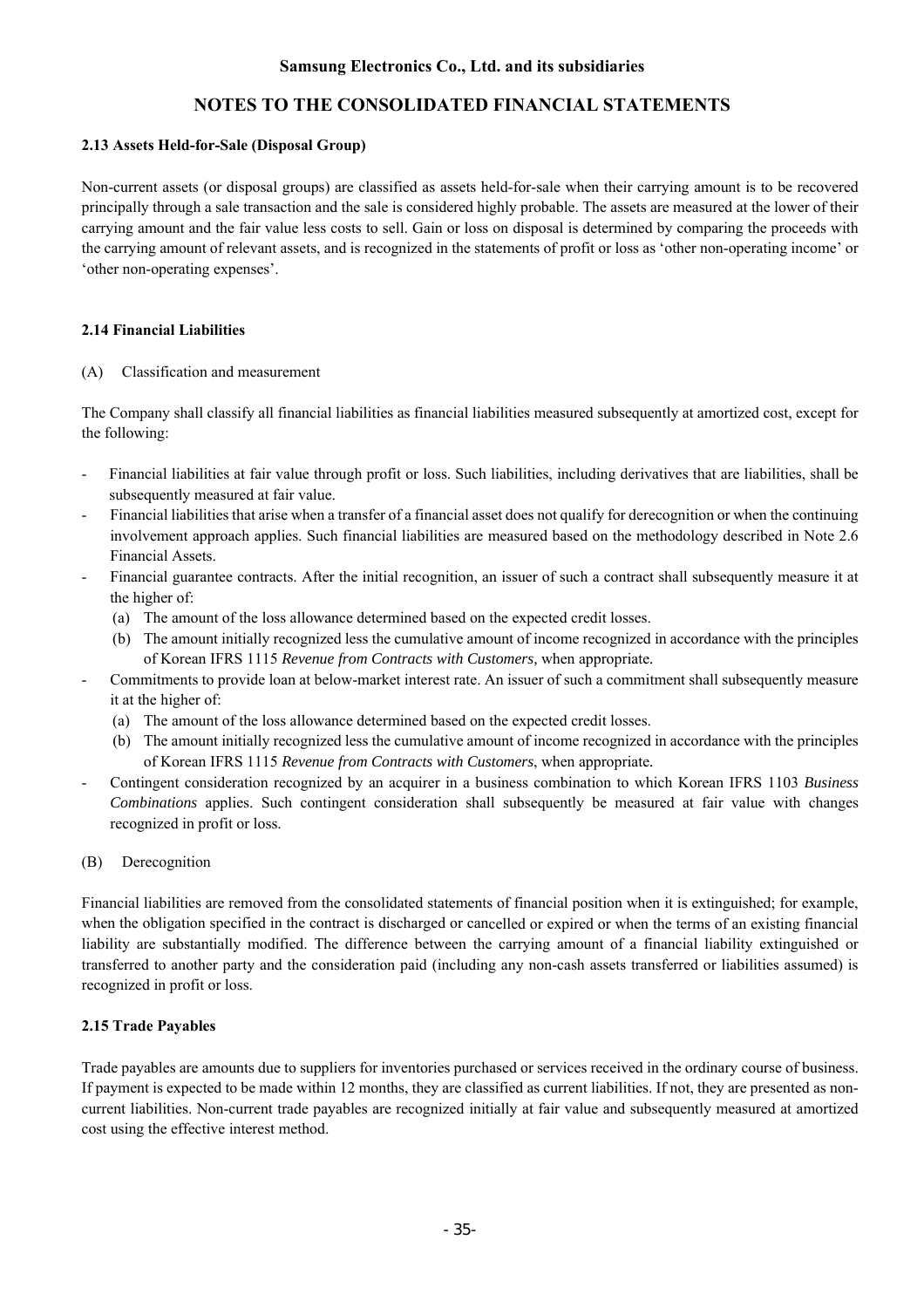# **NOTES TO THE CONSOLIDATED FINANCIAL STATEMENTS**

### **2.16 Borrowings**

Borrowings are recognized initially at fair value, net of transaction costs, and are subsequently measured at amortized cost. Any difference between cost and the redemption value is recognized in the consolidated statement of profit or loss over the period of the borrowings using the effective interest method. If the Company has an indefinite right to defer payment for a period longer than 12 months after the end of the reporting date, such liabilities are recorded as non-current liabilities, otherwise, they are recorded as current liabilities.

### **2.17 Provisions and Contingent Liabilities**

A provision is recognized when the Company has a present legal or constructive obligation as a result of a past event, it is probable that an outflow of resources embodying economic benefits will be required to settle the obligation, and a reliable estimate can be made of the amount of the obligation. Provisions are not recognized for future operating losses.

Provisions are measured at present value of the expenditures expected to be required to settle the obligation using a pre-tax rate that reflects the current market assessments of the time value of money and the risks specific to the obligation. The increase in the provision due to the passage of time is recognized as interest expense.

The Company discloses a contingent liability if there is a possible obligation from past events in which the existence may only be identified through the occurrence of uncertain future events; or there is a present obligations that the possibility on the outflow of economic resources is uncertain; or the amount of economic resources required to settle the present obligation cannot be reasonably estimated.

### **2.18 Employee Benefits**

The Company has a variety of retirement pension plans including a defined benefit plan and a defined contribution plans.

A defined contribution plan is a pension plan under which the Company pays fixed contributions into a separate fund. The Company has no legal or constructive obligation to pay further contributions if the fund does not hold sufficient assets to pay all employees the benefits relating to employee service received in the current and prior periods. For a defined contribution plans, the Company pays contributions to annuity plans that are managed either publicly or privately on a mandatory, contractual or voluntary basis. The Company has no further future payment obligations once the contributions have been paid. The contributions are recognized as employee benefit expense when they are due. Prepaid contributions are recognized as an asset to the extent that a cash refund or a reduction in the future payments is available.

A defined benefit plan is a pension plan that is not a defined contribution plan. Typically, a defined benefit plan establishes an amount of pension benefit that an employee will receive upon retirement, usually dependent on one or more factors such as age, years of service and compensation. The liability (asset) recognized in the consolidated statement of financial position with respect to the defined benefit pension plan is the present value of the defined benefit obligation at the end of the reporting period less the fair value of plan assets. The defined benefit obligation is calculated annually by independent actuaries using the projected unit credit method. The present value of the defined benefit obligation is determined by discounting the estimated future cash outflows using the interest rates of high-quality corporate bonds that are denominated in the currency in which the benefits will be paid and that have the terms to maturity approximating to the terms of the related pension obligation.

Actuarial gains and losses resulting from the changes in actuarial assumptions, and the differences between the previous actuarial assumptions and what has actually occurred, are recognized in other comprehensive income in the period in which they were incurred. When plan amendments, curtailments and settlements occur, past service costs or gain or loss from settlements are immediately recognized in profit or loss.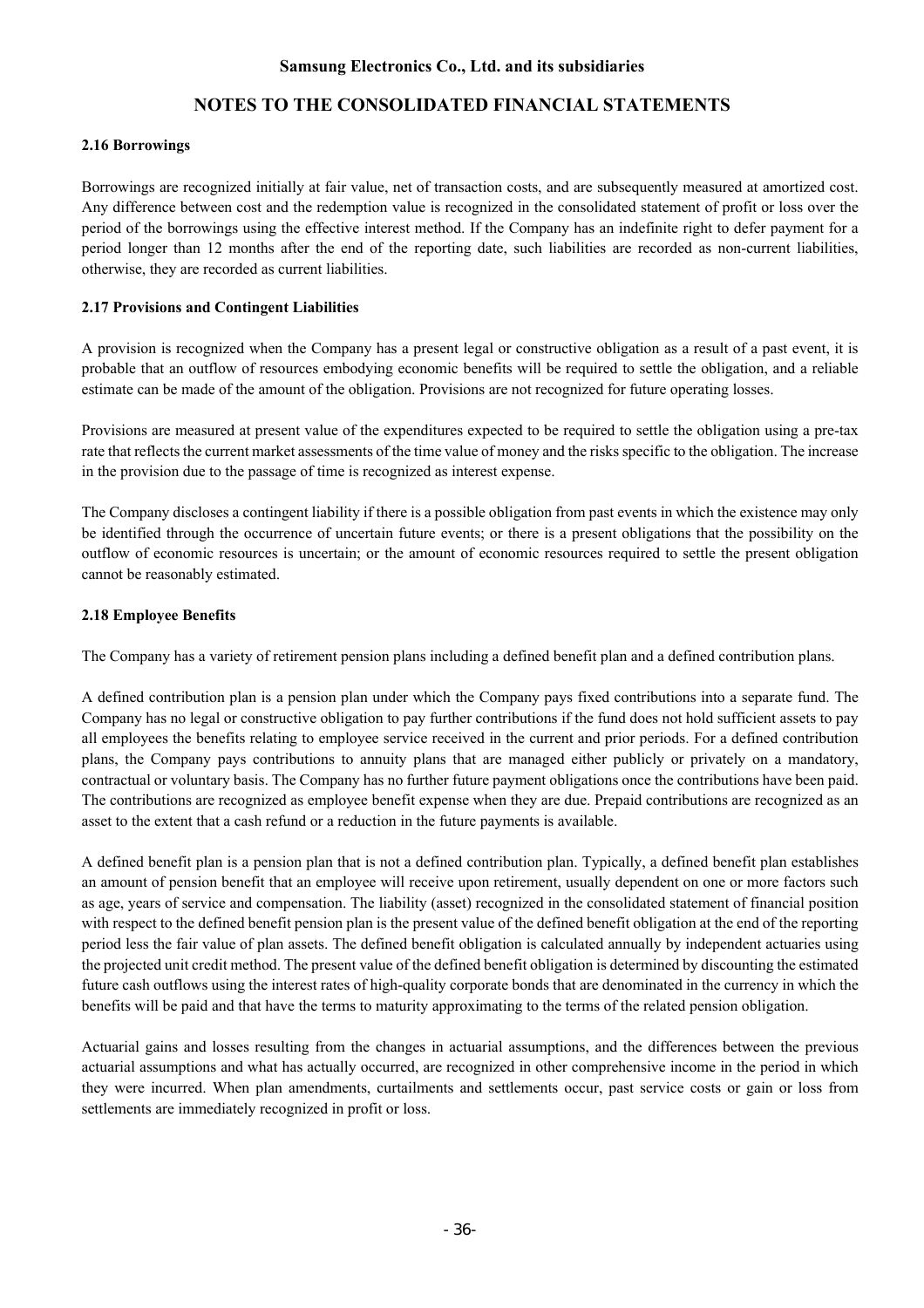### **2.19 Financial Guarantee Contract**

Financial guarantee contracts are contracts that require the issuer to make specified payments to reimburse the holder for a loss it incurs because a specified debtor fails to make payments when due.

The liability is initially measured at fair value and then subsequently measured at the higher of the following, and is recognized in the consolidated statements of financial position within 'other financial liabilities':

- the amount determined in accordance with the expected credit loss model under Korean IFRS 1109 *Financial Instruments* and
- the amount initially recognized less the cumulative amount of income recognized in accordance with Korean IFRS 1115 *Revenue from Contracts with Customers*, where appropriate*.*

### **2.20 Current and Deferred Tax**

The tax expense for the year comprises current and deferred tax. Current and deferred tax is recognized in profit or loss, except to the extent that it relates to the items recognized in other comprehensive income or directly in equity. The tax expense is calculated on the basis of the tax laws enacted or substantively enacted at the end of the reporting period.

Deferred tax is recognized for temporary differences arising between the tax bases of assets and liabilities and their carrying amounts as expected tax consequences at the recovery or settlement of the carrying amounts of those assets and liabilities. However, deferred tax assets and liabilities are not recognized if they arise from initial recognition of an asset or liability in a transaction other than a business combination that, at the time of the transaction, affects neither the accounting nor taxable profit. Deferred tax assets are recognized only to the extent that it is probable that a future taxable profit will be available against which the temporary differences can be utilized.

A deferred tax liability is recognized for taxable temporary differences associated with investments in subsidiaries, associates, and interests in joint ventures, except to the extent that the Company is able to control the timing of the reversal of the temporary difference and it is probable that the temporary difference will not reverse in the foreseeable future. In addition, a deferred tax asset is recognized for deductible temporary differences arising from such investments to the extent that it is probable the temporary difference will reverse in the foreseeable future and taxable profit will be available against which the temporary difference can be utilized.

Deferred tax assets and liabilities are offset when there is a legally enforceable right to offset the current tax assets against the current tax liabilities and when the deferred income tax assets and liabilities relate to income taxes levied by the same taxation authority on either the same taxable entity or different taxable entities with an intention to settle the balances on a net basis.

### **2.21 Derivative Instruments**

The Company initially recognizes rights and obligations from derivative contracts as assets and liabilities at fair value. Gain or loss arising from these contracts are recognized in profit or loss. Qualified hedged amount from cash flow hedge and hedge of a net investment in a foreign operation is deferred in equity.

The Company applies cash flow hedge accounting to hedge the price risk associated with inventory purchase and other. The effective portion of changes in fair value of derivatives that are designated and qualify as cash flow hedges is recognized in other comprehensive income, and the ineffective portion is recognized in financial income or expenses.

### **2.22 Dividend**

Dividend is recognized as a liability when approved by the Company's shareholders.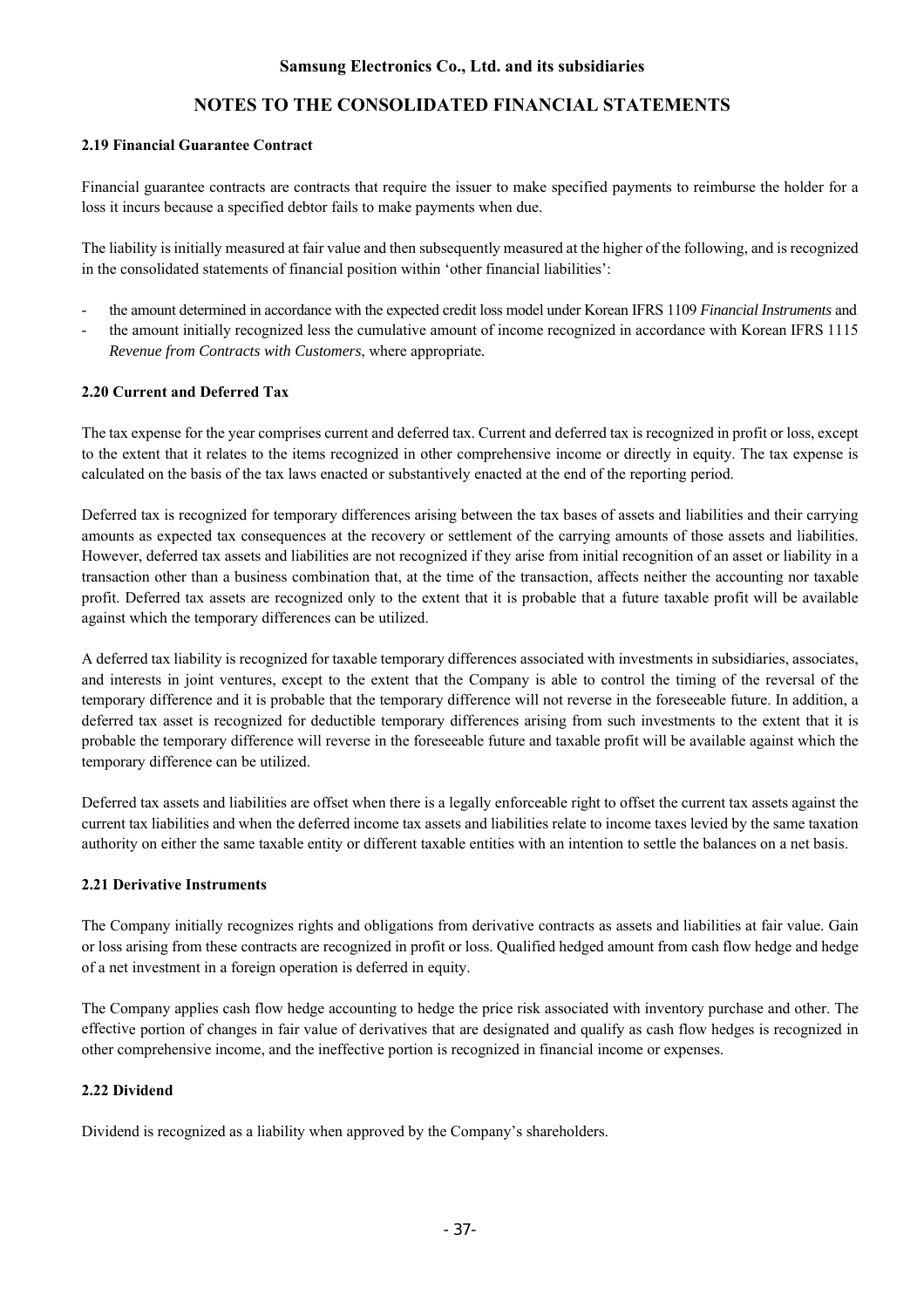# **NOTES TO THE CONSOLIDATED FINANCIAL STATEMENTS**

### **2.23 Share Capital**

Ordinary shares and preference shares with no repayment obligations are classified as equity. When the Company or a subsidiary acquires the Company's ordinary shares, the acquisition costs, including direct transaction costs, are deducted from equity until the redemption or reissuance as treasury shares. Consideration received on the reissuance of treasury shares is credited to equity attributable to owners of the parent company.

### **2.24 Revenue Recognition**

Revenue mainly comprises the fair value of the consideration received or receivable for the sale of goods in the ordinary course of the Company's activities. Revenue is shown net of value-added tax, returns, sales incentives and discounts and after eliminating intercompany transactions.

The Company applied Korean IFRS 1115 *Revenue from Contracts with Customers* to the annual period beginning January 1, 2018. The Company shall recognize revenue in accordance with Korean IFRS 1115 *Revenue from Contracts with Customers* by applying the following 5 steps: ① Identify the contracts with the customers, ② Identify the separate performance obligations, ③ Determine the transaction price of the contract, ④ Allocate the transaction price to each of the separate performance obligations, and ⑤ Recognize the revenue as each performance obligation is satisfied.

(A) Identification of performance obligations

The Company exports various products and merchandise in accordance with Incoterms Group C trading conditions (Incoterms CIF and other). According to Korean IFRS 1115 *Revenue from Contracts with Customers* since the seller provides the shipping service after the control of the product or merchandise has been transferred to the customer, the shipping service (including insurance) is recognized as a separate performance obligation.

(B) Performance obligations satisfied over time

The Company delivers products to customers and installs them in accordance with the system air conditioner contracts awarded by the Public Procurement Service. According to Korean IFRS 1115 *Revenue from Contracts with Customers* the Company should recognize revenue over time if the Company creates or enhances an asset (for example, work in progress) that the customer controls as the asset is created or enhanced. The Company recognizes the revenue from system air conditioner installation over time as the customer controls the outcome of the service.

(C) Variable consideration

The Company estimates amount of variable consideration by using the 'expected value method' or the 'most likely amount method', depending on which method the Company expects to better predict the amount of consideration. The Company recognizes revenue only to the extent that it is highly probable that a significant reversal in the amount of cumulative revenue recognized will not occur, and classifies the amount which the Company does not expect to be entitled as contract liabilities.

The Company measures refund liability at the amount of consideration received for which the Company does not expect to be entitled. The Company has a right to recover the product from the customer when the customer exercises his right of return and recognizes an asset and a corresponding adjustment to cost of sales. The asset is measured with reference to the former carrying amount of the product less the costs to recover the products.

(D) Allocation of the transaction price

The transaction price in an arrangement must be allocated to each separate performance obligation based on the relative standalone selling prices of the goods or services being provided to a customer. The Company determines the standalone selling price for each separate performance obligation by using methods such as the 'adjusted market assessment approach'.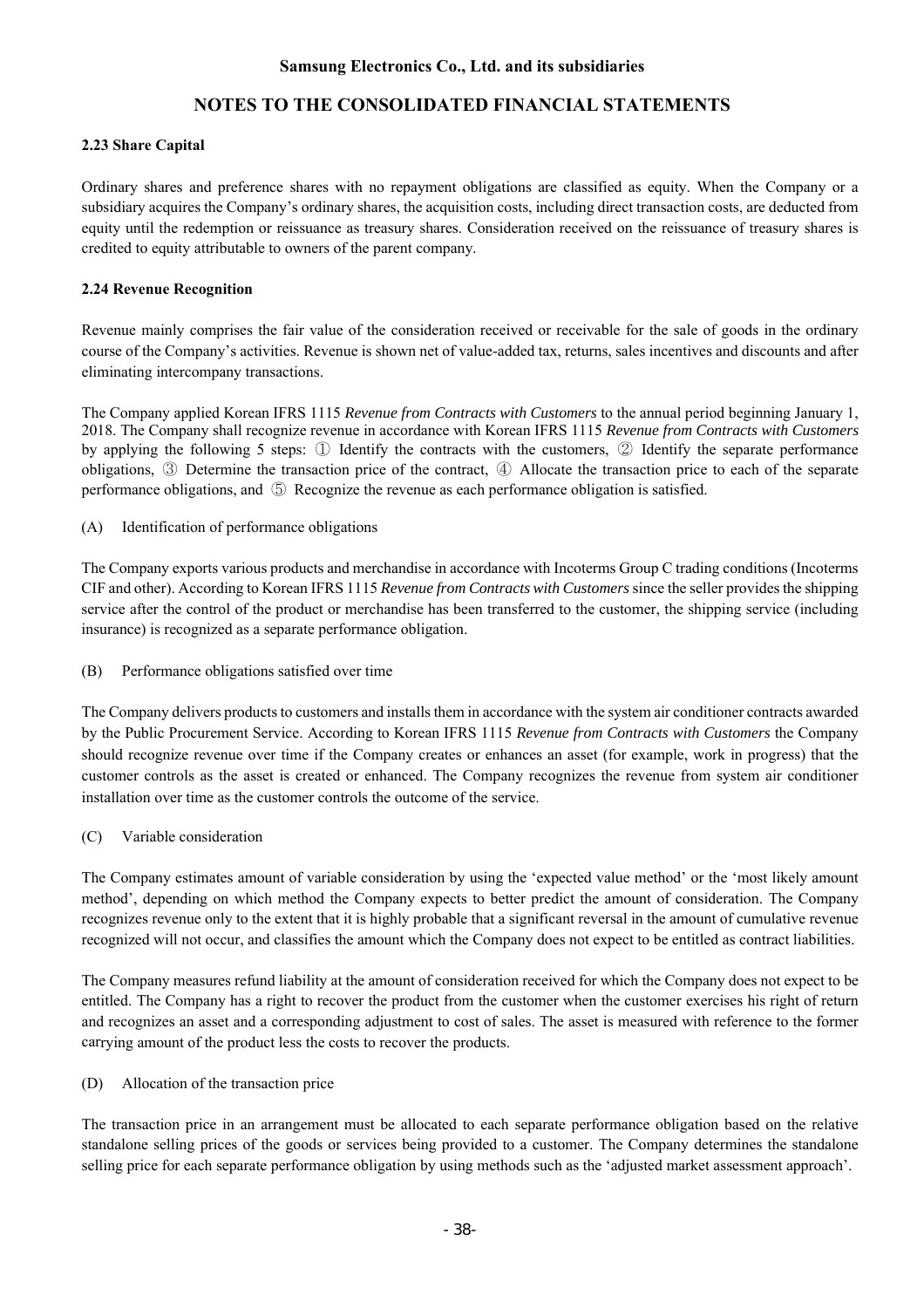# **NOTES TO THE CONSOLIDATED FINANCIAL STATEMENTS**

#### **2.25 Leases**

A lease is a contract, whereby the lessor conveys to the lessee, the right to control the use of an identified asset for a period of time in exchange for consideration.

At inception of a contract, the Company assesses whether the contract is, or contains, a lease. However, the Company did not reassess all contracts at initial application of Korean IFRS 1116 *Leases* because the Company applied the practical expedient to contracts entered into before January 1, 2019.

For a contract that is, or contains, a lease, both lessee and lessor account for each lease component within the contract as a lease separately from the non-lease components of the contract. In lessee accounting, however, the Company does not account for them separately but instead applies the practical expedient to account for each lease component and any associated nonlease components as a single lease component.

#### (A) Lessee accounting

The Company recognizes a right-of-use asset representing its right to use the underlying leased asset and a lease liability representing its obligation to make lease payments at the commencement date of the lease.

The right-of-use asset is initially measured at cost and subsequently measured at cost less accumulated depreciation and accumulated impairment losses, adjusted for the remeasurement of lease liability. The right-of-use asset is depreciated over the shorter of the asset's useful life and the lease term from the commencement date of the lease and is classified as 'property, plant and equipment' in the consolidated financial statements.

At the commencement date, the lease liability is measured at the present value of the lease payments that are not paid at that date. When measuring the present value, the lease payments are discounted using the interest rate implicit in the lease. If such implicit rate cannot be readily determined, the Company uses the Company's incremental borrowing rate. The lease liability is subsequently increased by the amount of interest expenses recognized on the lease liability and reduced by the lease payments made. Lease liabilities are remeasured when the future lease payments are changed due to the following:

- Changes in an index or rate
- Changes in amounts expected to be payable by the lessee under the residual value guarantees
- Changes in the assessment of whether a purchase option or an option to renew is reasonably certain to be exercised, or
- Changes in the assessment of whether it is reasonably certain that an option to terminate the lease will not be exercised.

Lease liabilities are classified as 'current portion of long-term liabilities' and/or 'long-term borrowings' in the consolidated financial statements.

The Company elected the practical expedient for short-term leases (leases that have a lease term of 12 months or less at the commencement date) and leases of low-value assets (leases for which the underlying asset is valued at USD 5,000 or less), for which the lease payments are recognized as an expense on a straight-line basis over the lease term.

#### (B) Lessor accounting

The accounting treatment as a lessor did not change significantly from the Korean IFRS 1116 *Leases* initially applied on January 1, 2019.

The Company classifies a lease as a finance lease if it transfers substantially all the risks and rewards incidental to ownership at the inception of the lease. A lease other than a finance lease is classified as an operating lease. Lease income from operating leases is recognized in income on a straight-line basis over the lease term. Initial direct costs incurred by the lessor in negotiating and arranging an operating lease are added to the carrying amount of the leased asset and recognized as an expense over the lease term on the same basis as the lease income.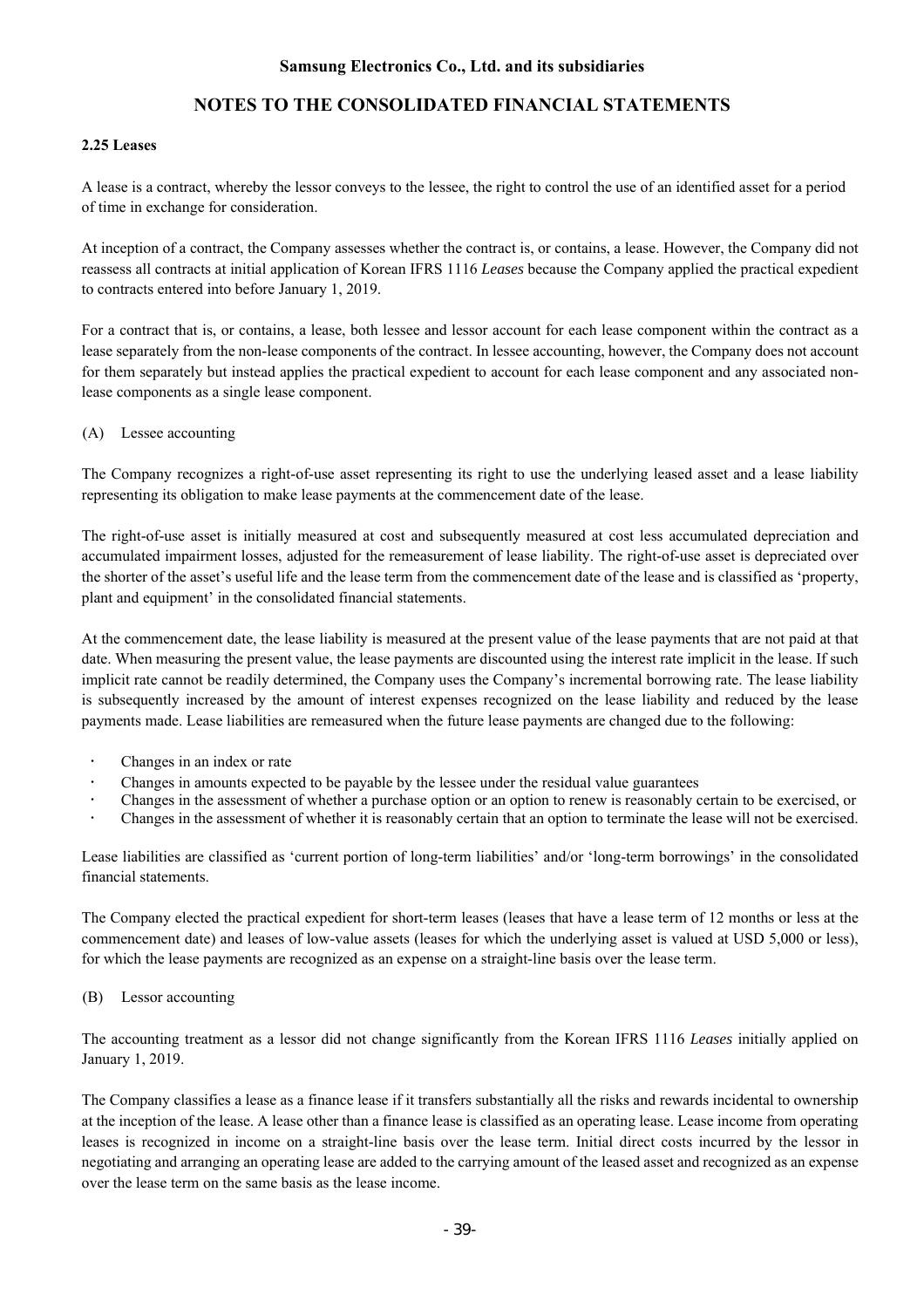# **NOTES TO THE CONSOLIDATED FINANCIAL STATEMENTS**

### **2.26 Government Grants**

Government grants are recognized at their fair values when there is reasonable assurance that the grant will be received and the Company will comply with the conditions attached to it. Government grants relating to costs are deferred and recognized in the consolidated statements of profit or loss over the period necessary to match the costs they are intended to compensate. Government grants relating to assets are recognized in liabilities as deferred income government grants, and depreciated over the expected lives of the related assets, and are credited to the consolidated statements of profit or loss.

### **2.27 Earnings per Share**

Basic earnings per share is calculated by dividing the net profit for the period available to the ordinary shareholders by the weighted-average number of ordinary shares outstanding during the year.

Diluted earnings per share is calculated by dividing the profit for the year attributable to owners of the parent company from the consolidated statements of profit or loss by the weighted-average number of ordinary shares outstanding and potential dilutive shares. Potential dilutive shares are used in the calculation of dilutive earnings per share only when they have dilutive effects.

### **2.28 Reportable Segments**

Reportable segments are disclosed in a manner consistent with the reporting provided to the chief operating decision-maker. The chief operating decision-maker is responsible for making strategic decisions on resource allocation and assessing performance of the reportable segments. The Management Committee, which makes strategic decisions, is regarded as the chief operating decision-maker.

#### **2.29 Convenience Translation into United States Dollar Amounts**

The Company operates primarily in Korean won and its official accounting records are maintained in Korean won. The US dollar amounts provided in the consolidated financial statements represent supplementary information solely for the convenience of the reader. All Korean won amounts are expressed in US dollar at the rate of W 1,144.1 to USD 1, the average exchange rate for the year ended December 31, 2021. Such presentation is not in accordance with generally accepted accounting principles, and should not be construed as a representation that the Korean won amounts shown could be readily converted, realized or settled in US dollar at this or at any other rate.

#### **2.30 Approval of the Consolidated Financial Statements**

These consolidated financial statements were approved by the Board of Directors on January 27, 2022, and may be modified and approved at the Annual General Shareholders' Meetings.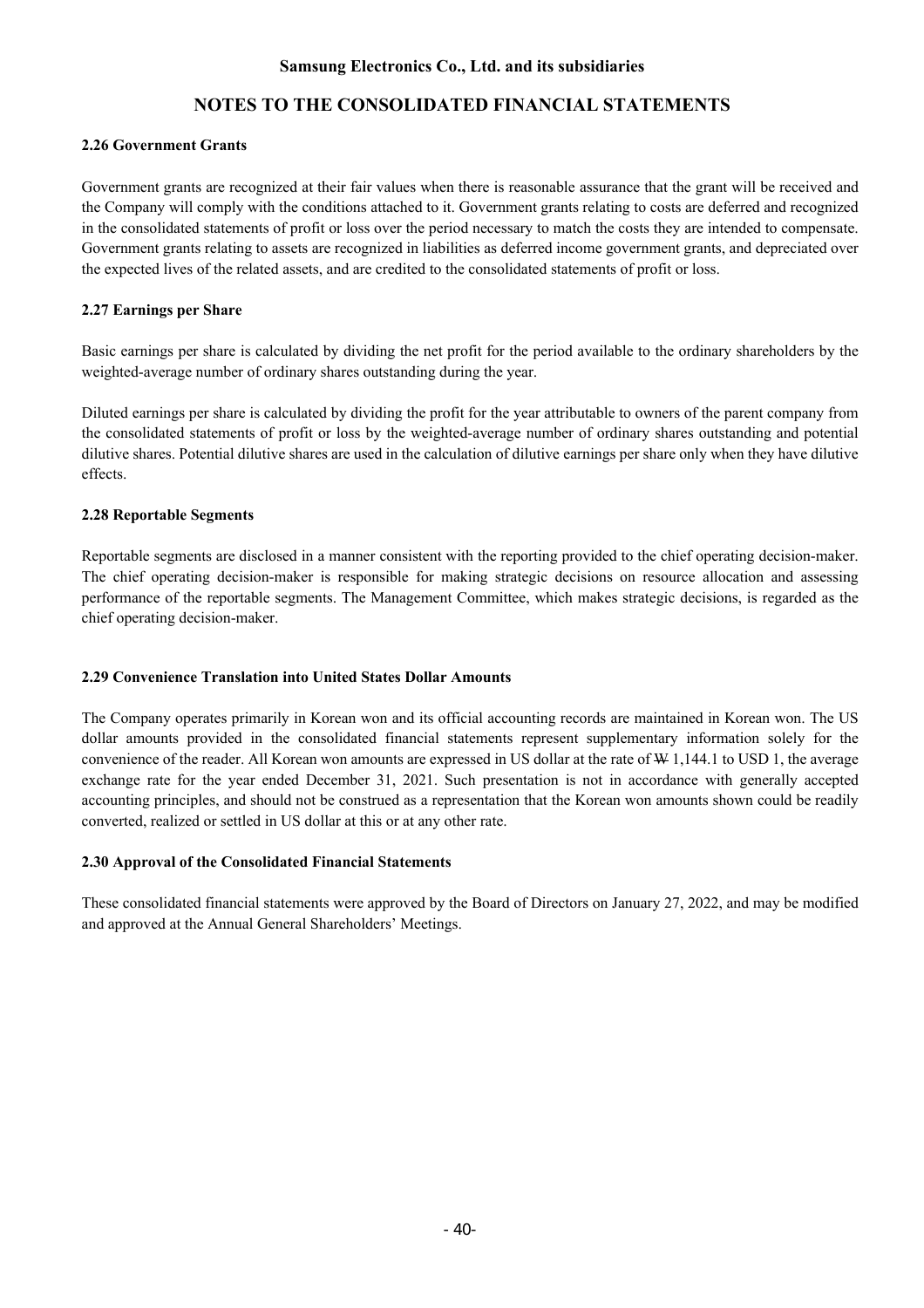### **3. Critical Accounting Estimates and Assumptions**

The Company makes estimates and assumptions concerning the future. The estimates and assumptions are continuously assessed, considering historical experience and other factors, including expectations of future events that are believed to be reasonable under the circumstances. The resulting accounting estimates will, by definition, seldom equal the related actual results. In particular, the recent spread of COVID-19 during the year ended December 31, 2021 may result in changes to the Company's assumptions and estimates but its potential financial impact cannot be reasonably estimated as of the reporting date.

The estimates and assumptions that have a significant risk of causing a material adjustment to the carrying amounts of assets and liabilities within the next financial year are addressed below.

### (A) Revenue recognition

A refund liability and a right to the returned goods are recognized for the products expected to be returned at the time of sale. Accumulative experience is used to estimate such returns at the time of sale at a portfolio level (through expected value method), and the Company's revenue is affected by the changes in expected return rate.

Sales of goods are recognized based on the considerations specified in the contract, net of sales incentives, when control of the products has transferred. The sales deduction, which affects the Company's revenue, is reasonably estimated based on the historical experience and past contracts.

### (B) Provision for warranty

The Company recognizes provision for warranty on products sold. The Company accrues provision for warranty based on the best estimate of amounts necessary to settle future and existing claims at the end of each reporting period. The amounts are estimated based on the past experience.

### (C) Fair value of financial instruments

The fair value of financial instruments that are not traded in an active market is determined by using a variety of methods and assumptions that are mainly based on market conditions existing at the end of each reporting period.

### (D) Impairment of financial assets

The loss allowance for financial assets are based on assumptions about risk of default and expected loss rates. The Company uses judgement in making these assumptions and selecting the inputs to the impairment calculation based on the Company's past history, existing market conditions as well as forward looking estimates at the end of each reporting period.

(E) Lease

In determining the lease term, the Company considers all facts and circumstances that create an economic incentive to exercise an extension option, or not to exercise a termination option. Extension options (or periods after termination options) are only included in the lease term if the lease is reasonably certain to be extended (or not terminated).

The lease term is reassessed if an option is actually exercised (or not exercised) or the Company becomes obliged to exercise (or not exercise) it. The Company reassesses whether it is reasonably certain to exercise an extension option (or not to exercise such option) upon the occurrence of either a significant event or a significant change in circumstances that is within the control of the lessee.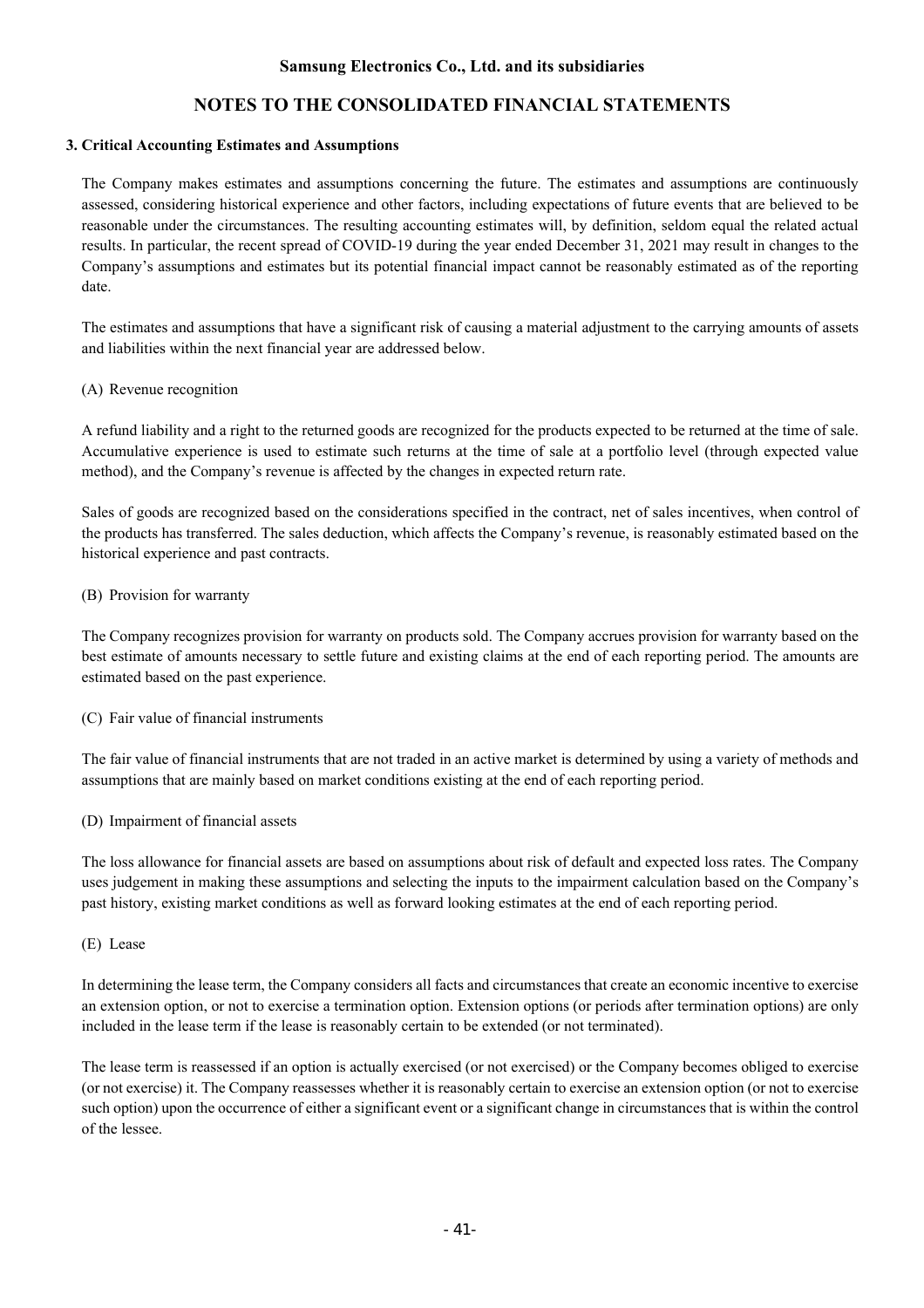### (F) Net defined benefit liabilities (assets)

The net defined benefit liabilities (assets) depend on a number of factors that are determined on an actuarial basis using a number of assumptions including the discount rate. Any changes in these assumptions will impact the carrying amount of the net defined benefit liability. The Company, in consideration of the interest rates of high-quality corporate bonds, determines the appropriate discount rate at the end of each year. This is the interest rate that is used to determine the present value of estimated future cash outflows expected to be required to settle the net defined benefit liabilities (assets). The principal actuarial assumptions associated with the net defined benefit liabilities (assets) are based on the current market expectations.

### (G) Impairment of goodwill and intangible assets that have an indefinite useful life

At the end of each reporting period, the Company tests whether goodwill and intangible assets that have an indefinite useful life have become impaired by comparing the carrying amounts of assets or cash-generating units to the recoverable amounts. The recoverable amounts of assets or cash-generating units have been determined based on value-in-use calculations, and these calculations are based on estimates.

(H) Income taxes

Income taxes on the Company's taxable income from operating activities are subject to various tax laws and determinations of each tax authority across various countries throughout the world. There is uncertainty in determining the eventual tax effects on the taxable income from operating activities. The Company has recognized current tax and deferred tax at the end of the fiscal year based on the best estimate of future taxes payable as a result of operating activities. However, the resulting deferred income tax assets and liabilities may not equal the actual future taxes payable and such difference may impact the current tax and deferred income tax assets and liabilities upon the determination of eventual tax effects.

Regarding taxes payable in Korea, if a certain portion of taxable income is not used for investments or for increases in wages or dividends, in accordance with the *Tax System For Recirculation of Corporate Income*, the Company is liable to pay additional income tax calculated based on the Korean tax law. The current and deferred tax at the end of the fiscal year are based on the best estimate of future taxes payable, which can differ from the actual future taxes payable as a result of changes in investments, wages and dividends; this results in an additional uncertainty in measuring the final tax effects.

The Company assesses uncertainty over a tax treatment. When the Company concludes it is not probable that the taxation authority will accept an uncertain tax treatment, the Company will reflect the effect of uncertainty for each uncertain tax treatment by using either of the following methods, depending on which method the Company expects to better predict the resolution of the uncertainty:

- The most likely amount: the single most likely amount in a range of possible outcomes.
- The expected value: the sum of the probability-weighted amounts in a range of possible outcomes.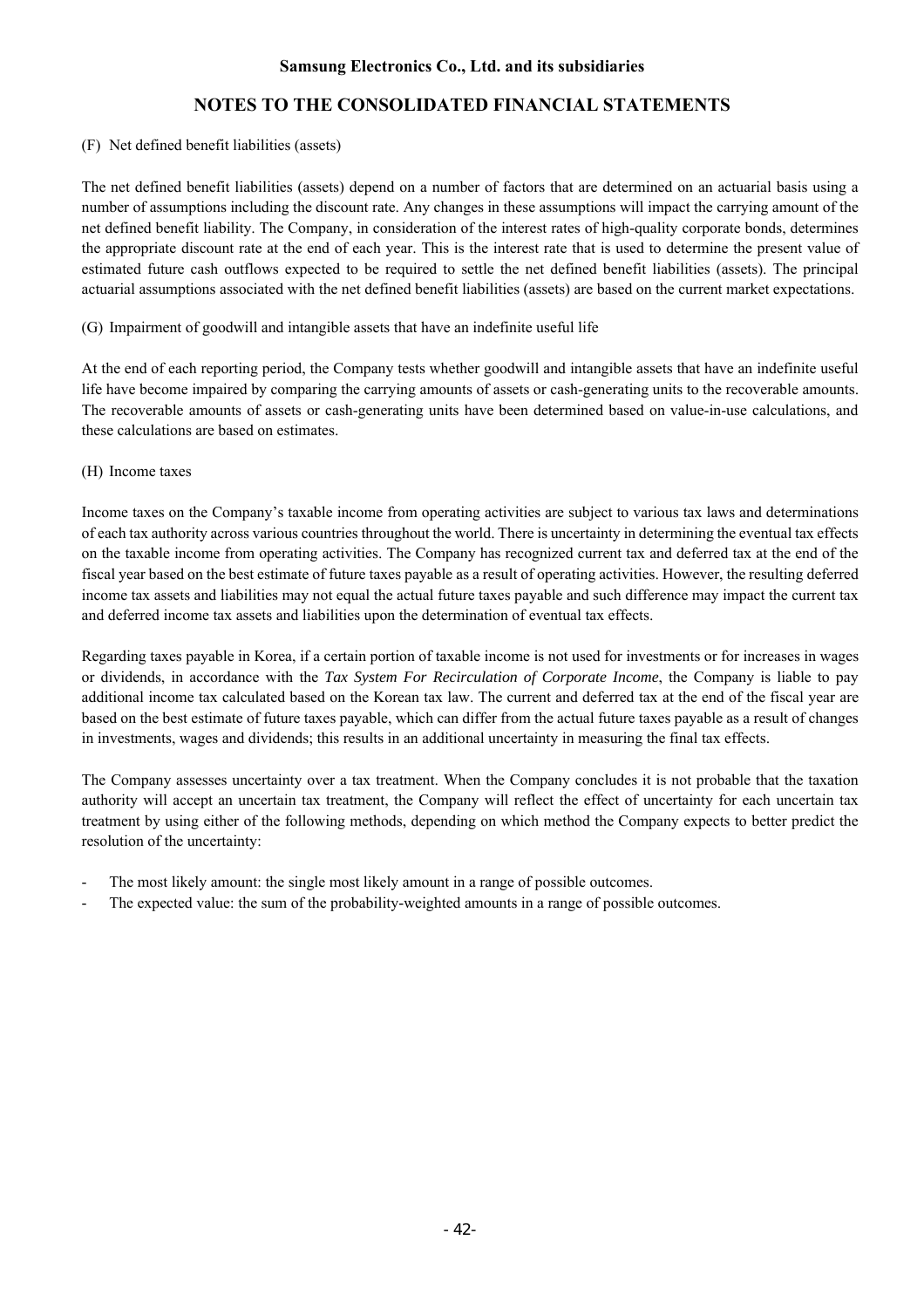# **NOTES TO THE CONSOLIDATED FINANCIAL STATEMENTS**

### **4. Financial Instruments by Category**

(A) Categorizations of financial assets and liabilities as of December 31, 2021 and 2020 are as follows:

#### (1) As of December 31, 2021

|                                        |                         | <b>Financial assets</b><br>measured at fair<br>value through | <b>Financial assets</b> |                               |             |
|----------------------------------------|-------------------------|--------------------------------------------------------------|-------------------------|-------------------------------|-------------|
|                                        | <b>Financial assets</b> | other                                                        | measured at fair        |                               |             |
|                                        | measured at             | comprehensive                                                | value through           | Other                         |             |
| (In millions of Korean won)            | amortized cost          | income                                                       | profit or loss          | financial assets <sup>1</sup> | Total       |
|                                        |                         |                                                              |                         |                               |             |
| <b>Financial assets</b>                |                         |                                                              |                         |                               |             |
| Cash and cash equivalents              | 39,031,415              |                                                              |                         |                               | 39,031,415  |
| Short-term financial instruments       | 81,708,986              |                                                              |                         |                               | 81,708,986  |
| Short-term financial assets at         |                         |                                                              |                         |                               |             |
| amortized cost                         | 3,369,034               |                                                              |                         |                               | 3,369,034   |
| Short-term financial assets at         |                         |                                                              |                         |                               |             |
| fair value through profit or loss      |                         |                                                              | 40,757                  |                               | 40,757      |
| Trade receivables                      | 40,713,415              |                                                              |                         |                               | 40,713,415  |
| Financial assets at fair value through |                         |                                                              |                         |                               |             |
| other comprehensive income             |                         | 13,965,839                                                   |                         |                               | 13,965,839  |
| Financial assets at fair value through |                         |                                                              |                         |                               |             |
| profit or loss                         |                         |                                                              | 1,525,344               |                               | 1,525,344   |
| Other                                  | 8,711,973               |                                                              | 279,127                 | 49,089                        | 9,040,189   |
| <b>Total</b>                           | 173,534,823             | 13,965,839                                                   | 1,845,228               | 49,089                        | 189,394,979 |

<sup>1</sup>Other financial assets include derivatives designated as hedging instruments which are not subject to categorizations.

| (In millions of Korean won)              | <b>Financial liabilities</b><br>measured at<br>amortized cost | <b>Financial liabilities</b><br>measured at<br>fair value through<br>profit or loss | Other financial<br>liabilities <sup>1</sup> | <b>Total</b> |
|------------------------------------------|---------------------------------------------------------------|-------------------------------------------------------------------------------------|---------------------------------------------|--------------|
| <b>Financial liabilities</b>             |                                                               |                                                                                     |                                             |              |
| Trade payables                           | 13,453,351                                                    |                                                                                     |                                             | 13,453,351   |
| Short-term borrowings                    | 2,131,692                                                     |                                                                                     | 11,556,101                                  | 13,687,793   |
| Other payables                           | 14,126,970                                                    |                                                                                     | $\overline{\phantom{0}}$                    | 14,126,970   |
| Current portion of long-term liabilities | 518,065                                                       |                                                                                     | 811,903                                     | 1,329,968    |
| Debentures                               | 508,232                                                       |                                                                                     |                                             | 508,232      |
| Long-term borrowings                     | 1,500                                                         |                                                                                     | 2,864,656                                   | 2,866,156    |
| Long-term other payables                 | 2,562,158                                                     |                                                                                     |                                             | 2,562,158    |
| Other                                    | 10,444,290                                                    | 323,526                                                                             | 13,868                                      | 10,781,684   |
| <b>Total</b>                             | 43,746,258                                                    | 323,526                                                                             | 15,246,528                                  | 59,316,312   |

<sup>1</sup> Other financial liabilities include collateralized borrowings, lease liabilities and derivatives designated as hedging instruments, which are not subject to categorizations.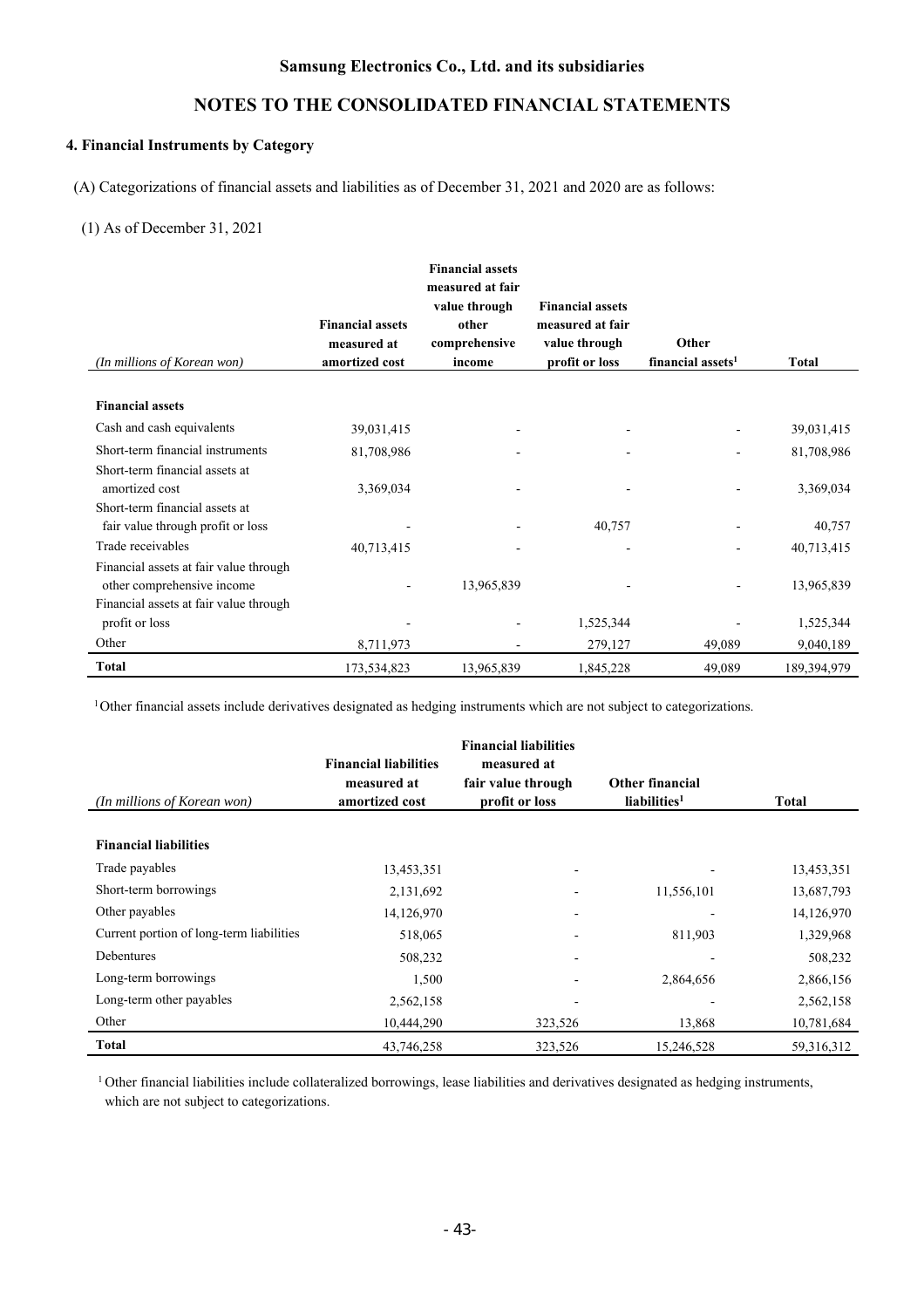# **NOTES TO THE CONSOLIDATED FINANCIAL STATEMENTS**

(2) As of December 31, 2020

| (In millions of Korean won)            | <b>Financial assets</b><br>measured at<br>amortized cost | <b>Financial assets</b><br>measured at<br>fair value<br>through other<br>comprehensive<br>income | <b>Financial assets</b><br>measured at<br>fair value<br>through profit<br>or loss | Other<br>financial assets <sup>1</sup> | Total       |
|----------------------------------------|----------------------------------------------------------|--------------------------------------------------------------------------------------------------|-----------------------------------------------------------------------------------|----------------------------------------|-------------|
| <b>Financial assets</b>                |                                                          |                                                                                                  |                                                                                   |                                        |             |
|                                        |                                                          |                                                                                                  |                                                                                   |                                        |             |
| Cash and cash equivalents              | 29,382,578                                               |                                                                                                  |                                                                                   |                                        | 29,382,578  |
| Short-term financial instruments       | 92,441,703                                               |                                                                                                  |                                                                                   |                                        | 92,441,703  |
| Short-term financial assets at         |                                                          |                                                                                                  |                                                                                   |                                        |             |
| amortized cost                         | 2,757,111                                                |                                                                                                  |                                                                                   |                                        | 2,757,111   |
| Short-term financial assets at         |                                                          |                                                                                                  |                                                                                   |                                        |             |
| fair value through profit or loss      |                                                          |                                                                                                  | 71,451                                                                            |                                        | 71,451      |
| Trade receivables                      | 30,965,058                                               |                                                                                                  |                                                                                   |                                        | 30,965,058  |
| Financial assets at fair value through |                                                          |                                                                                                  |                                                                                   |                                        |             |
| other comprehensive income             |                                                          | 12,575,216                                                                                       |                                                                                   |                                        | 12,575,216  |
| Financial assets at fair value through |                                                          |                                                                                                  |                                                                                   |                                        |             |
| profit or loss                         |                                                          |                                                                                                  | 1,202,969                                                                         |                                        | 1,202,969   |
| Other                                  | 6,395,766                                                |                                                                                                  | 215,797                                                                           | 23,310                                 | 6,634,873   |
| <b>Total</b>                           | 161,942,216                                              | 12,575,216                                                                                       | 1,490,217                                                                         | 23,310                                 | 176,030,959 |

<sup>1</sup> Other financial assets include derivatives designated as hedging instruments which are not subject to categorizations.

| (In millions of Korean won)              | <b>Financial liabilities</b><br>measured at<br>amortized cost | <b>Financial liabilities</b><br>measured at<br>fair value through<br>profit or loss |            | Total        |
|------------------------------------------|---------------------------------------------------------------|-------------------------------------------------------------------------------------|------------|--------------|
| <b>Financial liabilities</b>             |                                                               |                                                                                     |            |              |
| Trade payables                           | 9,739,222                                                     | $\overline{\phantom{0}}$                                                            |            | 9,739,222    |
| Short-term borrowings                    | 2,278,386                                                     |                                                                                     | 14,275,043 | 16,553,429   |
| Other payables                           | 10,645,637                                                    |                                                                                     |            | 10,645,637   |
| Current portion of long-term liabilities | 5,318                                                         |                                                                                     | 710,781    | 716,099      |
| Debentures                               | 948,137                                                       |                                                                                     |            | 948,137      |
| Long-term borrowings                     |                                                               |                                                                                     | 1,999,716  | 1,999,716    |
| Long-term other payables                 | 1,272,128                                                     | 2,176                                                                               |            | 1,274,304    |
| Others                                   | 9,354,624                                                     | 242,698                                                                             | 41,930     | 9,639,252    |
| Total                                    | 34, 243, 452                                                  | 244,874                                                                             | 17,027,470 | 51, 515, 796 |

<sup>1</sup> Other financial liabilities include collateralized borrowings, lease liabilities, and derivatives designated as hedging instruments, which are not subject to categorizations.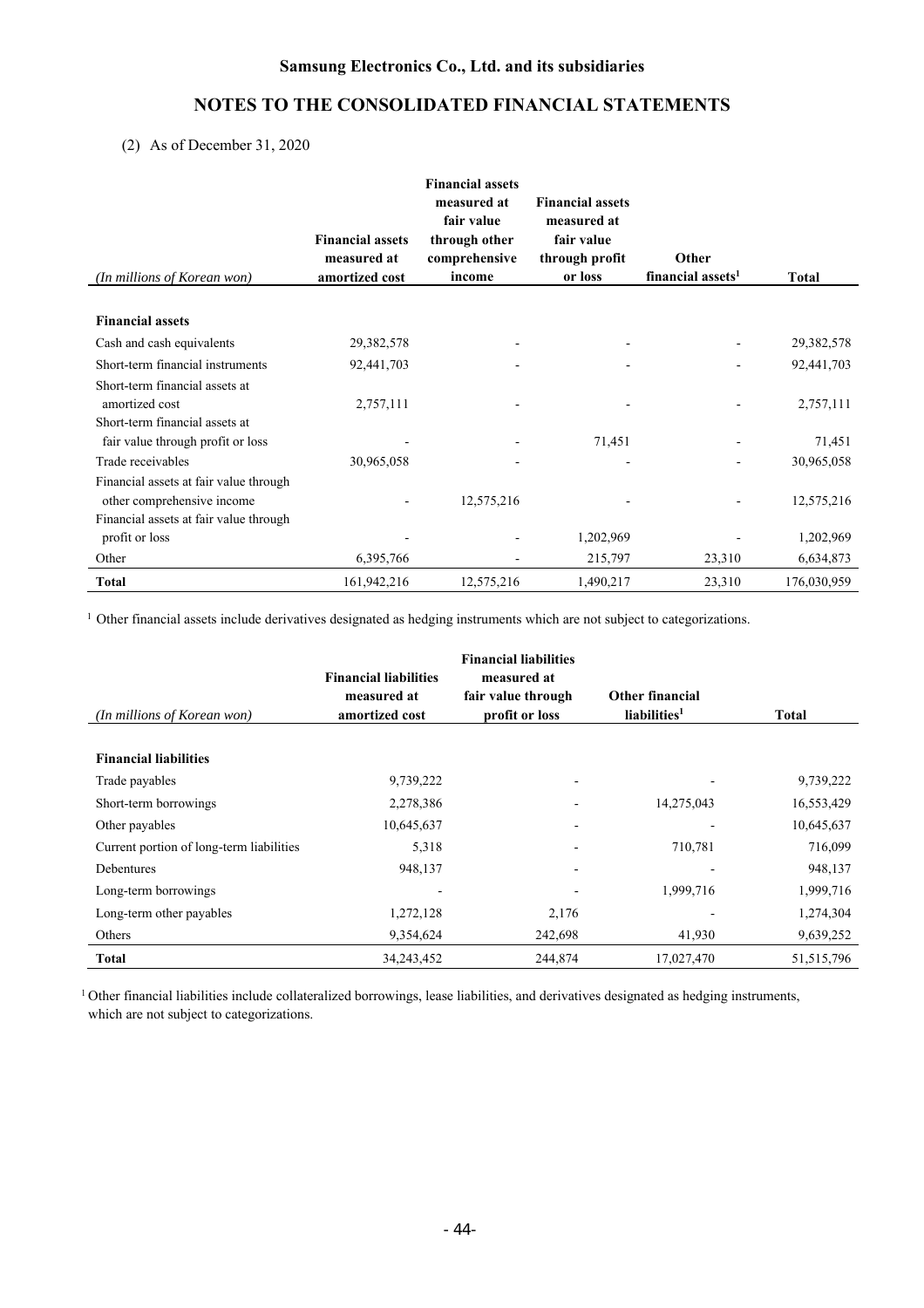(B) Net gains or losses on each category of financial assets and liabilities for the years ended December 31, 2021 and 2020 are as follows:

(1) 2021

| (In millions of Korean won)                              | <b>Financial assets</b><br>measured at<br>amortized cost | <b>Financial assets</b><br>measured<br>at fair value<br>through other<br>comprehensive<br>income | <b>Financial assets</b><br>measured<br>at fair value<br>through<br>profit or loss | <b>Other financial</b><br>assets <sup>1</sup> | <b>Total</b> |
|----------------------------------------------------------|----------------------------------------------------------|--------------------------------------------------------------------------------------------------|-----------------------------------------------------------------------------------|-----------------------------------------------|--------------|
| <b>Financial assets</b>                                  |                                                          |                                                                                                  |                                                                                   |                                               |              |
| Gain (loss) on valuation<br>(other comprehensive income) |                                                          | 2,980,896                                                                                        |                                                                                   | 27,715                                        | 3,008,611    |
| Gain (loss) on valuation/disposal<br>(profit or loss)    | (1,969)                                                  |                                                                                                  | 420,100                                                                           | 437                                           | 418,568      |
| Reclassification from<br>other comprehensive income      |                                                          |                                                                                                  |                                                                                   | (148)                                         | (148)        |
| to profit or loss<br>Interest income                     | 1,278,051                                                |                                                                                                  | 227                                                                               | -                                             | 1,278,278    |
| Foreign exchange differences<br>(profit or loss)         | 29,834                                                   |                                                                                                  |                                                                                   |                                               | 29,834       |
| Dividend income                                          |                                                          | 133,532                                                                                          | 2,308                                                                             |                                               | 135,840      |
| Impairment/reversal<br>(profit or loss)                  | (27, 194)                                                |                                                                                                  |                                                                                   |                                               | (27, 194)    |

<sup>1</sup> Other financial assets include derivatives designated as hedging instruments which are not subject to categorizations.

| (In millions of Korean won)       | <b>Financial liabilities</b><br>measured at<br>amortized cost | <b>Financial liabilities</b><br>measured at<br>fair value through<br>profit or loss | Other financial<br>liabilities <sup>1</sup> | <b>Total</b> |
|-----------------------------------|---------------------------------------------------------------|-------------------------------------------------------------------------------------|---------------------------------------------|--------------|
|                                   |                                                               |                                                                                     |                                             |              |
| <b>Financial liabilities</b>      |                                                               |                                                                                     |                                             |              |
| Gain (loss) on valuation          |                                                               |                                                                                     |                                             |              |
| (other comprehensive income)      |                                                               |                                                                                     | 22,695                                      | 22,695       |
| Gain (loss) on valuation/disposal |                                                               |                                                                                     |                                             |              |
| (profit or loss)                  |                                                               | (65,368)                                                                            |                                             | (65,368)     |
| Reclassification from             |                                                               |                                                                                     |                                             |              |
| other comprehensive income        |                                                               |                                                                                     |                                             |              |
| to profit or loss                 |                                                               |                                                                                     | (121)                                       | (121)        |
| Interest expense                  | (213, 477)                                                    |                                                                                     | (218,063)                                   | (431, 540)   |
| Foreign exchange differences      |                                                               |                                                                                     |                                             |              |
| (profit or loss)                  | 362,820                                                       |                                                                                     | 3,447                                       | 366,267      |

<sup>1</sup> Other financial liabilities include collateralized borrowings, lease liabilities, and derivatives designated as hedging instruments, which are not subject to categorizations.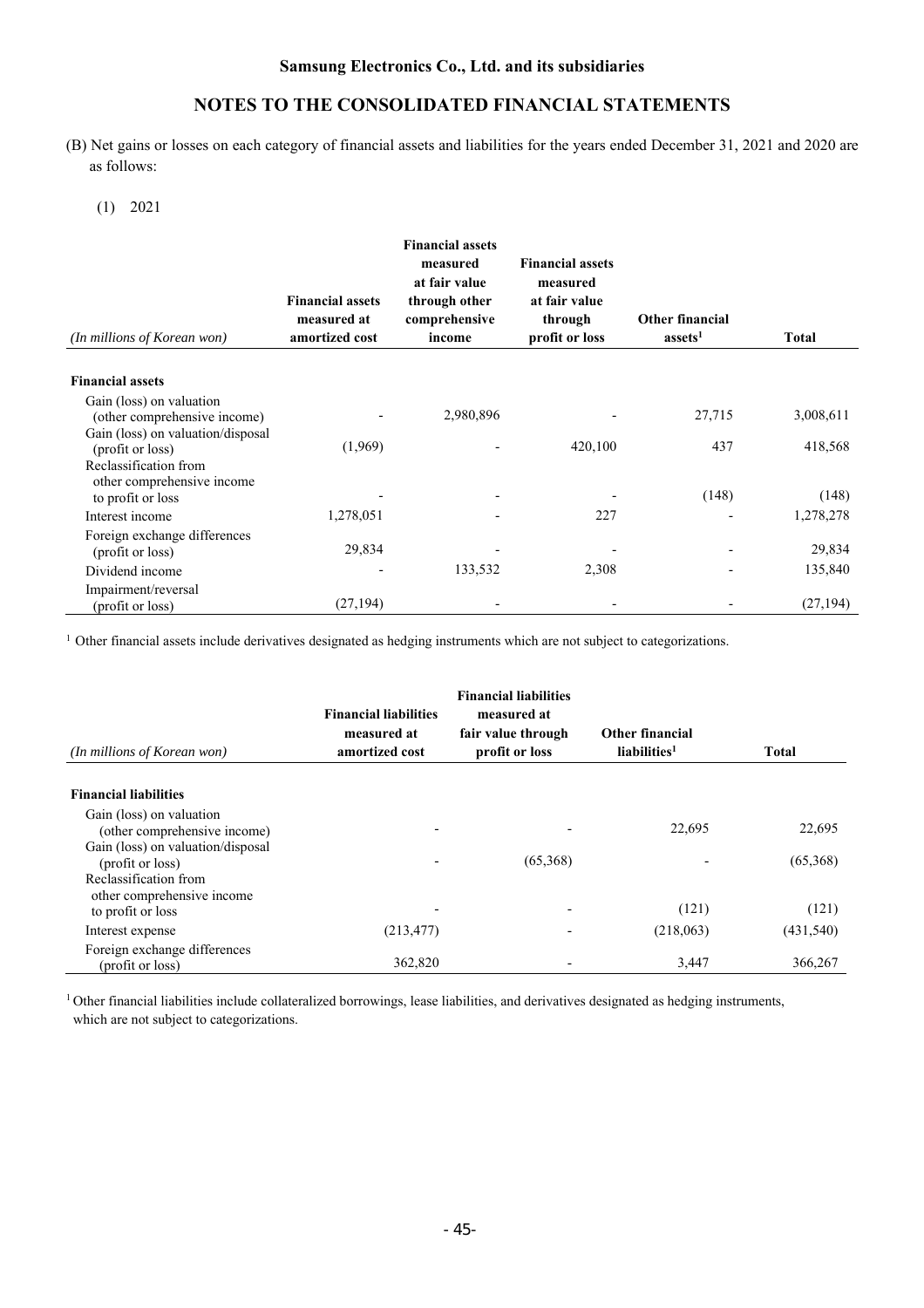(2) 2020

| (In millions of Korean won)                              | <b>Financial assets</b><br>measured at<br>amortized cost | <b>Financial assets</b><br>measured<br>at fair value<br>through other<br>comprehensive<br>income | <b>Financial assets</b><br>measured<br>at fair value<br>through<br>profit or loss | <b>Other financial</b><br>assets <sup>1</sup> | <b>Total</b>     |
|----------------------------------------------------------|----------------------------------------------------------|--------------------------------------------------------------------------------------------------|-----------------------------------------------------------------------------------|-----------------------------------------------|------------------|
| <b>Financial assets</b>                                  |                                                          |                                                                                                  |                                                                                   |                                               |                  |
| Gain (loss) on valuation<br>(other comprehensive income) |                                                          | 2,502,733                                                                                        |                                                                                   | (1,823)                                       | 2,500,910        |
| Gain (loss) on valuation/disposal<br>(profit or loss)    | (6,725)                                                  |                                                                                                  | 206,850                                                                           | 126                                           | 200,251          |
| Reclassification from<br>other comprehensive income      |                                                          |                                                                                                  |                                                                                   |                                               |                  |
| to profit or loss<br>Interest income                     | 1,974,141                                                |                                                                                                  | 317                                                                               | 981                                           | 981<br>1,974,458 |
| Foreign exchange differences                             |                                                          |                                                                                                  |                                                                                   |                                               |                  |
| (profit or loss)                                         | (886, 631)                                               |                                                                                                  |                                                                                   |                                               | (886, 631)       |
| Dividend income                                          |                                                          | 149,617                                                                                          | 2,823                                                                             |                                               | 152,440          |
| Impairment/reversal<br>(profit or loss)                  | (42, 824)                                                |                                                                                                  |                                                                                   |                                               | (42, 824)        |

<sup>1</sup> Other financial assets include derivatives designated as hedging instruments which are not subject to categorizations.

| (In millions of Korean won)                           | <b>Financial liabilities</b><br>measured at<br>amortized cost | <b>Financial liabilities</b><br>measured at<br>fair value through<br>profit or loss | Other financial<br>liabilities <sup>1</sup> | <b>Total</b> |
|-------------------------------------------------------|---------------------------------------------------------------|-------------------------------------------------------------------------------------|---------------------------------------------|--------------|
| <b>Financial liabilities</b>                          |                                                               |                                                                                     |                                             |              |
| Gain on valuation<br>(other comprehensive loss)       | ٠                                                             |                                                                                     | (22,995)                                    | (22,995)     |
| Gain (loss) on valuation/disposal<br>(profit or loss) | ٠                                                             | 86,371                                                                              | (154)                                       | 86,217       |
| Reclassification from<br>other comprehensive income   |                                                               |                                                                                     |                                             |              |
| to profit or loss                                     |                                                               |                                                                                     | 12,368                                      | 12,368       |
| Interest expense                                      | (302, 782)                                                    |                                                                                     | (280, 231)                                  | (583, 013)   |
| Foreign exchange differences<br>(profit or loss)      | 180,110                                                       |                                                                                     | 9,730                                       | 189,840      |

<sup>1</sup> Other financial liabilities include collateralized borrowings, lease liabilities, and derivatives designated as hedging instruments, which are not subject to categorizations.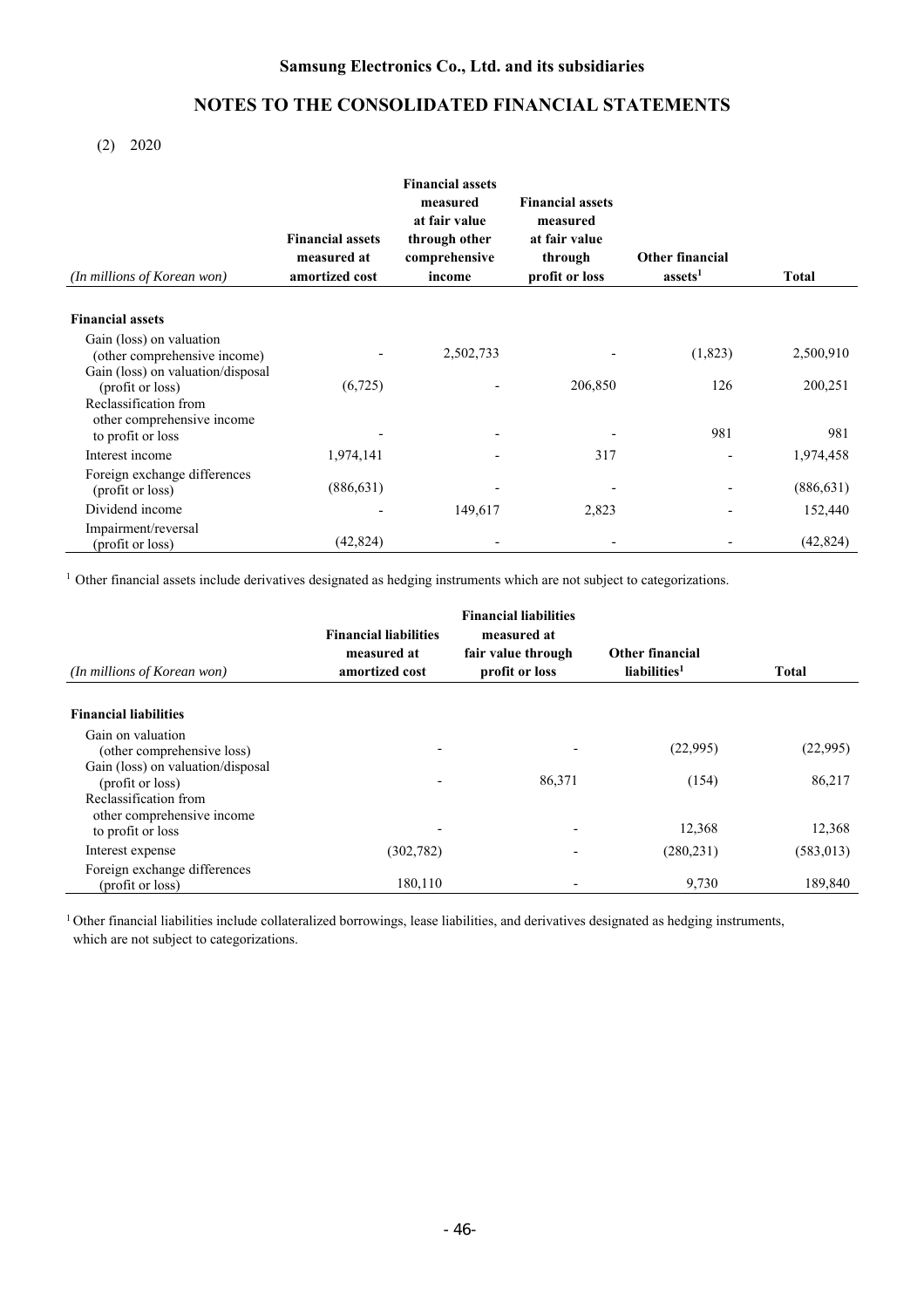# **NOTES TO THE CONSOLIDATED FINANCIAL STATEMENTS**

### **5. Transfer of Financial Assets**

Trade receivables of the Company have been discounted through factoring agreements with banks during the years ended December 31, 2021 and 2020. Trade receivables provided as collaterals in such factoring transactions do not meet the requirements for asset derecognition as risks and rewards are not substantially transferred in the event of a debtor default due to the recourse obligation, etc. Financial liabilities recognized in relation to these transactions are included as 'short-term borrowings' on the consolidated statements of financial position (refer to Note 12).

The following table presents a breakdown of discounted trade receivables as of December 31, 2021 and 2020:

| <i>(In millions of Korean won)</i>                               | <b>December 31, 2021</b> | <b>December 31, 2020</b> |  |
|------------------------------------------------------------------|--------------------------|--------------------------|--|
|                                                                  |                          |                          |  |
| Carrying amount of the discounted trade receivables <sup>1</sup> | 11,556,101               | 14,275,043               |  |
| Carrying amount of the related borrowings                        | 11,556,101               | 14,275,043               |  |

<sup>1</sup> The discounted trade receivables include the intercompany balances.

### **6. Financial Assets at Fair Value**

- (A) Details of financial assets at fair value as of December 31, 2021 and 2020 are as follows:
- (1) Financial assets at fair value through other comprehensive income

| (In millions of Korean won) | <b>December 31, 2021</b> | <b>December 31, 2020</b> |  |
|-----------------------------|--------------------------|--------------------------|--|
| Non-current portion         |                          |                          |  |
| Equity instruments          | 13.965.839               | 12,575,216               |  |

#### (2) Financial assets at fair value through profit or loss

| (In millions of Korean won) | December 31, 2021 | <b>December 31, 2020</b> |
|-----------------------------|-------------------|--------------------------|
| Current portion             |                   |                          |
| Debt instruments            | 40,757            | 71,451                   |
| Non-current portion         |                   |                          |
| Equity instruments          | 905,094           | 819,144                  |
| Debt instruments            | 620,250           | 383,825                  |
| Subtotal                    | 1,525,344         | 1,202,969                |
| <b>Total</b>                | 1,566,101         | 1,274,420                |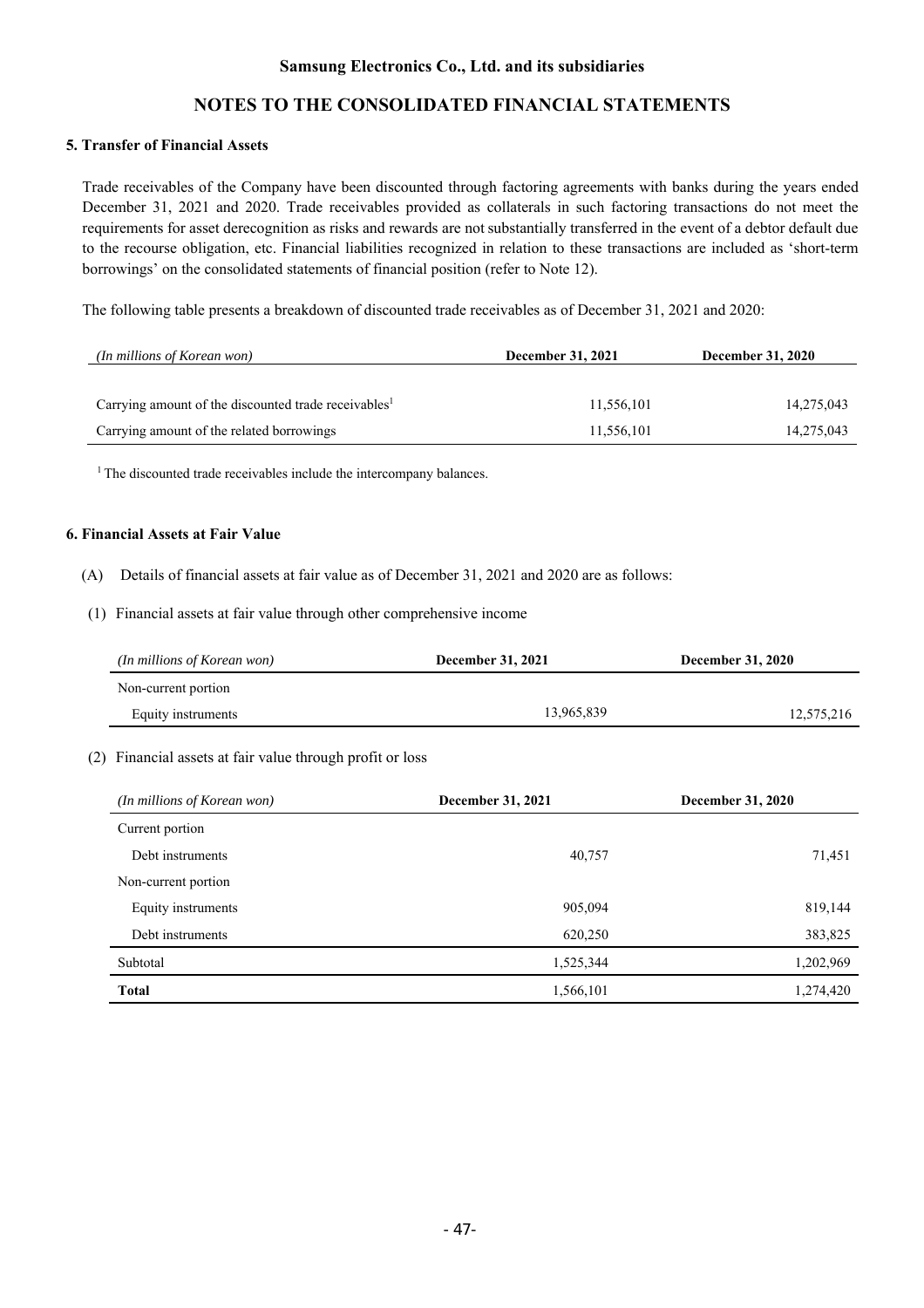# **NOTES TO THE CONSOLIDATED FINANCIAL STATEMENTS**

- (B) Changes in financial assets at fair value for the years ended December 31, 2021 and 2020 are as follows:
	- (1) Financial assets at fair value through other comprehensive income

| (In millions of Korean won)      | 2021        | 2020       |
|----------------------------------|-------------|------------|
|                                  |             |            |
| Balance as of January 1          | 12,575,216  | 8,920,712  |
| Acquisition                      | 1,146,868   | 245,497    |
| Disposal                         | (3,551,604) | (23,872)   |
| Fair value valuation gain        | 3,653,253   | 3,423,908  |
| Other                            | 142,106     | 8,971      |
| <b>Balance as of December 31</b> | 13,965,839  | 12,575,216 |

### (2) Financial assets at fair value through profit or loss

| (In millions of Korean won)      | 2021       | 2020      |
|----------------------------------|------------|-----------|
|                                  |            |           |
| Balance as of January 1          | 1,202,969  | 1,049,004 |
| Acquisition                      | 208,262    | 84,184    |
| Disposal                         | (142, 406) | (37, 554) |
| Fair value valuation gain        | 275,447    | 122,042   |
| Other                            | (18, 928)  | (14,707)  |
| <b>Balance as of December 31</b> | 1,525,344  | 1,202,969 |

(C) Changes in gain on valuation of financial assets at fair value through other comprehensive income for the years ended December 31, 2021 and 2020 are as follows:

| (In millions of Korean won)                                | 2021        | 2020        |
|------------------------------------------------------------|-------------|-------------|
|                                                            |             |             |
| Balance as of January 1                                    | 7,071,415   | 3,663,998   |
| Fair value valuation gain                                  | 3,653,253   | 3,423,908   |
| Reclassification to retained earnings due to disposals     | (4,501,688) | (16, 491)   |
| Balance as of December 31                                  | 6,222,980   | 7,071,415   |
| Income tax effects on equity and non-controlling interests | (1,606,341) | (2,095,659) |
| <b>Total</b>                                               | 4,616,639   | 4,975,756   |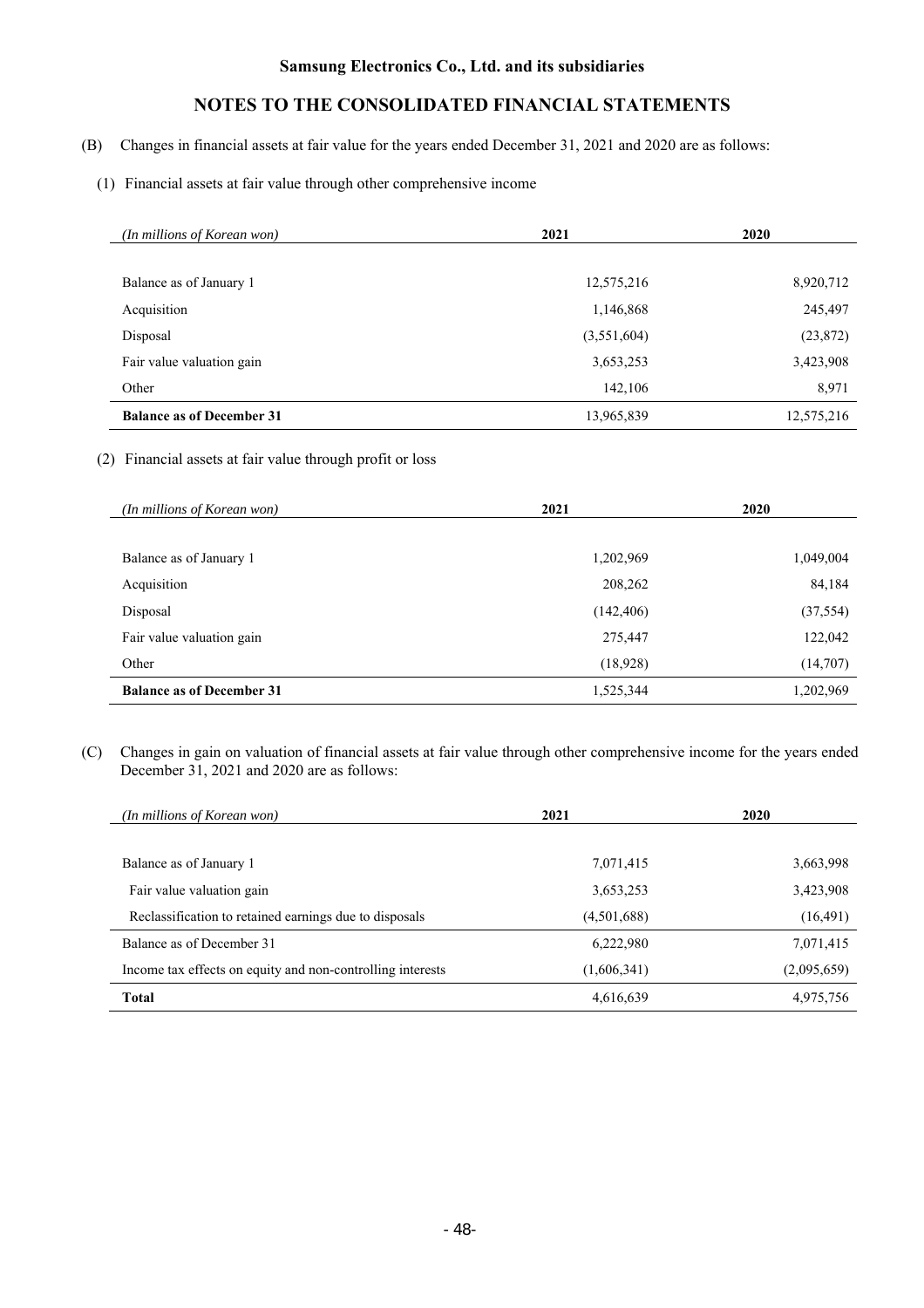(D) Details of listed equity securities of financial assets at fair value as of December 31, 2021 and 2020 are as follows:

|                                                                 | <b>December 31, 2021</b>  |                                                 |                         |                                          | <b>December 31, 2020</b>          |
|-----------------------------------------------------------------|---------------------------|-------------------------------------------------|-------------------------|------------------------------------------|-----------------------------------|
| (In millions of Korean won,<br>number of shares and percentage) | Number of<br>shares owned | Percentage of<br>ownership <sup>1</sup> $(\% )$ | <b>Acquisition cost</b> | <b>Carrying amount</b><br>(Market value) | Carrying amount<br>(Market value) |
| Samsung Heavy Industries                                        | 134,027,281               | 15.2                                            | 932,158                 | 759,935                                  | 708,882                           |
| Hotel Shilla                                                    | 2,004,717                 | 5.1                                             | 13,957                  | 156,368                                  | 164,988                           |
| iMarket Korea                                                   | 647,320                   | 1.9                                             | 324                     | 6,926                                    | 5,658                             |
| <b>SFA</b>                                                      | 3,644,000                 | 10.2                                            | 38,262                  | 131,366                                  | 140,658                           |
| Wonik Holdings                                                  | 3,518,342                 | 4.6                                             | 30,821                  | 17,521                                   | 22,306                            |
| Wonik IPS                                                       | 3,701,872                 | 7.5                                             | 32,428                  | 156,589                                  | 163,808                           |
| <b>ASML Holding N.V</b>                                         | 6,297,787                 | 1.5                                             | 363,012                 | 5,974,280                                | 3,350,532                         |
| Wacom Co., Ltd                                                  | 8,398,400                 | 5.0                                             | 62,013                  | 79,256                                   | 76,589                            |
| BYD Company Limited                                             | 2,380,100                 | 0.1                                             | 79,049                  | 118,862                                  | 1,695,488                         |
| Corning Incorporated                                            | 80,000,000                | 9.4                                             | 3,980,636               | 3,530,893                                |                                   |
| Other                                                           |                           |                                                 | 535,628                 | 1,155,113                                | 1,012,825                         |
| Total                                                           |                           |                                                 | 6,068,288               | 12,087,109                               | 7,341,734                         |

<sup>1</sup> Ownership represents the Company's ownership of the total ordinary shares issued by each entity.

### **7. Trade and Non-Trade Receivables**

(A) Trade and non-trade receivables as of December 31, 2021 and 2020 are as follows:

|                             | December 31, 2021         |             | <b>December 31, 2020</b> |            |  |
|-----------------------------|---------------------------|-------------|--------------------------|------------|--|
| (In millions of Korean won) | <b>Non-trade</b><br>Trade |             | Trade                    | Non-trade  |  |
|                             |                           |             |                          |            |  |
| Receivables                 | 41,250,034                | 5,572,176   | 31, 369, 364             | 4,065,404  |  |
| Less: Loss allowance        | (310, 880)                | (72, 805)   | (318, 731)               | (59, 487)  |  |
| Subtotal                    | 40.939.154                | 5,499,371   | 31,050,633               | 4,005,917  |  |
| Less: Non-current portion   | (225, 739)                | (1,002,114) | (85, 575)                | (401, 378) |  |
| <b>Current portion</b>      | 40,713,415                | 4,497,257   | 30,965,058               | 3,604,539  |  |

(B) Movements in the loss allowance for receivables for the years ended December 31, 2021 and 2020 are as follows:

|                                  | 2021     |                  | 2020      |           |  |
|----------------------------------|----------|------------------|-----------|-----------|--|
| (In millions of Korean won)      | Trade    | <b>Non-trade</b> | Trade     | Non-trade |  |
|                                  |          |                  |           |           |  |
| Balance as of January 1          | 318,731  | 59,487           | 340,410   | 58,666    |  |
| Bad debt expense (reversal)      | 17,990   | 9,009            | 40,006    | 2,869     |  |
| Write-off                        | (19,095) | (2, 424)         | (40, 384) | (103)     |  |
| Other                            | (6,746)  | 6,733            | (21, 301) | (1, 945)  |  |
| <b>Balance as of December 31</b> | 310,880  | 72,805           | 318,731   | 59,487    |  |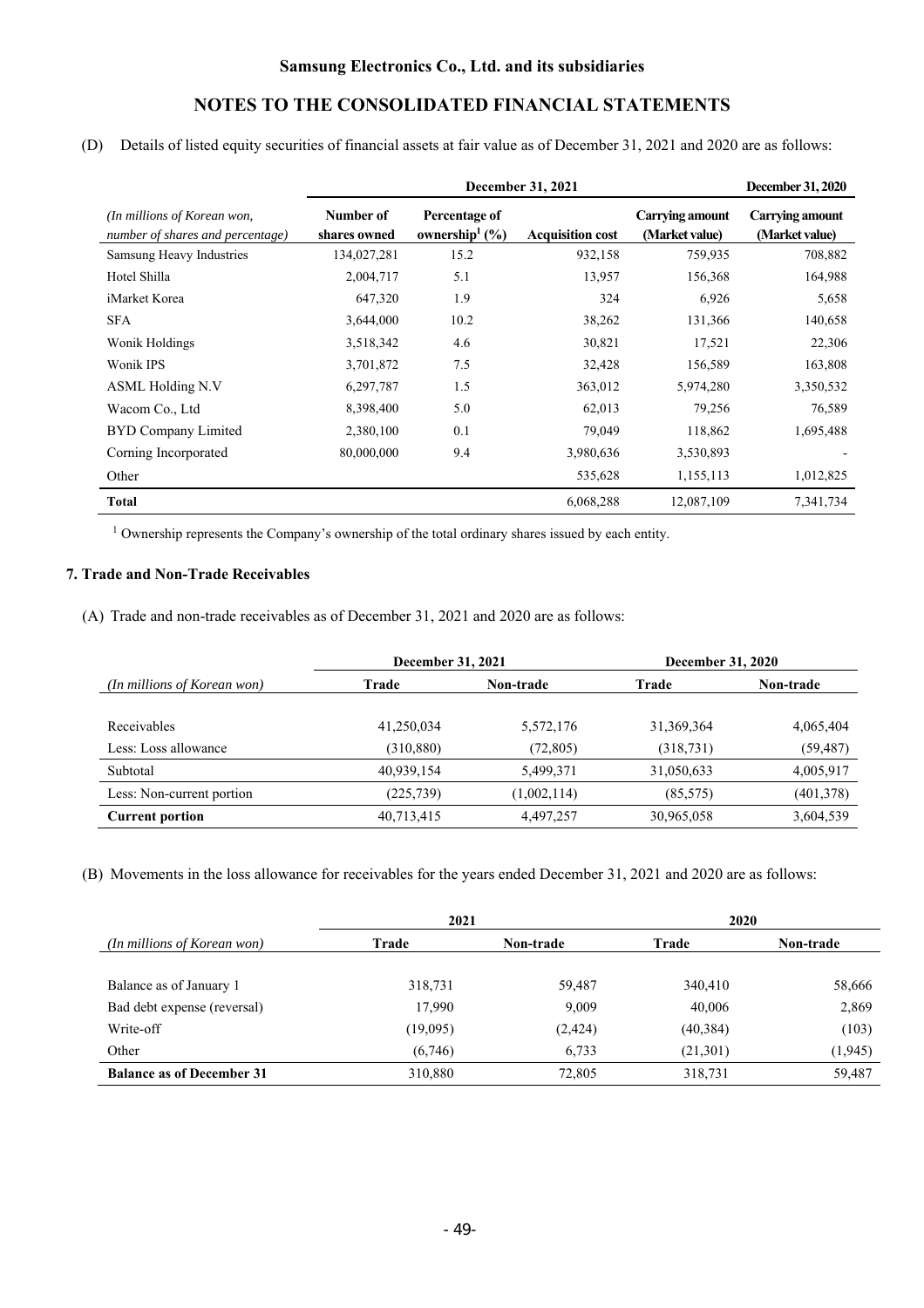(C) The details of trade and non-trade receivables classified by past due date to measure expected credit losses as of December 31, 2021 and 2020 are as follows:

|                                                     |            | December 31, 2020<br>December 31, 2021 |              |           |  |
|-----------------------------------------------------|------------|----------------------------------------|--------------|-----------|--|
| (In millions of Korean won)                         | Trade      | Non-trade                              | Trade        | Non-trade |  |
| Receivables not past due<br>Past due <sup>1</sup> : | 39,677,264 | 5,125,414                              | 29, 395, 528 | 3,585,376 |  |
| Less than 31 days overdue                           | 1,229,479  | 196,783                                | 1,269,398    | 129,054   |  |
| 31 days to 90 days overdue                          | 36,545     | 51,804                                 | 137,568      | 42,603    |  |
| Over 90 days overdue                                | 306,746    | 198,175                                | 566,870      | 308,371   |  |
| Subtotal                                            | 1,572,770  | 446,762                                | 1,973,836    | 480,028   |  |
| <b>Total</b>                                        | 41,250,034 | 5,572,176                              | 31,369,364   | 4,065,404 |  |

<sup>1</sup> The Company does not consider trade and non-trade receivables that are overdue for less than or equal to 31 days as impaired.

(D) The maximum exposure to current credit risk is equivalent to the carrying amount of receivables as of December 31, 2021. The Company has in place insurance contracts covering the Company's major receivables.

### **8. Inventories**

Inventories as of December 31, 2021 and 2020 are as follows:

|                                 | December 31, 2021 |                          |                    | <b>December 31, 2020</b> |                        |                    |
|---------------------------------|-------------------|--------------------------|--------------------|--------------------------|------------------------|--------------------|
| (In millions of Korean)<br>won) | Gross<br>amount   | Valuation<br>allowance   | Carrying<br>amount | Gross<br>amount          | Valuation<br>allowance | Carrying<br>amount |
| Finished goods                  | 13,000,200        | (719,621)                | 12,280,579         | 9,711,668                | (323, 782)             | 9,387,886          |
| Work in process                 | 13,967,331        | (493,713)                | 13,473,618         | 12,144,887               | (326,797)              | 11,818,090         |
| Raw materials and supplies      | 14,864,486        | (679, 645)               | 14,184,841         | 10,464,679               | (673, 913)             | 9,790,766          |
| Materials in transit            | 1.445.366         | $\overline{\phantom{a}}$ | 1.445.366          | 1.046.403                |                        | 1,046,403          |
| <b>Total</b>                    | 43,277,383        | (1,892,979)              | 41,384,404         | 33, 367, 637             | (1,324,492)            | 32,043,145         |

The inventories recognized as expense for the year ended December 31, 2021, amount to W 164,319,031 million (2020: W 143,172,743 million). The amount includes loss on valuation of inventories.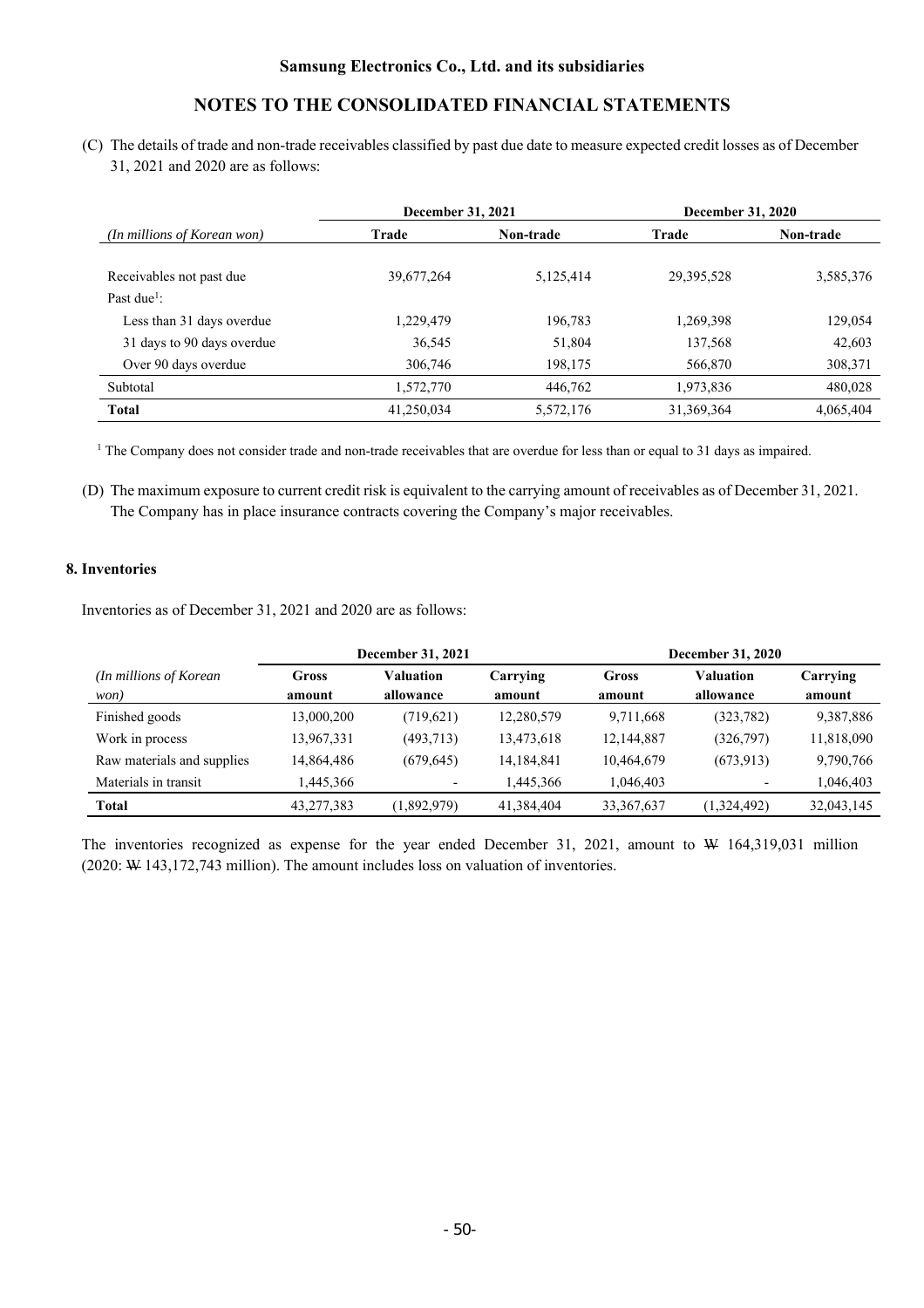# **NOTES TO THE CONSOLIDATED FINANCIAL STATEMENTS**

### **9. Investments in Associates and Joint Ventures**

(A) Changes in investments in associates and joint ventures for the years ended December 31, 2021 and 2020 are as follows:

| (In millions of Korean won)      | 2021      | 2020       |
|----------------------------------|-----------|------------|
| Balance as of January 1          | 8,076,779 | 7,591,612  |
| Acquisition                      | 47,090    | 83,280     |
| Disposal                         | (34,664)  |            |
| Share of profit                  | 729,614   | 506,530    |
| Other <sup>1</sup>               | 113,432   | (104, 643) |
| <b>Balance as of December 31</b> | 8,932,251 | 8,076,779  |

<sup>1</sup> Other consists of dividends, impairment, and reclassification.

(B) Major investments in associates and joint ventures as of December 31, 2021 are as follows:

#### (1) Investments in associates

|                                         |                                                                                                                     |                                              | Principal            |                      |
|-----------------------------------------|---------------------------------------------------------------------------------------------------------------------|----------------------------------------------|----------------------|----------------------|
| Investee                                | Nature of relationship with associate                                                                               | Percentage of<br>ownership $(\frac{6}{6})^1$ | business<br>location | Fiscal<br>period-end |
| Samsung Electro-<br>Mechanics Co., Ltd. | Manufacture and supply electronic components<br>including passive components, circuit boards,<br>and modules        | 23.7                                         | Korea                | December             |
| Samsung SDS Co., Ltd.                   | Provide IT services including computer<br>programming, system integration and management<br>and logistical services | 22.6                                         | Korea                | December             |
| Samsung Biologics Co., Ltd.             | New business investment                                                                                             | 31.5                                         | Korea                | December             |
| Samsung SDI Co., Ltd. <sup>2</sup>      | Manufacture and supply electronic components<br>including secondary cell batteries                                  | 19.6                                         | Korea                | December             |
| Cheil Worldwide, Inc.                   | Advertising agency                                                                                                  | 25.2                                         | Korea                | December             |

<sup>1</sup> Ownership represents the Company's ownership of the total ordinary shares issued by each entity. <sup>2</sup> The Company's ownership of ordinary shares outstanding is 20.6%.

#### (2) Investments in joint ventures

| Investee                               | Nature of relationship with joint venture       | Percentage of<br>ownership $(\frac{6}{6})^1$ | Principal<br>business<br>location | Fiscal<br>period-end |
|----------------------------------------|-------------------------------------------------|----------------------------------------------|-----------------------------------|----------------------|
| Samsung Corning<br>Advanced Glass, LLC | Manufacture and supply industrial glass devices | 50.0                                         | Korea                             | December             |

<sup>1</sup> Ownership represents the Company's ownership of the total ordinary shares issued by each entity.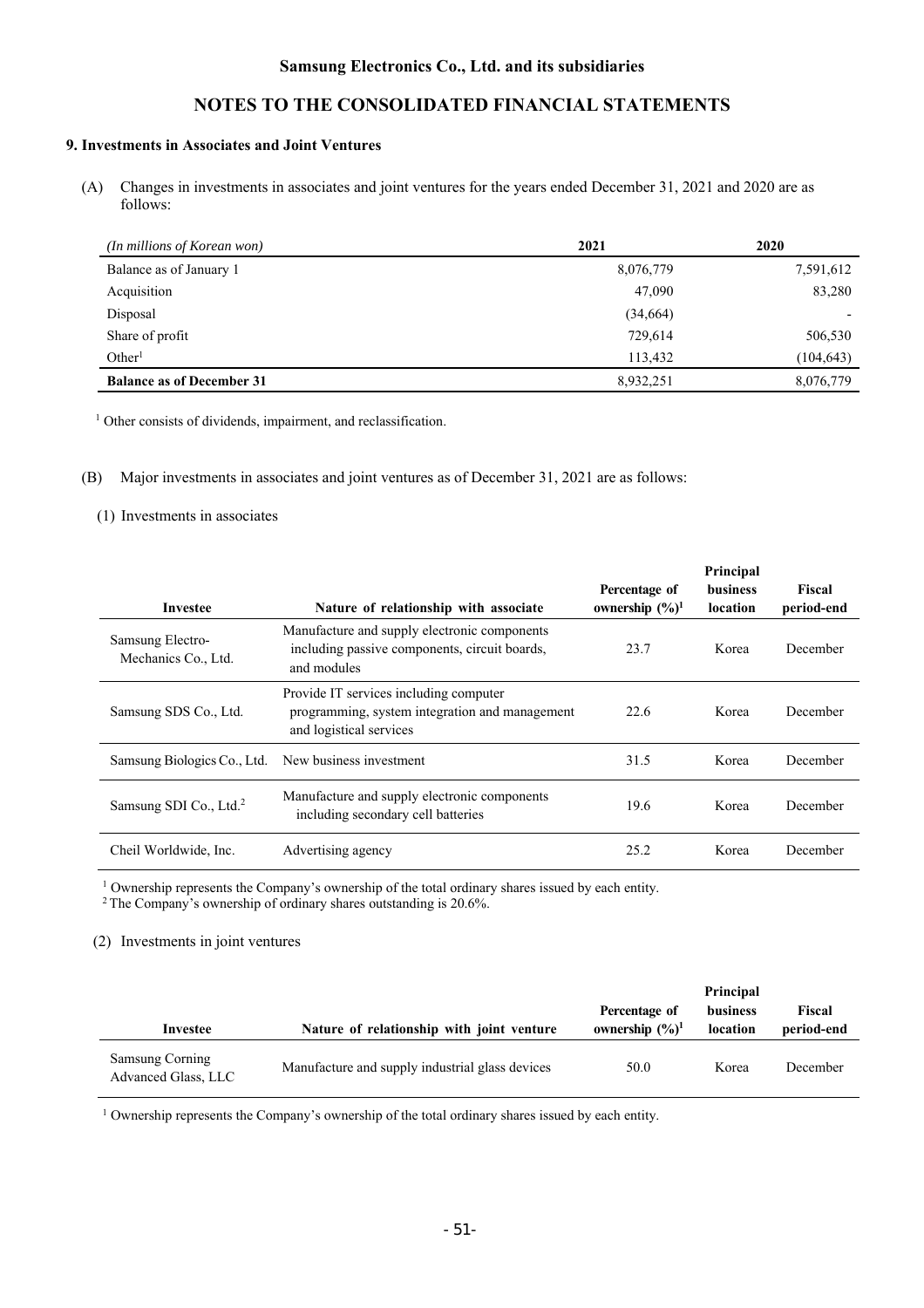# **NOTES TO THE CONSOLIDATED FINANCIAL STATEMENTS**

(C) Details of investments in associates and joint ventures as of December 31, 2021 and 2020 are as follows:

### (1) Investments in associates

| (In millions of Korean won) |                                                                                                       | December 31, 2021 |           |  |
|-----------------------------|-------------------------------------------------------------------------------------------------------|-------------------|-----------|--|
| Investee                    | Net asset value of<br>equity shares <sup>1</sup><br><b>Acquisition cost</b><br><b>Carrying amount</b> |                   |           |  |
| Samsung Electro-Mechanics   | 359,237                                                                                               | 1,573,570         | 1,556,386 |  |
| Samsung SDS                 | 147,963                                                                                               | 1,632,847         | 1,652,155 |  |
| <b>Samsung Biologics</b>    | 443,193                                                                                               | 1,571,809         | 1,577,664 |  |
| Samsung SDI                 | 1,242,605                                                                                             | 2,960,235         | 2,529,650 |  |
| Cheil Worldwide             | 506,162                                                                                               | 320,301           | 621,292   |  |
| Other                       | 644,903                                                                                               | 578,547           | 793,748   |  |
| <b>Total</b>                | 3,344,063                                                                                             | 8,637,309         | 8,730,895 |  |

<sup>1</sup> The Company's portion of net asset value of associates is based on the Company's percentage of ownership.

| (In millions of Korean won) | December 31, 2020       |                                                  |                 |  |
|-----------------------------|-------------------------|--------------------------------------------------|-----------------|--|
| Investee                    | <b>Acquisition cost</b> | Net asset value of<br>equity shares <sup>1</sup> | Carrying amount |  |
| Samsung Electro-Mechanics   | 359,237                 | 1,351,864                                        | 1,333,819       |  |
| Samsung SDS                 | 147,963                 | 1,506,421                                        | 1,525,857       |  |
| <b>Samsung Biologics</b>    | 443.193                 | 1,448,259                                        | 1,453,012       |  |
| Samsung SDI                 | 1,242,605               | 2,612,629                                        | 2,326,037       |  |
| Cheil Worldwide             | 506,162                 | 288,877                                          | 586,057         |  |
| Other                       | 620,233                 | 458,182                                          | 666,506         |  |
| <b>Total</b>                | 3,319,393               | 7,666,232                                        | 7,891,288       |  |

<sup>1</sup> The Company's portion of net asset value of associates is based on the Company's percentage of ownership.

## (2) Investments in joint ventures

| (In millions of Korean won)    | December 31, 2021       |                            |                 |  |  |
|--------------------------------|-------------------------|----------------------------|-----------------|--|--|
|                                |                         | Net asset value of         |                 |  |  |
| Investee                       | <b>Acquisition cost</b> | equity shares <sup>1</sup> | Carrying amount |  |  |
| Samsung Corning Advanced Glass | 215,000                 | 135,584                    | 135,580         |  |  |
| Other                          | 259.994                 | 67.517                     | 65,776          |  |  |
| Total                          | 474.994                 | 203,101                    | 201,356         |  |  |

<sup>1</sup> The Company's portion of net asset value of joint ventures is based on the Company's percentage of ownership.

| (In millions of Korean won)    | <b>December 31, 2020</b> |                            |                 |  |  |
|--------------------------------|--------------------------|----------------------------|-----------------|--|--|
|                                |                          | Net asset value of         |                 |  |  |
| Investee                       | <b>Acquisition cost</b>  | equity shares <sup>1</sup> | Carrying amount |  |  |
| Samsung Corning Advanced Glass | 215,000                  | 123,360                    | 123,356         |  |  |
| Other                          | 259.994                  | 68,875                     | 62,135          |  |  |
| <b>Total</b>                   | 474,994                  | 192.235                    | 185.491         |  |  |

<sup>1</sup> The Company's portion of net asset value of joint ventures is based on the Company's percentage of ownership.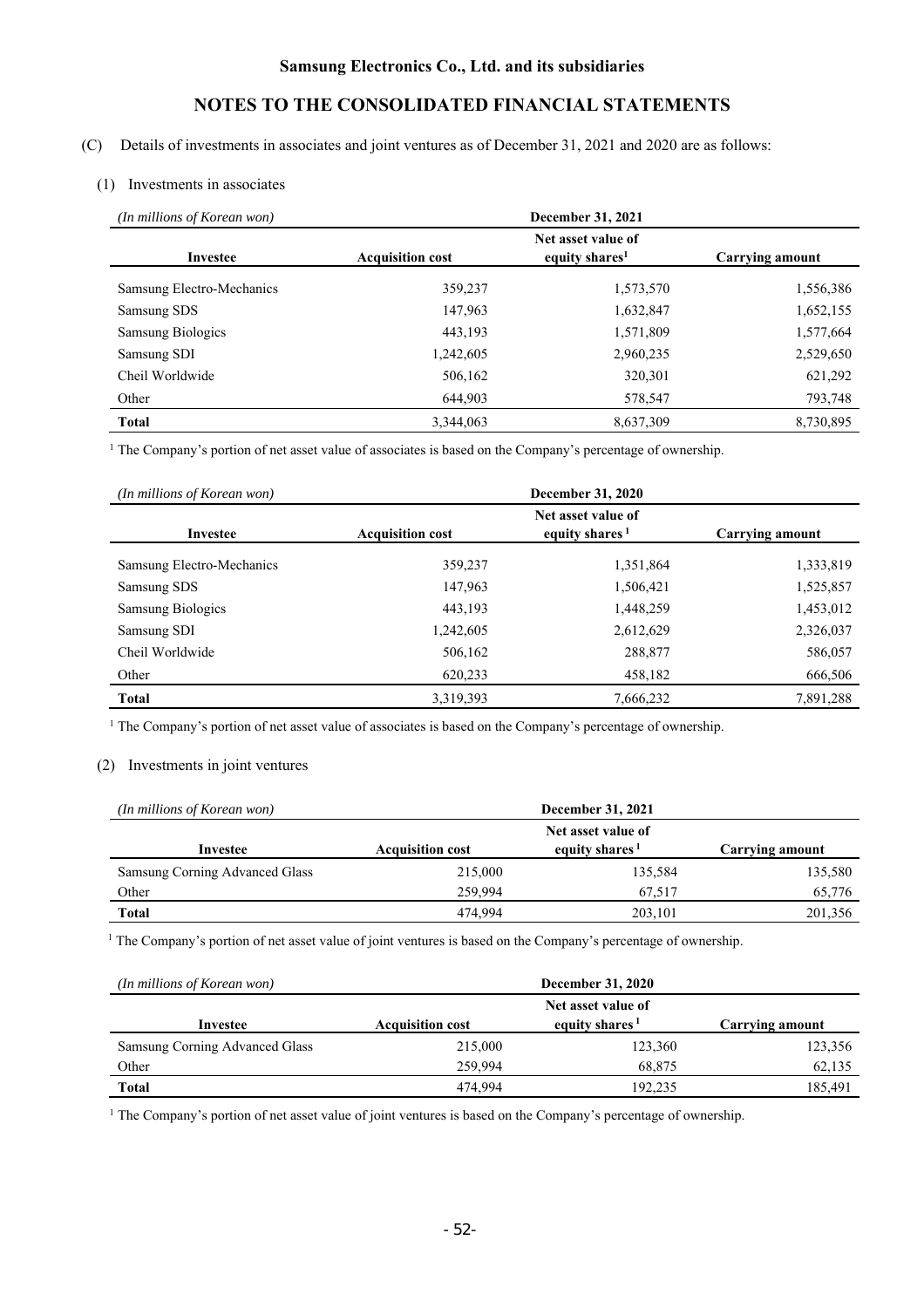# **NOTES TO THE CONSOLIDATED FINANCIAL STATEMENTS**

- (D) Details of the valuation of investments in associates and joint ventures using the equity method are as follows:
	- (1) For the year ended December 31, 2021

| (In millions of Korean won)    | <b>Balance as of</b><br><b>January 1</b> | Share of profit<br>(loss) | <b>Share of other</b><br>comprehensive<br>income | Other <sup>1</sup> | <b>Balance as of</b><br>December 31 |
|--------------------------------|------------------------------------------|---------------------------|--------------------------------------------------|--------------------|-------------------------------------|
| Samsung Electro-Mechanics      | 1,333,819                                | 207,949                   | 51,702                                           | (37,084)           | 1,556,386                           |
| Samsung SDS                    | 1,525,857                                | 137,926                   | 30,305                                           | (41, 933)          | 1,652,155                           |
| <b>Samsung Biologics</b>       | 1,453,012                                | 124,979                   | (327)                                            |                    | 1,577,664                           |
| Samsung SDI                    | 2,326,037                                | 128,483                   | 88,594                                           | (13, 464)          | 2,529,650                           |
| Cheil Worldwide                | 586,057                                  | 47,619                    | 12,008                                           | (24, 392)          | 621,292                             |
| Samsung Corning Advanced Glass | 123,356                                  | 12,376                    | (129)                                            | (23)               | 135,580                             |
| Other                          | 728,641                                  | 70,282                    | 29,826                                           | 30,775             | 859,524                             |
| <b>Total</b>                   | 8,076,779                                | 729.614                   | 211.979                                          | (86, 121)          | 8,932,251                           |

<sup>1</sup> Other consists of acquisitions, disposals, dividends, impairment and reclassification.

### (2) For the year ended December 31, 2020

|                                | <b>Balance as of</b> |                 | <b>Share of other</b><br>comprehensive |                    | <b>Balance as of</b> |
|--------------------------------|----------------------|-----------------|----------------------------------------|--------------------|----------------------|
| (In millions of Korean won)    | January 1            | Share of profit | income                                 | Other <sup>1</sup> | December 31          |
| Samsung Electro-Mechanics      | 1,152,734            | 199,249         | 1,298                                  | (19, 462)          | 1,333,819            |
| Samsung SDS                    | 1,499,571            | 100,231         | (36,057)                               | (37,888)           | 1,525,857            |
| <b>Samsung Biologics</b>       | 1,377,043            | 73,135          | 2,834                                  |                    | 1,453,012            |
| Samsung SDI                    | 2,233,516            | 62,106          | 43,878                                 | (13, 463)          | 2,326,037            |
| Cheil Worldwide                | 570,215              | 44,433          | (4,780)                                | (23, 811)          | 586,057              |
| Samsung Corning Advanced Glass | 173,742              | (51, 175)       | 789                                    |                    | 123,356              |
| Other                          | 584,791              | 78,551          | (51,259)                               | 116,558            | 728,641              |
| <b>Total</b>                   | 7,591,612            | 506,530         | (43,297)                               | 21,934             | 8,076,779            |

<sup>1</sup> Other consists of acquisitions, disposals, dividends, impairment, and reclassification.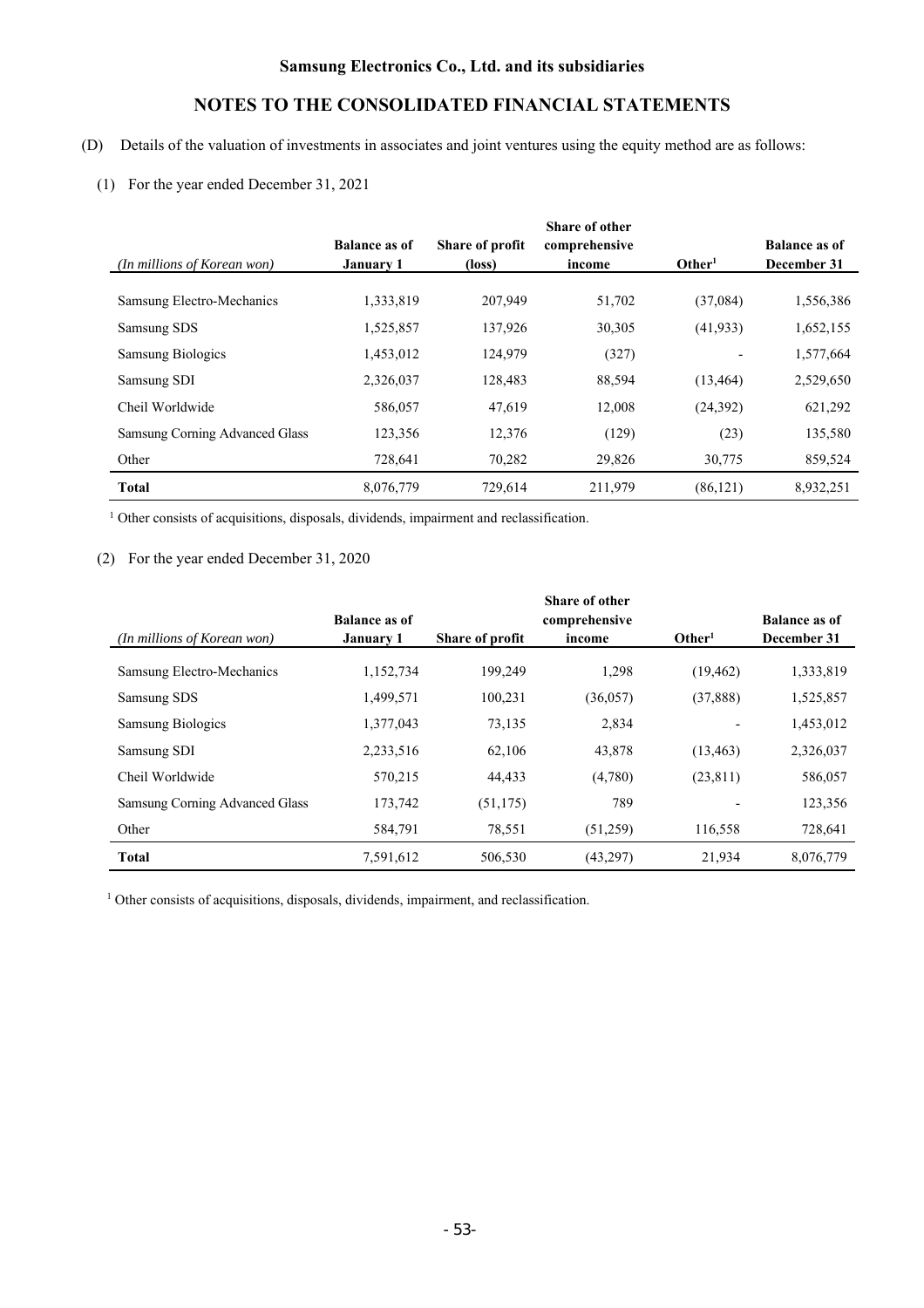# **NOTES TO THE CONSOLIDATED FINANCIAL STATEMENTS**

### (E) Summary of the condensed financial information of major associates and joint ventures

(1) Summary of condensed financial information of major associates and dividends received from associates as of December 31, 2021 and 2020, and for the years ended December 31, 2021 and 2020 are as follows:

|                                                                              | 2021                                    |                       |                             |                              |                           |
|------------------------------------------------------------------------------|-----------------------------------------|-----------------------|-----------------------------|------------------------------|---------------------------|
| (In millions of Korean won)                                                  | Samsung<br>Electro-<br><b>Mechanics</b> | Samsung<br><b>SDS</b> | Samsung<br><b>Biologics</b> | <b>Samsung</b><br><b>SDI</b> | <b>Cheil</b><br>Worldwide |
| 1. Condensed financial information                                           |                                         |                       |                             |                              |                           |
| Condensed statements of financial position :                                 |                                         |                       |                             |                              |                           |
| Current assets                                                               | 4,598,269                               | 7,575,968             | 2,823,175                   | 7,444,907                    | 2,018,598                 |
| Non-current assets                                                           | 5,343,105                               | 2,941,464             | 5,146,835                   | 18,388,286                   | 523,513                   |
| <b>Current</b> liabilities                                                   | 2,234,657                               | 2,370,290             | 1,107,295                   | 6,461,286                    | 1,224,222                 |
| Non-current liabilities                                                      | 835,592                                 | 703,442               | 1,871,614                   | 4,175,208                    | 190,622                   |
| Non-controlling interests                                                    | 152,177                                 | 214,980               |                             | 492,435                      | 10,125                    |
| Condensed statements of comprehensive income:                                |                                         |                       |                             |                              |                           |
| Revenue                                                                      | 9,675,036                               | 13,630,002            | 1,568,007                   | 13,553,220                   | 3,325,712                 |
| Profit from continuing operations, net of tax $1$                            | 1,055,411                               | 611,171               | 393,589                     | 1,169,801                    | 165,485                   |
| Profit from discontinued operation, net of tax <sup>1</sup>                  | (162,966)                               |                       |                             |                              |                           |
| Other comprehensive income (loss) <sup>1</sup>                               | 151,809                                 | 134,163               | (1,270)                     | 623,792                      | 32,535                    |
| Total comprehensive income <sup>1</sup>                                      | 1,044,254                               | 745,334               | 392,319                     | 1,793,593                    | 198,020                   |
| Details of adjustments from the carrying amount of investments in associates |                                         |                       |                             |                              |                           |
| Net assets (a)                                                               | 6,718,948                               | 7,228,720             | 4,991,101                   | 14,704,264                   | 1,117,142                 |
| Ownership percentage (b) <sup>2</sup>                                        | 23.4%                                   | 22.6%                 | 31.5%                       | 20.1%                        | 28.7%                     |
| Net assets of equity shares $(a \times b)$                                   | 1,573,570                               | 1,632,847             | 1,571,809                   | 2,960,235                    | 320,301                   |
| Goodwill                                                                     | 7,081                                   | 26,801                | 3,645                       |                              | 298,779                   |
| Intercompany transactions and other <sup>3</sup>                             | (24,265)                                | (7, 493)              | 2,210                       | (430, 585)                   | 2,212                     |
| Carrying amount of associates                                                | 1,556,386                               | 1,652,155             | 1,577,664                   | 2,529,650                    | 621,292                   |
| 2. Dividends from associates                                                 |                                         |                       |                             |                              |                           |
| Dividends                                                                    | 24,770                                  | 41,933                |                             | 13,463                       | 24,392                    |

<sup>1</sup> Profit (loss) attributable to owners of the investee

2 Ownership percentage includes ordinary and preference shares.

<sup>3</sup> Consists of unrealized gains and losses and other differences.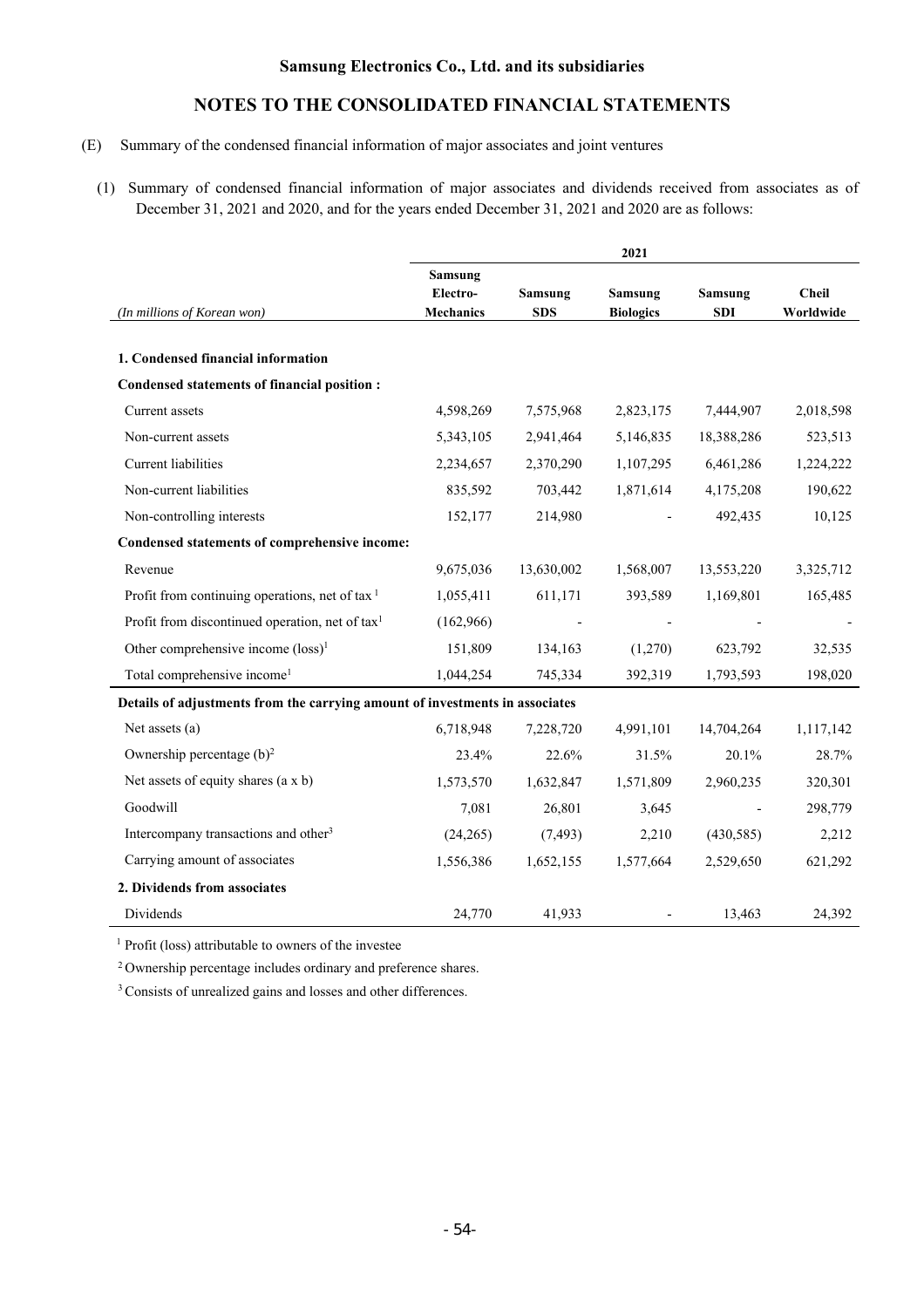|                                                                              | 2020                                           |                    |                                    |                              |                           |
|------------------------------------------------------------------------------|------------------------------------------------|--------------------|------------------------------------|------------------------------|---------------------------|
| (In millions of Korean won)                                                  | <b>Samsung</b><br>Electro-<br><b>Mechanics</b> | <b>Samsung SDS</b> | <b>Samsung</b><br><b>Biologics</b> | <b>Samsung</b><br><b>SDI</b> | <b>Cheil</b><br>Worldwide |
| 1. Condensed financial information                                           |                                                |                    |                                    |                              |                           |
| Condensed statements of financial position:                                  |                                                |                    |                                    |                              |                           |
| Current assets                                                               | 4,150,303                                      | 6,581,153          | 1,751,347                          | 5,657,405                    | 1,742,270                 |
| Non-current assets                                                           | 5,075,196                                      | 2,573,766          | 4,672,854                          | 15,876,827                   | 500,194                   |
| Current liabilities                                                          | 1,914,880                                      | 1,720,757          | 589,301                            | 4,983,633                    | 1,046,224                 |
| Non-current liabilities                                                      | 1,400,223                                      | 575,054            | 1,236,117                          | 3,191,672                    | 180,710                   |
| Non-controlling interests                                                    | 138,107                                        | 190,081            |                                    | 381,311                      | 7,988                     |
| Condensed statements of comprehensive income:                                |                                                |                    |                                    |                              |                           |
| Revenue                                                                      | 8,208,738                                      | 11,017,432         | 1,164,777                          | 11,294,770                   | 2,747,922                 |
| Profit from continuing operations, net of tax $1$                            | 595,938                                        | 443,455            | 240,975                            | 574,723                      | 157,400                   |
| Profit from discontinued operation, net of tax <sup>1</sup>                  | 8,024                                          |                    |                                    |                              |                           |
| Other comprehensive income (loss) <sup>1</sup>                               | (33, 475)                                      | (134, 669)         | 3,354                              | 144,901                      | (14,795)                  |
| Total comprehensive income <sup>1</sup>                                      | 570,487                                        | 308,786            | 244,329                            | 719,624                      | 142,605                   |
| Details of adjustments from the carrying amount of investments in associates |                                                |                    |                                    |                              |                           |
| Net assets $(a)$                                                             | 5,772,289                                      | 6,669,027          | 4,598,783                          | 12,977,616                   | 1,007,542                 |
| Ownership percentage $(b)^2$                                                 | 23.40%                                         | 22.60%             | 31.50%                             | 20.10%                       | 28.70%                    |
| Net assets of equity shares $(a \times b)$                                   | 1,351,864                                      | 1,506,421          | 1,448,259                          | 2,612,629                    | 288,877                   |
| Goodwill                                                                     | 7,081                                          | 26,801             | 3,645                              |                              | 298,779                   |
| Intercompany transactions and other <sup>3</sup>                             | (25, 126)                                      | (7,365)            | 1,108                              | (286, 592)                   | (1,599)                   |
| Carrying amount of associates                                                | 1,333,819                                      | 1,525,857          | 1,453,012                          | 2,326,037                    | 586,057                   |
| 2. Dividends from associates                                                 |                                                |                    |                                    |                              |                           |
| Dividends                                                                    | 19,462                                         | 41,933             |                                    | 13,463                       | 23,811                    |

<sup>1</sup> Profit (loss) attributable to owners of the investee.<br><sup>2</sup> Ownership percentage includes ordinary and preference shares.<br><sup>3</sup> Consists of unrealized gains and losses and other differences.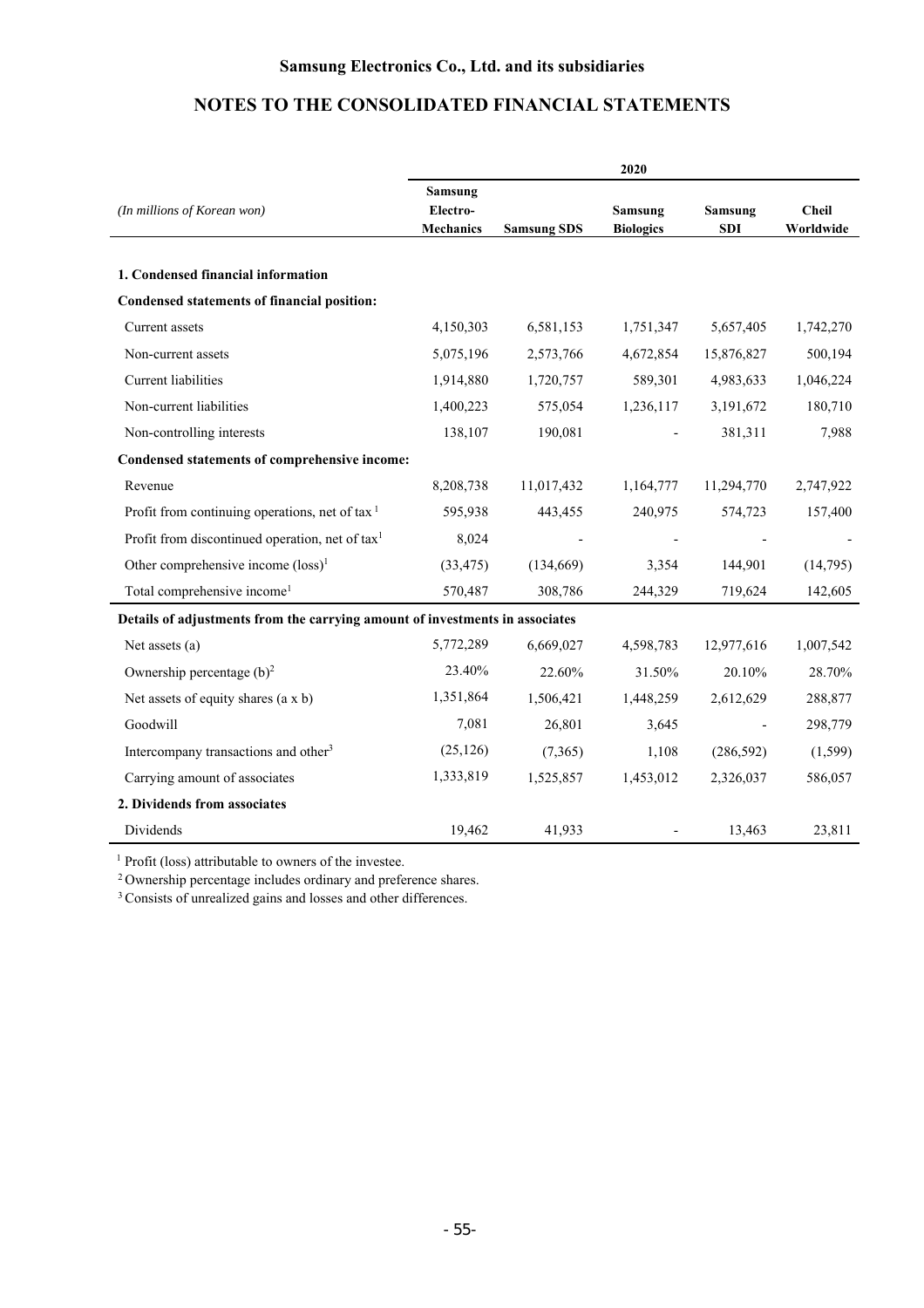# **NOTES TO THE CONSOLIDATED FINANCIAL STATEMENTS**

(2) Summary of condensed financial information of major joint ventures and dividends received from joint ventures as of December 31, 2021 and 2020, and for the years ended December 31, 2021 and 2020 are as follows:

|                                                                                  | <b>Samsung Corning Advanced Glass</b> |           |  |  |
|----------------------------------------------------------------------------------|---------------------------------------|-----------|--|--|
| (In millions of Korean won)                                                      | 2021                                  | 2020      |  |  |
| <b>Condensed financial information</b>                                           |                                       |           |  |  |
| Condensed statements of financial position:                                      |                                       |           |  |  |
| Current assets                                                                   | 163,083                               | 133,896   |  |  |
| Non-current assets                                                               | 141,411                               | 153,792   |  |  |
| <b>Current liabilities</b>                                                       | 31,779                                | 39,151    |  |  |
| Non-current liabilities                                                          | 1,547                                 | 1,817     |  |  |
| Condensed statements of comprehensive income:                                    |                                       |           |  |  |
| Revenue                                                                          | 204,130                               | 144,016   |  |  |
| Profit (loss) from continuing operations, net of tax <sup>1</sup>                | 24,753                                | (12,668)  |  |  |
| Profit (loss) from discontinued operations, net of $\text{tax}^1$                |                                       | (89,681)  |  |  |
| Other comprehensive income <sup>1</sup>                                          | (305)                                 | 1,578     |  |  |
| Total comprehensive income <sup>1</sup>                                          | 24,448                                | (100,771) |  |  |
| Details of adjustments from the carrying amount of investments in joint ventures |                                       |           |  |  |
| Net assets $(a)$                                                                 | 271,168                               | 246,720   |  |  |
| Ownership percentage (b)                                                         | 50.00%                                | 50.00%    |  |  |
| Net assets of equity shares (a x b)                                              | 135,584                               | 123,360   |  |  |
| Intercompany transactions and other <sup>2</sup>                                 | (4)                                   | (4)       |  |  |
| Carrying amount of joint ventures                                                | 135,580                               | 123,356   |  |  |
| Dividends from joint ventures                                                    |                                       |           |  |  |
| Dividends                                                                        |                                       |           |  |  |

<sup>1</sup> Profit (loss) attributable to owners of the parent company.

2 Consists of unrealized gains and losses and other differences.

(3) Profit (loss) attributable to owners of the parent company from associates and joint ventures which are not individually material for the years ended December 31, 2021 and 2020 are as follows:

|                                   | 2021              |                       | 2020              |                       |  |
|-----------------------------------|-------------------|-----------------------|-------------------|-----------------------|--|
| (In millions of Korean won)       | <b>Associates</b> | <b>Joint ventures</b> | <b>Associates</b> | <b>Joint ventures</b> |  |
| Profit from continuing operations | 68,646            | 1,636                 | 77.296            | 1,255                 |  |
| Other comprehensive income (loss) | 29,258            | 568                   | (49, 185)         | (2,074)               |  |
| Total comprehensive income (loss) | 97.904            | 2.204                 | 28.111            | (819)                 |  |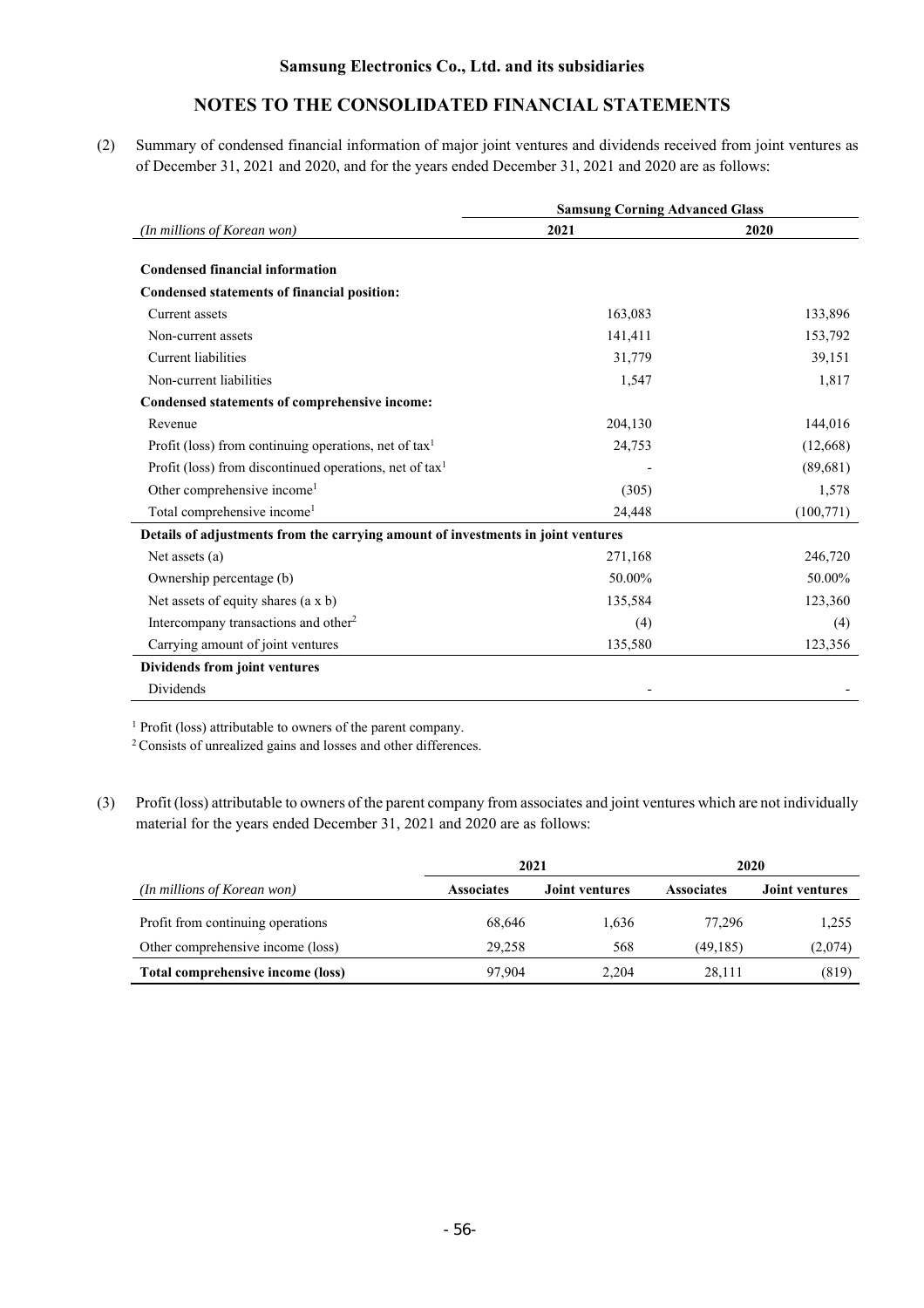#### (F) Details of marketable investments in associates as of December 31, 2021 and 2020 are as follows:

| (In millions of Korean won |                       | December 31, 2021 |              |  |
|----------------------------|-----------------------|-------------------|--------------|--|
| and number of shares)      | Number of shares held | Market value      | Market value |  |
| Samsung Electro-Mechanics  | 17,693,084            | 3.494.384         | 3,149,369    |  |
| Samsung SDS                | 17,472,110            | 2,734,385         | 3,118,772    |  |
| <b>Samsung Biologics</b>   | 20,836,832            | 18,815,659        | 17,211,223   |  |
| Samsung SDI                | 13,462,673            | 8,818,051         | 8,454,559    |  |
| Cheil Worldwide            | 29,038,075            | 663.520           | 598,184      |  |

### (G) Other matters

On July 12, 2018, the Korea Securities and Futures Commission determined an initial measure following an investigation relating to Samsung Biologics Co., Ltd., an associate of the Company, and its accounting for its investment in Samsung Bioepis Co., Ltd, a joint venture between Biogen Therapeutics Inc. and Samsung Biologics Co., Ltd. This measure included a recommendation to dismiss the director in charge, prosecution charges, and external auditor designation by the regulator, on the basis that the Joint Venture Agreement was not disclosed in the notes to the financial statements. On November 14, 2018, the Korea Securities and Futures Commission determined a second measure which included a penalty of W 8,000 million, a recommendation to dismiss the CEO, a requirement to restate its financial statements, and further prosecution charges.

To prove justification of its accounting treatment, Samsung Biologics Co., Ltd. filed a suit for cancellation of the aforementioned measures to the Seoul Administrative Court, which is currently in progress. On September 24, 2020, the Seoul Administrative Court announced a decision to cancel the first measure charged by the Korea Securities and Futures Commission, and suspended its execution until the final rulings of the appeal. On October 16, 2020, the Korea Securities and Futures Commission appealed and the litigation is in progress at Seoul High Court. Samsung Biologics Co., Ltd. also filed for suspending the execution of the initial and second measures. On January 22, 2019 and February 19, 2019, the Seoul Administrative Court pronounced decisions to suspend the second and initial measure, respectively, until the final rulings. The Korea Securities and Futures Commission immediately appealed against the decisions but the appeals were dismissed by the Seoul High Court on May 13, 2019 and May 24, 2019, in relation to the second and first measures, respectively. On May 23, 2019 and June 10, 2019, The Korea Securities and Futures Commission re-appealed against the dismissals relating to the second and first measures, respectively. On September 6, 2019 and October 11, 2019, the Supreme Court of Korea dismissed the Korea Securities and Futures Commission's re-appeal relating to the second and first measures, respectively, and confirmed the decision to suspend the execution of these measures.

Although the future outcome of the administrative litigation cannot be estimated, should Samsung Biologics Co., Ltd. be required to restate its financial statements to amend its historical accounting treatment relating to its investment in Samsung Bioepis Co., Ltd., the Company's share of profit or loss relating to its equity method investment, the amount of investment in associates, and retained earnings, for the years ended December 31, 2015 and onwards, and the profit on disposal of investment for the year ended December 31, 2016, may be impacted. Given the timing of completion and the final result of the administrative litigation between Samsung Biologics Co., Ltd. and the Korea Securities and Futures Commission is uncertain and cannot currently be estimated, it is not possible for the Company to recognize the effects of these proceedings in the current period consolidated financial statements.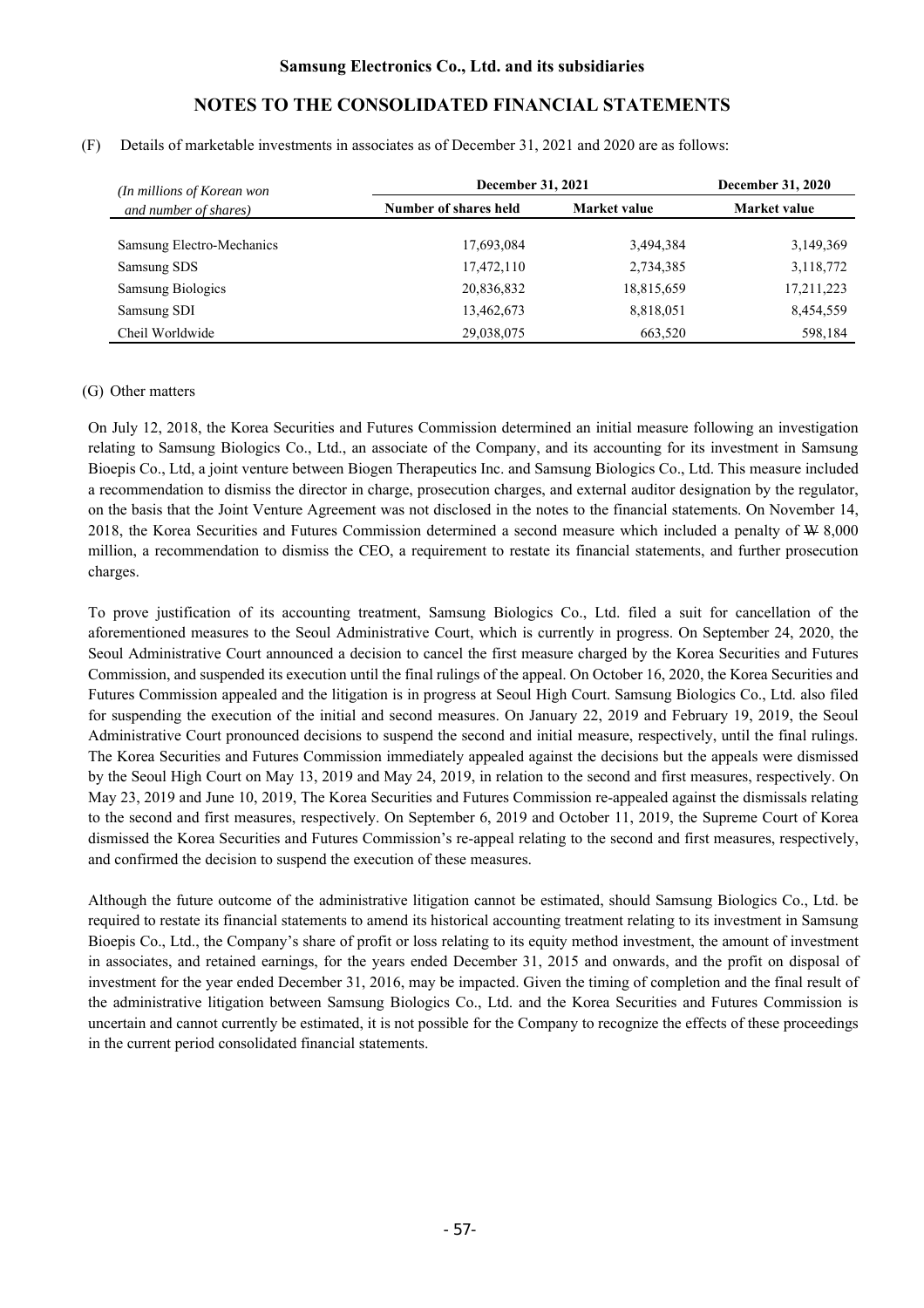### **10. Property, Plant and Equipment**

(A) Changes in property, plant and equipment for the years ended December 31, 2021 and 2020 are as follows:

|                                                       | 2021       |                                    |                                   |                                    |             |                 |
|-------------------------------------------------------|------------|------------------------------------|-----------------------------------|------------------------------------|-------------|-----------------|
| (In millions of Korean won)                           | Land       | <b>Buildings and</b><br>structures | <b>Machinery</b><br>and equipment | <b>Construction in</b><br>progress | Other       | <b>Total</b>    |
|                                                       |            |                                    |                                   |                                    |             |                 |
| Balance as of January 1                               | 9,772,156  | 34,552,004                         | 60,994,130                        | 20,175,917                         | 3,458,685   | 128,952,892     |
| Acquisition cost                                      | 9,850,942  | 55,026,369                         | 233,056,501                       | 20,175,917                         | 10,496,584  | 328,606,313     |
| Accumulated depreciation<br>and impairment            | (78, 786)  | (20, 474, 365)                     | (172,062,371)                     |                                    | (7,037,899) | (199, 653, 421) |
| Acquisitions and capital<br>expenditures <sup>1</sup> | 117,933    | 6,608,620                          | 43,862,769                        | (2,320,520)                        | 1,696,362   | 49,965,164      |
| Depreciation                                          | (47,517)   | (3,174,672)                        | (26, 552, 958)                    |                                    | (1,510,062) | (31, 285, 209)  |
| Disposals/scrap                                       | (49, 683)  | (91, 964)                          | (18,307)                          | (469)                              | (6,200)     | (166, 623)      |
| Impairment(reversal)                                  |            | (12, 135)                          | (131,985)                         |                                    | (7,082)     | (151,202)       |
| Other <sup>2</sup>                                    | 37,265     | 987,587                            | 1,372,648                         | 154,396                            | 61,621      | 2,613,517       |
| <b>Balance as of December 31</b>                      | 9,830,154  | 38,869,440                         | 79,526,297                        | 18,009,324                         | 3,693,324   | 149,928,539     |
| Acquisition cost                                      | 9,943,570  | 62,651,459                         | 274,909,571                       | 18,009,324                         | 11,958,070  | 377,471,994     |
| Accumulated depreciation<br>and impairment            | (113, 416) | (23, 782, 019)                     | (195, 383, 274)                   |                                    | (8,264,746) | (227, 543, 455) |

1 The capitalized borrowing costs are W 24,908 million and interest rate used to calculate the borrowing costs eligible for capitalization is 0.3%~1.1%. 2 Other includes effects of changes in foreign currency exchange rates and effects of the offset related to government grants.

**2020 Buildings and Machinery Construction in** 

| (In millions of Korean won)                                       | Land                 | Dunumgs and<br>structures | ічасшінеі у<br>and equipment | Сонми асион нг<br>progress | Other              | <b>Total</b>                |
|-------------------------------------------------------------------|----------------------|---------------------------|------------------------------|----------------------------|--------------------|-----------------------------|
|                                                                   |                      |                           |                              |                            |                    |                             |
| Balance as of January 1                                           | 9,774,554            | 30,469,620                | 52,149,936                   | 23,930,019                 | 3,501,345          | 119,825,474                 |
| Acquisition cost                                                  | 9,828,309            | 48,839,439                | 211,416,021                  | 23,930,019                 | 10,061,981         | 304,075,769                 |
| Accumulated depreciation<br>and impairment                        | (53,755)             | (18, 369, 819)            | (159, 266, 085)              |                            | (6,560,636)        | (184, 250, 295)             |
| Acquisitions and capital<br>expenditures <sup>1</sup>             | 141,197              | 8,524,794                 | 32,907,696                   | (3,443,884)                | 1,281,811          | 39,411,614                  |
| Depreciation                                                      | (45,707)             | (2,978,741)               | (22,780,113)                 |                            | (1,311,174)        | (27, 115, 735)              |
| Disposals, scrap                                                  | (20,308)             | (276, 235)                | (108, 935)                   | (618)                      | (104, 829)         | (510, 925)                  |
| Impairment (reversal)                                             |                      | (3,627)                   | (316, 723)                   |                            | (4,806)            | (325, 156)                  |
| Reclassification to<br>assets held-for-sale<br>Other <sup>2</sup> | (29,275)<br>(48,305) | (540, 258)<br>(643, 549)  | (181,744)<br>(675,987)       | (8,947)<br>(300, 653)      | (6,390)<br>102,728 | (766, 614)<br>(1, 565, 766) |
| <b>Balance as of December 31</b>                                  | 9,772,156            | 34,552,004                | 60,994,130                   | 20,175,917                 | 3,458,685          | 128,952,892                 |
| Acquisition cost                                                  | 9,850,942            | 55,026,369                | 233,056,501                  | 20,175,917                 | 10,496,584         | 328,606,313                 |
| Accumulated<br>depreciation<br>and impairment                     | (78, 786)            | (20, 474, 365)            | (172,062,371)                |                            | (7,037,899)        | (199, 653, 421)             |

<sup>1</sup>The capitalized borrowing costs are  $\mathcal W$  3,897 million and interest rate used to calculate the borrowing costs eligible for capitalization is 0.6%.<br><sup>2</sup> Other includes the cumulative effect of changes in accounting po of the offset related to government grants.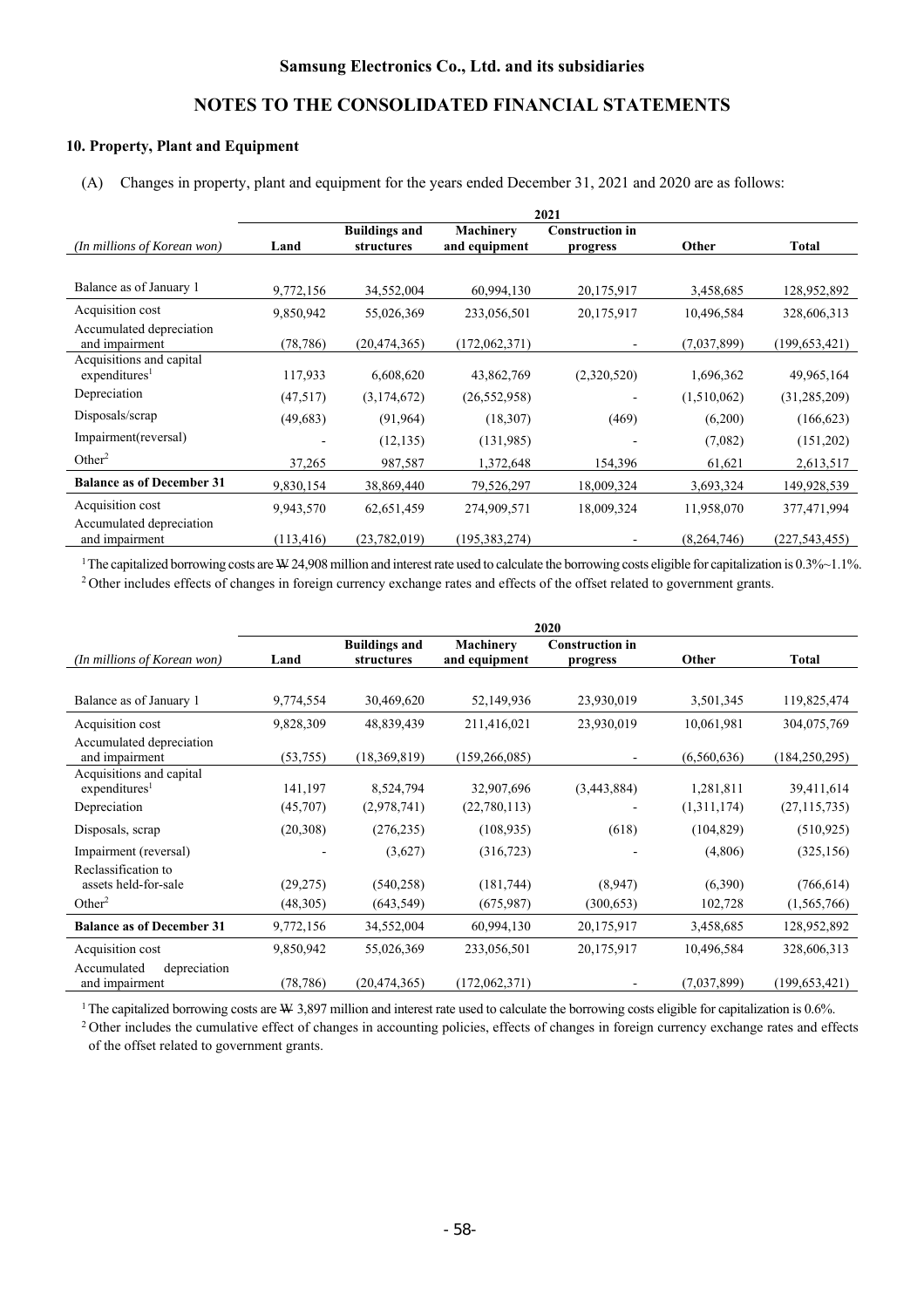# **NOTES TO THE CONSOLIDATED FINANCIAL STATEMENTS**

(B) Changes in the right-of-use assets included in the property, plant and equipment for the years ended December 31, 2021 and 2020 are as follows:

|                                  |           |                                    | 2021                              |           |              |
|----------------------------------|-----------|------------------------------------|-----------------------------------|-----------|--------------|
| (In millions of Korean won)      | Land      | <b>Buildings and</b><br>structures | <b>Machinery</b><br>and equipment | Other     | <b>Total</b> |
| Balance as of January 1          | 441,603   | 2.105.360                          | 109.372                           | 313,538   | 2,969,873    |
| Acquisition                      | 112,419   | 1,326,322                          | 136,680                           | 173,490   | 1,748,911    |
| Depreciation                     | (57, 699) | (553, 324)                         | (54,233)                          | (66, 868) | (732, 124)   |
| Disposals/scrap                  | (398)     | (60, 742)                          | (1,265)                           | (4,790)   | (67, 195)    |
| Other <sup>1</sup>               | 30.029    | 24.354                             | 505                               | (23, 786) | 31,102       |
| <b>Balance as of December 31</b> | 525,954   | 2,841,970                          | 191,059                           | 391,584   | 3,950,567    |

<sup>1</sup> Other includes effects of changes in foreign currency exchange rates.

|                                             |           |                                           | 2020                              |           |            |
|---------------------------------------------|-----------|-------------------------------------------|-----------------------------------|-----------|------------|
| (In millions of Korean won)                 | Land      | <b>Buildings and</b><br><i>structures</i> | <b>Machinery</b><br>and equipment | Other     | Total      |
|                                             |           |                                           |                                   |           |            |
| Balance as of January $11$                  | 438,095   | 2,361,717                                 | 130,965                           | 381,142   | 3,311,919  |
| Acquisition                                 | 116.683   | 593,157                                   | 42,447                            | 58,536    | 810,823    |
| Depreciation                                | (64,078)  | (715,950)                                 | (56,618)                          | (97, 886) | (934, 532) |
| Disposals/scrap                             | (8,968)   | (160, 267)                                | (6,526)                           | (24, 720) | (200, 481) |
| Reclassification to<br>assets held-for-sale | (29, 275) |                                           | (9)                               | (131)     | (29, 415)  |
| Other <sup>2</sup>                          | (10, 854) | 26,703                                    | (887)                             | (3,403)   | 11,559     |
| <b>Balance as of December 31</b>            | 441,603   | 2,105,360                                 | 109,372                           | 313,538   | 2,969,873  |

1 The beginning balance is the financial lease assets recognized in accordance with previous accounting standard, Korean IFRS 1017 *Lease*

<sup>2</sup> Other includes the cumulative effect of changes in accounting policies and effects of changes in foreign currency exchange rates.

(C) Details of depreciation of property, plant and equipment for the years ended December 31, 2021 and 2020 are as follows:

| (In millions of Korean won)                   | 2021       | 2020         |
|-----------------------------------------------|------------|--------------|
| Cost of sales                                 | 27,868,090 | 23,824,208   |
| Selling and administrative expenses, and etc. | 3,417,119  | 3,291,527    |
| Total                                         | 31,285,209 | 27, 115, 735 |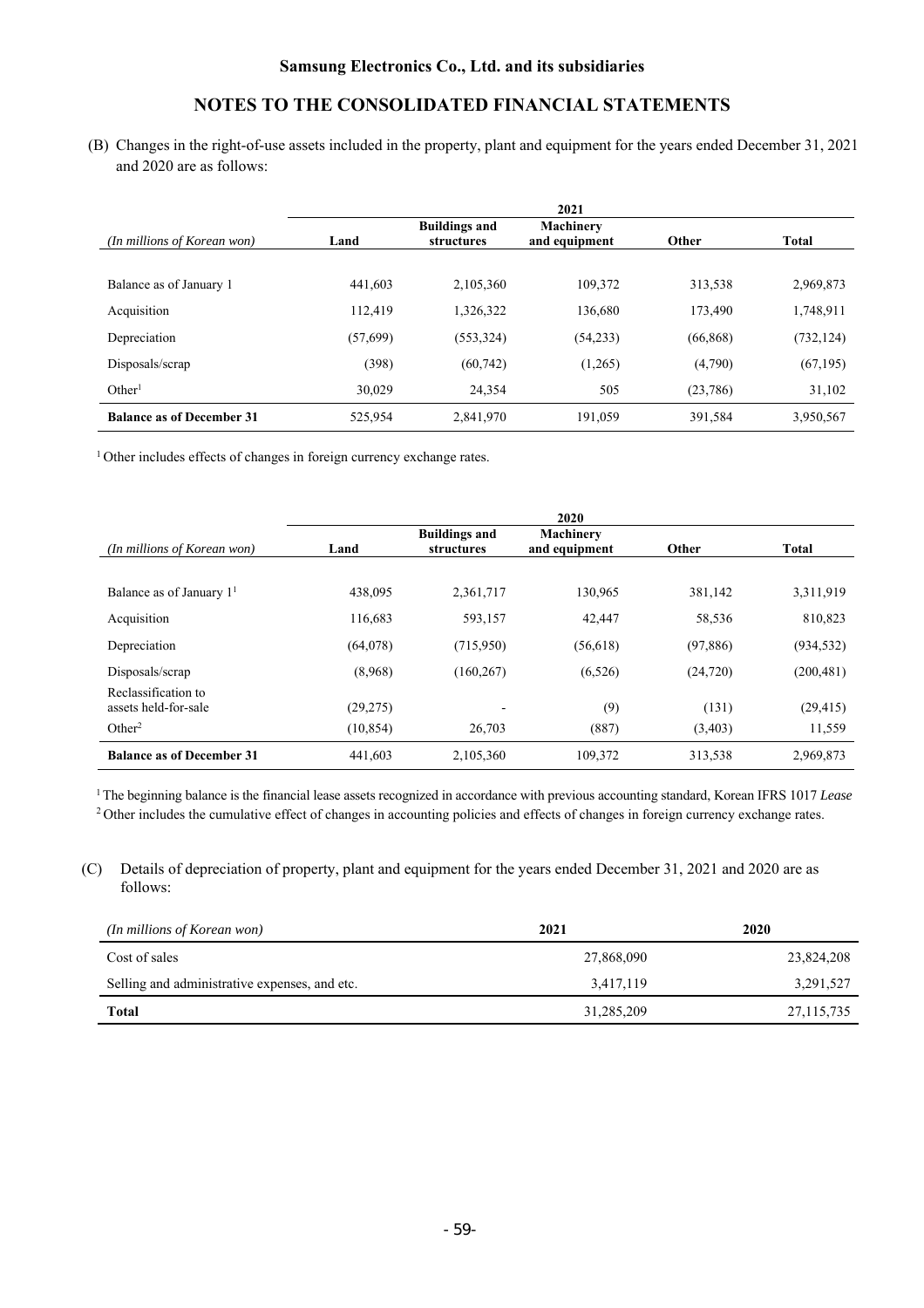# **NOTES TO THE CONSOLIDATED FINANCIAL STATEMENTS**

## **11. Intangible Assets**

(A) Changes in intangible assets for the years ended December 31, 2021 and 2020 are as follows:

|                                  | 2021                                   |                            |                   |           |             |             |
|----------------------------------|----------------------------------------|----------------------------|-------------------|-----------|-------------|-------------|
| (In millions of Korean won)      | <b>Intellectual</b><br>property rights | <b>Development</b><br>cost | <b>Membership</b> | Goodwill  | Other       | Total       |
|                                  |                                        |                            |                   |           |             |             |
| Balance as of January 1          | 4,033,904                              | 371,391                    | 229,987           | 5,673,642 | 8,159,578   | 18,468,502  |
| External acquisitions            | 333,073                                |                            | 8,757             |           | 3,648,484   | 3,990,314   |
| Internally generated/developed   | $\overline{\phantom{a}}$               | 193,708                    |                   |           |             | 193,708     |
| Amortization                     | (278, 288)                             | (321, 608)                 |                   | ٠         | (2,362,256) | (2,962,152) |
| Disposals/scrap                  | (51,236)                               |                            | (195)             |           | (1,696)     | (53, 127)   |
| Impairment (reversal)            | (52, 101)                              | $\overline{\phantom{a}}$   | (1,586)           |           |             | (53,687)    |
| Other <sup>1</sup>               | 167,884                                | (6,581)                    | 4,256             | 170.617   | 316,510     | 652,686     |
| <b>Balance as of December 31</b> | 4,153,236                              | 236,910                    | 241,219           | 5,844,259 | 9,760,620   | 20,236,244  |

<sup>1</sup> Other includes the cumulative effect of changes in foreign currency exchange rates and others.

| 2020                                        |                                        |                     |            |                              |             |             |
|---------------------------------------------|----------------------------------------|---------------------|------------|------------------------------|-------------|-------------|
| (In millions of Korean won)                 | <b>Intellectual</b><br>property rights | Development<br>cost | Membership | Goodwill                     | Other       | Total       |
|                                             |                                        |                     |            |                              |             |             |
| Balance as of January 1                     | 4,365,510                              | 740,774             | 222,499    | 6,250,439                    | 9,124,282   | 20,703,504  |
| External acquisitions                       | 300,399                                |                     | 1,785      |                              | 1,356,267   | 1,658,451   |
| Internally generated/developed              |                                        | 109,482             |            |                              |             | 109,482     |
| Amortization                                | (297, 465)                             | (455,990)           |            | $\qquad \qquad \blacksquare$ | (2,466,426) | (3,219,881) |
| Disposals/scrap                             | (30,055)                               |                     | (343)      |                              | (912)       | (31,310)    |
| Impairment (reversal)                       | (189, 155)                             | (3, 474)            | 7,091      | (570, 817)                   | (161, 739)  | (918,094)   |
| Reclassification to<br>assets held-for-sale |                                        |                     | (313)      |                              | (1,108)     | (1,421)     |
| Other <sup>1</sup>                          | (115,330)                              | (19, 401)           | (732)      | (5,980)                      | 309,214     | 167,771     |
| <b>Balance as of December 31</b>            | 4,033,904                              | 371,391             | 229,987    | 5,673,642                    | 8,159,578   | 18,468,502  |

<sup>1</sup> Other includes effects of reclassification of licenses and changes in foreign currency exchange rates.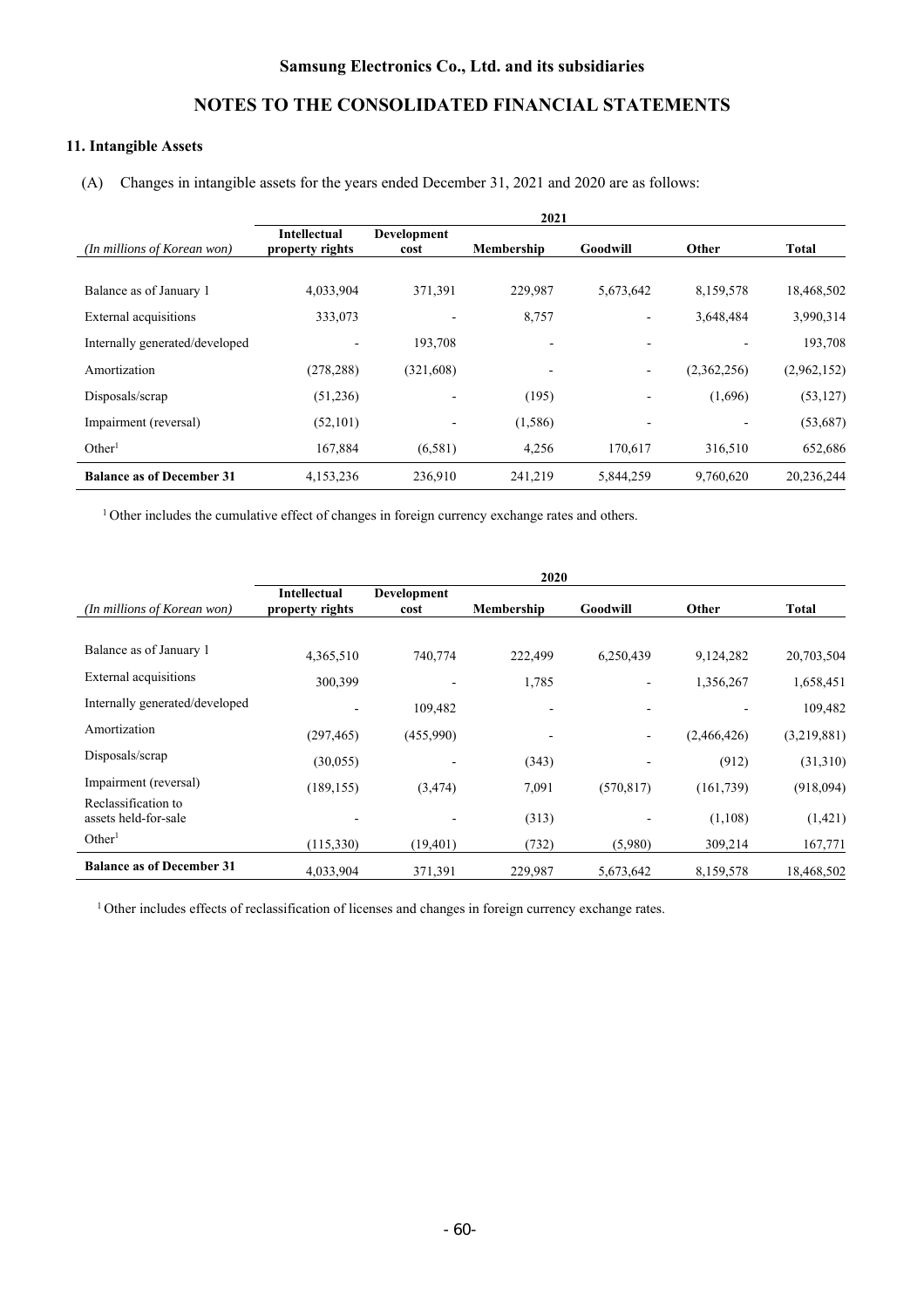# **NOTES TO THE CONSOLIDATED FINANCIAL STATEMENTS**

#### (B) Goodwill

Goodwill is allocated to each cash-generating unit. Details of goodwill as of December 31, 2021 and 2020 are as follows:

|                | (In millions of Korean won) |           | <b>December 31, 2020</b> |
|----------------|-----------------------------|-----------|--------------------------|
|                |                             |           |                          |
| CE segment     |                             | 529,979   | 524,383                  |
| IM segment     |                             | 684,751   | 657,146                  |
| DS segment     | Semiconductor               | 160,026   | 153,520                  |
|                | Display panel               | 138,061   | 138,754                  |
| Harman segment |                             | 4,330,139 | 4,199,334                |
| Other          |                             | 1,303     | 505                      |
| <b>Total</b>   |                             | 5,844,259 | 5,673,642                |

Goodwill impairment reviews are performed annually, and the recoverable amounts of cash-generating units have been determined based on the value-in-use calculations, etc. These calculations generally use the pre-tax cash flow projections based on the financial budgets approved by management covering a five-year period, unless it is reasonable to use long-term financial budgets longer than five years in the new technology business. Perpetual cash flows beyond the five-year period are extrapolated using a constant growth rate assumption. The growth rate applied was capped at the long-term average growth rate for the industry.

(C) Details of amortization of intangible assets for the years ended December 31, 2021 and 2020 are as follows:

| (In millions of Korean won)                   | 2021      | 2020      |
|-----------------------------------------------|-----------|-----------|
|                                               |           |           |
| Cost of sales                                 | 2,136,937 | 2,387,508 |
| Selling and administrative expenses and other | 825, 215  | 832,373   |
| <b>Total</b>                                  | 2,962,152 | 3,219,881 |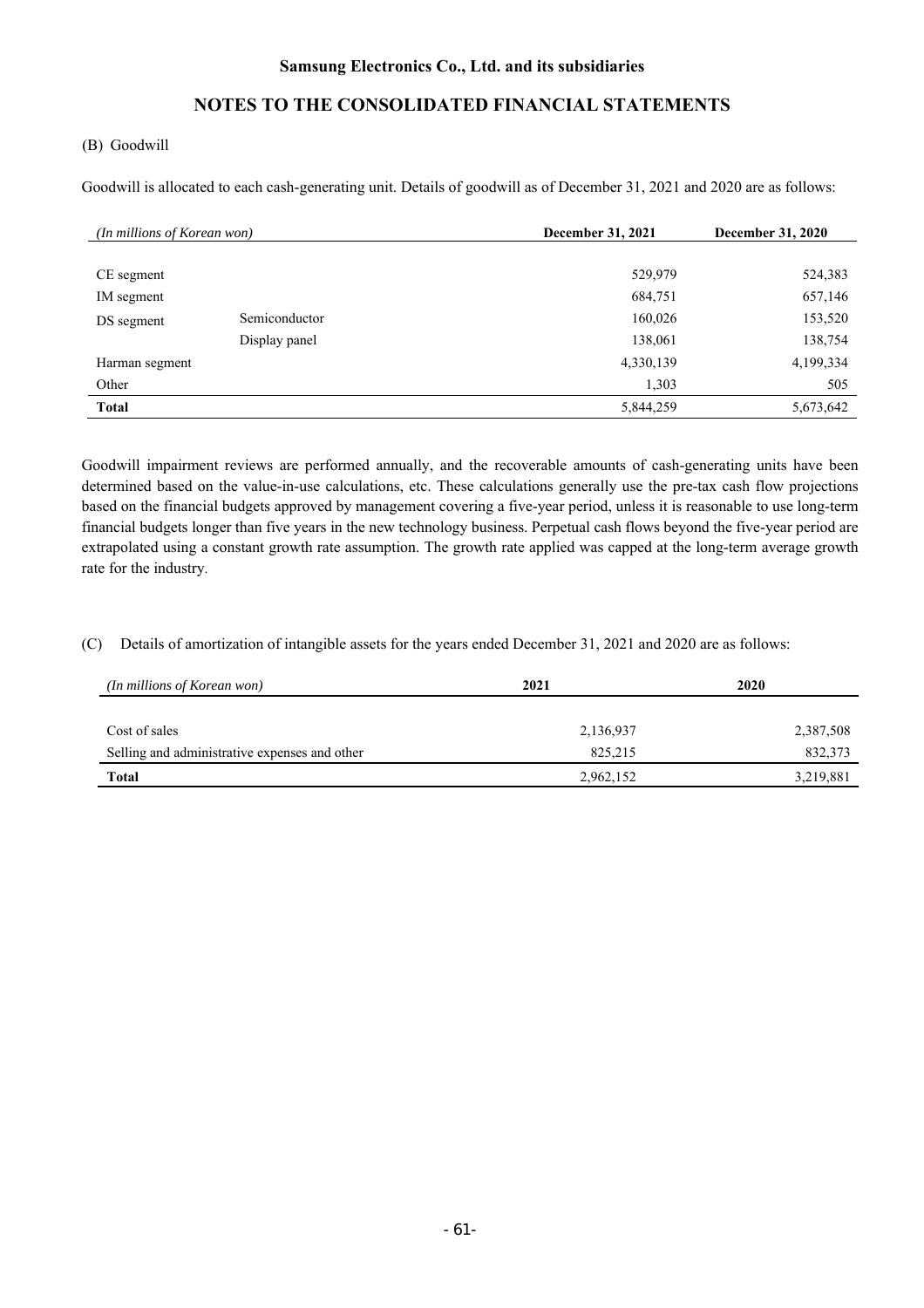#### **12. Borrowings**

(A) Details of the carrying amounts of borrowings as of December 31, 2021 and 2020 are as follows:

| (In millions of Korean won)                    | <b>Financial institutions</b> | Interest rates $(\% )$<br>as of Dec 31, 2021 | December 31, 2021 | <b>December 31, 2020</b> |
|------------------------------------------------|-------------------------------|----------------------------------------------|-------------------|--------------------------|
|                                                |                               |                                              |                   |                          |
| <b>Short-term borrowings</b>                   |                               |                                              |                   |                          |
| Collateralized borrowings <sup>1</sup>         | Woori Bank and others         | $0.0 \sim 13.3$                              | 11,556,101        | 14,275,043               |
| Non-collateralized borrowings                  | Citibank and others           | $0.0 \sim 30.0$                              | 2,131,692         | 2,278,386                |
| <b>Total</b>                                   |                               |                                              | 13,687,793        | 16,553,429               |
|                                                |                               |                                              |                   |                          |
| <b>Current portion of long-term borrowings</b> |                               |                                              |                   |                          |
| Bank borrowings                                | <b>BNP</b>                    | $18.3 \sim 19.6$                             | 40,415            |                          |
| Lease liabilities <sup>2</sup>                 | CSSD and others               | 3.3                                          | 811,902           | 710,781                  |
| <b>Total</b>                                   |                               |                                              | 852,317           | 710,781                  |
| Long-term borrowings                           |                               |                                              |                   |                          |
| Bank borrowings                                | Industrial Bank of Korea      | 1.5                                          | 1,500             |                          |
| Lease liabilities <sup>2</sup>                 | CSSD and others               | 3.3                                          | 2,864,656         | 1,999,716                |
| <b>Total</b>                                   |                               |                                              | 2,866,156         | 1,999,716                |

<sup>1</sup> Collateralized borrowings are secured by trade receivables.

<sup>2</sup> Interest expenses arising from the lease liabilities for the years ended December 31, 2021 and 2020 amount to W 106,877 million and W 109,040 million, respectively, which were determined using the weighted average incremental borrowing rate. The right-of-use assets are pledged as collateral to the lessor in the event of default. Short-term lease payments and low- valued asset lease payments that are not included in measurement of lease liabilities during the years ended December 31, 2021 and 2020 amount to W 129,686 million and W 120,151 million, respectively.

(B) Maturities of Long-term borrowings outstanding as of December 31, 2021 are as follows:

| (In millions of Korean won) | Long-term borrowings     |  |
|-----------------------------|--------------------------|--|
| <b>Repayment terms</b>      |                          |  |
| 2022                        | 40,415                   |  |
| 2023                        | $\overline{\phantom{0}}$ |  |
| 2024                        | $\overline{\phantom{0}}$ |  |
| 2025                        | $\overline{\phantom{0}}$ |  |
| 2026 and thereafter         | 1,500                    |  |
| <b>Total</b>                | 41,915                   |  |

(C) Maturities of lease liabilities outstanding as of December 31, 2021 are as follows:

| (In millions of Korean won) | <b>Lease liabilities</b> |  |  |
|-----------------------------|--------------------------|--|--|
| <b>Repayment terms</b>      |                          |  |  |
| 2022                        | 910,368                  |  |  |
| 2023                        | 748,573                  |  |  |
| 2024                        | 602,194                  |  |  |
| 2025                        | 471,056                  |  |  |
| 2026 and thereafter         | 1,333,320                |  |  |
| <b>Total</b>                | 4,065,511                |  |  |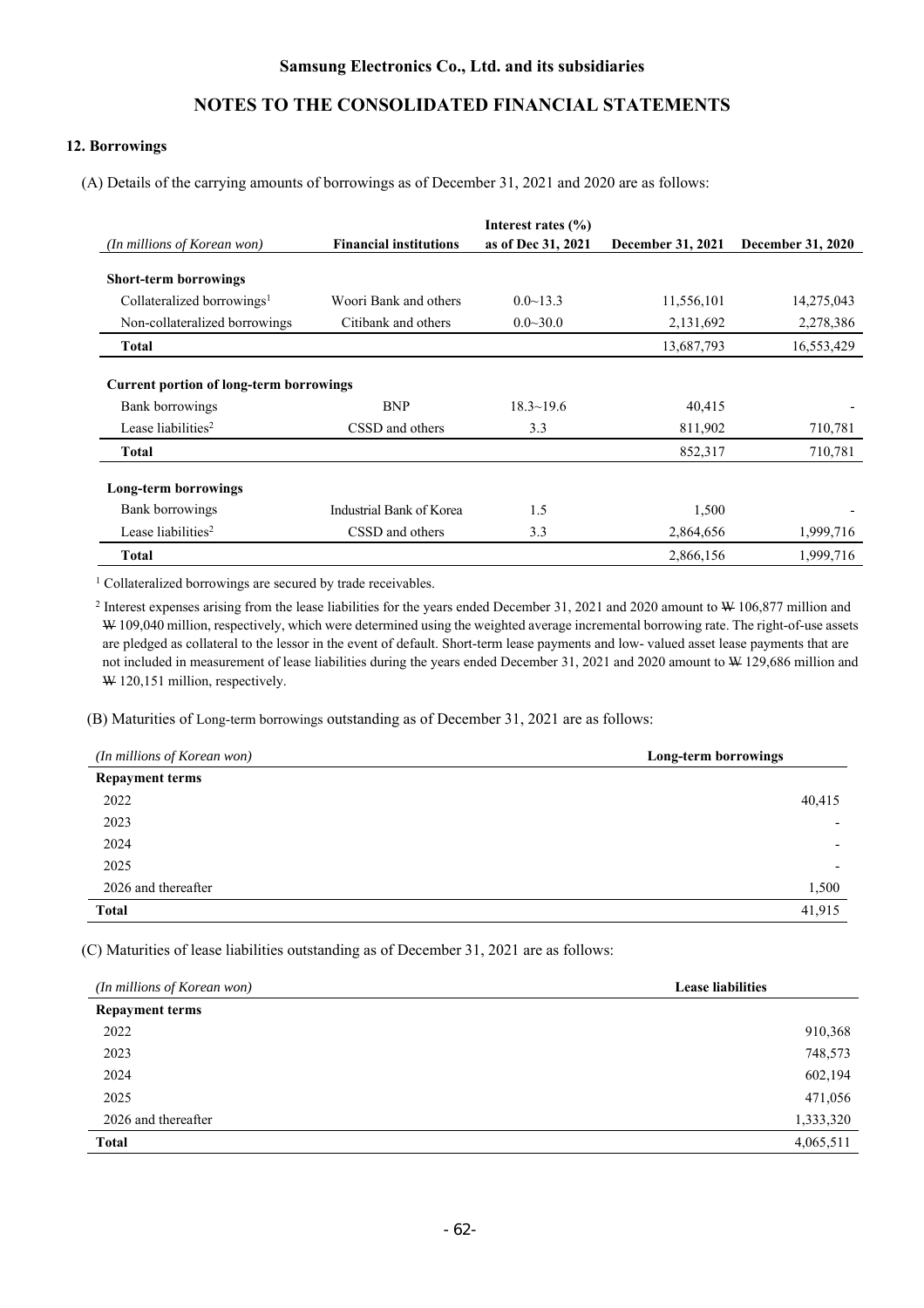# **NOTES TO THE CONSOLIDATED FINANCIAL STATEMENTS**

### **13. Debentures**

(A) Details of the carrying amounts of debentures as of December 31, 2021 and 2020 are as follows:

|                                                    |                   |           | Interest rates $(\% )$ |                          |                          |
|----------------------------------------------------|-------------------|-----------|------------------------|--------------------------|--------------------------|
| (In millions of Korean won)                        | <b>Issue date</b> | Due date  | as of Dec 31, 2021     | <b>December 31, 2021</b> | <b>December 31, 2020</b> |
| US dollar denominated straight bonds <sup>1</sup>  | 1997.10.2         | 2027.10.1 | 7.7                    | 35,565                   | 38,080                   |
|                                                    |                   |           |                        | (US\$ 30 million)        | $(US\$ 35 million)       |
|                                                    |                   |           |                        | 474,200                  | 435,200                  |
| US dollar denominated debenture bonds <sup>2</sup> | 2015.5.11         | 2025.5.15 | 4.2                    | $(US\$ 400 million)      | (US\$ 400 million)       |
|                                                    |                   |           |                        | 469.819                  | 468.383                  |
| EURO denominated debenture bonds <sup>3</sup>      | 2015.5.27         | 2022.5.27 | 2.0                    | (EUR 350 million)        | (EUR 350 million)        |
|                                                    |                   |           |                        |                          |                          |
| Less: Discounts                                    |                   |           |                        | (708)                    | (853)                    |
| Add: Premium                                       |                   |           |                        | 7.007                    | 12,645                   |
| Less: Current portion                              |                   |           |                        | (477, 651)               | (5,318)                  |
| Total                                              |                   |           |                        | 508,232                  | 948,137                  |

<sup>1</sup> US dollar denominated straight bonds are repaid annually for twenty years after a ten-year grace period from the date of issuance. Interest is paid semi-annually.

<sup>2</sup> Harman International Industries, Inc. issued US dollar denominated debenture bonds. These debentures are repaid on the date of 10 years maturity and interest is paid semi-annually.

<sup>3</sup> Harman Finance International, SCA issued Euro denominated debenture bonds. These debentures are repaid on the date of 7 years maturity and interest is paid annually.

(B) Maturities of debentures outstanding as of December 31, 2021 are as follows:

| (In millions of Korean won) | <b>Debentures</b> |
|-----------------------------|-------------------|
| <b>Repayment terms</b>      |                   |
| 2022                        | 475,747           |
| 2023                        | 5,928             |
| 2024                        | 5,928             |
| 2025                        | 480,128           |
| 2026 and thereafter         | 11,853            |
| <b>Total</b>                | 979,584           |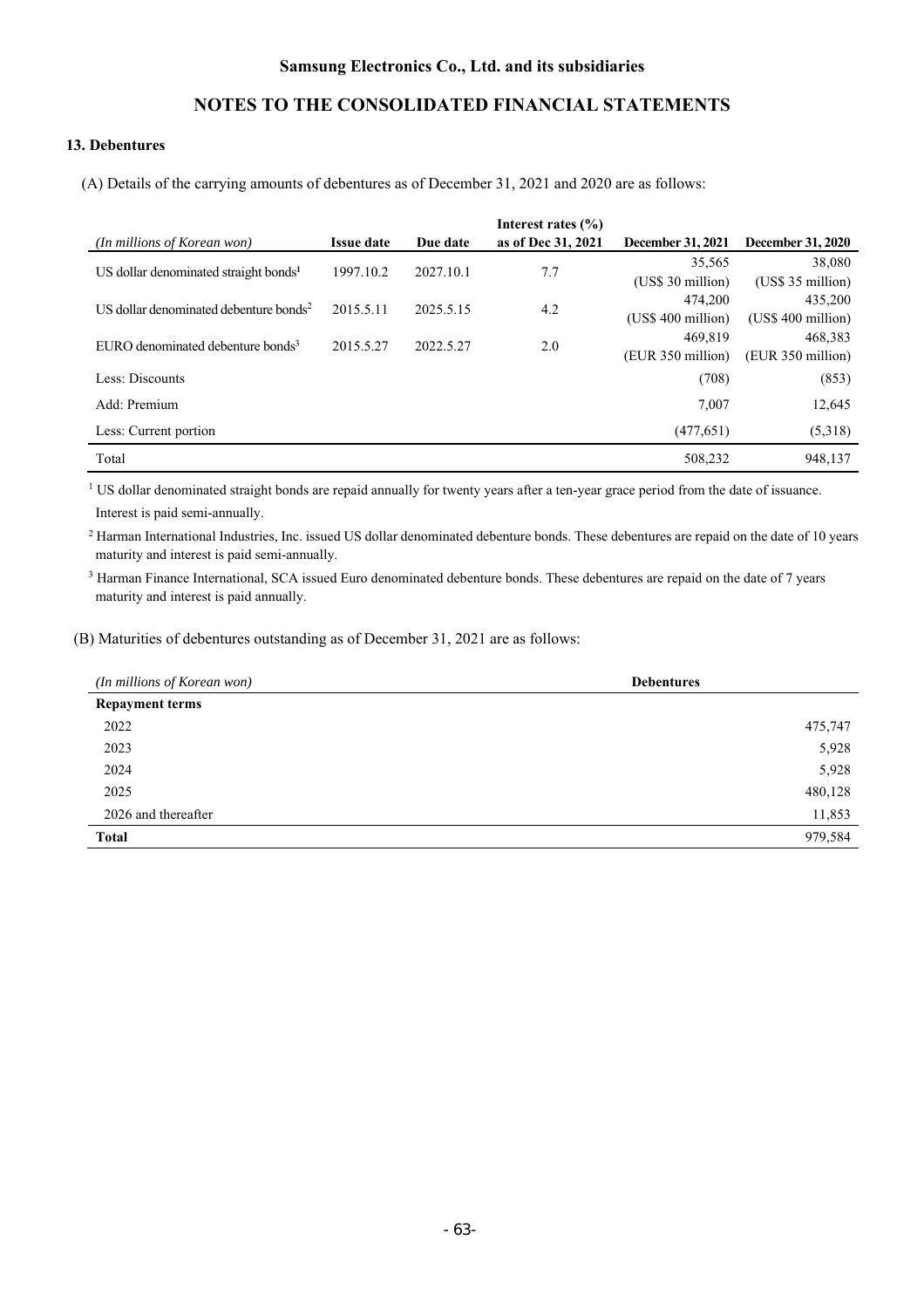# **NOTES TO THE CONSOLIDATED FINANCIAL STATEMENTS**

### **14. Net Defined Benefit Liabilities (Assets)**

(A) Details of net defined benefit liabilities (assets) recognized in the statements of financial position as of December 31, 2021 and 2020 are as follows:

| (In millions of Korean won)                           | December 31, 2021 | <b>December 31, 2020</b> |  |
|-------------------------------------------------------|-------------------|--------------------------|--|
|                                                       |                   |                          |  |
| Present value of funded defined benefit obligations   | 14,391,209        | 12,400,964               |  |
| Present value of unfunded defined benefit obligations | 266,976           | 548,035                  |  |
| Subtotal                                              | 14,658,185        | 12,948,999               |  |
| Fair value of plan assets                             | (17,001,891)      | (13,840,043)             |  |
| <b>Total</b>                                          | (2,343,706)       | (891, 044)               |  |

(B) The components of defined benefit costs recognized in profit or loss for the years ended December 31, 2021 and 2020 are as follows:

| (In millions of Korean won) | 2021      | 2020      |
|-----------------------------|-----------|-----------|
|                             |           |           |
| Current service cost        | 1,247,857 | 1,131,355 |
| Net interest income         | (38, 326) | (9,801)   |
| Past service cost           | 2,718     | 2,377     |
| Other                       | 3,847     | 2,193     |
| <b>Total</b>                | 1,216,096 | 1,126,124 |

The amount recognized as an expense of defined contribution plans for the years ended December 31, 2021 and 2020 are W 144,248 million and W 164,055 million, respectively.

(C) The expenses related to the defined benefit plans recognized in the statements of profit or loss for the years ended December 31, 2021 and 2020 are as follows:

| (In millions of Korean won)                   | 2021      | 2020      |
|-----------------------------------------------|-----------|-----------|
|                                               |           |           |
| Cost of sales                                 | 480,331   | 498,006   |
| Selling and administrative expenses and other | 735.765   | 628,118   |
| <b>Total</b>                                  | 1,216,096 | 1,126,124 |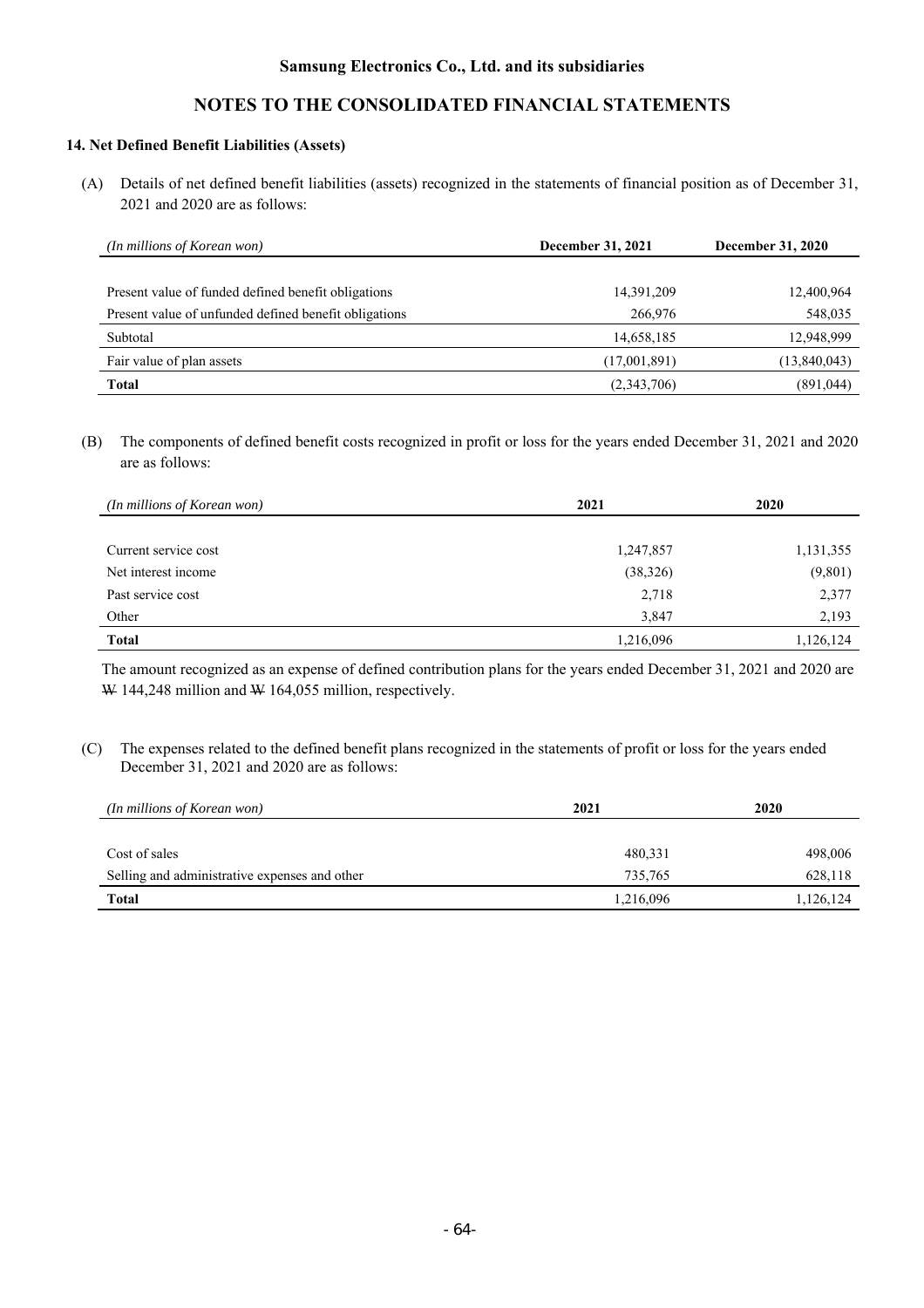(D) Changes in the defined benefit obligations for the years ended December 31, 2021 and 2020 are as follows:

| (In millions of Korean won)                                               | 2021       | 2020       |
|---------------------------------------------------------------------------|------------|------------|
|                                                                           |            |            |
| Balance as of January 1                                                   | 12,948,999 | 11,148,069 |
| Current service cost                                                      | 1,247,857  | 1,131,355  |
| Interest cost                                                             | 396,730    | 328,919    |
| Past service cost                                                         | 2,718      | 2,377      |
| Remeasurement:                                                            |            |            |
| Actuarial gains or losses arising from changes in demographic assumptions | (34, 014)  | (19,030)   |
| Actuarial gains or losses arising from changes in financial assumptions   | 126,297    | 622,647    |
| Other                                                                     | 473,668    | 285,440    |
| Benefits paid                                                             | (519, 043) | (514, 853) |
| Other <sup>1</sup>                                                        | 14,973     | (35, 925)  |
| <b>Balance as of December 31</b>                                          | 14,658,185 | 12,948,999 |

<sup>1</sup> Other includes effects of changes in foreign currency exchange rates and business combinations.

(E) Changes in the fair value of plan assets for the years ended December 31, 2021 and 2020 are as follows:

| (In millions of Korean won)      | 2021        | 2020       |
|----------------------------------|-------------|------------|
|                                  |             |            |
| Balance as of January 1          | 13,840,043  | 11,267,121 |
| Interest income on plan assets   | 435,056     | 338,720    |
| Remeasurement of plan assets     | (146, 239)  | (108, 066) |
| Contributions by employer        | 3, 263, 765 | 2,623,122  |
| Benefits paid                    | (397,678)   | (295, 520) |
| Other <sup>1</sup>               | 6.944       | 14,666     |
| <b>Balance as of December 31</b> | 17,001,891  | 13,840,043 |

<sup>1</sup> Other includes effects of changes in foreign currency exchange rates and business combinations.

Expected contributions to post-employment benefit plans to be paid in 2022 for the year ended December 31, 2021 are W 1,749,206 million.

(F) Plan assets as of December 31, 2021 and 2020 consist of the following:

| (In millions of Korean won)                                       | <b>December 31, 2021</b> | <b>December 31, 2020</b> |  |
|-------------------------------------------------------------------|--------------------------|--------------------------|--|
|                                                                   |                          |                          |  |
| Principal guaranteed fixed income financial instruments and other | 16,935,143               | 13,799,119               |  |
| Other                                                             | 66.748                   | 40.924                   |  |
| Total                                                             | 17,001,891               | 13,840,043               |  |

Plan assets are mostly invested in instruments which have a quoted price in active markets.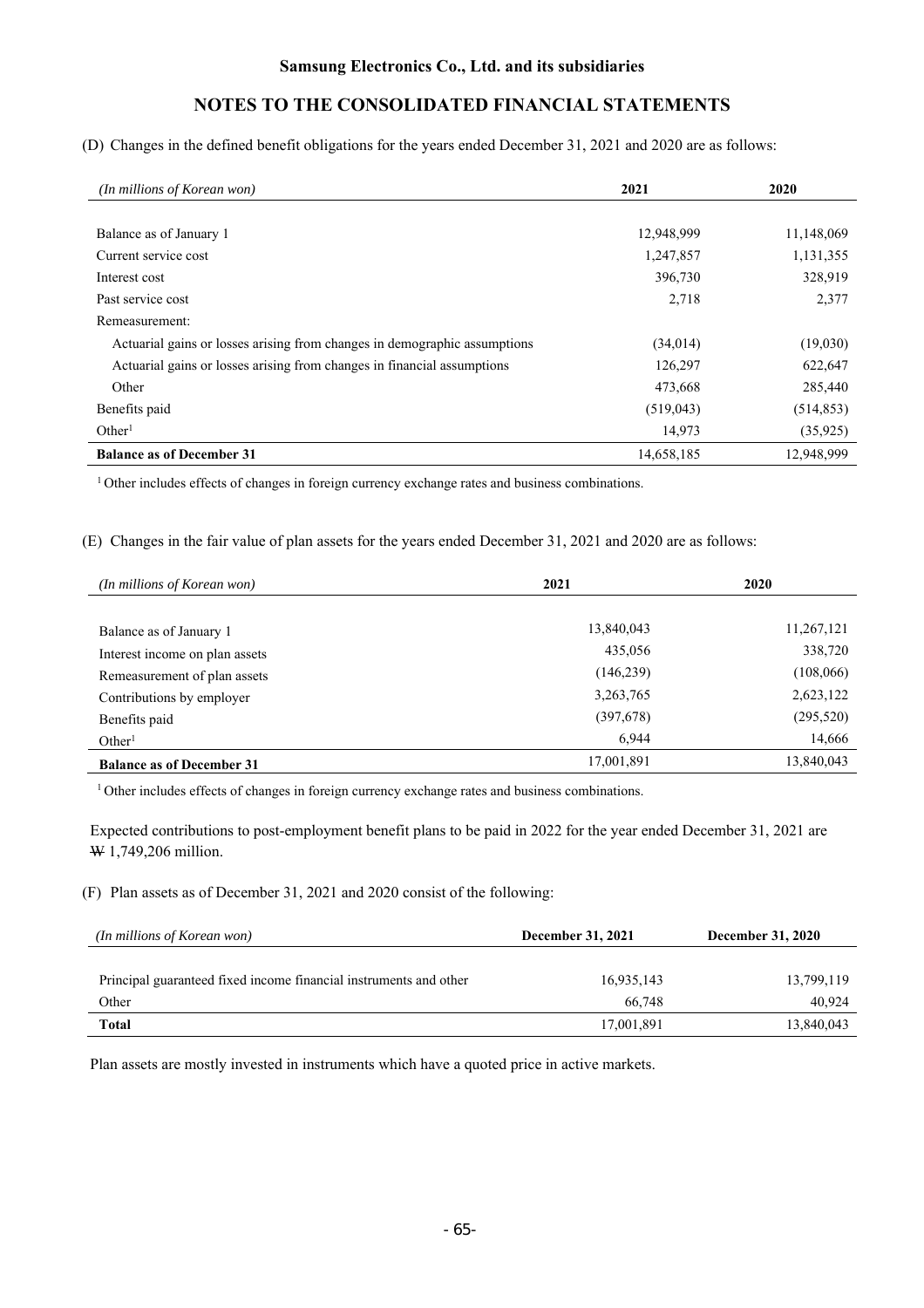# **NOTES TO THE CONSOLIDATED FINANCIAL STATEMENTS**

(G) The principal actuarial assumptions as of December 31, 2021 and 2020 are as follows:

| (In percentage)                                         | <b>December 31, 2021</b> | <b>December 31, 2020</b> |
|---------------------------------------------------------|--------------------------|--------------------------|
|                                                         |                          |                          |
| Discount rate                                           | $0.2 - 7.2$              | $0.2 \sim 7.2$           |
| Salary growth rate (including the effects of inflation) | $1.5 \sim 10.0$          | $1.5 \sim 10.0$          |

(H) The sensitivity analysis of the defined benefit obligations as of December 31, 2021 and 2020 to changes in the weighted principal assumptions is as follows:

| ( <i>In percentage</i> ) | <b>December 31, 2021</b> | December 31, 2020 |
|--------------------------|--------------------------|-------------------|
| Discount rate            |                          |                   |
| 1% pincrease             | 91                       | 91                |
| 1% p decrease            | 110                      | 111               |
| Salary growth rate       |                          |                   |
| 1% pincrease             | 110                      | 111               |
| 1% p decrease            | 91                       | 91                |

(I) The weighted average maturity of the defined benefit obligations is 9.53 years as of December 31, 2021.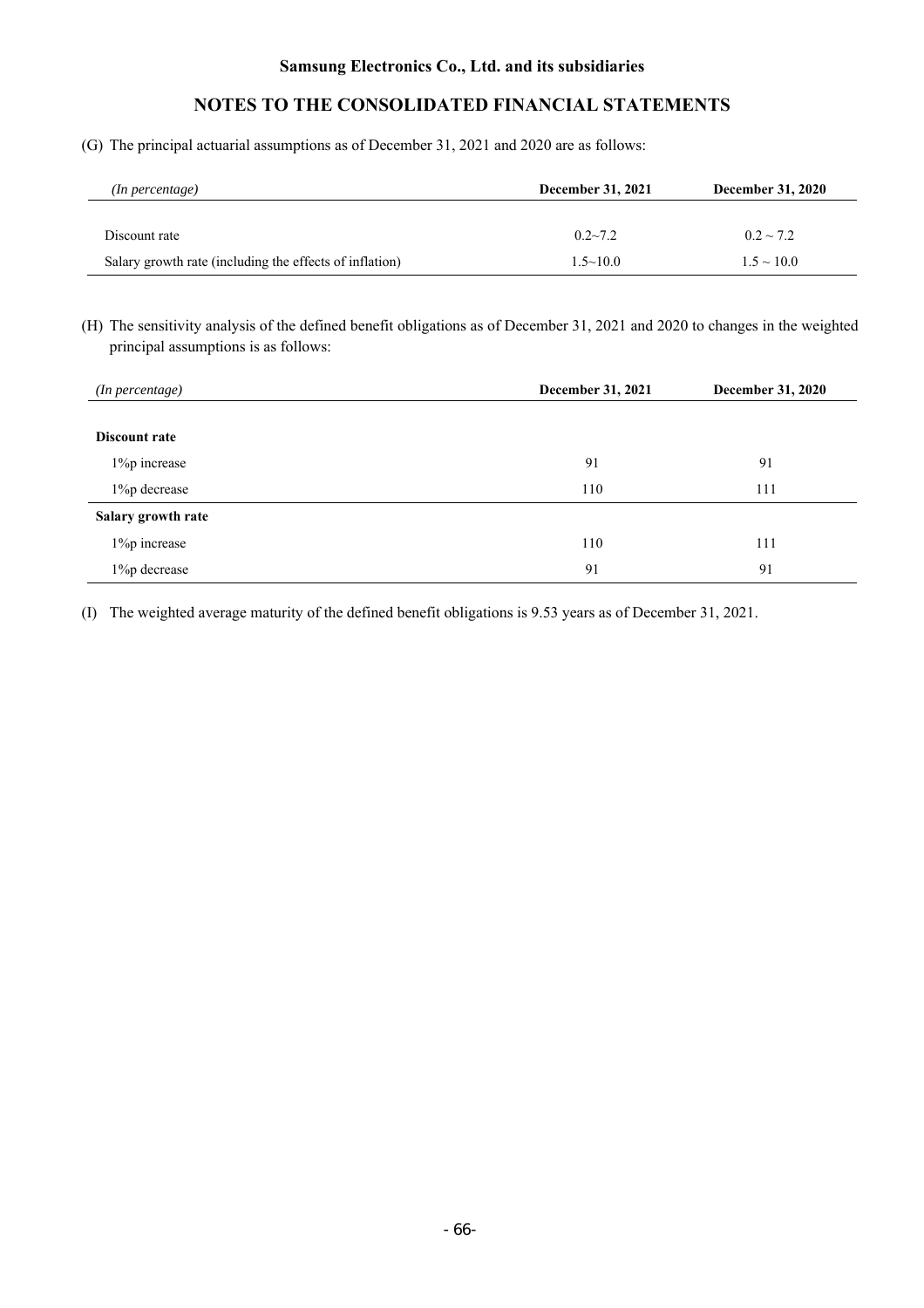#### **15. Provisions**

|                                  |                | <b>Royalty</b> | Long-term        | Other       |             |
|----------------------------------|----------------|----------------|------------------|-------------|-------------|
| (In millions of Korean won)      | Warranty $(A)$ | expenses $(B)$ | incentives $(C)$ | (D, E)      | Total       |
|                                  |                |                |                  |             |             |
| Balance as of January 1          | 1,765,882      | 1,304,091      | 651.298          | 1,679,720   | 5,400,991   |
| Charged to profit or loss        | 1,628,023      | 606,265        | 288,712          | 2,562,479   | 5,085,479   |
| Payment                          | (1,456,266)    | (464, 463)     | (208, 673)       | (1,093,757) | (3,223,159) |
| Other <sup>1</sup>               | 40,655         | 115,916        | 2.946            | 257,038     | 416,555     |
| <b>Balance as of December 31</b> | 1,978,294      | 1,561,809      | 734,283          | 3,405,480   | 7,679,866   |

Changes in provisions for the year ended December 31, 2021 are as follows:

<sup>1</sup> Other includes effects of changes in foreign currency exchange rates.

(A) The Company accrues warranty reserves for estimated costs of quality assurance, exchanges, repairs, recalls, and future services based on historical experience and terms of warranty programs.

(B) The Company recognizes provisions for the estimated royalty expenses that are under negotiation with counterparties. The timing and amount of payment depend on the settlement of the negotiation.

- (C) The Company has a long-term incentive plan for its executives based on a three-year management performance criteria and recognizes a provision for the estimated incentive cost for the accrued period.
- (D) The Company records provisions for future expenses expected to be incurred for products that have been discontinued from manufacturing and sales.
- (E) The Company makes provisions for the carrying amounts of emission rights held by the Company and the emission in excess of the emission rights for the applicable years. Details of emission rights and liabilities as of December 31, 2021 are as follows:
	- (1) Allocated amount of emission permits and the estimated amount of emission as of December 31, 2021 are as follows:

| (In ten thousand metric tons) | <b>December 31, 2021</b> |
|-------------------------------|--------------------------|
| Allocated emission permits    | 1.689                    |
| Estimated volume of emission  | .946                     |

As of December 31, 2021, emission permits allocated to the Company for the remaining plan periods are 65,420 thousand tons.

(2) Changes in the emission permits rights for the year ended December 31, 2021 are as follows:

| (In millions of Korean won)      | 2021   |
|----------------------------------|--------|
| Balance as of January 1          | 44,865 |
| Increase                         | 1,422  |
| Decrease                         | (213)  |
| <b>Balance as of December 31</b> | 46,074 |

(3) Changes in emissions liabilities for the year ended December 31, 2021 are as follows:

| (In millions of Korean won)      | 2021   |
|----------------------------------|--------|
| Balance as of January 1          | 31,876 |
| Charged to profit or loss        | 13,374 |
| Submission                       | (201)  |
| <b>Balance as of December 31</b> | 45,049 |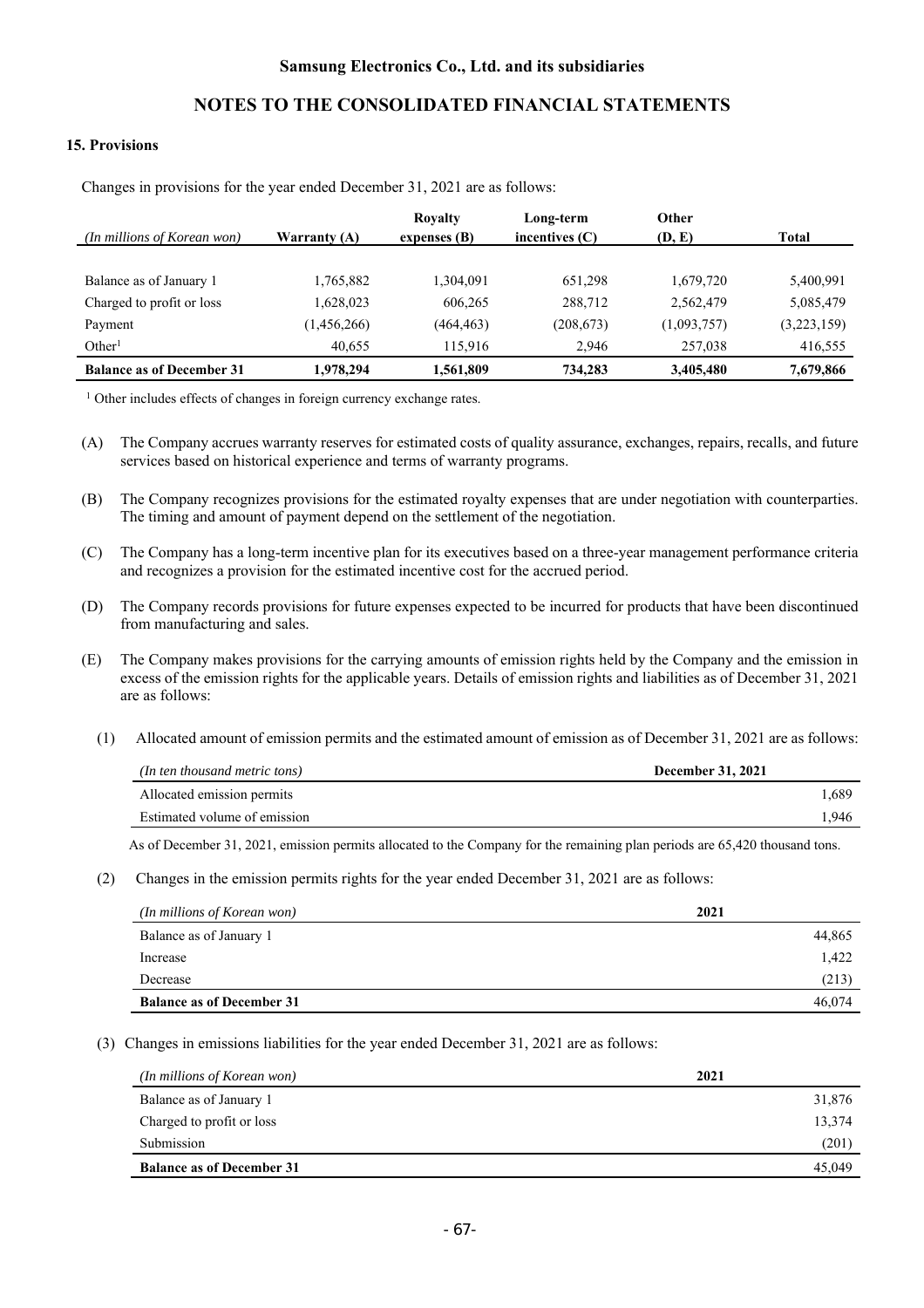# **NOTES TO THE CONSOLIDATED FINANCIAL STATEMENTS**

#### **16. Commitments and Contingencies**

(A) Litigation

The Company is involved in various claims, disputes, and investigations conducted by regulatory bodies, which arose during the normal course of business with numerous entities. Although the outflow of resources and timing of these matters are uncertain, as of the reporting date, the Company believes the outcome will not have a material impact on the financial position of the Company.

#### (B) Other commitments

- (1) As of December 31, 2021, the Company has trade financing agreements, trade notes receivable discounting facilities, and loan facilities with accounts receivable pledged as collateral with 25 financial institutions including Woori Bank, with a combined limit of up to  $W 20,836,952$  million. In addition, the Company has a trade financing agreement (up to W 14,513,419 million) with 19 financial institutions including Shinhan Bank and loan facilities with accounts receivable pledged as collateral and other financial agreements (up to  $W2,154,508$  million).
- (2) As of December 31, 2021, unfulfilled agreements relating to the acquisition of property, plant and equipment and intangible assets amount to W 9,683,328 million.

### **17. Contract Liabilities**

The Company has recognized contract liabilities related to contracts with customers as follows:

| (In millions of Korean won)       | <b>December 31, 2021</b> | <b>December 31, 2020</b> |
|-----------------------------------|--------------------------|--------------------------|
|                                   |                          |                          |
| Contract liabilities <sup>1</sup> | 13,235,108               | 11,902,130               |

1 Contract liabilities include advances received, accrued expenses, other current liabilities and others.

The revenue recognized during the year ended December 31, 2021 in relation to carried-forward contract liabilities as of January 1, 2021 amounts to  $\mathcal W$  969,300 million.

### **18. Share Capital**

As of December 31, 2021, the Company's total number of authorized shares is 25,000,000,000 shares (W 100 per share). The Company has issued 5,969,782,550 shares of ordinary shares and 822,886,700 shares of preference shares as of December 31, 2021, excluding the retired shares. As of the December 31, 2021, the number of shares outstanding is the same as the number of shares issued above, and no changes were made to the number of shares outstanding during the years ended December 31, 2021 and 2020. Due to the retirement of shares, the total par value of the shares issued is W 679,267 million (ordinary shares of W 596,978 million and preference shares of W 82,289 million), which does not agree with paid-in capital of W 897,514 million.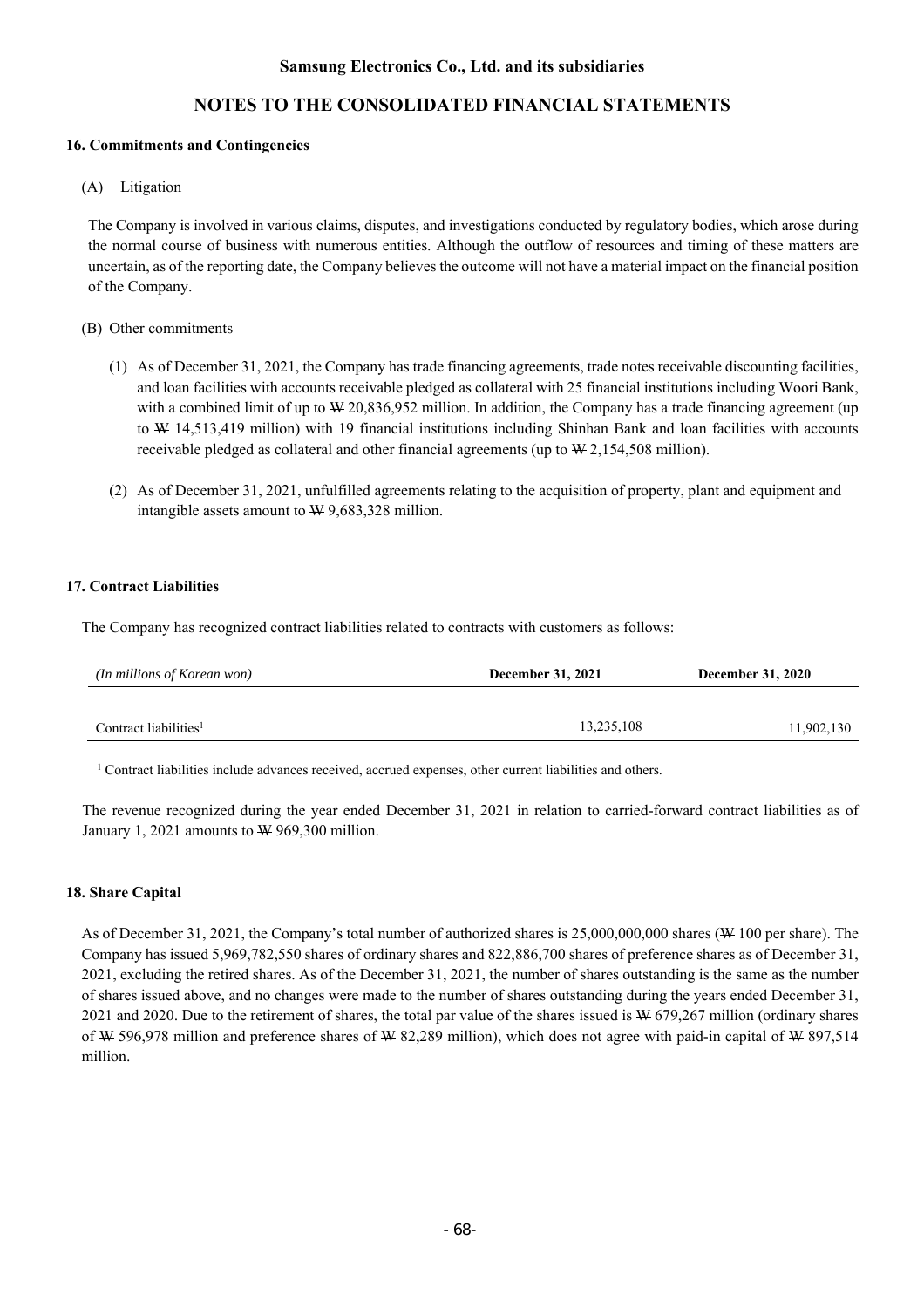# **NOTES TO THE CONSOLIDATED FINANCIAL STATEMENTS**

# **19. Retained Earnings**

(A) Retained earnings as of December 31, 2021 and 2020 consist of the following:

| (In millions of Korean won)      | December 31, 2021 | <b>December 31, 2020</b> |  |
|----------------------------------|-------------------|--------------------------|--|
|                                  |                   |                          |  |
| Discretionary reserve, etc.      | 170,814,107       | 174,739,565              |  |
| Unappropriated retained earnings | 122,250,656       | 96,328,646               |  |
| Total                            | 293,064,763       | 271,068,211              |  |

### (B) Details of interim and year-end dividends are as follows:

(1) Interim dividends (Record date: March 31, 2021 and 2020, June 30, 2021 and 2020 and September 30, 2021 and 2020)

|                                            | (In millions of Korean won and number of shares) |                   | 2021          | 2020          |
|--------------------------------------------|--------------------------------------------------|-------------------|---------------|---------------|
|                                            |                                                  | Ordinary shares   | 5,969,782,550 | 5,969,782,550 |
|                                            | Number of shares eligible for dividends          | Preference shares | 822,886,700   | 822,886,700   |
|                                            | Dividend rate (based on par value)               |                   | 361%          | 354%          |
| 1 <sup>st</sup> Quarter                    |                                                  | Ordinary shares   | 2,155,092     | 2,113,303     |
|                                            | Dividend amount                                  | Preference shares | 297,062       | 291,302       |
|                                            |                                                  | <b>Total</b>      | 2,452,154     | 2,404,605     |
|                                            |                                                  | Ordinary shares   | 5,969,782,550 | 5,969,782,550 |
| Number of shares eligible for dividends    | Preference shares                                | 822,886,700       | 822,886,700   |               |
|                                            | Dividend rate (based on par value)               |                   | 361%          | 354%          |
| $2nd$ Quarter                              |                                                  | Ordinary shares   | 2,155,092     | 2,113,303     |
| Dividend amount                            | Preference shares                                | 297,062           | 291,302       |               |
|                                            | <b>Total</b>                                     | 2,452,154         | 2,404,605     |               |
|                                            |                                                  | Ordinary shares   | 5,969,782,550 | 5,969,782,550 |
|                                            | Number of shares eligible for dividends          | Preference shares | 822,886,700   | 822,886,700   |
|                                            | Dividend rate (based on par value)               |                   | 361%          | 354%          |
| 3 <sup>rd</sup> Quarter<br>Dividend amount | Ordinary shares                                  | 2,155,092         | 2,113,303     |               |
|                                            |                                                  | Preference shares | 297,062       | 291,302       |
|                                            |                                                  | <b>Total</b>      | 2,452,154     | 2,404,605     |

(2) Year-end dividends (Record date: December 31, 2021 and 2020)

| (In millions of Korean won and number of shares) |                   | 2021          | 2020          |
|--------------------------------------------------|-------------------|---------------|---------------|
|                                                  | Ordinary shares   | 5,969,782,550 | 5,969,782,550 |
| Number of shares eligible for dividends          | Preference shares | 822,886,700   | 822,886,700   |
| Dividend rate (based on par value)               | Ordinary shares   | 361%          | 1932%         |
|                                                  | Preference shares | 362%          | 1933%         |
|                                                  | Ordinary shares   | 2,155,092     | 11,533,620    |
| Dividend amount                                  | Preference shares | 297,884       | 1,590,640     |
|                                                  | Total             | 2,452,976     | 13,124,260    |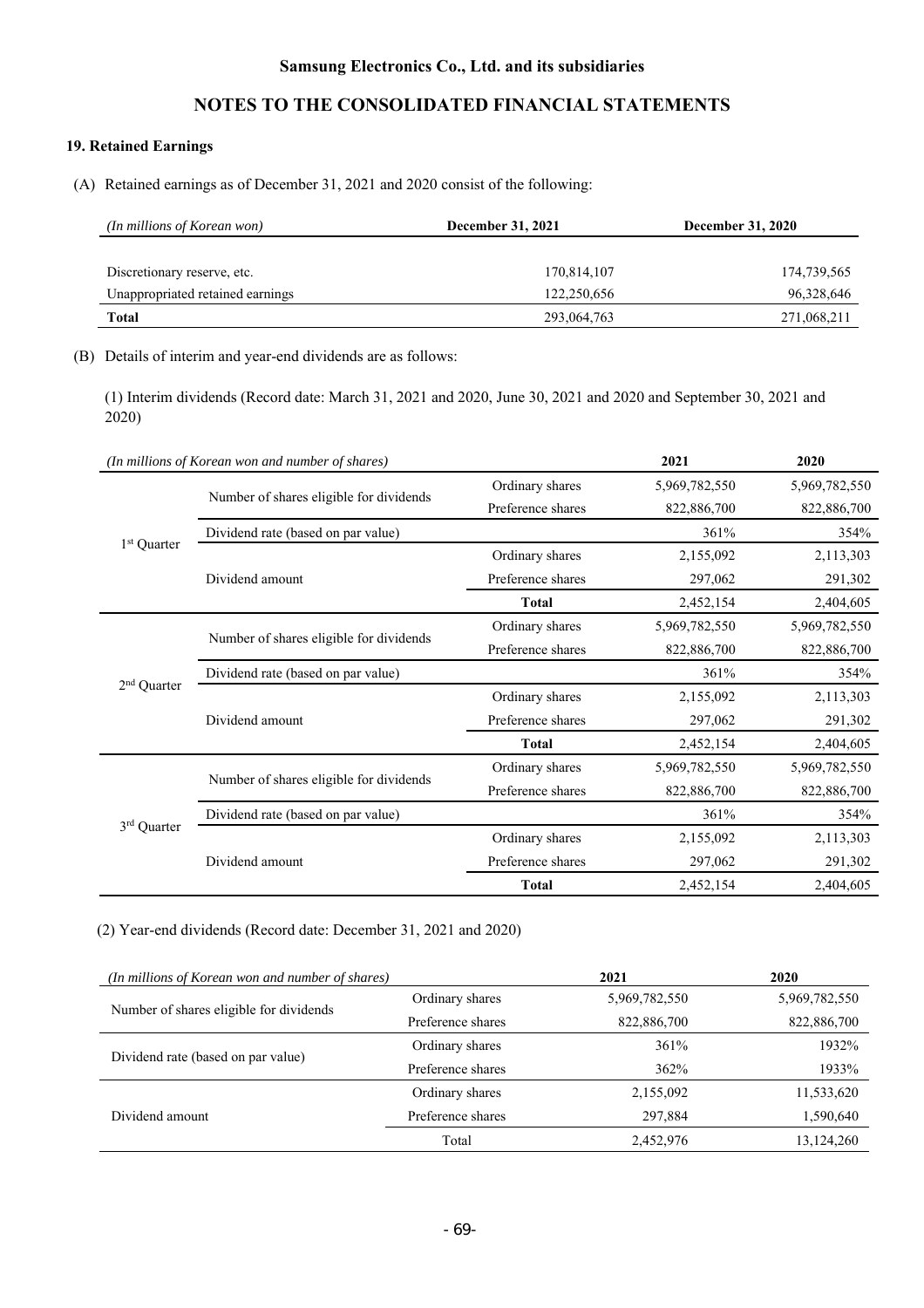# **NOTES TO THE CONSOLIDATED FINANCIAL STATEMENTS**

## **20. Other Components of Equity**

Other components of equity as of December 31, 2021 and 2020 are as follows:

| (In millions of Korean won)                                                            | December 31, 2021 | December 31, 2020 |
|----------------------------------------------------------------------------------------|-------------------|-------------------|
| Gain on valuation of financial assets at fair value through other comprehensive income | 4,616,639         | 4,975,756         |
| Share of other comprehensive loss of associates and joint ventures                     | 166,835           | (58, 629)         |
| Loss on overseas business translation                                                  | (3,824,733)       | (10, 977, 583)    |
| Remeasurement of net defined benefit assets                                            | (3,173,977)       | (2,653,425)       |
| Other                                                                                  | 86,763            | 26,726            |
| Total                                                                                  | (2,128,473)       | (8,687,155)       |

### **21. Expenses by Nature**

Expenses by nature for the years ended December 31, 2021 and 2020 consist of the following:

| (In millions of Korean won)                           | 2021         | 2020        |
|-------------------------------------------------------|--------------|-------------|
|                                                       |              |             |
| Changes in finished goods, work in process, and other | (4,517,560)  | (3,234,887) |
| Raw materials used, merchandise purchased, and other  | 95,625,437   | 81,792,130  |
| Wages and salaries                                    | 28, 207, 782 | 25,054,684  |
| Post-employment benefit                               | 1,360,344    | 1,290,179   |
| Depreciation                                          | 31,285,209   | 27,115,735  |
| Amortization                                          | 2,962,152    | 3,219,881   |
| Welfare                                               | 5,073,002    | 4,655,347   |
| <b>Utilities</b>                                      | 4,928,929    | 4,717,553   |
| Outsourcing                                           | 5,594,602    | 5,409,889   |
| Advertising                                           | 5,376,015    | 4,269,043   |
| Sales promotion expenses                              | 6,286,159    | 5,861,954   |
| Other                                                 | 45,788,872   | 40,661,604  |
| Total <sup>1</sup>                                    | 227,970,943  | 200,813,112 |

<sup>1</sup> Equal to the sum of cost of sales and selling and administrative expenses in the consolidated statements of profit or loss.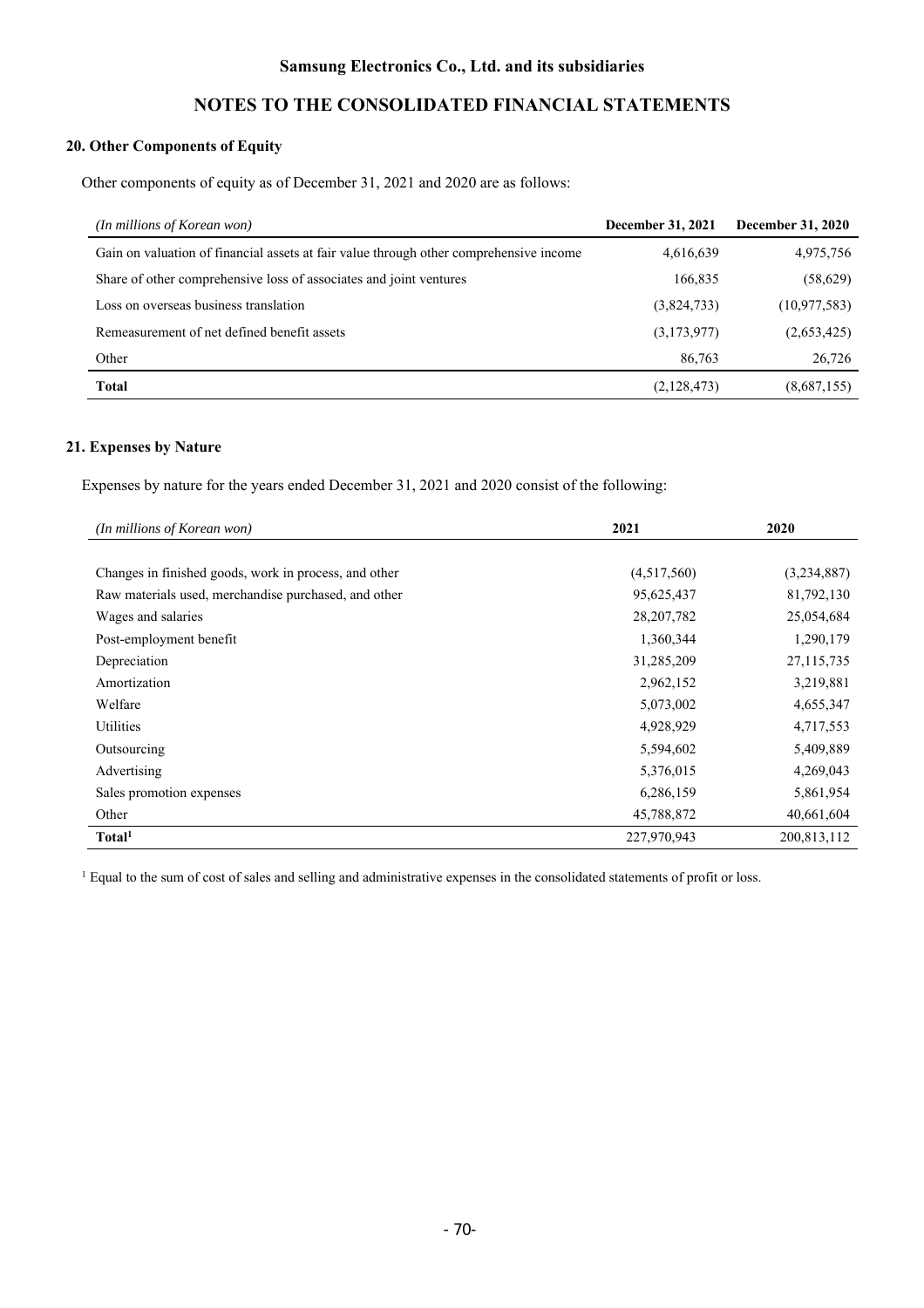# **NOTES TO THE CONSOLIDATED FINANCIAL STATEMENTS**

## **22. Selling and Administrative Expenses**

Selling and administrative expenses for the years ended December 31, 2021 and 2020 are as follows:

| (In millions of Korean won)              | 2021       | 2020       |
|------------------------------------------|------------|------------|
|                                          |            |            |
| Selling and administrative expenses      |            |            |
| Wages and salaries                       | 7,245,981  | 6,763,143  |
| Post-employment benefit                  | 310,823    | 279,711    |
| Commissions                              | 6,192,568  | 5,678,703  |
| Depreciation                             | 1,529,507  | 1,593,365  |
| Amortization                             | 543,544    | 492,314    |
| Advertising                              | 5,376,015  | 4,269,043  |
| Sales promotion expenses                 | 6,286,159  | 5,861,954  |
| Transportation                           | 2,792,690  | 2,218,422  |
| Service charges                          | 4,039,642  | 3,368,401  |
| Other                                    | 4,840,946  | 4,688,270  |
| Subtotal                                 | 39,157,875 | 35,213,326 |
| <b>Research and development expenses</b> |            |            |
| Total expenses                           | 22,595,434 | 21,220,972 |
| Capitalized expenses                     | (193,708)  | (109, 482) |
| Subtotal                                 | 22,401,726 | 21,111,490 |
| <b>Total</b>                             | 61,559,601 | 56,324,816 |

### **23. Other Non-Operating Income and Expenses**

Details of other non-operating income and expenses for the years ended December 31, 2021 and 2020 are as follows:

| (In millions of Korean won)                       | 2021      | 2020      |
|---------------------------------------------------|-----------|-----------|
|                                                   |           |           |
| Other non-operating income                        |           |           |
| Dividend income                                   | 135,840   | 152,440   |
| Rental income                                     | 132,801   | 147,104   |
| Gain on disposal of property, plant and equipment | 340,400   | 154,249   |
| Other                                             | 1,596,654 | 930,275   |
| <b>Total</b>                                      | 2,205,695 | 1,384,068 |
|                                                   |           |           |
| (In millions of Korean won)                       | 2021      | 2020      |
|                                                   |           |           |
| Other non-operating expenses                      |           |           |
| Loss on disposal of property, plant and equipment | 75,586    | 87,673    |
| Donations                                         | 270,927   | 311,421   |
| Other                                             | 1,709,458 | 2,089,808 |
| <b>Total</b>                                      | 2,055,971 | 2,488,902 |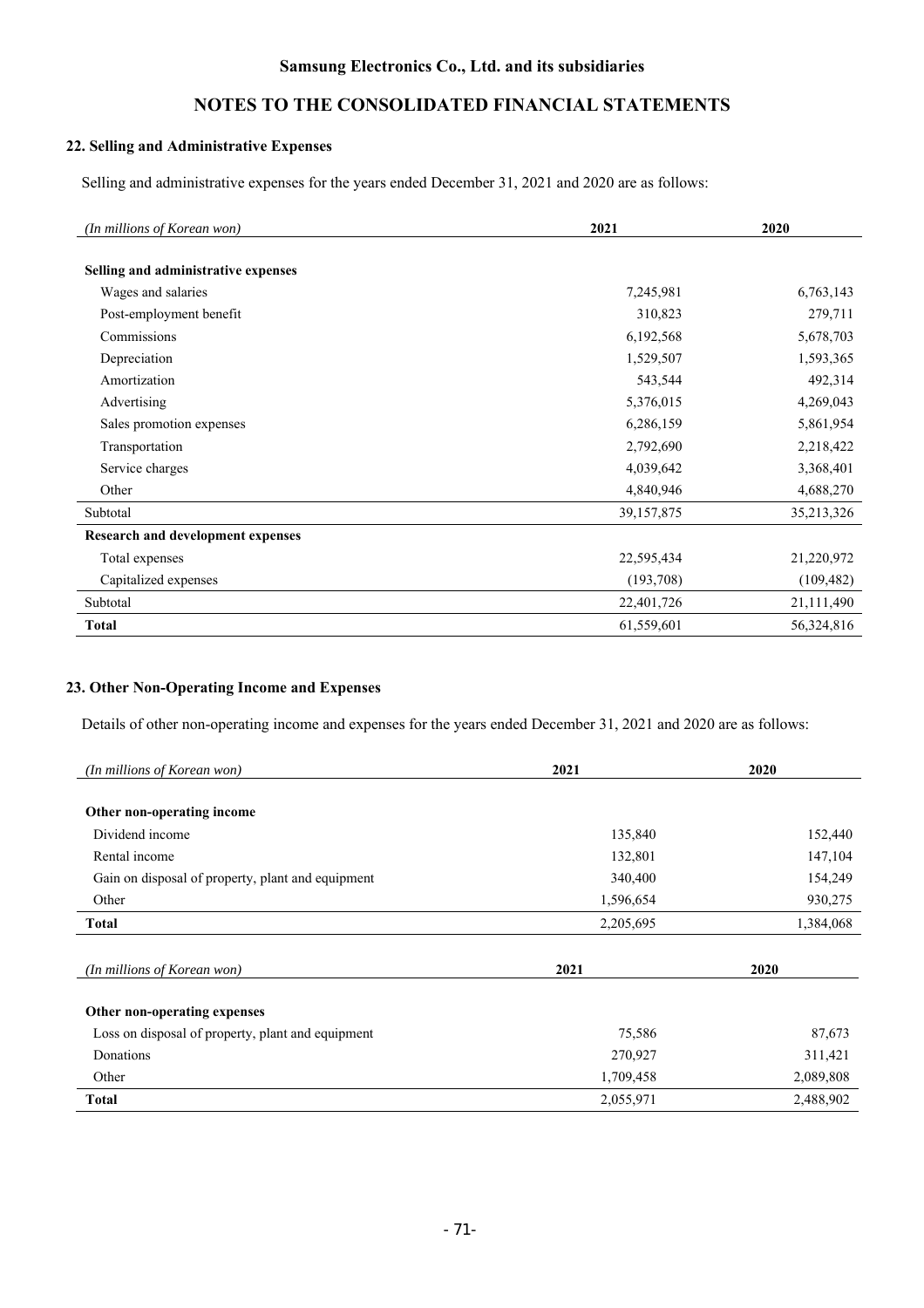# **NOTES TO THE CONSOLIDATED FINANCIAL STATEMENTS**

## **24. Financial Income and Expenses**

Details of financial income and expenses for the years ended December 31, 2021 and 2020 are as follows:

| (In millions of Korean won)                                                         | 2021      | 2020       |
|-------------------------------------------------------------------------------------|-----------|------------|
|                                                                                     |           |            |
| <b>Financial income</b>                                                             |           |            |
| Interest income                                                                     | 1,278,278 | 1,974,458  |
| Interest income from financial assets measured at amortized cost                    | 1,278,051 | 1,974,141  |
| Interest income from financial assets measured at fair value through profit or loss | 227       | 317        |
| Foreign exchange differences                                                        | 6,525,676 | 9,270,039  |
| Gains from derivatives                                                              | 739,233   | 1,023,103  |
| <b>Total</b>                                                                        | 8,543,187 | 12,267,600 |
|                                                                                     |           |            |
| (In millions of Korean won)                                                         | 2021      | 2020       |
|                                                                                     |           |            |
| <b>Financial expenses</b>                                                           |           |            |
| Interest expenses                                                                   | 431,540   | 583,013    |
| Interest expenses from financial liabilities measured at amortized cost             | 213,477   | 302,782    |
| Other financial liabilities                                                         | 218,063   | 280,231    |
| Foreign exchange differences                                                        | 6,486,093 | 9,868,591  |
| Losses from derivatives                                                             | 786,921   | 866,451    |
| <b>Total</b>                                                                        | 7,704,554 | 11,318,055 |

The Company recognizes foreign exchange gains and losses arising from foreign currency transactions and translation as financial income and expenses.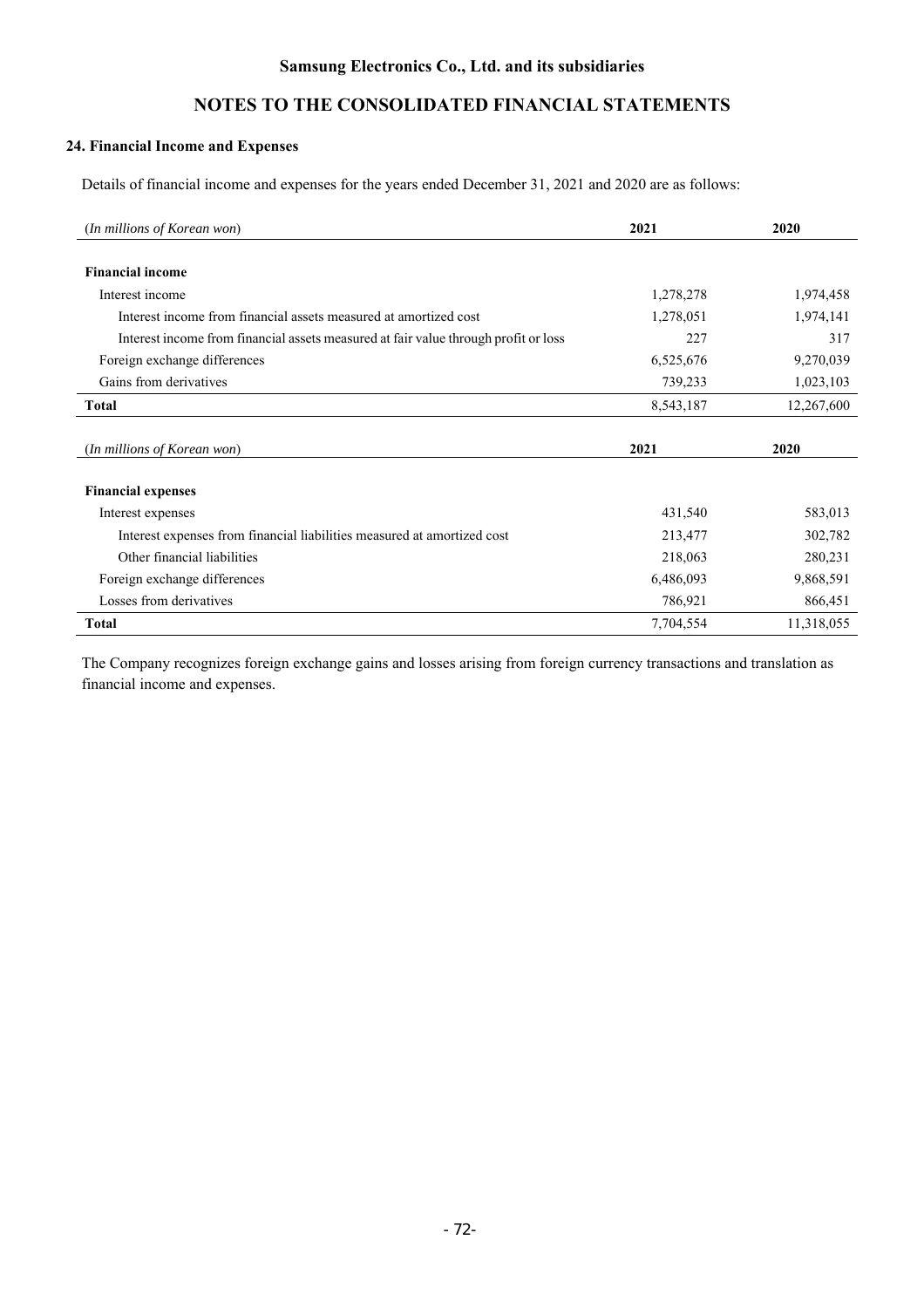# **NOTES TO THE CONSOLIDATED FINANCIAL STATEMENTS**

### **25. Income Tax Expense**

(A) Income tax expense for the years ended December 31, 2021 and 2020 consists of the following:

| (In millions of Korean won)                                  | 2021       | 2020       |
|--------------------------------------------------------------|------------|------------|
|                                                              |            |            |
| <b>Current taxes</b>                                         |            |            |
| Current tax on profits for the year                          | 11,135,521 | 7,361,115  |
| Adjustments recognize in the current year                    | (195, 237) | 339,673    |
| Subtotal                                                     | 10,940,284 | 7,700,788  |
| Deferred taxes                                               |            |            |
| Changes in deferred taxes arising from unused tax credits    | (332, 975) | (325, 880) |
| Changes in deferred taxes arising from temporary differences | 2,172,312  | 2,312,926  |
| Changes in deferred taxes arising from unused tax losses     | 507,313    | 264,349    |
| Other                                                        | 157,443    | (14,898)   |
| Subtotal                                                     | 2,504,093  | 2,236,497  |
| Items charged directly to equity                             |            |            |
| Income tax expense                                           | 13,444,377 | 9,937,285  |

(B) The tax on the Company's profit before income tax differs from the theoretical amount that would arise using the weighted-average statutory tax rate applicable to profits of the Company as follows:

| (In millions of Korean won)                                             | 2021         | 2020         |
|-------------------------------------------------------------------------|--------------|--------------|
|                                                                         |              |              |
| Profit before income tax                                                | 53, 351, 827 | 36, 345, 117 |
| Tax calculated at weighted average of applicable tax rates <sup>1</sup> | 15,760,775   | 8,972,156    |
| Adjustments:                                                            |              |              |
| Permanent differences                                                   | (464, 839)   | (269,002)    |
| Temporary differences for which no deferred income tax was recognized   | (80,250)     | (130, 892)   |
| Tax credits and exemptions                                              | (4,627,136)  | (1,902,680)  |
| Results of interest in subsidiaries, etc.                               | 2,267,026    | 2,774,410    |
| Impact of changes in tax rates                                          | 8,691        | (5,019)      |
| Other                                                                   | 580,110      | 498,312      |
| Subtotal                                                                | (2,316,398)  | 965,129      |
| Income tax expense                                                      | 13,444,377   | 9,937,285    |

 $<sup>1</sup>$  The weighted average of statutory tax rates are applied to the respective profits of the Company applicable to each tax authority as of</sup> December 31, 2021 and 2020.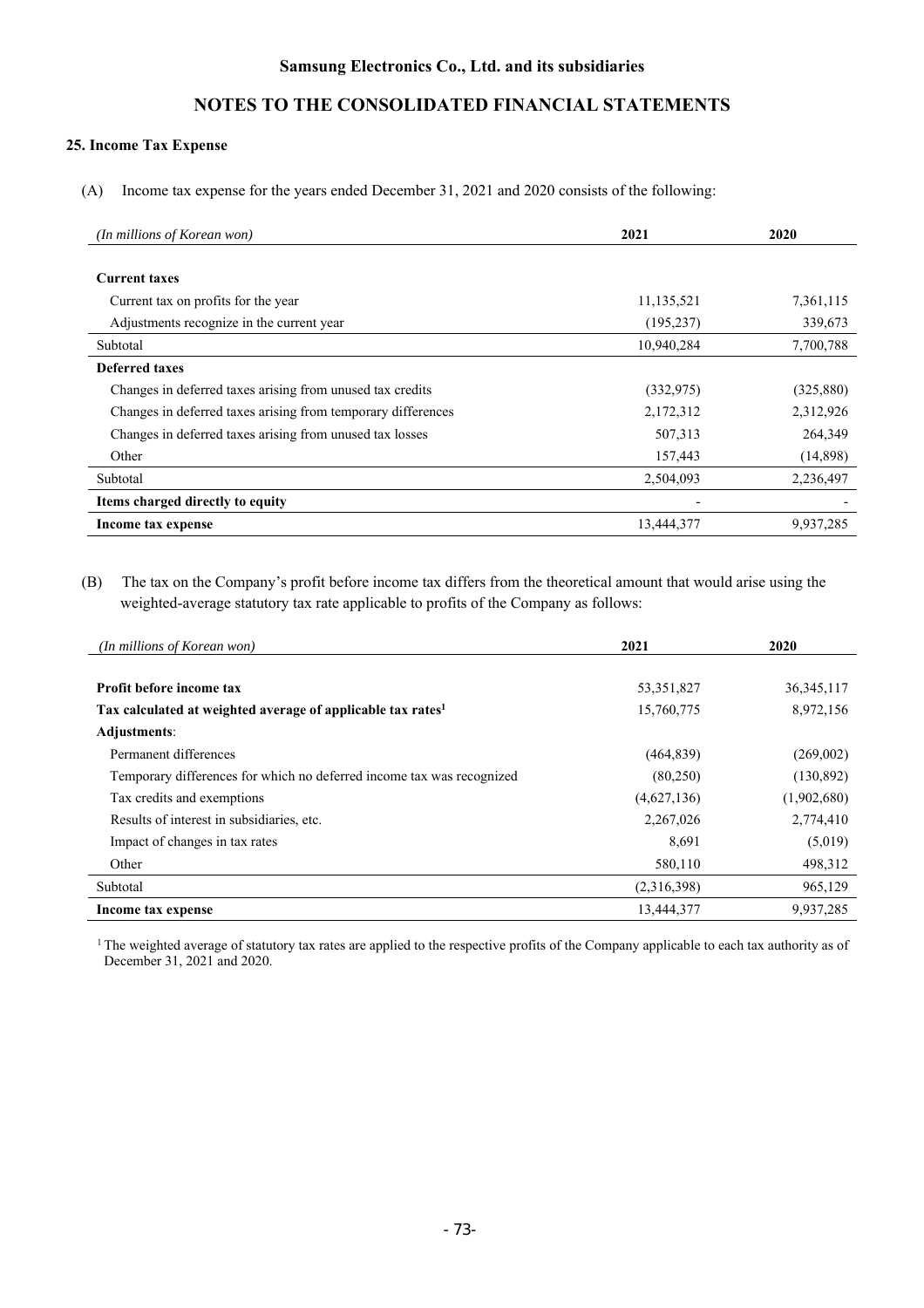(C) The movement in deferred income tax assets and liabilities resulting from the tax effect of temporary differences for the years ended December 31, 2021 and 2020 are as follows:

(1) 2021

|                                                                                                               | <b>Temporary differences</b><br>Deferred income tax assets (liabilities) |                               |                                     |                                          |                               |                                     |
|---------------------------------------------------------------------------------------------------------------|--------------------------------------------------------------------------|-------------------------------|-------------------------------------|------------------------------------------|-------------------------------|-------------------------------------|
| (In millions of Korean won)                                                                                   | <b>Balance as of</b><br><b>January 1</b>                                 | <b>Increase</b><br>(Decrease) | <b>Balance as of</b><br>December 31 | <b>Balance as of</b><br><b>January 1</b> | <b>Increase</b><br>(Decrease) | <b>Balance as of</b><br>December 31 |
|                                                                                                               |                                                                          |                               |                                     |                                          |                               |                                     |
| Deferred tax arising from temporary differences                                                               |                                                                          |                               |                                     |                                          |                               |                                     |
| Revaluation of land                                                                                           | (3,420,886)                                                              | 14,261                        | (3,406,625)                         | (940, 744)                               | 3,922                         | (936, 822)                          |
| Investments in subsidiaries, associates and<br>joint ventures <sup>1</sup>                                    | (111, 924, 859)                                                          | (14,891,920)                  | (126, 816, 779)                     | (19, 172, 409)                           | (1,442,145)                   | (20,614,554)                        |
| Accumulated depreciation and other                                                                            | (2, 285, 841)                                                            | (1,528,757)                   | (3,814,598)                         | (992, 777)                               | (779, 016)                    | (1,771,793)                         |
| Accrued income                                                                                                | (139, 406)                                                               | 117,253                       | (22, 153)                           | (31, 486)                                | 38,339                        | 6,853                               |
| Provisions, accrued expenses and other                                                                        | 13, 121, 416                                                             | 2,858,039                     | 15,979,455                          | 3,764,808                                | 796,066                       | 4,560,874                           |
| Foreign currency translation                                                                                  | (24, 683)                                                                | 87,298                        | 62,615                              | (10,077)                                 | 22,153                        | 12,076                              |
| Asset impairment losses                                                                                       | 1,855,765                                                                | (721, 717)                    | 1,134,048                           | 453,486                                  | (194,600)                     | 258,886                             |
| Other                                                                                                         | 562,628                                                                  | (1,054,853)                   | (492, 225)                          | (21, 726)                                | (617, 031)                    | (638, 757)                          |
| Subtotal                                                                                                      | (102, 255, 866)                                                          | (15, 120, 396)                | (117, 376, 262)                     | (16,950,925)                             | (2,172,312)                   | (19, 123, 237)                      |
| Deferred tax arising from tax losses                                                                          |                                                                          |                               |                                     |                                          |                               |                                     |
| Unused tax losses                                                                                             | 3,618,601                                                                | (1,603,153)                   | 2,015,448                           | 943,794                                  | (507,313)                     | 436,481                             |
| Deferred tax arising from tax credits                                                                         |                                                                          |                               |                                     |                                          |                               |                                     |
| Unused tax credits                                                                                            | 1,328,527                                                                | 358,538                       | 1,687,065                           | 1,333,387                                | 332,975                       | 1,666,362                           |
| Deferred tax recognized in equity                                                                             |                                                                          |                               |                                     |                                          |                               |                                     |
| Gain (loss) on valuation of financial assets<br>at fair value through other<br>comprehensive income and other | (1,660,421)                                                              | (1,914,673)                   | (3,575,094)                         | (909, 176)                               | (2,246,134)                   | (3, 155, 310)                       |
| Remeasurement of<br>net defined benefit assets                                                                | 3,735,320                                                                | 712,190                       | 4,447,510                           | 1,047,075                                | 191,638                       | 1,238,713                           |
| Subtotal                                                                                                      | 2,074,899                                                                | (1,202,483)                   | 872,416                             | 137,899                                  | (2,054,496)                   | (1,916,597)                         |
| Deferred tax assets                                                                                           |                                                                          |                               |                                     | 4,275,000                                | (13,786)                      | 4,261,214                           |
| Deferred tax liabilities                                                                                      |                                                                          |                               |                                     | (18, 810, 845)                           | (4,387,360)                   | (23, 198, 205)                      |
| <b>Total</b>                                                                                                  |                                                                          |                               |                                     | (14, 535, 845)                           | (4,401,146)                   | (18, 936, 991)                      |

<sup>1</sup> Deferred tax assets are not recognized if it is probable that the temporary differences will not reverse in the foreseeable future for investments in subsidiaries, associates and joint ventures.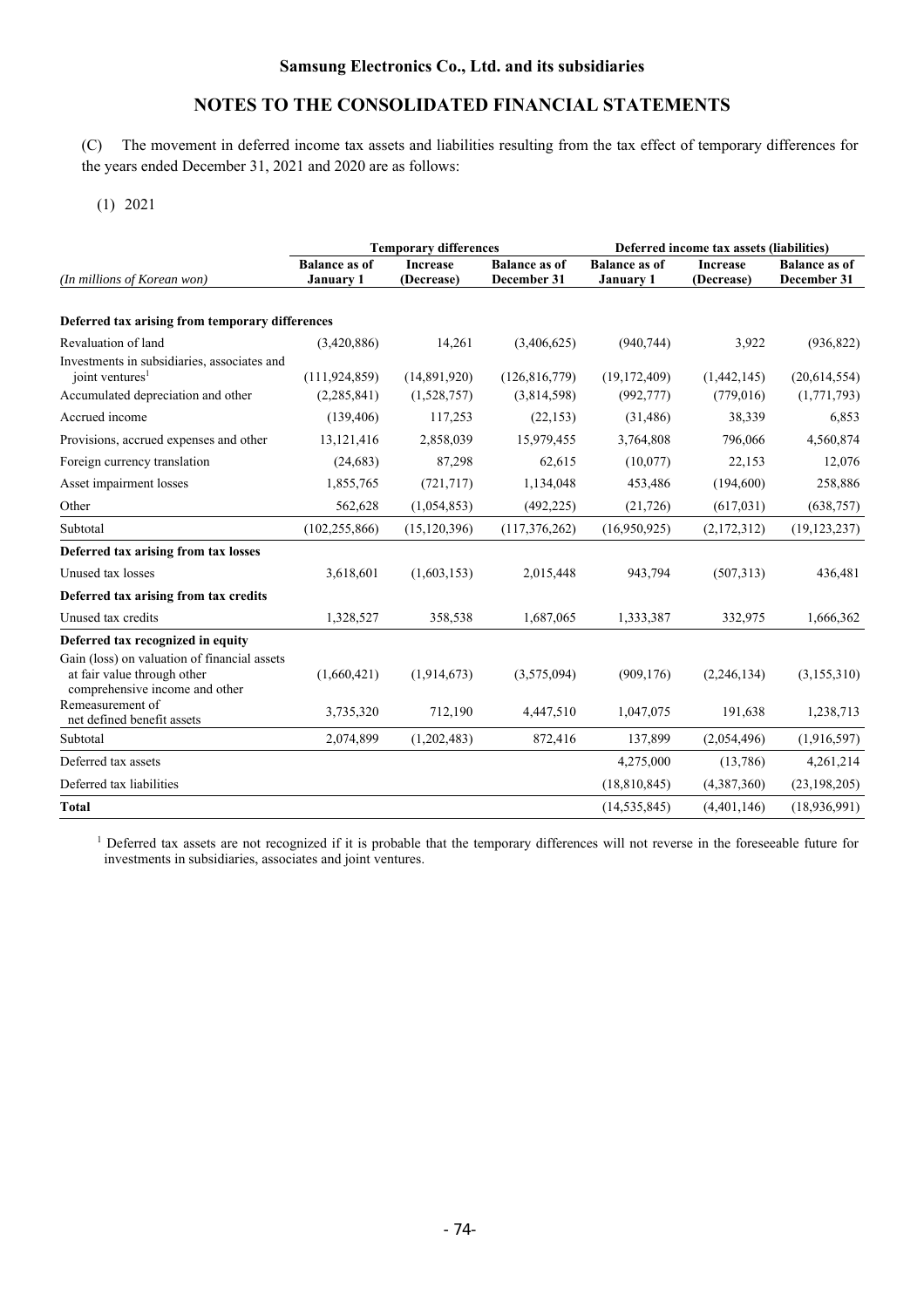### (2) 2020

|                                                                                                        |                      | <b>Temporary differences</b> | Deferred income tax assets (liabilities) |                      |                 |                      |
|--------------------------------------------------------------------------------------------------------|----------------------|------------------------------|------------------------------------------|----------------------|-----------------|----------------------|
|                                                                                                        | <b>Balance as of</b> | <b>Increase</b>              | <b>Balance as of</b>                     | <b>Balance as of</b> | <b>Increase</b> | <b>Balance as of</b> |
| (In millions of Korean won)                                                                            | <b>January 1</b>     | (Decrease)                   | December 31                              | <b>January 1</b>     | (Decrease)      | December 31          |
| Deferred tax arising from temporary differences                                                        |                      |                              |                                          |                      |                 |                      |
| Revaluation of land                                                                                    | (3,417,804)          | (3,082)                      | (3,420,886)                              | (939, 896)           | (848)           | (940, 744)           |
| Investments in subsidiaries, associates and<br>joint ventures <sup>1</sup>                             | (96, 397, 199)       | (15,527,660)                 | (111, 924, 859)                          | (16, 669, 138)       | (2,503,271)     | (19, 172, 409)       |
| Accumulated depreciation and other                                                                     | (4,529,334)          | 2,243,493                    | (2, 285, 841)                            | (982, 556)           | (10,221)        | (992, 777)           |
| Accrued income                                                                                         | (248, 662)           | 109,256                      | (139, 406)                               | (61, 332)            | 29,846          | (31, 486)            |
| Provisions, accrued expenses and other                                                                 | 12,251,647           | 869,769                      | 13,121,416                               | 3,282,747            | 482,061         | 3,764,808            |
| Foreign currency translation                                                                           | (97, 929)            | 73,246                       | (24, 683)                                | (30,227)             | 20,150          | (10,077)             |
| Asset impairment losses                                                                                | 1,790,729            | 65,036                       | 1,855,765                                | 492,332              | (38, 846)       | 453,486              |
| Other                                                                                                  | 2,252,684            | (1,690,056)                  | 562,628                                  | 270,071              | (291,797)       | (21, 726)            |
| Subtotal                                                                                               | (88,395,868)         | (13,859,998)                 | (102, 255, 866)                          | (14,637,999)         | (2,312,926)     | (16,950,925)         |
| Deferred tax arising from tax losses                                                                   |                      |                              |                                          |                      |                 |                      |
| Unused tax losses                                                                                      | 4,563,095            | (944, 494)                   | 3,618,601                                | 1,208,143            | (264, 349)      | 943,794              |
| Deferred tax arising from tax credits                                                                  |                      |                              |                                          |                      |                 |                      |
| Unused tax credits                                                                                     | 1,311,498            | 17,029                       | 1,328,527                                | 1,007,507            | 325,880         | 1,333,387            |
| Deferred tax recognized in equity                                                                      |                      |                              |                                          |                      |                 |                      |
| Loss on valuation of financial assets at<br>fair value through other comprehensive<br>income and other | (2,928,550)          | 1,268,129                    | (1,660,421)                              | (895, 922)           | (13,254)        | (909, 176)           |
| Remeasurement of<br>net defined benefit assets                                                         | 2,738,197            | 997,123                      | 3,735,320                                | 769,512              | 277,563         | 1,047,075            |
| Subtotal                                                                                               | (190, 353)           | 2,265,252                    | 2,074,899                                | (126, 410)           | 264,309         | 137,899              |
| Deferred tax assets                                                                                    |                      |                              |                                          | 4,505,049            | (230,049)       | 4,275,000            |
| Deferred tax liabilities                                                                               |                      |                              |                                          | (17,053,808)         | (1,757,037)     | (18, 810, 845)       |
|                                                                                                        |                      |                              |                                          |                      |                 |                      |
| <b>Total</b>                                                                                           |                      |                              |                                          | (12, 548, 759)       | (1,987,086)     | (14, 535, 845)       |

<sup>1</sup> Deferred tax assets are not recognized if it is probable that the temporary differences will not reverse in the foreseeable future for investments in subsidiaries, associates and joint ventures.

The Company assessed that the deferred tax asset is realizable as the estimated average annual taxable income in future years exceeds the tax loss carry forwards and tax credit carry forwards to be reversed in each accounting period. Temporary differences in which deferred tax effects were not recognized due to uncertainty regarding the ultimate realizability of such assets as of December 31, 2021 and 2020 are as follows:

| (In millions of Korean won) | 2021    | 2020    |
|-----------------------------|---------|---------|
|                             |         |         |
| Unused tax losses           | 706,512 | 751,255 |
| Unused tax credits          | 47.929  | 37,816  |

Expected expiry dates of unused tax losses and credits for which no deferred tax asset is recognized are as follows:

| (In millions of Korean won) | 2021                     | 2022<br>2021 |                          | 2023 and after |
|-----------------------------|--------------------------|--------------|--------------------------|----------------|
| Unused tax losses           | $\overline{\phantom{a}}$ | 1,316        | $\overline{\phantom{a}}$ | 705,196        |
| Unused tax credits          | 13.302                   | 3,145        | 24,364                   | 7,118          |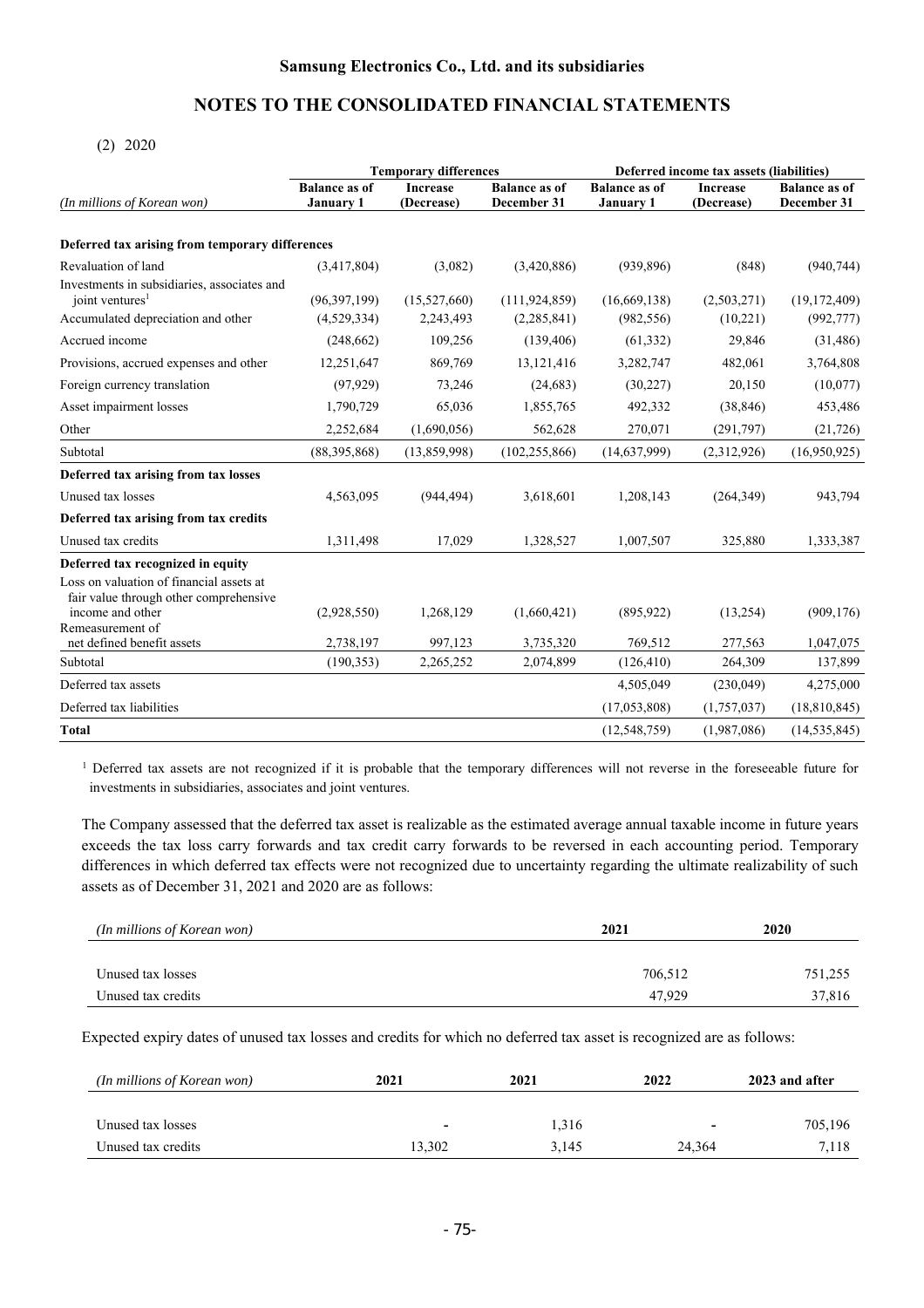# **NOTES TO THE CONSOLIDATED FINANCIAL STATEMENTS**

(D) Details of the period when the deferred tax assets (liabilities) are recovered (settled) as of December 31, 2021 and 2020 are as follows:

| <i>(In millions of Korean won)</i>                               | December 31, 2021 | December 31, 2020 |
|------------------------------------------------------------------|-------------------|-------------------|
|                                                                  |                   |                   |
| Deferred tax assets                                              |                   |                   |
| Deferred tax assets to be recovered within 12 months             | 2,999,046         | 2,839,030         |
| Deferred tax assets to be recovered after more than 12 months    | 1,262,168         | 1,435,970         |
| Subtotal                                                         | 4,261,214         | 4,275,000         |
| Deferred tax liabilities                                         |                   |                   |
| Deferred tax liabilities to be settled after more than 12 months | (23, 198, 205)    | (18,810,845)      |
| <b>Total</b>                                                     | (18,936,991)      | (14, 535, 845)    |

#### **26. Earnings per Share**

## (A) Basic earnings per share

Basic earnings per share for the years ended December 31, 2021 and 2020 are calculated as follows:

### (1) Ordinary shares

| (In millions of Korean won, thousands of number of shares)       | 2021         | 2020       |
|------------------------------------------------------------------|--------------|------------|
| Profit for the year attributable to owners of the parent company | 39, 243, 791 | 26,090,846 |
| Profit for the year available for ordinary shares                | 34,488,944   | 22,929,390 |
| Weighted-average number of ordinary shares outstanding           | 5,969,783    | 5,969,783  |
| Basic earnings per ordinary share (in Korean won)                | 5.777        | 3,841      |
|                                                                  |              |            |

### (2) Preference shares

| (In millions of Korean won, thousands of number of shares)       | 2021         | 2020       |
|------------------------------------------------------------------|--------------|------------|
|                                                                  |              |            |
| Profit for the year attributable to owners of the parent company | 39, 243, 791 | 26,090,846 |
| Profit for the year available for preference shares              | 4,754,847    | 3,161,456  |
| Weighted-average number of preference shares outstanding         | 822,887      | 822,887    |
| Basic earnings per preference share (in Korean won)              | 5,778        | 3,842      |

#### (B) Diluted earnings per share

The Company does not have dilutive potential ordinary shares and as a result, basic earnings per share and diluted earnings per share are the same for the years ended December 31, 2021 and 2020.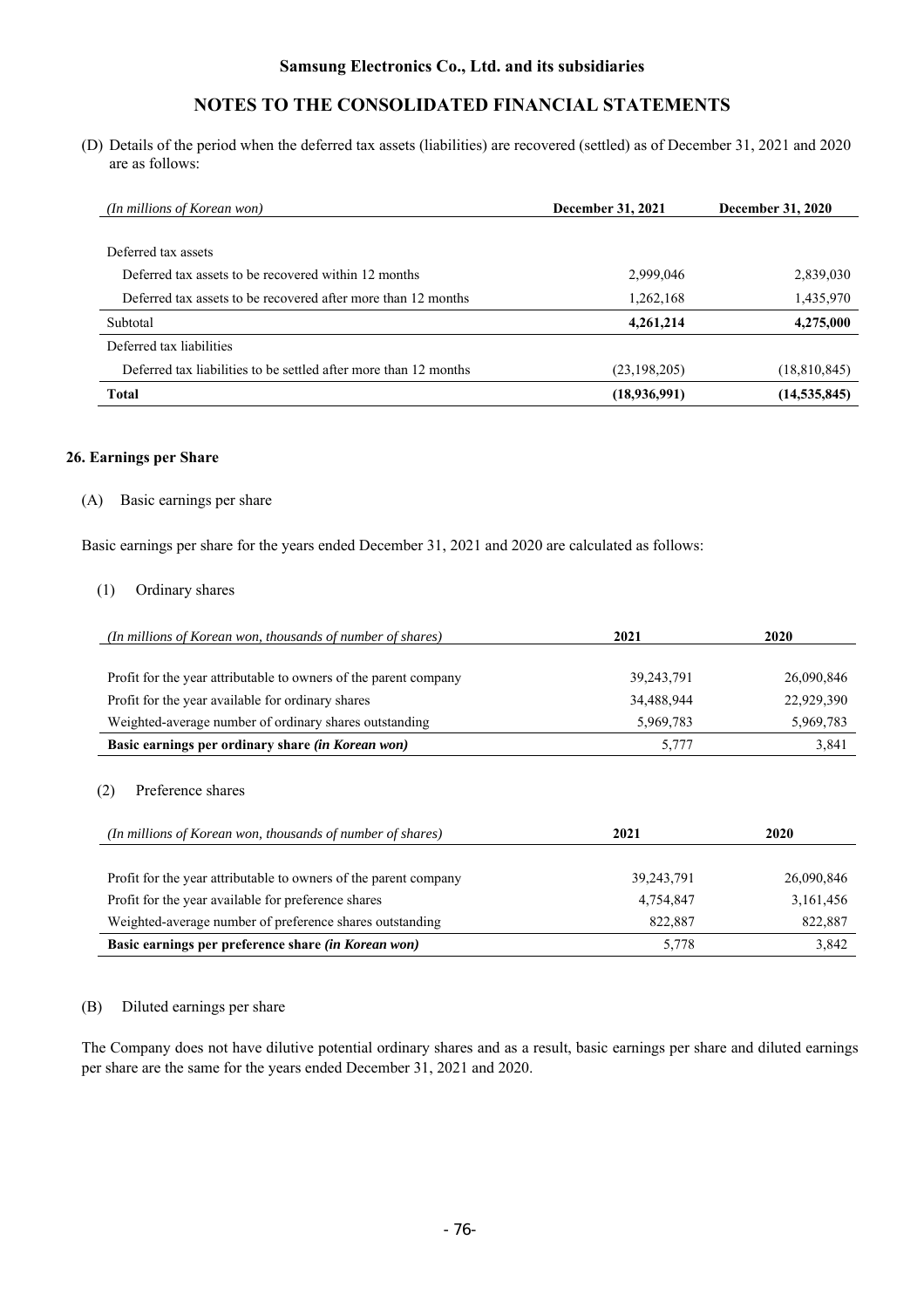# **NOTES TO THE CONSOLIDATED FINANCIAL STATEMENTS**

# **27. Statements of Cash Flows**

- (A) The Company used the indirect method to present cash flows from operating activities. Adjustments and changes in assets and liabilities arising from operating activities for the years ended December 31, 2021 and 2020 are as follows:
	- Adjustments

| (In millions of Korean won)                       | 2021        | 2020        |
|---------------------------------------------------|-------------|-------------|
|                                                   |             |             |
| Adjustments:                                      |             |             |
| Income tax expense                                | 13,444,377  | 9,937,285   |
| Financial income                                  | (2,485,679) | (3,718,841) |
| Financial expenses                                | 1,917,705   | 2,306,770   |
| Post-employment benefits                          | 1,360,344   | 1,290,179   |
| Depreciation                                      | 31,285,209  | 27,115,735  |
| Amortization                                      | 2,962,152   | 3,219,881   |
| Bad debt expenses (reversal)                      | 17,990      | 40,006      |
| Dividend income                                   | (135, 840)  | (152, 440)  |
| Share of profit of associates and joint ventures  | (729, 614)  | (506, 530)  |
| Gain on disposal of property, plant and equipment | (340, 400)  | (154, 249)  |
| Loss on disposal of property, plant and equipment | 75,586      | 87,673      |
| Loss on valuation of inventories                  | 1,735,741   | 1,000,763   |
| Others                                            | (51, 938)   | 1,152,322   |
| Total                                             | 49,055,633  | 41,618,554  |

- Changes in assets and liabilities arising from operating activities

| (In millions of Korean won)                  | 2021           | 2020        |
|----------------------------------------------|----------------|-------------|
|                                              |                |             |
| Changes in assets and liabilities :          |                |             |
| Decrease (increase) in trade receivables     | (7,302,604)    | 1,269,982   |
| Decrease (increase) in non-trade receivables | (204, 348)     | 471,034     |
| Increase in prepaid expenses                 | (204, 971)     | (16, 429)   |
| Decrease (increase) in inventories           | (9,712,379)    | (7,540,656) |
| Increase (decrease) in trade payables        | 1,027,017      | 3,885,742   |
| Increase (decrease) in other payables        | 1,516,076      | 196,710     |
| Increase (decrease) in advances received     | (24, 371)      | 95,851      |
| Increase (decrease) in withholdings          | 275,998        | 99,300      |
| Increase (decrease) in accrued expenses      | 3,340,697      | 5,332,676   |
| Increase (decrease) in provisions            | 1,862,320      | 944,417     |
| Payment of post-employment benefits          | (606, 870)     | (610, 734)  |
| Increase in plan assets                      | (2,866,087)    | (2,327,602) |
| Other                                        | (3,387,362)    | (1,677,867) |
| Total                                        | (16, 286, 884) | 122,424     |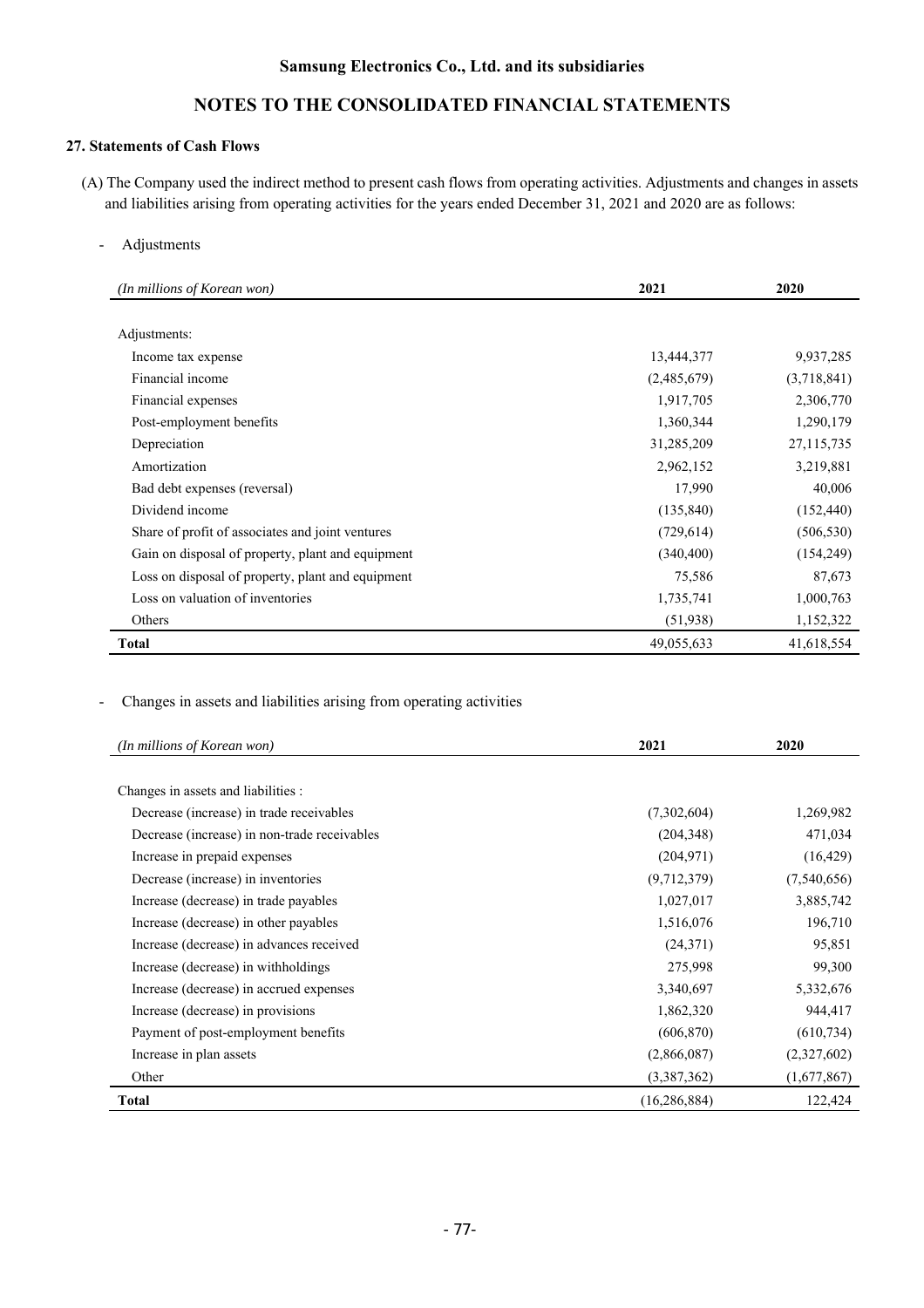(B) Significant non-cash investing and financing transactions for the years ended December 31, 2021 and 2020 are as follows:

| (In millions of Korean won)                                                    | 2021       | 2020       |
|--------------------------------------------------------------------------------|------------|------------|
|                                                                                |            |            |
| Valuation of financial assets at fair value through other comprehensive income | 3,653,253  | 3,423,908  |
| Valuation of investments in associates and joint ventures                      | 211,979    | 43,297     |
| Reclassification of construction in progress to property, plant and equipment  | 50,451,574 | 42,177,828 |
| Acquisition of right-of-use assets (New lease contracts established)           | 1,748,911  | 810,823    |
| Reclassification of current portion of debentures                              | 477,651    | 5,318      |
| Reclassification of current portion of long-term borrowings                    | 852,317    | 710,781    |

(C) Changes in liabilities arising from financing activities for the years ended December 31, 2021 and 2020 are as follows:

### (1) 2021

|                                     |                           | <b>Non-cash transactions</b><br><b>Cash flows from</b> |                               |                    | As of       |  |
|-------------------------------------|---------------------------|--------------------------------------------------------|-------------------------------|--------------------|-------------|--|
| (In millions of Korean won)         | As of<br><b>January 1</b> | financing<br>activities                                | <b>New lease</b><br>contracts | Other <sup>1</sup> | December 31 |  |
| Short-term borrowings               | 16,553,429                | (2,616,943)                                            | ٠                             | (248,693)          | 13,687,793  |  |
| Debentures and long-term borrowings | 3,663,952                 | (836, 470)                                             | 1.748.912                     | 127,962            | 4,704,356   |  |
| Total                               | 20, 217, 381              | (3,453,413)                                            | 1,748,912                     | (120, 731)         | 18,392,149  |  |

<sup>1</sup> Other includes amortization and effects of changes in foreign currency exchange rates.

### (2) 2020

|                                     |                           | <b>Cash flows from</b>  | <b>Non-cash transactions</b>  |                    |                      |
|-------------------------------------|---------------------------|-------------------------|-------------------------------|--------------------|----------------------|
| (In millions of Korean won)         | As of<br><b>January 1</b> | financing<br>activities | <b>New lease</b><br>contracts | Other <sup>1</sup> | As of<br>December 31 |
|                                     |                           |                         |                               |                    |                      |
| Short-term borrowings               | 14,393,468                | 2, 191, 186             | $\overline{\phantom{0}}$      | (31,225)           | 16,553,429           |
| Debentures and long-term borrowings | 4,018,569                 | (850, 452)              | 810.823                       | (314,988)          | 3,663,952            |
| Total                               | 18,412,037                | 1,340,734               | 810.823                       | (346, 213)         | 20,217,381           |

<sup>1</sup> Other includes amortization, effects of changes in foreign currency exchange rates, and the cumulative effect of changes in accounting policies.

For the years ended December 31, 2021 and 2020, cash outflows from principal repayment (financial activities) amount to W 876,437 million and W 823,935 million, respectively, and cash outflows due to interest expenses (operating activities) in relation to the lease liabilities amount to  $W$  106,880 million and  $W$  109,040 million, respectively.

(D) The Company reported cash receipts and payments arising from transactions occurring frequently, of large gross amounts, and with short-term maturities, such as short-term financial instruments, borrowings and other, on a net basis. As of December 31, 2021, most of the Company's cash and cash equivalents consist of bank deposits.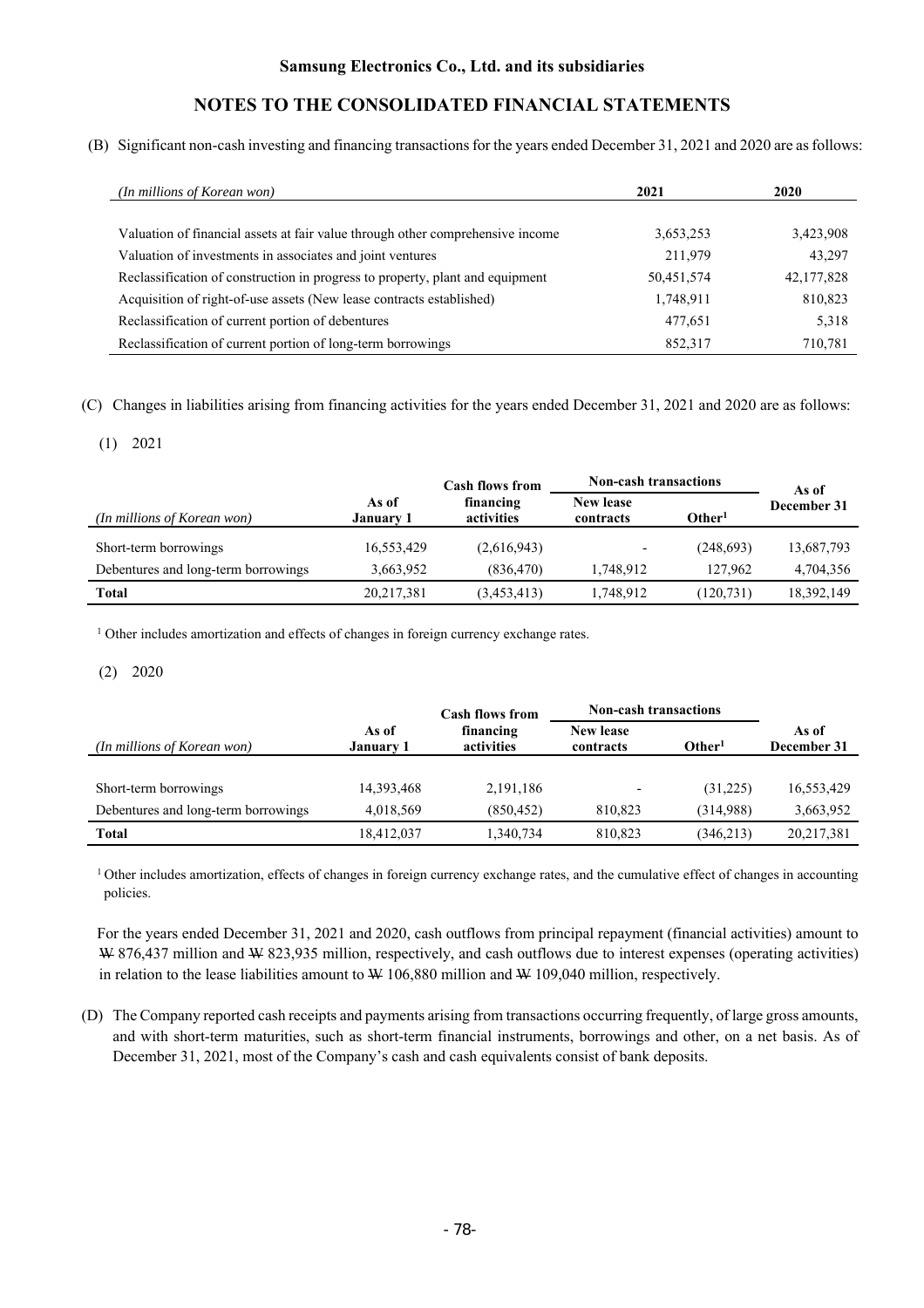# **NOTES TO THE CONSOLIDATED FINANCIAL STATEMENTS**

#### **28. Financial Risk Management**

The Company's financial risk management focuses on minimizing the market risk, credit risk, and liquidity risk arising from operating activities. To mitigate these risks, the Company implements and operates a financial risk policy and program that closely monitors and manages such risks. In addition, the Company uses derivatives to hedge certain risk exposure.

The finance team mainly carries out the Company's financial risk management. After implementing the global financial risk management policies, the finance team periodically measures, evaluates, and hedges the financial risk and also establishes and implements the global financial risk management policy.

The Company also manages the foreign exchange risk by monitoring foreign exchange rate fluctuations at local finance centers across major regions (United States, United Kingdom, Singapore, China, Brazil, and Russia) and acting as an agent of foreign exchange transactions. In addition, the Company manages the liquidity risk by utilizing a globally integrated finance structure.

The Company's financial assets that are under the financial risk management are comprised of cash and cash equivalents, short-term financial instruments, financial assets at amortized cost, trade receivables and others. The Company's financial liabilities under financial risk management are comprised of trade payables, borrowings, and others.

### (A) Market risk

(1) Foreign exchange risk

The Company is exposed to the foreign exchange risk arising from its global operations performed in currencies other than its functional currency. The major currencies that are exposed to the foreign exchange risk are the US dollar, Euro, and Indian Rupee.

The Company focuses on minimizing the impact of the foreign exchange fluctuation by maintaining the equal amount of assets and liabilities denominated in each foreign currency, irrespective of the foreign exchange fluctuation considerations. To prevent the exchange position, the Company's foreign exchange management policy requires the normal business transactions, including imports and exports, as well as the financing transactions such as depositing and borrowing, to be in local currency or for the cash-in currency to be matched up with the cash-out currency. Moreover, the Company periodically evaluates and monitors the foreign exchange risk to efficiently mitigate such risk, and the speculative foreign exchange transactions are strictly prohibited.

As of December 31, 2021 and 2020, when the currency rates change by 5%, the impact on profit or loss (before income tax effects) arising from financial assets and liabilities denominated in foreign currencies other than the functional currency are as follows:

|                             | December 31, 2021 |                 | <b>December 31, 2020</b> |                 |  |  |
|-----------------------------|-------------------|-----------------|--------------------------|-----------------|--|--|
| (In millions of Korean won) | Increase          | <b>Decrease</b> | Increase                 | <b>Decrease</b> |  |  |
|                             |                   |                 |                          |                 |  |  |
| <b>USD</b>                  | 250,489           | (250, 489)      | 174,400                  | (174, 400)      |  |  |
| <b>EUR</b>                  | 107,519           | (107, 519)      | 112,244                  | (112, 244)      |  |  |
| <b>INR</b>                  | 24.216            | (24,216)        | 21,959                   | (21,959)        |  |  |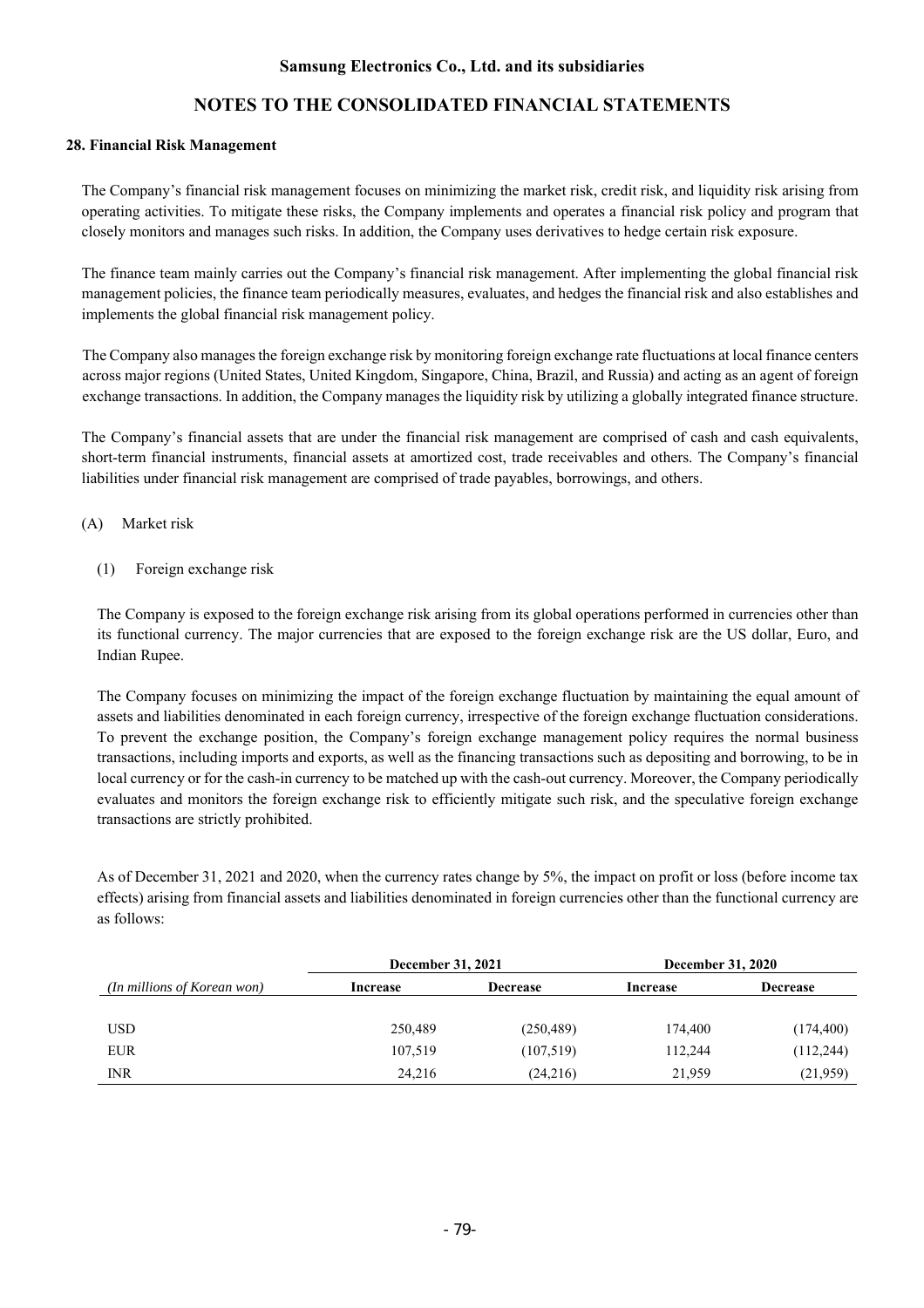# **NOTES TO THE CONSOLIDATED FINANCIAL STATEMENTS**

### (2) Interest rate risk

Risk of changes in interest rates for floating interest rate financial instruments is defined as the risk that the fair value of components of the statements of financial position, and future cash flows of interest income (expenses) of a financial instrument, will fluctuate because of the changes in market interest rates. The Company's position with regard to interest rate risk exposure is mainly driven by its floating interest rate debt obligations and interest-bearing deposits. The Company implemented policies and operates to minimize uncertainty arising from changes in interest rates and financial expenses.

As of December 31, 2021 and 2020, changes in profit or loss (before income tax effects) as a result of a 1%p change in interest rates on floating interest rate financial assets and liabilities are presented below:

|                              | December 31, 2021 |                 | <b>December 31, 2020</b> |                   |  |
|------------------------------|-------------------|-----------------|--------------------------|-------------------|--|
| (In millions of Korean won)  | Increase          | <b>Decrease</b> | Increase                 | <b>Decrease</b>   |  |
| Financial assets             | 71,131            | (71, 131)       | 81,013                   |                   |  |
| <b>Financial liabilities</b> | (18, 779)         | 18,779          | (2,195)                  | (81,013)<br>2,195 |  |
| Net effect                   | 52,352            | (52, 352)       | 78,818                   | (78, 818)         |  |

### (3) Price risk

The Company's investment portfolio consists of direct and indirect investments in equity instruments classified as financial assets at fair value through other comprehensive income and financial assets at fair value through profit or loss, which is in line with the Company's strategy.

As of December 31, 2021 and 2020, price fluctuation of marketable equity securities (listed stocks) by 1% would result in changes in other comprehensive income (before income tax) of  $W$  116,087 million and  $W$  69,101 million, respectively, and changes in profit before tax of W 4,784 million and W 4,316 million, respectively.

#### (B) Credit risk

Credit risk arises during the normal course of transactions and investing activities where clients or other parties fail to discharge an obligation. The Company monitors and sets the client's and the counterparty's credit limit on a periodic basis based on the client's and counterparty's financial conditions, default histories and other important factors. Adequate insurance coverage is maintained for trade receivables related to the trading partners situated in higher risk countries.

Credit risk can arise from transactions with financial institutions which include financial instrument transactions such as cash and cash equivalents, deposits, and derivative instruments. To minimize such risk, the Company transacts only with banks which have strong international credit rating (S&P A and above), and all new transactions with financial institutions with no prior transaction history are approved, managed and monitored by the Company's finance team and the local finance center. The Company generally enters into a financial agreement with no restrictions, such as debt ratio covenants, provision of collateral and/or repayment of loans/ borrowings. The Company requires separate approvals for contracts with restrictions.

As of December 31, 2021 and December 31, 2020, the Company estimates that its maximum exposure to credit risk is the carrying amount of its financial assets, net of impairment losses.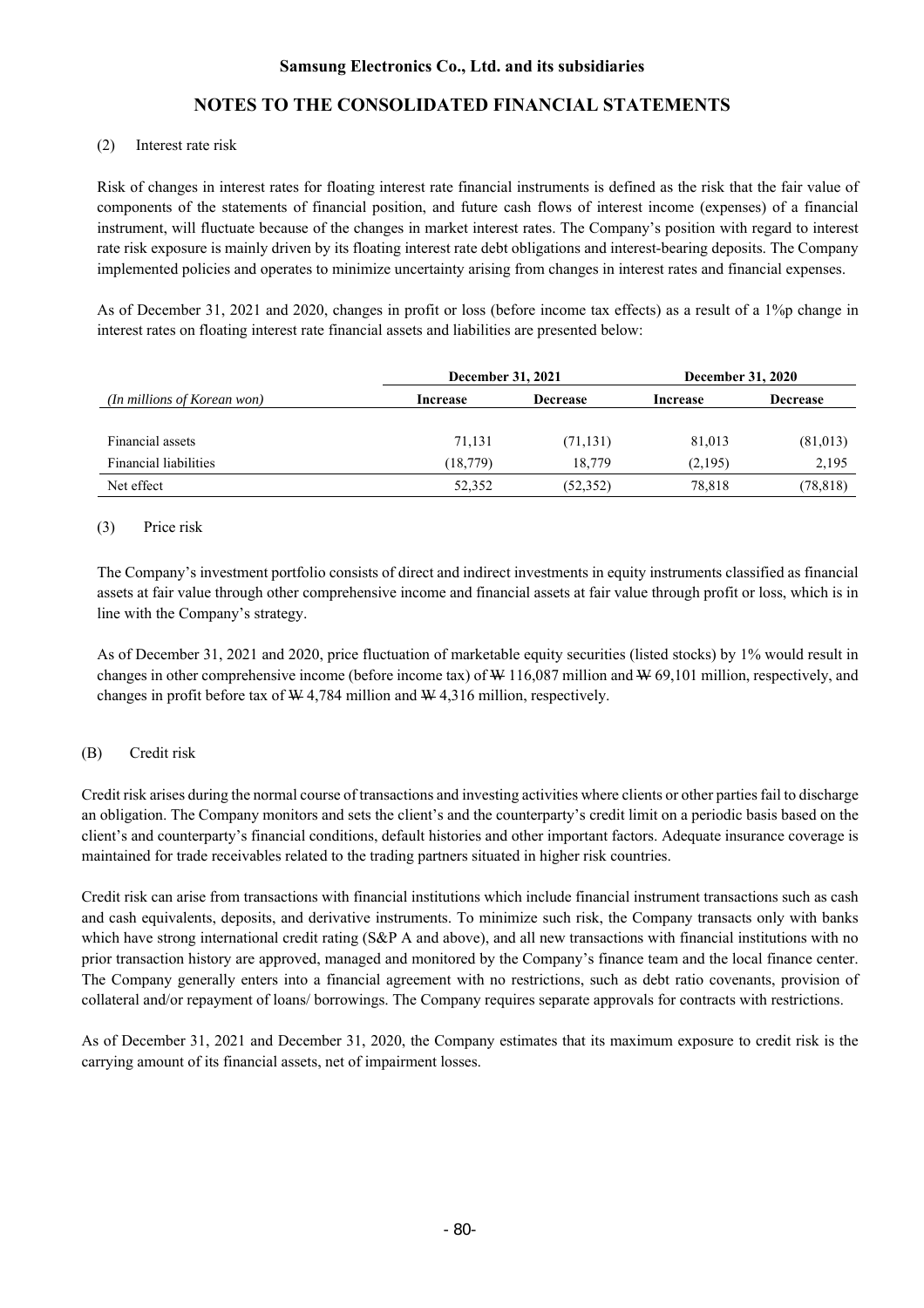# **NOTES TO THE CONSOLIDATED FINANCIAL STATEMENTS**

### (C) Liquidity risk

Due to large investments made by the Company, maintaining adequate levels of liquidity risk is critical. The Company strives to achieve this goal by periodically forecasting its capital balance, estimating the required cash levels, and managing income and expenses.

The Company manages its liquidity risk by periodically forecasting the projected cash flows. If abnormal signs are identified, the Company works with the local finance center and provides liquidity support by utilizing a globally integrated finance structure, such as Cash Pooling. In addition, the Company maintains a liquidity management process which provides an additional financial support from the local finance center and the Company. The Cash Pooling program allows the sharing of surplus funds among the entities and contributes to minimizing the liquidity risk and strengthening the Company's competitive position by reducing capital operation expenses and financial expenses.

For the need of large scale of liquidity, the Company secures the credit limit for overseas subsidiaries through payment guarantees.

As of December 31, 2021 and 2020, the following table is an undiscounted cash flow analysis for financial liabilities according to their remaining contractual maturity.

| (In millions of Korean won)  | Less than<br>3 months    | $4 - 6$ months | $7 - 12$ months | $1 - 5$ vears | More than<br>5 years |  |
|------------------------------|--------------------------|----------------|-----------------|---------------|----------------------|--|
| <b>Financial liabilities</b> | 55,185,809               | 1,814,271      | 1,674,980       | 5,462,057     | 944,232              |  |
|                              | <b>December 31, 2020</b> |                |                 |               |                      |  |
| (In millions of Korean won)  | Less than<br>3 months    | $4 - 6$ months | $7 - 12$ months | $1 - 5$ vears | More than<br>5 years |  |
| <b>Financial liabilities</b> | 44,988,792               | 733,776        | 1,651,951       | 3,945,429     | 578,346              |  |

The table above shows the Company's financial liabilities based on the remaining period at the consolidated statements of financial position date until the contractual maturity date. The amounts disclosed in the table are the contractual undiscounted cash flows.

The Company's derivative financial liabilities of W 113,590 million (December 31, 2020: W 47,704 million) has been included within the less than 3 months bucket. These are the Company's trading portfolio of derivative instruments, on a net settlement term, of which the contractual maturities are not essential for understanding its cash flows. These contracts are managed on a net fair value basis rather than by the maturity date. Net settled derivatives consist of forwards on currency rates used by the Company to manage the exchange rate profile.

Derivatives that are settled on a gross basis by the delivery of underlying items, including derivatives for hedging, will be settled within the next 60 months from the end of the reporting period. These derivative are not included in the table above.

There is no maximum liquidity risk exposure from those other than the above financial liabilities (e.g., payment and performance guarantees) as of December 31, 2021.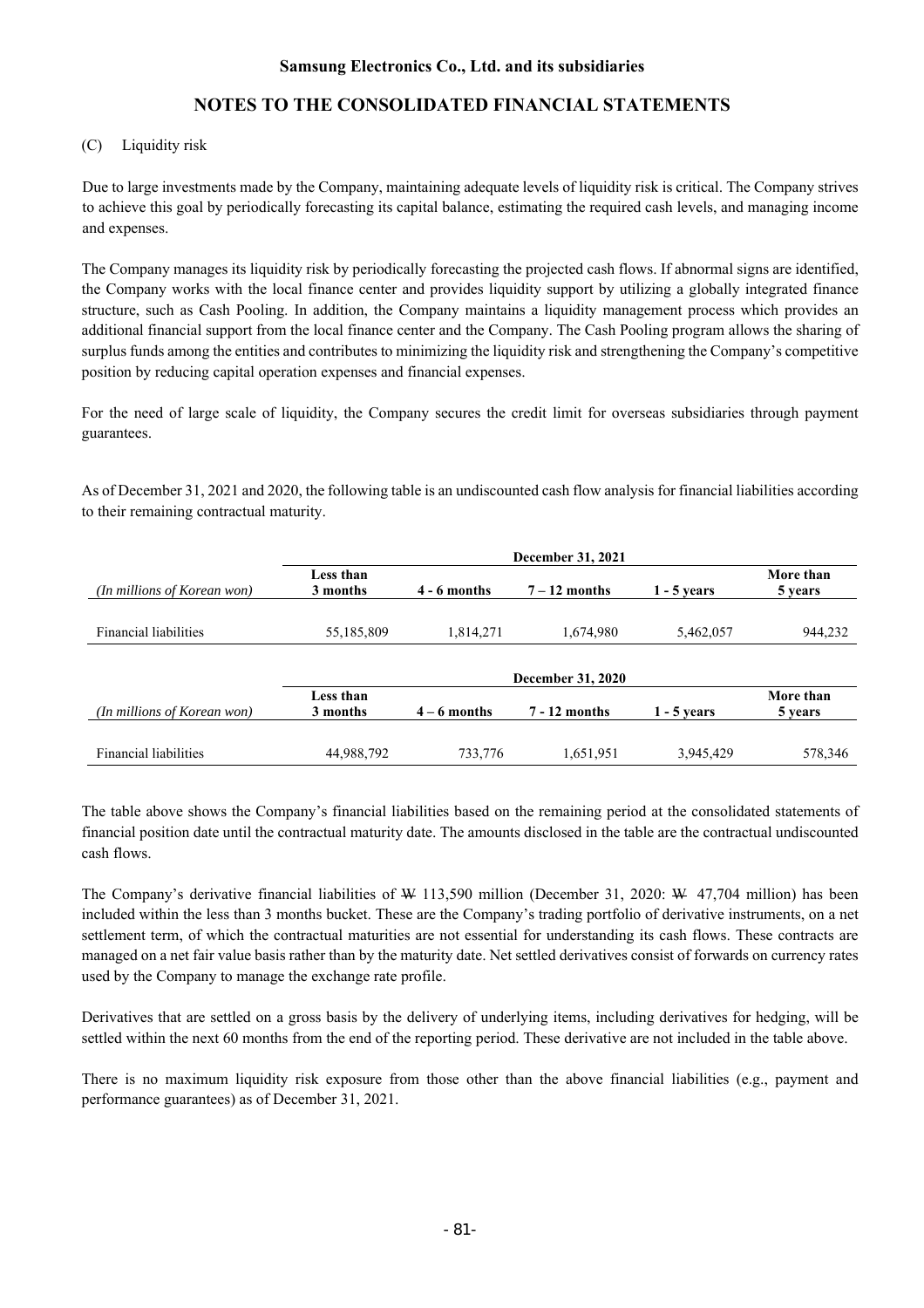## **NOTES TO THE CONSOLIDATED FINANCIAL STATEMENTS**

#### (D) Derivative financial instruments

The Company applies cash flow hedge accounting to hedge the foreign currency risk of forecasted transaction including hedging the price risk associated with inventory. Details of derivative financial instruments that qualify as cash flow hedges as of December 31, 2021 and 2020 are as follows:

|                                     | December 31, 2021                   |        | <b>December 31, 2020</b> |                    |  |
|-------------------------------------|-------------------------------------|--------|--------------------------|--------------------|--|
| (In millions of Korean won)         | <b>Liabilities</b><br><b>Assets</b> |        | <b>Assets</b>            | <b>Liabilities</b> |  |
|                                     |                                     |        |                          |                    |  |
| Currency forward exchange contracts |                                     |        |                          |                    |  |
| Current items                       | 34,075                              | 11.090 | 11,311                   | 22,236             |  |
| Non-current items                   | 16.790                              | 3.280  | 11.999                   | 19,694             |  |
| <b>Total</b>                        | 50,865                              | 14.370 | 23,310                   | 41,930             |  |

For the years ended December 31, 2021 and 2020, the Company recognizes the gains and losses relating to the effective portion of changes in fair value of derivatives that are designated and qualify as cash flow hedges in other comprehensive income, which amount to the gain of  $W$  50,410 million (after tax) and loss of  $W$  33,406 million (after tax), respectively, and recognizes the gains and losses relating to the ineffective portion in profit or loss, which amount to the gain of W 451 million (before tax) and loss of W 27 million (before tax), respectively. For the years ended December 31, 2021 and 2020, gains and losses reclassified directly from other comprehensive income to profit or loss amount to the gain of W 1,117 million (after tax) and the gain of W 4,664 million (after tax), respectively and the gains reclassified from other comprehensive income to the carrying amount of inventory amount to the gain of  $W$  1,539 million (after tax) and the gain of  $W$  3,792 million (after tax), respectively.

#### (E) Capital risk management

The purpose of capital management is to maintain a sound capital structure. The Company monitors capital on the basis of credit ratings and debt ratio. Debt ratio is calculated by dividing the total liabilities by total equity in the financial statements.

The Company's capital risk management policy has not changed since the prior reporting periods. The Company has maintained an AA- and Aa3 credit ratings from S&P and Moody's, respectively.

The total liabilities to equity ratios as of December 31, 2021 and 2020 are as follows:

| (In millions of Korean won) | <b>December 31, 2021</b> | <b>December 31, 2020</b> |
|-----------------------------|--------------------------|--------------------------|
| Total liabilities           | 121,721,227              | 102,287,702              |
| Total equity                | 304,899,931              | 275,948,016              |
| Debt ratio                  | 39.9%                    | 37.1%                    |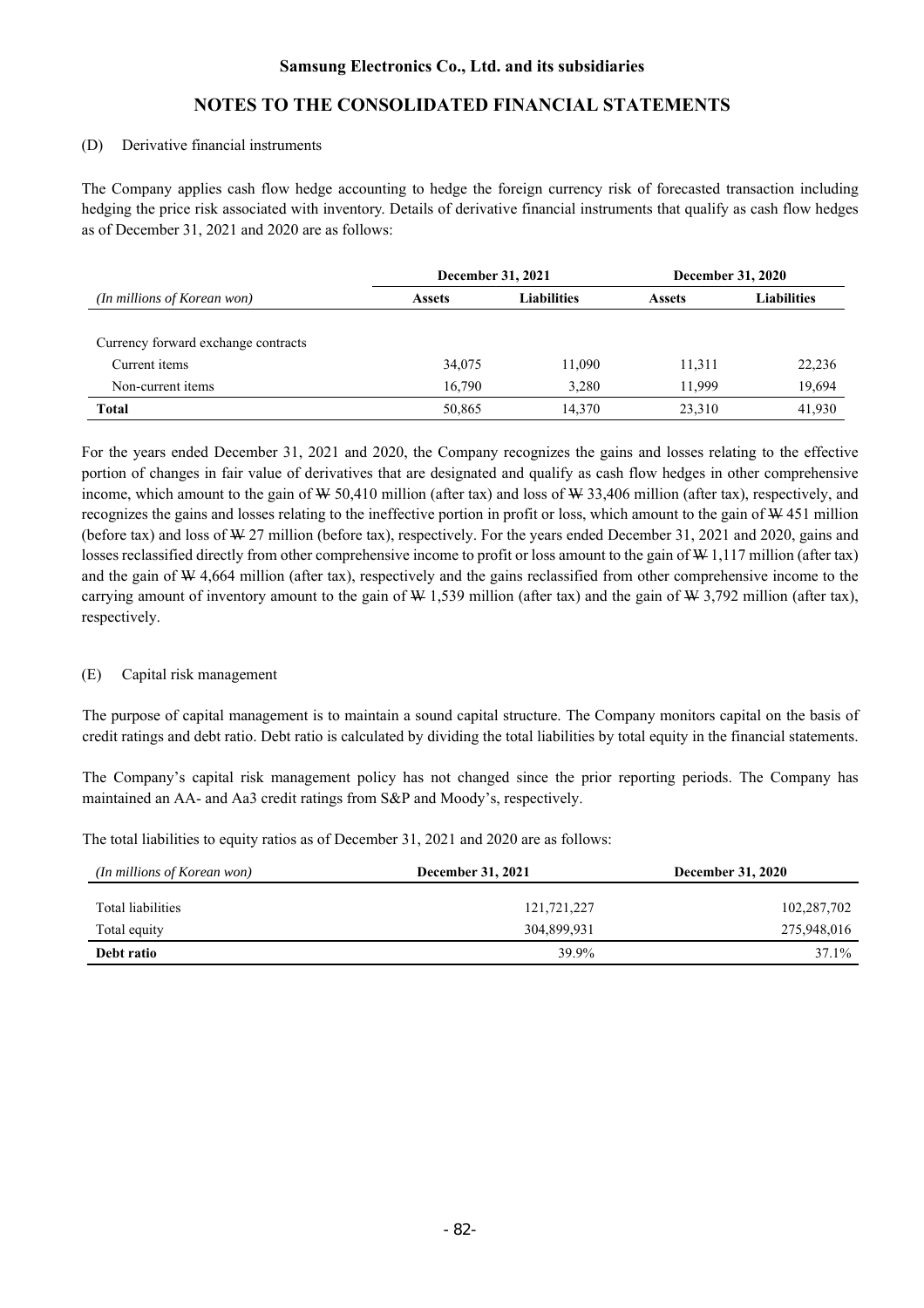# **NOTES TO THE CONSOLIDATED FINANCIAL STATEMENTS**

## (F) Fair value estimation

(1) Carrying amounts and fair values of financial instruments by category as of December 31, 2021 and 2020 are as follows:

|                                                                                                                | December 31, 2021<br>December 31, 2020 |                   |                        |                   |
|----------------------------------------------------------------------------------------------------------------|----------------------------------------|-------------------|------------------------|-------------------|
| (In millions of Korean won)                                                                                    | <b>Carrying amount</b>                 | <b>Fair value</b> | <b>Carrying amount</b> | <b>Fair value</b> |
| <b>Financial assets</b>                                                                                        |                                        |                   |                        |                   |
| Cash and cash equivalents                                                                                      | 39,031,415                             | $(*1)$            | 29,382,578             | $(*1)$            |
| Short-term financial instruments                                                                               | 81,708,986                             | $(*1)$            | 92,441,703             | $(*1)$            |
| Short-term financial assets at amortized cost                                                                  | 3,369,034                              | $(*1)$            | 2,757,111              | $(*1)$            |
| Short-term financial assets at fair value<br>through profit or loss                                            | 40,757                                 | 40,757            | 71,451                 | 71,451            |
| Trade receivables                                                                                              | 40,713,415                             | $(*1)$            | 30,965,058             | $(*1)$            |
| Financial assets at fair value through<br>other comprehensive income<br>Financial assets at fair value through | 13,965,839                             | 13,965,839        | 12,575,216             | 12,575,216        |
| profit or loss                                                                                                 | 1,525,344                              | 1,525,344         | 1,202,969              | 1,202,969         |
| Other $(2)$                                                                                                    | 9,040,189                              | 328,216           | 6,634,873              | 239,107           |
| <b>Total financial assets</b>                                                                                  | 189,394,979                            |                   | 176,030,959            |                   |
| <b>Financial liabilities</b>                                                                                   |                                        |                   |                        |                   |
| Trade payables                                                                                                 | 13,453,351                             | $(*1)$            | 9,739,222              | $(*1)$            |
| Short-term borrowings                                                                                          | 13,687,793                             | $(*1)$            | 16,553,429             | $(*1)$            |
| Other payables                                                                                                 | 14,126,970                             | $(*1)$            | 10,645,637             | $(*1)$            |
| Current portion of long-term liabilities                                                                       | 1,329,968                              | 554,106           | 716,099                | 5,318             |
| - Current portion of long-term borrowing                                                                       | 852,317                                | $(*1)(*3)$        | 710,781                | $(*3)$            |
| - Current portion of debentures                                                                                | 477,651                                | 554,106           | 5,318                  | 5,318             |
| Debentures                                                                                                     | 508,232                                | 546,339           | 948,137                | 997,101           |
| Long-term borrowings                                                                                           | 2,866,156                              | $(*1)(*3)$        | 1,999,716              | $(*3)$            |
| Long-term other payables <sup><math>(*)</math>2</sup>                                                          | 2,562,158                              | $(*1)$            | 1,274,304              | 2,176             |
| Other $(*2)$                                                                                                   | 10,781,684                             | 337,394           | 9,639,252              | 284,628           |
| <b>Total financial liabilities</b>                                                                             | 59,316,312                             |                   | 51, 515, 796           |                   |

(\*1) Assets and liabilities whose carrying amount is a reasonable approximation of fair value are excluded from the fair value disclosures.

 $^{(*)2}$  Assets measured at the cost of W 8,711,973 million (December 31, 2020: W 6,395,766 million) and liabilities measured at the cost of W 13,006,448 million (December 31, 2020: W 10,626,752 million) are excluded as the carrying amount is a reasonable estimation of fair value.

(\*3) Lease liabilities, classified under the current portion of long-term liabilities and long-term borrowings, are excluded from the fair value disclosures in accordance with *Korean IFRS 1107.*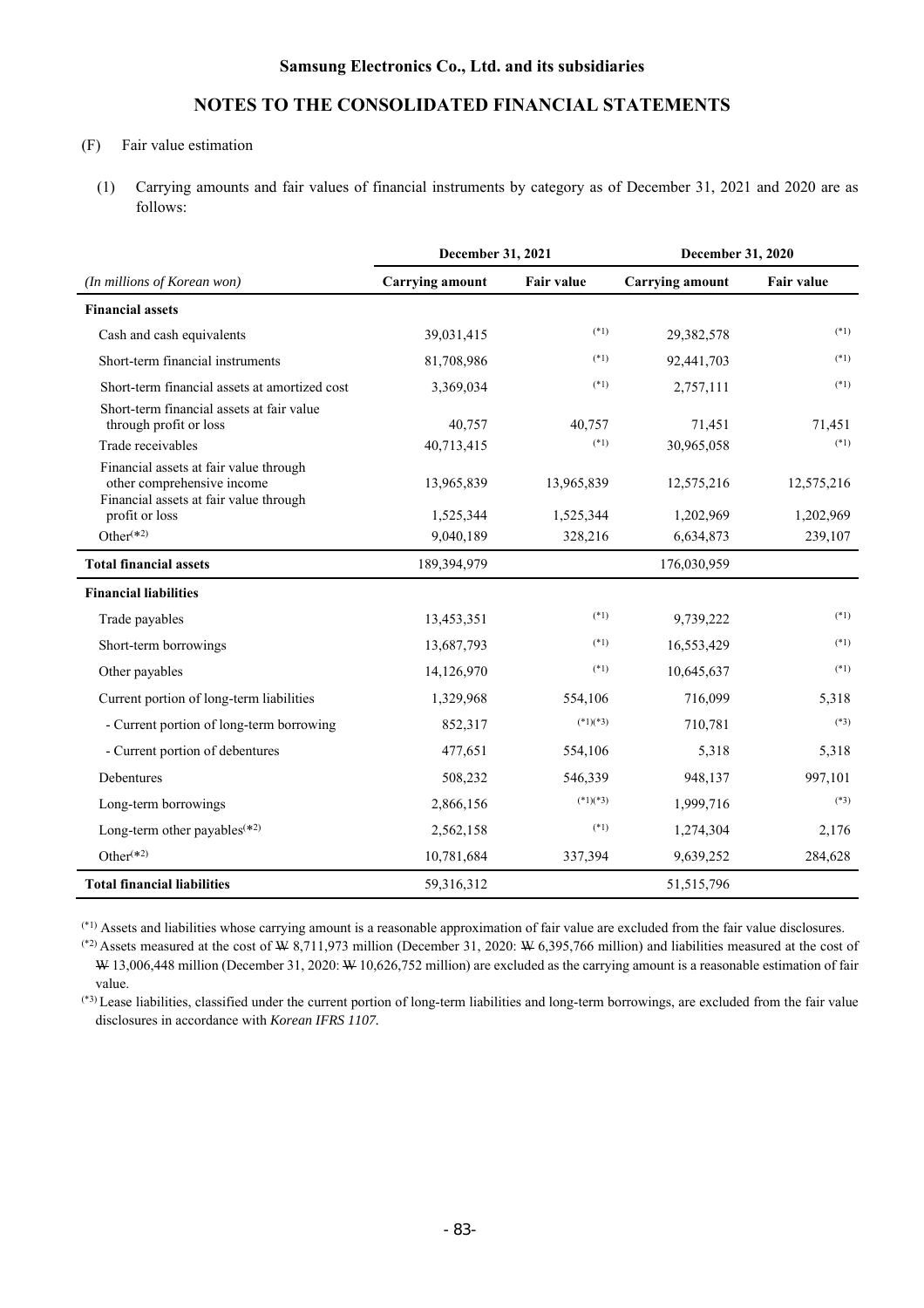(2) Fair value hierarchy classifications of the financial instruments that are measured or disclosed at fair value as of December 31, 2021 and 2020 are as follows:

|                                           | December 31, 2021 |         |           |                      |  |
|-------------------------------------------|-------------------|---------|-----------|----------------------|--|
| (In millions of Korean won)               | <b>Level 1</b>    | Level 2 | Level 3   | <b>Total balance</b> |  |
| 1) Assets                                 |                   |         |           |                      |  |
| Short-term financial assets at fair value |                   |         |           |                      |  |
| through profit or loss                    |                   | 35,620  | 5,137     | 40,757               |  |
| Financial assets at fair value through    |                   |         |           |                      |  |
| other comprehensive income                | 11,608,708        |         | 2,357,131 | 13,965,839           |  |
| Financial assets at fair value through    |                   |         |           |                      |  |
| profit or loss                            | 478,401           |         | 1,046,943 | 1,525,344            |  |
| Other                                     |                   | 307,213 | 21,003    | 328,216              |  |
| 2) Liabilities                            |                   |         |           |                      |  |
| Current portion of debentures             |                   | 554,106 |           | 554,106              |  |
| Debentures                                |                   | 546,339 |           | 546,339              |  |
| Other                                     |                   | 331,956 | 5,438     | 337,394              |  |

|                                                                      | December 31, 2020        |                |           |                      |  |  |
|----------------------------------------------------------------------|--------------------------|----------------|-----------|----------------------|--|--|
| (In millions of Korean won)                                          | <b>Level 1</b>           | <b>Level 2</b> | Level 3   | <b>Total balance</b> |  |  |
| 1) Assets                                                            |                          |                |           |                      |  |  |
| Short-term financial assets at fair value<br>through profit or loss  |                          | 58,763         | 12,688    | 71,451               |  |  |
| Financial assets at fair value through<br>other comprehensive income | 6,910,108                |                | 5,665,108 | 12,575,216           |  |  |
| Financial assets at fair value through<br>profit or loss             | 431,626                  |                | 771,343   | 1,202,969            |  |  |
| Other                                                                |                          | 239,107        |           | 239,107              |  |  |
| 2) Liabilities                                                       |                          |                |           |                      |  |  |
| Current portion of debentures                                        | $\overline{\phantom{0}}$ | 5,318          |           | 5,318                |  |  |
| Debentures                                                           |                          | 997,101        |           | 997,101              |  |  |
| Long-term other payables                                             |                          |                | 2,176     | 2,176                |  |  |
| Other                                                                |                          | 277,556        | 7,072     | 284,628              |  |  |

The levels of the fair value hierarchy and its application to financial assets and liabilities are described below.

- Level 1: Quoted prices (unadjusted) in active markets for identical assets or liabilities
- Level 2: Inputs other than quoted prices included within Level 1 that are observable for the asset or liability, either directly or indirectly
- Level 3: Inputs for the asset or liability that are not based on observable market data (that is, unobservable inputs)

The fair value of financial instruments traded in active markets is based on quoted market prices at the statements of financial position date. A market is regarded as active if quoted prices are readily and regularly available from an exchange, dealer, broker, industry group, pricing service, or regulatory agency, and those prices represent actual and regularly occurring market transactions on an arm's length basis. The quoted market price used for financial assets held by the Company is the current bid price. These instruments are included in Level 1. The instruments included in Level 1 are listed equity investments, most of which are classified as financial assets at fair value through other comprehensive income.

The fair value of financial instruments that are not traded in an active market (for example, over-the-counter derivatives) is determined by using valuation techniques. These valuation techniques maximize the use of observable market data where it is available and rely as little as possible on the entity-specific estimates. If all significant inputs required for a fair value of an instrument are observable, the instrument is included in Level 2.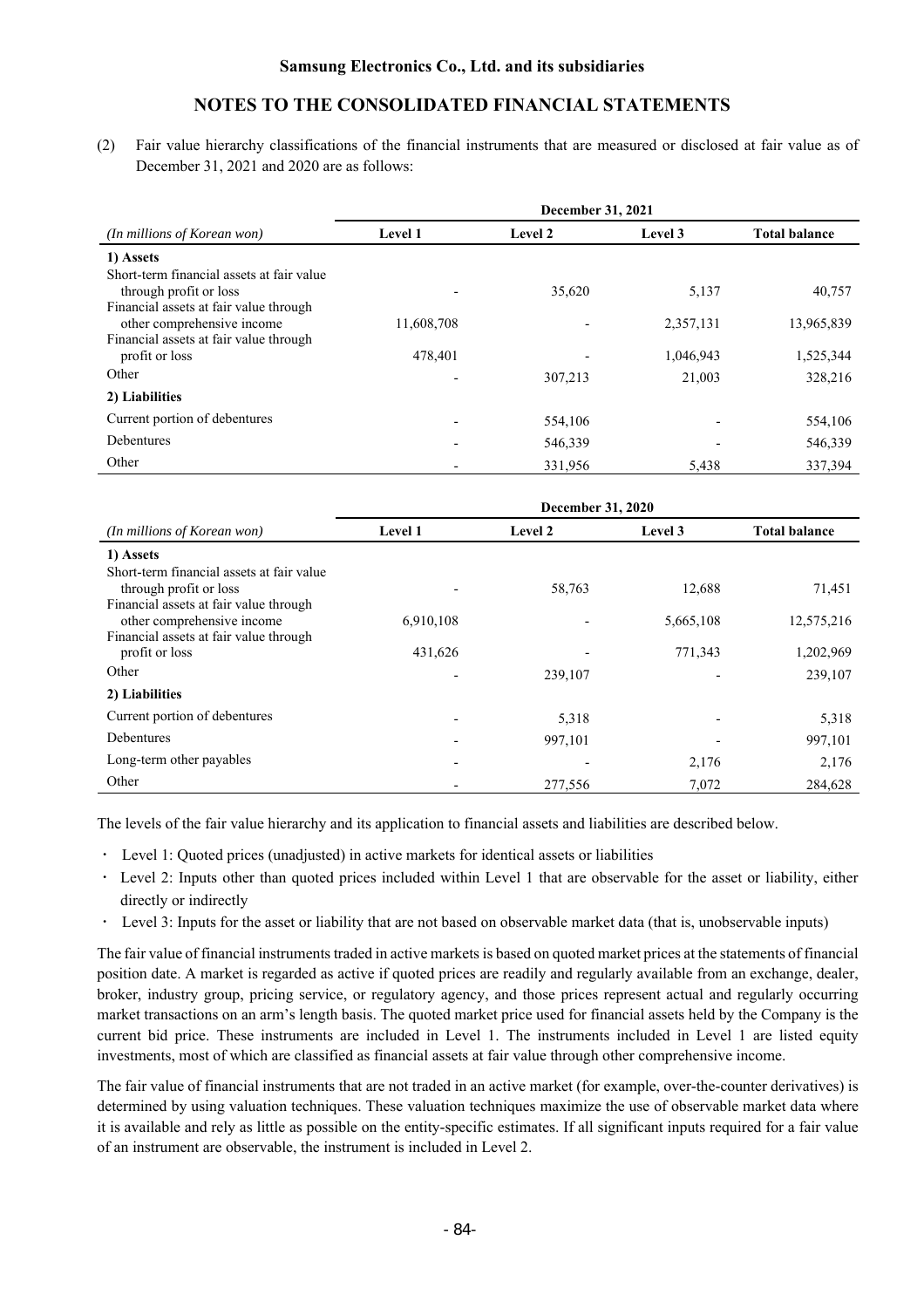# **NOTES TO THE CONSOLIDATED FINANCIAL STATEMENTS**

If one or more of the significant inputs are not based on observable market data, the instrument is included in Level 3.

The Company performs the fair value measurements required for financial reporting purposes, including Level 3 fair values and discusses valuation processes and results at least once every quarter in line with the Company's quarterly reporting dates. The Company's policy is to recognize transfers between levels at the end of the reporting period, if corresponding events or changes in circumstances have occurred.

Specific valuation techniques used to value financial instruments include:

- Quoted market prices or dealer quotes for similar instruments
- ㆍThe fair value of forward foreign exchange contracts is determined using forward exchange rates at the statements of financial position date, with the resulting value discounted back to present value

Other techniques, such as discounted cash flow analysis, are used to determine fair value for the remaining financial instruments. For trade and other receivables that are classified as current assets, the book value approximates a reasonable estimate of fair value.

(3) Valuation technique and the inputs

The Company utilizes a present value technique to discount future cash flows using a proper interest rate for corporate bonds, government and public bonds, and bank debentures that are classified as Level 2 in the fair value hierarchy.

The following table presents the valuation technique and the inputs used for major financial instruments classified as Level 3 as of December 31, 2021.

| <b>Classification</b>                                             | Fair<br>value | <b>Valuation technique</b>       | Level 3 inputs                   | Input range<br>(Weighted average) |
|-------------------------------------------------------------------|---------------|----------------------------------|----------------------------------|-----------------------------------|
| Financial assets at fair value through other comprehensive income |               |                                  |                                  |                                   |
|                                                                   |               |                                  | Permanent growth rate            | $-1.0\%$ $-1.0\%$ (0.0%)          |
| Samsung Venture Investment                                        | 22,198        | Discounted cash flow             | Weighted average cost of capital | $19.7\% \sim 21.7\% (20.7\%)$     |
|                                                                   |               | Discounted cash flow             | Permanent growth rate            | $-1.0\%$ $-1.0\%$ (0.0%)          |
| 24,636<br>MiCo Ceramics Co., Ltd.                                 |               | Weighted average cost of capital | $14.7\% \sim 16.7\% (15.7\%)$    |                                   |
| TCL China Star Optoelectronics                                    |               | Discounted cash flow             | Permanent growth rate            | $-1.0\%$ $-1.0\%$ (0.0%)          |
| Technology Co., Ltd. (CSOT)                                       | 1,309,315     |                                  | Weighted average cost of capital | $11.1\% \sim 13.1\% (12.1\%)$     |
| China Star Optoelectronics                                        |               |                                  | Permanent growth rate            | $-1.0\%$ ~ 1.0% $(0.0\%)$         |
| Semiconductor Display<br>Technology Ltd. (CSOSDT)                 | 418,040       | Discounted cash flow             | Weighted average cost of capital | $11.1\% \sim 13.1\% (12.1\%)$     |
| Others                                                            |               |                                  |                                  |                                   |
|                                                                   |               |                                  | Risk-free discount rate          | $0.8\%$ ~1.4%, 2.6%               |
| Put option on equity instruments                                  | 21,003        | Binomial model                   | Price volatility                 | $17.7\% \sim 27.7\% (22.7\%)$     |
|                                                                   |               |                                  |                                  | 23.6%~33.6%(28.6%)                |

*(In millions of Korean won and percentage)*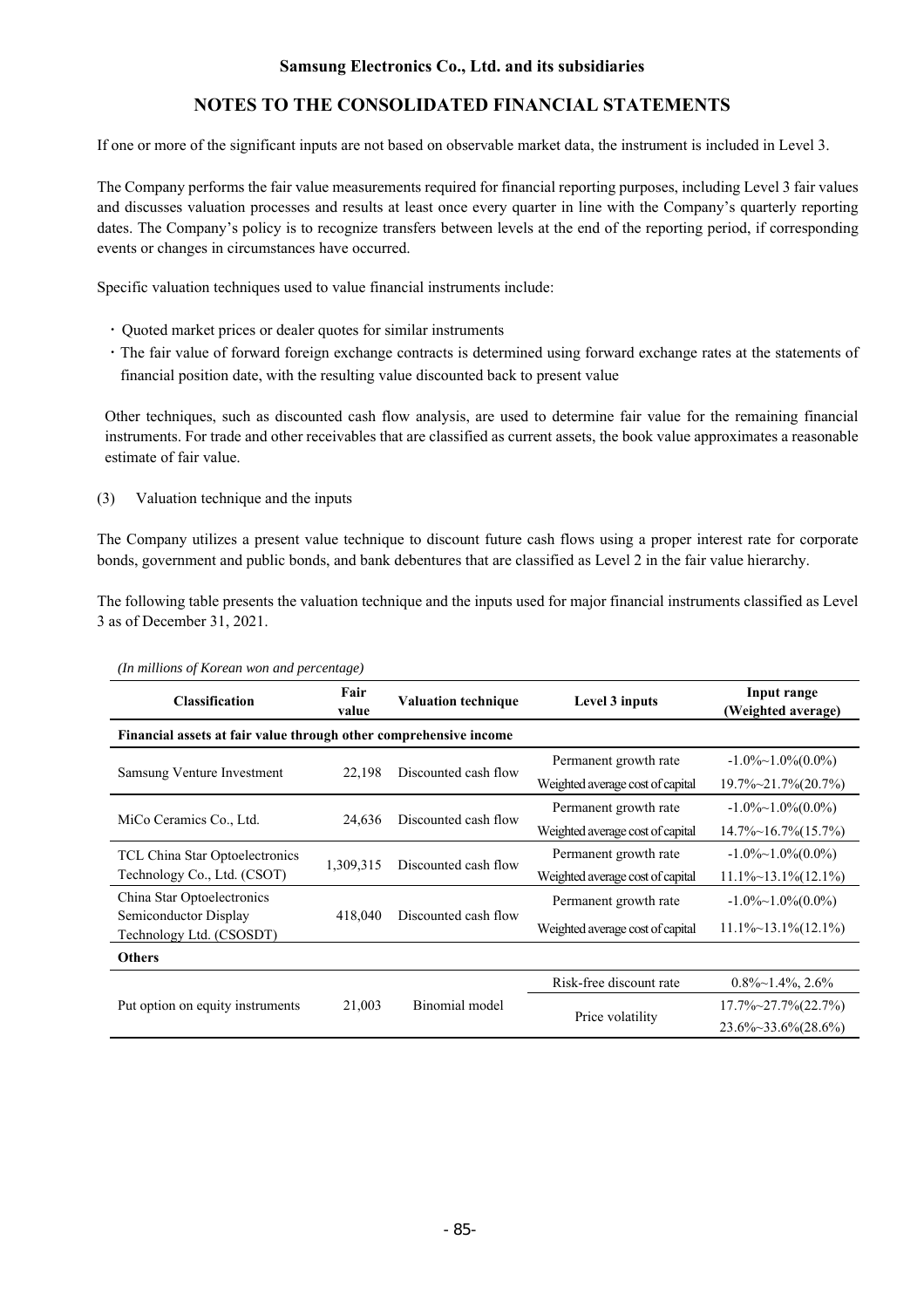### (4) Changes in Level 3 instruments for the years ended December 31, 2021 and 2020 are as follows:

| (In millions of Korean won)                     | 2021        | 2020        |
|-------------------------------------------------|-------------|-------------|
|                                                 |             |             |
| <b>Financial assets</b>                         |             |             |
| Balance as of January 1                         | 6,449,139   | 7,407,684   |
| Acquisitions                                    | 1,075,389   | 882,331     |
| Disposals                                       | (402, 782)  | (2,531,276) |
| Amount recognized in profit or loss             | 463,818     | (55, 103)   |
| Amount recognized in other comprehensive income | 1,543,511   | 829,764     |
| Other                                           | (5,698,861) | (84,261)    |
| Balance as of December 31                       | 3,430,214   | 6,449,139   |
|                                                 |             |             |
| (In millions of Korean won)                     | 2021        | 2020        |
| <b>Financial liabilities</b>                    |             |             |
| Balance as of January 1                         | 9,248       | 2,316       |
| Amount recognized in profit or loss             | (784)       | 196         |
| Other                                           | (3,026)     | 6,736       |
| Balance as of December 31                       | 5,438       | 9,248       |

### (5) Sensitivity analysis for recurring fair value measurements categorized within Level 3

Sensitivity analysis of financial instruments is performed to measure favorable and unfavorable changes in the fair value of financial instruments which are affected by the unobservable parameters, using a statistical technique. When the fair value is affected by more than two input parameters, the amounts represent the most favorable or unfavorable.

The results of the sensitivity analysis for the effect on profit or loss (before tax amount for other comprehensive income or loss) from changes in inputs for major financial instruments which are categorized within Level 3 and subject to sensitivity analysis are as follows:

| (In millions of Korean won)             | <b>Favorable changes</b> |                          | Unfavorable changes   |           |  |
|-----------------------------------------|--------------------------|--------------------------|-----------------------|-----------|--|
| Classification                          | <b>Profit or loss</b>    | Equity                   | <b>Profit or loss</b> | Equity    |  |
| Financial assets at fair value through  |                          |                          |                       |           |  |
| other comprehensive income <sup>1</sup> |                          | 150,377                  |                       | (109.915) |  |
| Others <sup>2</sup>                     | 2.920                    | $\overline{\phantom{0}}$ | (4,898)               |           |  |

<sup>1</sup> For equity securities, changes in fair value are calculated with the correlation between the growth rate  $(-1\% \sim 1\%)$  and the discount rate, which are significant unobservable inputs.

<sup>2</sup> Changes were calculated based on the correlation between the fair value and price volatility (-5%~5%), which is a significant unobservable input.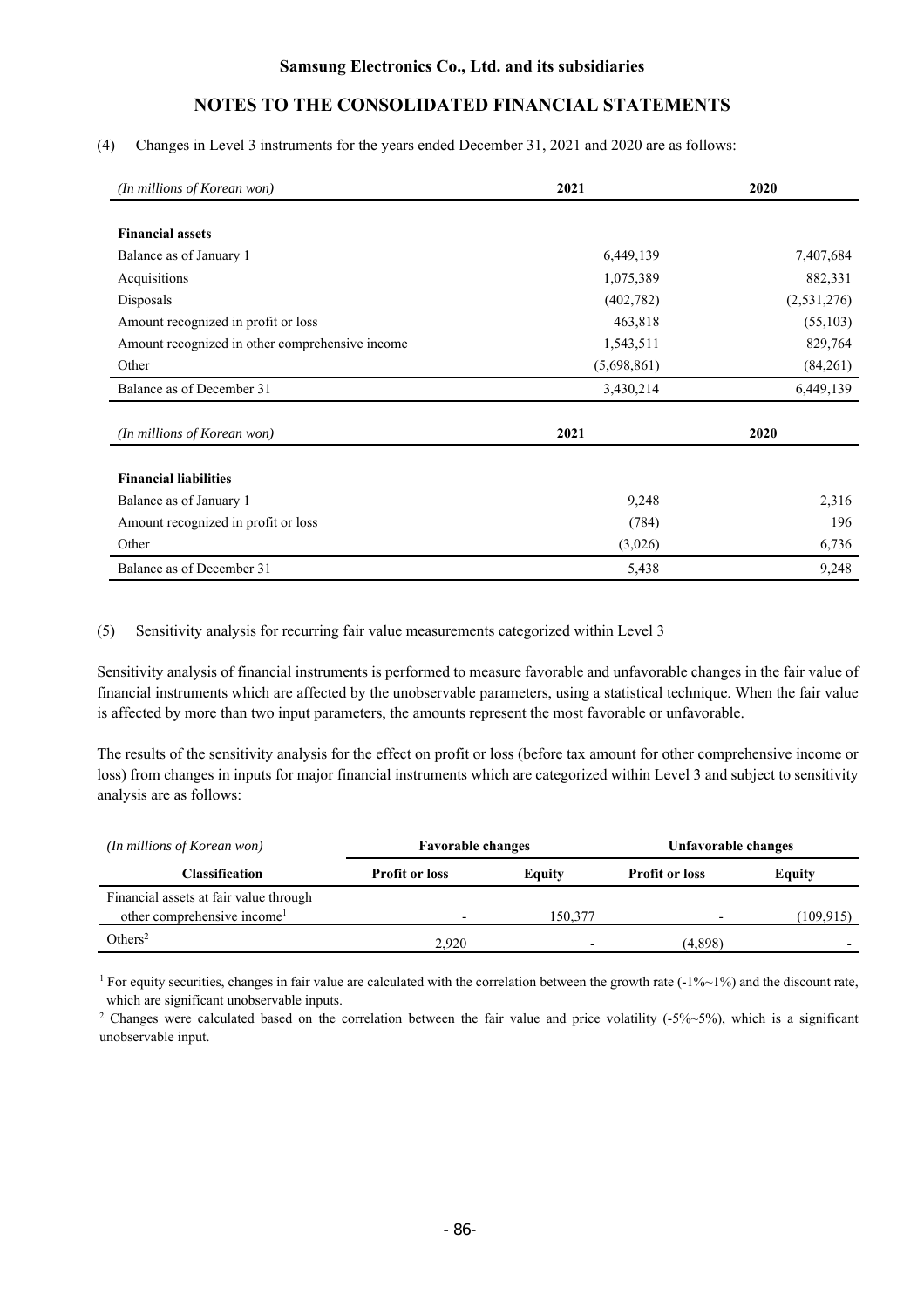# **NOTES TO THE CONSOLIDATED FINANCIAL STATEMENTS**

## **29. Segment Information**

### (A) Operating segment information

The chief operating decision-maker has been identified as the Management Committee. The Company determines operating segments based on the units reported to the Management Committee. The Management Committee reviews the operating profits of each operating segment in order to assess the performance and to make strategic decisions regarding the allocation of resources to the segments.

Sales revenue consists mostly of product sales. The operating segments are product-based and are identified based on the internal organization and revenue streams. As of the reporting date, the operating segments are comprised of CE, IM, DS (Semiconductor and DP), Harman, and others.

The segment information for each reporting period is prepared after allocating the intercompany reconciliations to depreciation, amortization of intangible assets and operating profits. Total assets and liabilities of each operating segment are excluded from the disclosure as these have not been provided regularly to the Management Committee.

|                                |            |             |                    | DS                 |            |            |                    |
|--------------------------------|------------|-------------|--------------------|--------------------|------------|------------|--------------------|
| (In millions of<br>Korean won) | CE         | IM          | Total <sup>1</sup> | Semi-<br>conductor | DP         | Harman     | Total <sup>1</sup> |
|                                |            |             |                    |                    |            |            |                    |
| Net revenue                    | 55,832,435 | 109.251.383 | 125,089,024        | 94,158,569         | 31,712,526 | 10,039,922 | 279,604,799        |
| Depreciation                   | 668,356    | 739,774     | 28, 353, 128       | 22,826,329         | 5,504,216  | 311,237    | 31,285,209         |
| Amortization                   | 74,182     | 1,264,152   | 1,179,743          | 930.002            | 239,821    | 229,772    | 2,962,152          |
| Operating profit               | 3,645,721  | 13,647,575  | 33,734,199         | 29,199,292         | 4,457,365  | 599.097    | 51,633,856         |

(1) For the year ended December 31, 2021

<sup>1</sup> Other operating segments are not separately disclosed.

### (2) For the year ended December 31, 2020

|                  |            |            | DS                 |            |            |           |                    |
|------------------|------------|------------|--------------------|------------|------------|-----------|--------------------|
| (In millions of  |            |            |                    | Semi-      |            |           |                    |
| Korean won)      | CЕ         | IM         | Total <sup>1</sup> | conductor  | DP         | Harman    | Total <sup>1</sup> |
|                  |            |            |                    |            |            |           |                    |
| Net revenue      | 48,173,324 | 99,587,493 | 103,036,146        | 72,857,803 | 30,585,715 | 9,183,748 | 236,806,988        |
| Depreciation     | 582,929    | 855,573    | 24,330,737         | 18.124.847 | 6,183,077  | 264,928   | 27, 115, 735       |
| Amortization     | 76,270     | 1,394,396  | 1,321,305          | 1,053,892  | 257,446    | 233,518   | 3,219,881          |
| Operating profit | 3,561,536  | 11,472,671 | 21,120,231         | 18,804,970 | 2,236,919  | 55,518    | 35,993,876         |

<sup>1</sup> Other operating segments are not separately disclosed.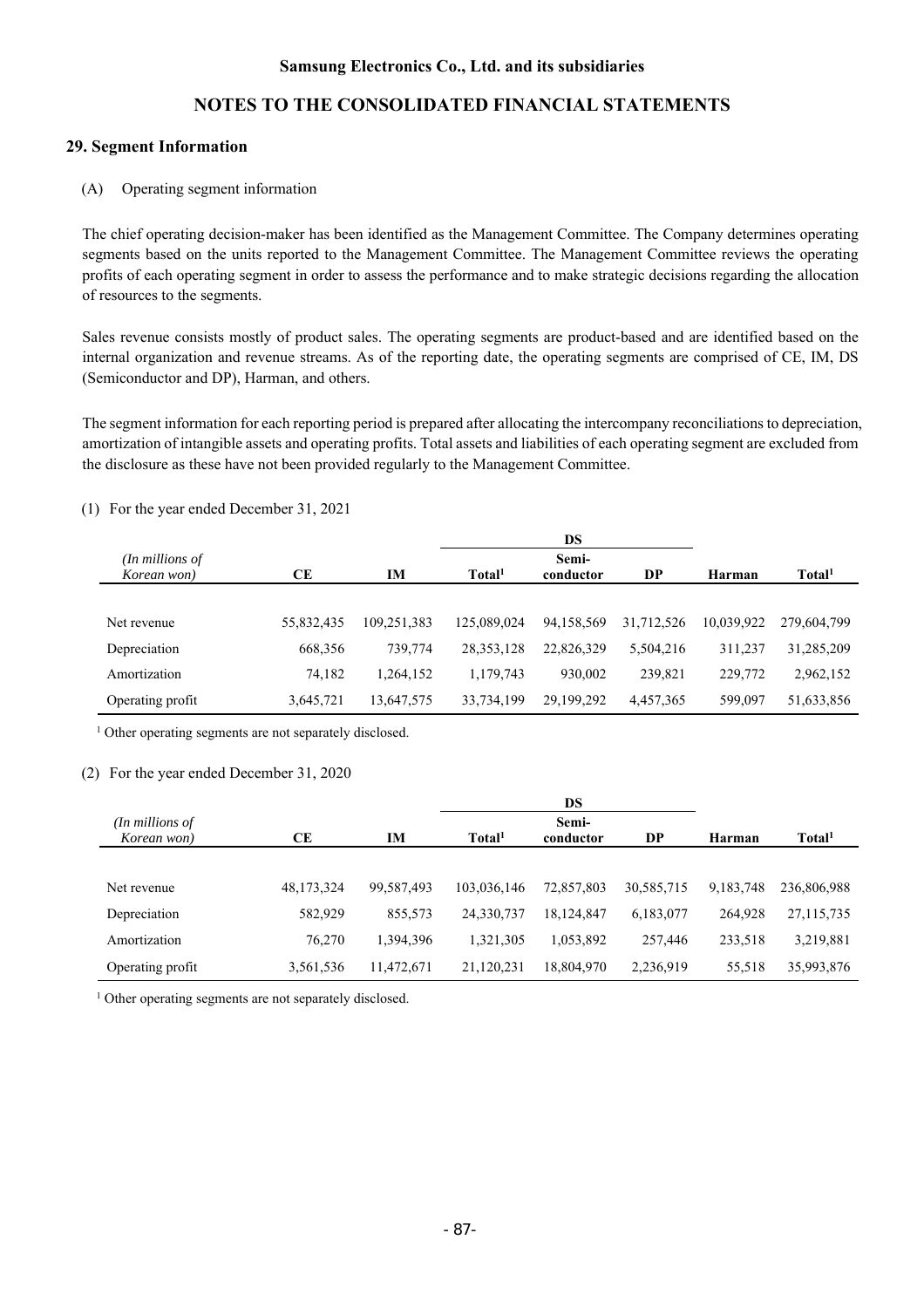# **NOTES TO THE CONSOLIDATED FINANCIAL STATEMENTS**

# (B) Regional information

The regional segment information provided to the Management Committee for the reportable segments as of and for the years ended December 31, 2021 and 2020 are as follows:

### (1) As of and for the year ended December 31, 2021

|                                 |             |            |            | Asia       |               | Intercompany |              |
|---------------------------------|-------------|------------|------------|------------|---------------|--------------|--------------|
| (In millions of Korean won)     | Korea       | America    | Europe     | and Africa | $^\circ$ hina | elimination  | Consolidated |
|                                 |             |            |            |            |               |              |              |
| Net revenue                     | 43,971,631  | 97.903.868 | 50,323,287 | 41,834,609 | 45,571,404    |              | 279,604,799  |
| Non-current assets <sup>1</sup> | 127,116,179 | 10,758,956 | 5,951,905  | 9.088.409  | 18,244,469    | (995, 135)   | 170,164,783  |

 $1$  Financial instruments, deferred tax assets, investments in associates and joint ventures, and others are excluded from non-current assets.

# (2) As of and for the year ended December 31, 2020

|                                 |             |            |            | Asia       |            | Intercompany |                     |
|---------------------------------|-------------|------------|------------|------------|------------|--------------|---------------------|
| (In millions of Korean won)     | Korea       | America    | Europe     | and Africa | China      | elimination  | <b>⊃onsolidated</b> |
|                                 |             |            |            |            |            |              |                     |
| Net revenue                     | 37,035,377  | 78,305,571 | 45,967,097 | 37.692.286 | 37,806,657 |              | 236,806,988         |
| Non-current assets <sup>1</sup> | 110,075,478 | 9,035,206  | 6,087,436  | 8.972.711  | 13,782,478 | (531, 915)   | 147, 421, 394       |

1 Financial instruments, deferred tax assets, investments in associates and joint ventures, and others are excluded from non-current assets.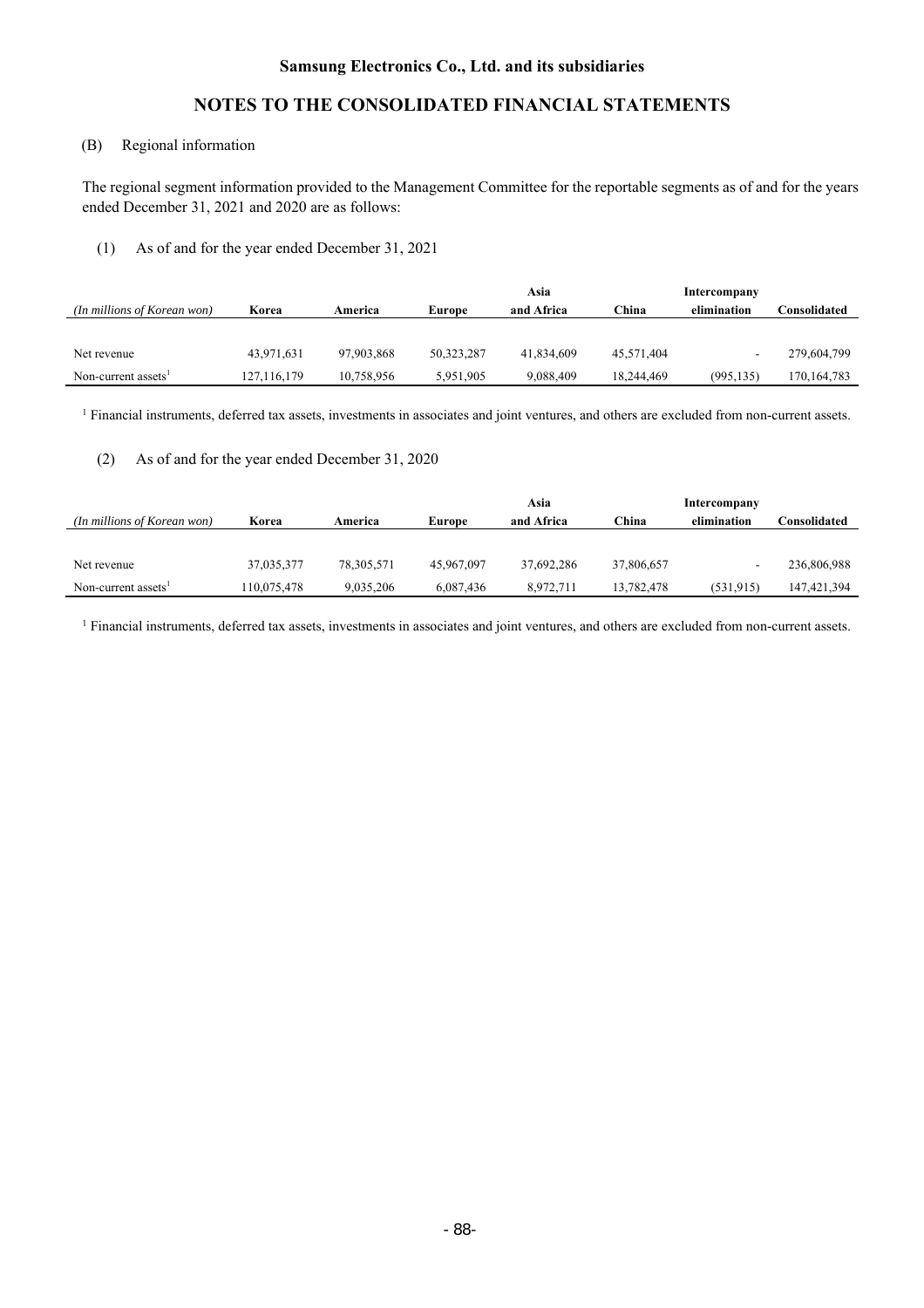# **NOTES TO THE CONSOLIDATED FINANCIAL STATEMENTS**

## **30. Related Party Transactions**

#### (A) Sale and purchase transactions

Sale and purchase transactions with related parties for the years ended December 31, 2021 and 2020 are as follows:

|                                  |                              |              | 2021                                 |                  |                                             |
|----------------------------------|------------------------------|--------------|--------------------------------------|------------------|---------------------------------------------|
| $(In$ millions of<br>Korean won) | Name of company <sup>1</sup> | <b>Sales</b> | Disposal of<br>non-current<br>assets | <b>Purchases</b> | <b>Purchase of</b><br>non-current<br>assets |
|                                  | Samsung SDS                  | 142,435      |                                      | 1,732,273        | 569,840                                     |
|                                  | Samsung Electro-Mechanics    | 47,031       |                                      | 1,525,854        |                                             |
| Associates and                   | Samsung SDI                  | 76,160       | 269                                  | 671,169          | 36,180                                      |
| joint ventures                   | Cheil Worldwide              | 27,740       |                                      | 758,877          | 16                                          |
|                                  | Other                        | 1,288,094    | 68                                   | 12,361,130       | 118,099                                     |
|                                  | <b>Total</b>                 | 1,581,460    | 337                                  | 17,049,303       | 724,135                                     |
|                                  | Samsung C&T                  | 79,183       | 32,705                               | 334,386          | 4,045,297                                   |
| Other related<br>parties         | Other                        | 352,919      |                                      | 1,608,435        | 633,109                                     |
|                                  | <b>Total</b>                 | 432,102      | 32,705                               | 1,942,821        | 4,678,406                                   |
|                                  | Samsung Engineering          | 787          |                                      | 48,284           | 2,404,314                                   |
|                                  | $S-1$                        | 13,819       |                                      | 469,979          | 35,762                                      |
| Other <sup>2</sup>               | Other                        | 129,439      | 2,371                                | 496,451          | 261,614                                     |
|                                  | <b>Total</b>                 | 144,045      | 2,371                                | 1,014,714        | 2,701,690                                   |

<sup>1</sup> Transactions with separate entities that are related parties of the Company.<br><sup>2</sup> Although these entities are not related parties of the Company in accordance with *Korean IFRS 1024*, they belong to the same large enterprise group in accordance with the Monopoly Regulation and Fair Trade Act.

|                                  |                              |              | 2020                                 |                  |                                             |
|----------------------------------|------------------------------|--------------|--------------------------------------|------------------|---------------------------------------------|
| $(In$ millions of<br>Korean won) | Name of company <sup>1</sup> | <b>Sales</b> | Disposal of<br>non-current<br>assets | <b>Purchases</b> | <b>Purchase of</b><br>non-current<br>assets |
|                                  | Samsung SDS                  | 108,634      | 77                                   | 1,752,792        | 469,270                                     |
|                                  | Samsung Electro-Mechanics    | 37,837       |                                      | 1,664,069        |                                             |
| Associates and                   | Samsung SDI                  | 73,561       | 272                                  | 601,286          | 91,949                                      |
| joint ventures                   | Cheil Worldwide              | 26,996       |                                      | 649,164          |                                             |
|                                  | Other                        | 1,059,045    | 30                                   | 10,556,776       | 166,842                                     |
|                                  | <b>Total</b>                 | 1,306,073    | 379                                  | 15,224,087       | 728,061                                     |
|                                  | Samsung C&T                  | 94,736       | 43,214                               | 328,484          | 4,057,233                                   |
| Other related<br>parties         | Other                        | 309,819      |                                      | 1,105,252        | 497,163                                     |
|                                  | <b>Total</b>                 | 404,555      | 43,214                               | 1,433,736        | 4,554,396                                   |
|                                  | Samsung Engineering          | 4,104        |                                      | 70,073           | 1,946,409                                   |
| Other <sup>2</sup>               | $S-1$                        | 17,199       |                                      | 436,211          | 43,336                                      |
|                                  | Other                        | 100,591      |                                      | 422,989          | 172,023                                     |
|                                  | <b>Total</b>                 | 121,894      |                                      | 929,273          | 2,161,768                                   |

1 Transactions with separate entities that are related parties of the Company. 2 Although these entities are not related parties of the Company in accordance with *Korean IFRS 1024*, they belong to the same large enterprise group in accordance with the Monopoly Regulation and Fair Trade Act.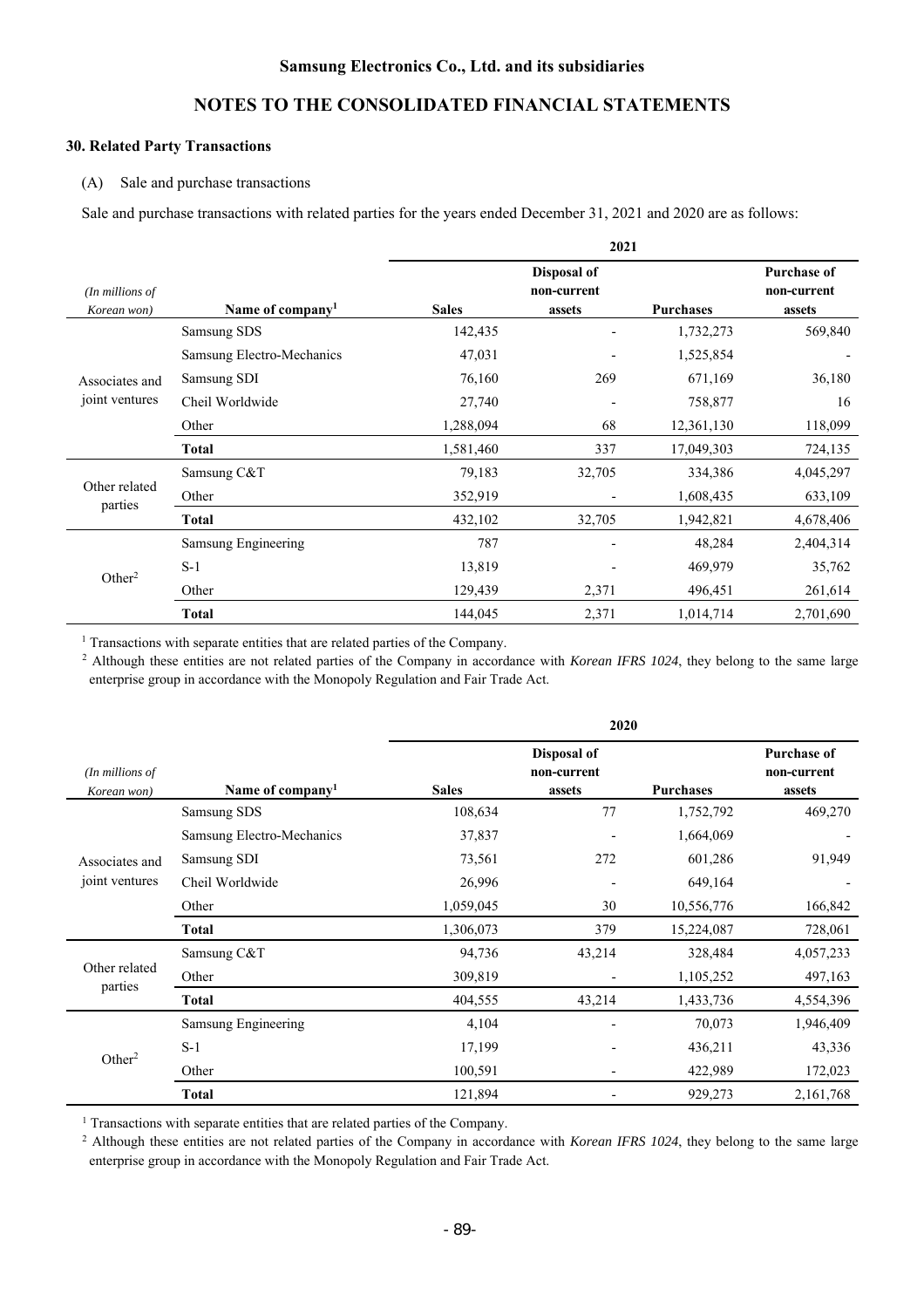# **NOTES TO THE CONSOLIDATED FINANCIAL STATEMENTS**

## (B) Balances of receivables and payables

Balances of receivables and payables arising from the sales and purchases of goods and services as of December 31, 2021 and 2020 are as follows:

|                             |                           | December 31, 2021  |                       |  |
|-----------------------------|---------------------------|--------------------|-----------------------|--|
| (In millions of Korean won) | Name of company           | <b>Receivables</b> | Payables <sup>2</sup> |  |
|                             | Samsung SDS               | 64,521             | 616,949               |  |
|                             | Samsung Electro-Mechanics | 3,659              | 176,549               |  |
| Associates and              | Samsung SDI               | 130,638            | 100,835               |  |
| joint ventures              | Cheil Worldwide           | 206                | 428,090               |  |
|                             | Other                     | 397,709            | 1,361,554             |  |
|                             | Total                     | 596,733            | 2,683,977             |  |
|                             | Samsung C&T               | 220,550            | 1,739,997             |  |
| Other related parties       | Other                     | 20,306             | 251,766               |  |
|                             | <b>Total</b>              | 240,856            | 1,991,763             |  |
|                             | Samsung Engineering       | 338                | 1,151,536             |  |
| Other <sup>3</sup>          | $S-1$                     | 2,423              | 40,558                |  |
|                             | Other                     | 48,703             | 185,256               |  |
|                             | <b>Total</b>              | 51,464             | 1,377,350             |  |

1 Balances due from and to separate entities that are related parties of the Company. 2 Payables and others include lease liabilities.

<sup>3</sup> Although these entities are not related parties of the Company in accordance with *Korean IFRS 1024*, they belong to the same large enterprise group in accordance with the Monopoly Regulation and Fair Trade Act.

|                             |                              | <b>December 31, 2020</b> |                       |  |
|-----------------------------|------------------------------|--------------------------|-----------------------|--|
| (In millions of Korean won) | Name of company <sup>1</sup> | <b>Receivables</b>       | Payables <sup>2</sup> |  |
|                             | Samsung SDS                  | 36,905                   | 543,388               |  |
|                             | Samsung Electro-Mechanics    | 379                      | 120,407               |  |
| Associates and              | Samsung SDI                  | 108,561                  | 89,178                |  |
| joint ventures              | Cheil Worldwide              | 195                      | 398,836               |  |
|                             | Other                        | 253,921                  | 1,154,549             |  |
|                             | <b>Total</b>                 | 399,961                  | 2,306,358             |  |
|                             | Samsung C&T                  | 245,138                  | 2,327,126             |  |
| Other related parties       | Other                        | 20,484                   | 172,726               |  |
|                             | <b>Total</b>                 | 265,622                  | 2,499,852             |  |
|                             | Samsung Engineering          | 492                      | 538,853               |  |
| Other <sup>3</sup>          | $S-1$                        | 2,091                    | 45,257                |  |
|                             | Other                        | 11,344                   | 55,053                |  |
|                             | <b>Total</b>                 | 13,927                   | 639,163               |  |

<sup>1</sup> Balances due from and to separate entities that are related parties of the Company.<br><sup>2</sup> Payables and others include lease liabilities.

3 Although these entities are not related parties of the Company in accordance with *Korean IFRS 1024*, they belong to the same large enterprise group in accordance with the Monopoly Regulation and Fair Trade Act.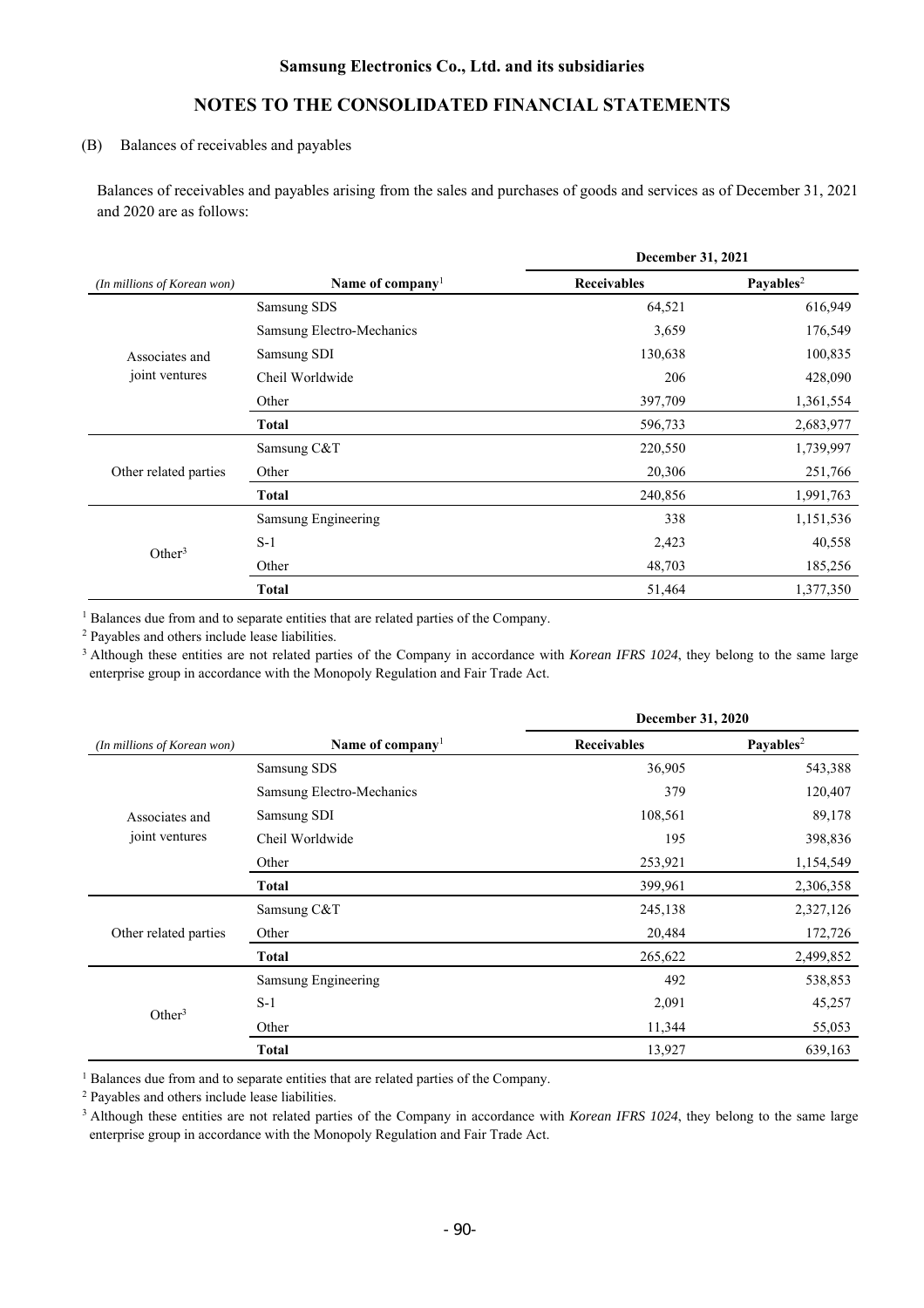# **NOTES TO THE CONSOLIDATED FINANCIAL STATEMENTS**

- (C) For the years ended December 31, 2021 and 2020, the Company invested  $\frac{W}{47,090}$  million and  $\frac{W}{83,280}$  million, respectively, in associates and joint ventures. In addition, the Company recovered W 19,169 million of investments in associates and joint ventures for the year ended December 31, 2021, and there was no return of investments in associates and joint ventures for the year ended December 31, 2020.
- (D) For the year ended December 31, 2021, the Company declared W 3,527,449 million of dividends (W 1,659,962 million for the year ended December 31, 2020) to the related parties. In addition, for the year ended December 31, 2021, the Company declared W 267,738 million (W 125,744 million for the year ended December 31, 2020) of dividends to the entities that are not related parties of the Company in accordance with *Korean IFRS 1024*, but belong to the same conglomerate according to the Monopoly Regulation and Fair Trade Act. As of December 31, 2021 and 2020, there is no dividend payables to the entities that are not in scope of Korean IFRS 1024.
- (E) For the year ended December 31, 2021, the Company entered into lease agreements with its related parties amounted to W 12,602 million, and the lease payments made to the related parties for the years ended December 31, 2021 and 2020 amounted to W 31,893 million and W 51,798 million, respectively.

### (F) Key management compensation

The compensation paid or payable to key management (executive directors) for their services for the years ended December 31, 2021 and 2020 consists of:

| (In millions of Korean won)       | 2021   | 2020   |
|-----------------------------------|--------|--------|
|                                   |        |        |
| Short-term employee benefits      | 20,370 | 13,333 |
| Post-employment benefits          | 886    | 987    |
| Other long-term employee benefits | 8.092  | 7.287  |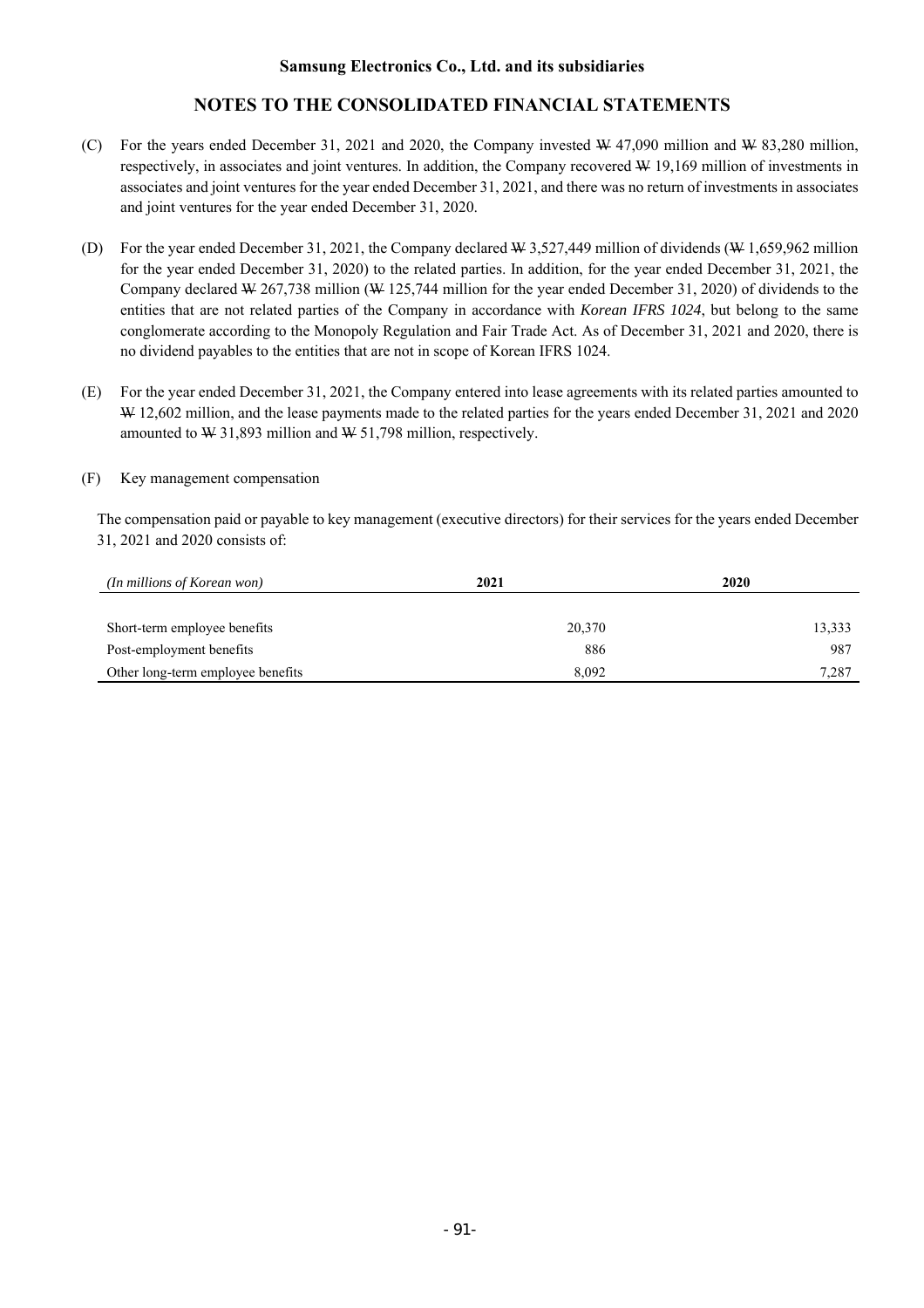# **NOTES TO THE CONSOLIDATED FINANCIAL STATEMENTS**

### **31. Information for Non-Controlling Interests**

(A) Changes in accumulated non-controlling interests

The profit or loss allocated to non-controlling interests and accumulated non-controlling interests of subsidiaries that are material to the Company for the years ended December 31, 2021 and 2020 are as follows:

|                                         | Samsung Display Co., Ltd. and its subsidiaries |           |
|-----------------------------------------|------------------------------------------------|-----------|
| (In millions of Korean won)             | 2021                                           | 2020      |
|                                         |                                                |           |
| Percentage of non-controlling interests | $15.2\%$                                       | 15.2%     |
| Balance as of January 1                 | 7,723,784                                      | 7,427,228 |
| Profit for the year                     | 580,164                                        | 294,139   |
| Dividends                               | (3,123)                                        | (54, 121) |
| Other                                   | (272, 270)                                     | 56,538    |
| <b>Balance as of December 31</b>        | 8,028,555                                      | 7,723,784 |

- (B) The summarized financial information for each subsidiary with non-controlling interests that are material to the Company before the intercompany eliminations for the years December 31, 2021 and 2020 are as follows:
	- (1) Summarized consolidated statements of financial position

|                                    | Samsung Display Co., Ltd. and its subsidiaries |                   |  |
|------------------------------------|------------------------------------------------|-------------------|--|
| <i>(In millions of Korean won)</i> | December 31, 2021                              | December 31, 2020 |  |
|                                    |                                                |                   |  |
| Current assets                     | 35,220,985                                     | 28,354,913        |  |
| Non-current assets                 | 24,773,119                                     | 26,904,627        |  |
| Current liabilities                | 7,539,403                                      | 7,631,559         |  |
| Non-current liabilities            | 1,359,478                                      | 841,323           |  |
| Equity attributable to:            | 51,095,223                                     | 46,786,658        |  |
| Owners of the parent company       | 51,012,895                                     | 46,282,988        |  |
| Non-controlling interests          | 82,328                                         | 503,670           |  |

(2) Summarized consolidated statements of comprehensive income

|                                             | Samsung Display Co., Ltd. and its subsidiaries |             |
|---------------------------------------------|------------------------------------------------|-------------|
| (In millions of Korean won)                 | 2021                                           | <b>2020</b> |
|                                             |                                                |             |
| Sales                                       | 31,557,504                                     | 30,474,830  |
| Profit for the year                         | 3,511,314                                      | 1,874,486   |
| Other comprehensive income (loss)           | 1,256,904                                      | 408,022     |
| Total comprehensive income attributable to: | 4,768,218                                      | 2,282,508   |
| Owners of the parent company                | 4,752,963                                      | 2,267,953   |
| Non-controlling interests                   | 15,255                                         | 14,555      |